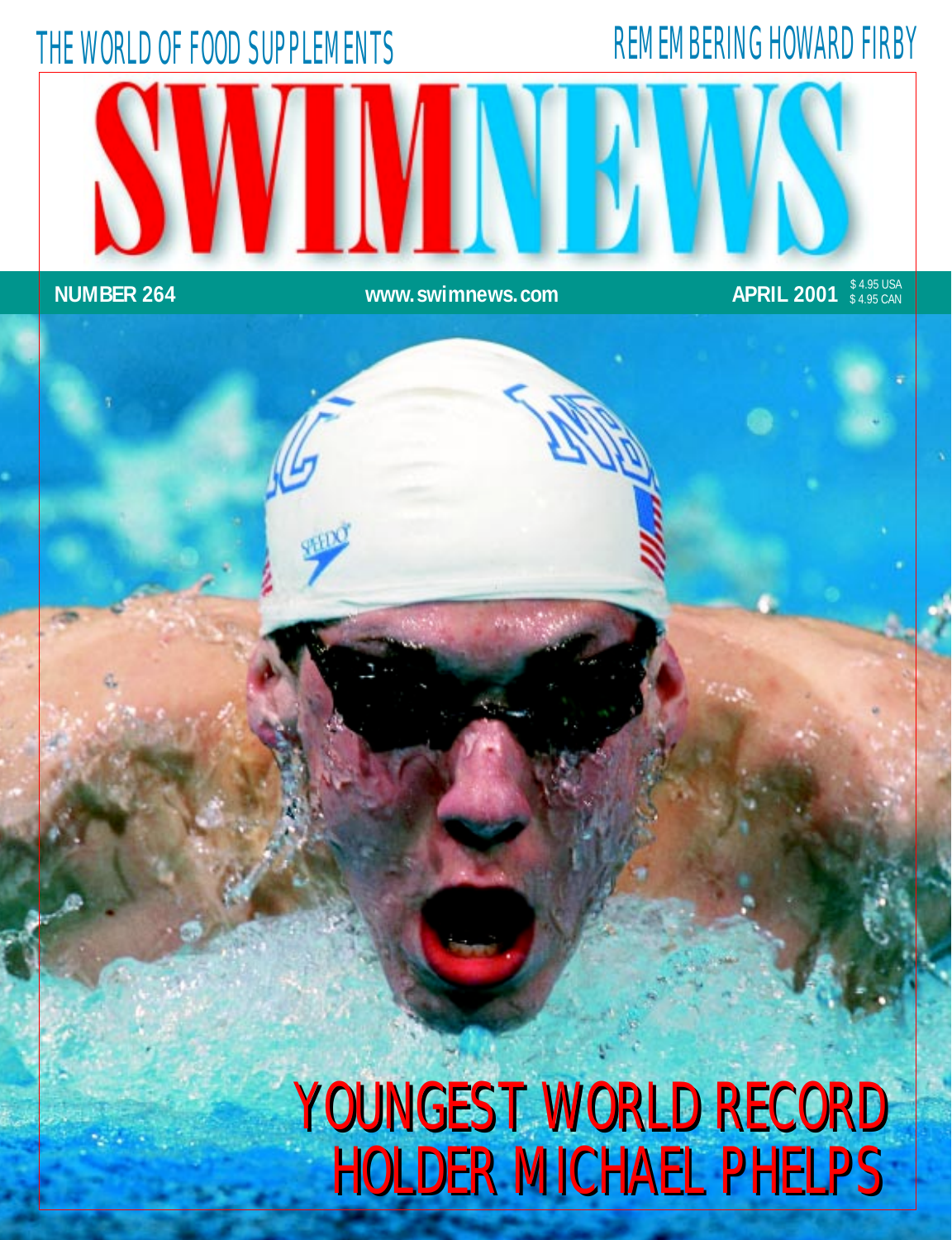







10 Km swimmers to the ... **Island Swimming invites potential 10Km swimmers to the**

# Times Colonist GORGE SWIM CLASSIC

### $1.1, 716, 2001$ **Canadian Championships** July 7th, 2001

10 Km Open Water race

# \$10,000 IN PRZE MONEY

**\$100 for 3 nights accommodations and dinner** 









**Information: (250) 479-3909 www.islandswimming.com www.pacificsport.com**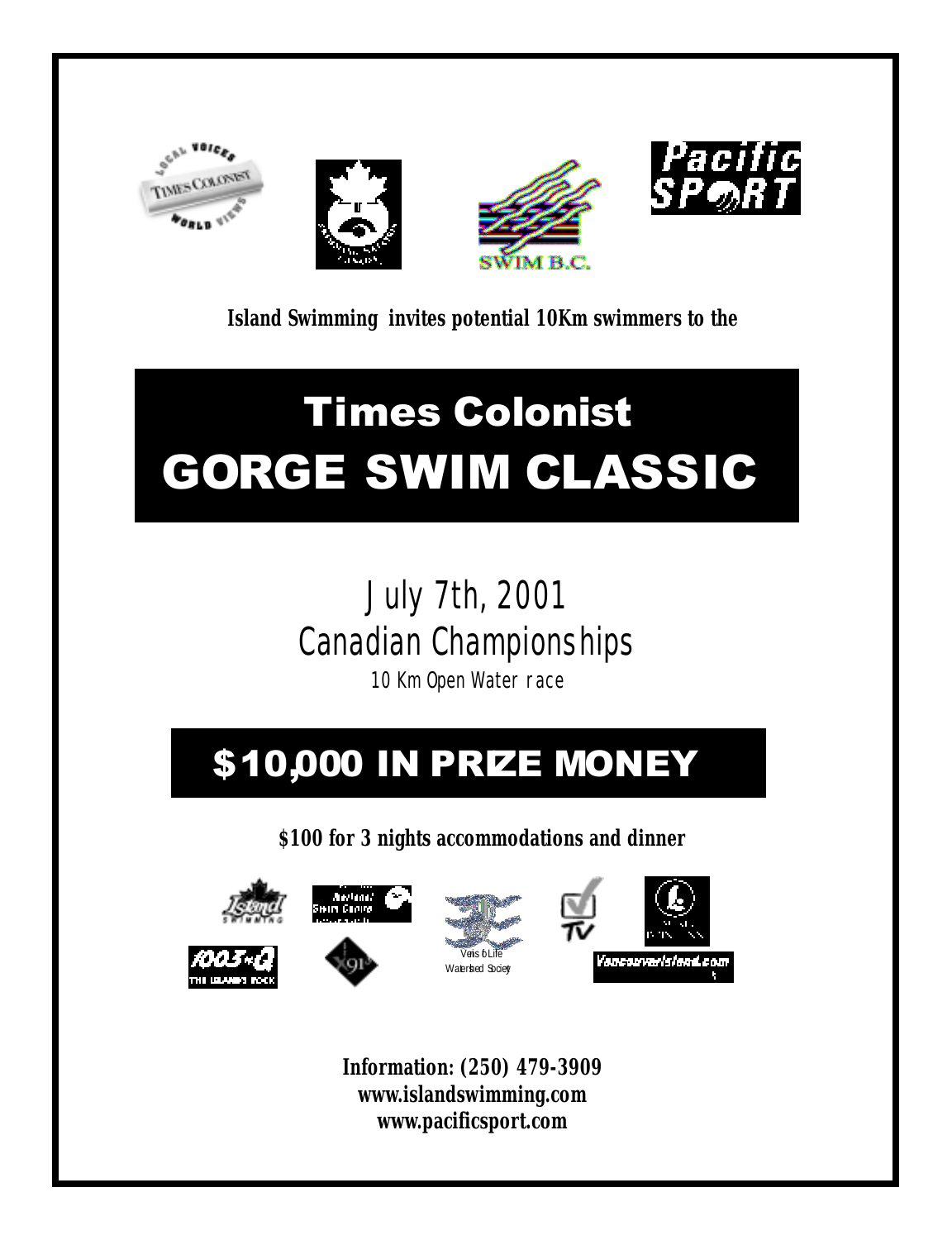SWIMNEWS Marco Chiesa, Business Manager Karin Helmstaedt, International Editor Russ Ewald, Sunland, USA Editor Paul Quinlan, Australian Editor Cecil Colwin, Ottawa, Features Editor Anita Smale, Copy Editor Feature Writers Nikki Dryden, Boston Katharine Dunn, Halifax Wayne Goldsmith, Australia Anita Lonsbrough, England

International Statistical Support Group: Rumen Atanasov, Bulgaria Chaker Belhadj, Tunisia Szabolcs Fodor, Hungary Gerd Heydn, Germany Franck Jensen, Denmark Berth Johansson, Sweden Daniel Pichon / Michel Salles, France Juan Antonio Sierra, Spain Neville Smith, South Africa Fratisek Stochl, Czech Republic Nelson Vargas, Mexico Janusz Wasko, Poland Sumire Watanabe, Japan

Computer programs for TAG, World Rankings developed by EveryWare Development Corporation. SWIMNEWS established in 1974 Published ten times yearly (January to October) Contents copyright © No portion of this magazine may be reprinted without permission of the publisher. The following names: SWIM, TAG, TOP and Making Waves are registered trademarks and their unauthorized use is strictly prohibited. All rights reserved. Subscription rates: Canada \$35 yearly Inquire about bulk discounts to club teams. Foreign (air mailed) \$45 US United States \$35 US Single issues \$4.95 CAN \$4.95 USA Payments by cheque, bank money orders and VISA VISA payments require card number and expiry date All Canadian subscriptions include 7% Federal GST International Standard Serial Number ISSN 1209-5966 **Publications Mail Registration No. 09981** Gateway Postal Facility, Mississauga. **We acknowledge the financial support of the Government of Canada, through the Publications Assistance Program (PAP), toward our mailing costs.** SWIMNEWS (USPS #015-207) is published monthly for US \$35 per year. Periodicals postage paid at Champlain, N.Y. and additional mailing offices. Address changes should be sent to: **SWIMNEWS, 356 Sumach Street, Toronto, ON, M4X 1V4** or (USA and International only) IMS of N.Y., 100 Walnut St. #3, P.O.Box 1518, Champlain, N.Y. 12919-1518. For details call: IMS at 1 (800) 428-3003 Editorial Offices: SWIMNEWS, 356 Sumach St., Toronto, Ontario, M4X 1V4, CANADA Tel: (416) 963-5599 Fax: (416) 963-5545 E-mail: swimnews@inforamp.net http://www.swimnews.com



Cover photo: Donald Miralle, Allsport **Ed Moses Nathalie Coughlin Grant McGregor Alison Sheppard** 

#### **DEPARTMENTS**

| 3 | Contents                           | 12        | Backwash                                    |
|---|------------------------------------|-----------|---------------------------------------------|
| 5 | Calendar                           | 21        | Championships / Trials Results              |
|   | About This Issue                   | $22 - 28$ | TAG (Top 25 Long Course Age Group Rankings) |
|   | 10-12 TOP (Tiny Olympic Prospects) | 30        | <b>Making Waves</b>                         |
|   |                                    |           |                                             |



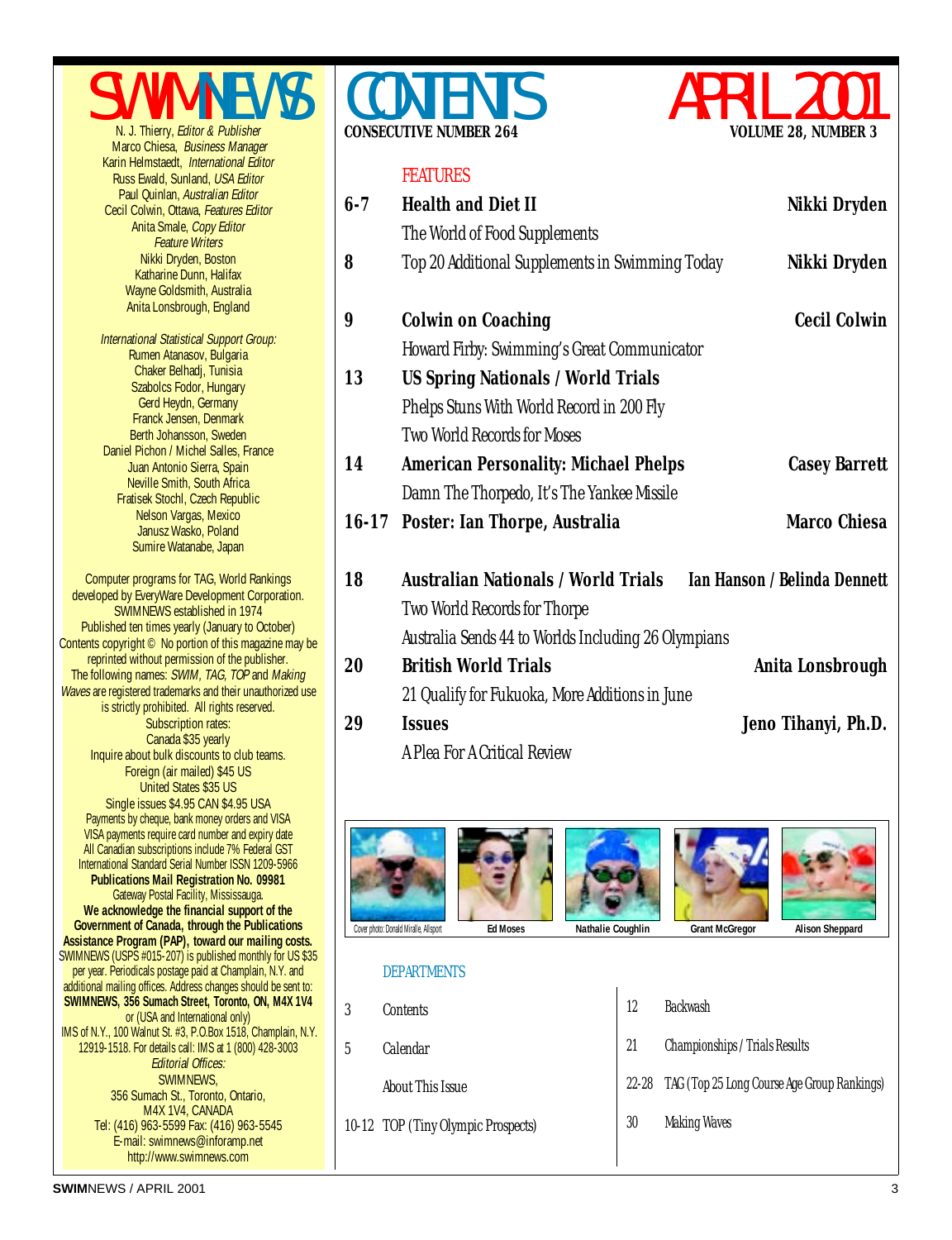### HEAD COACH

The West Vancouver Otters Swim Club is accepting applications for a Head Coach for the 2001/2002-swim season and beyond.

• Position starts August 01, 2001 (pending applicant availability).

• The club currently has over 100 swimmers ranging from novice to national levels. WVOSC is dedicated to providing high level training opportunities to swimmers on Vancouver's North Shore — former WVOSC members have set B.C. and Canadian records and participated on the Canadian Olympic team. The club has been in operation for over 25 years, has a solid financial base and a committed parent board. There is also a possibility that the successful applicant may be offered an expanded role within a newly-formed swim association.

• WVOSC trains out of the West Vancouver Aquatic Centre, a six-lane 25M facility which is being renovated next year. New facilities will include additional deck space, two cool down lanes, and expanded weight room. Regular long course training is scheduled at two nearby locations.

• Preference will be given to candidates possessing level 3 NCCP. Experience with the Hy-Tek Manager programs, and previous Head Coaching experience are assets.

•The successful candidate should have strong leadership and interpersonal skills, be knowledgeable about current coaching techniques and be committed to ongoing professional development. The WVOSC Head Coach will be expected to provide leadership to the coaching staff, and to work closely with the WVOSC Board in planning and organizing the swim program.

Please send your resume, coaching philosophy, and salary expectations to: West Vancouver Otters Swim Club # 9-2471 Marine Drive West Vancouver, BC V7V 1L3 email: blairfisher@home.com phone: (604) 913-1944 fax: (604) 921-9798



AVAILABLE NOW World 150 Performers + 10 Performances World Record Chronolgy All Time 10 Performances  $+25$  Performers Fastest relay legs for 2000 and All Time World Junior Rankings Boys 1982, Girls 1984 **Performance Rating Tables Continental Records** World and European Records with Splits **Cost \$ 25 from SWIMNEWS** 356 Sumach Street, Toronto, ON, M4X 1V4 Canada

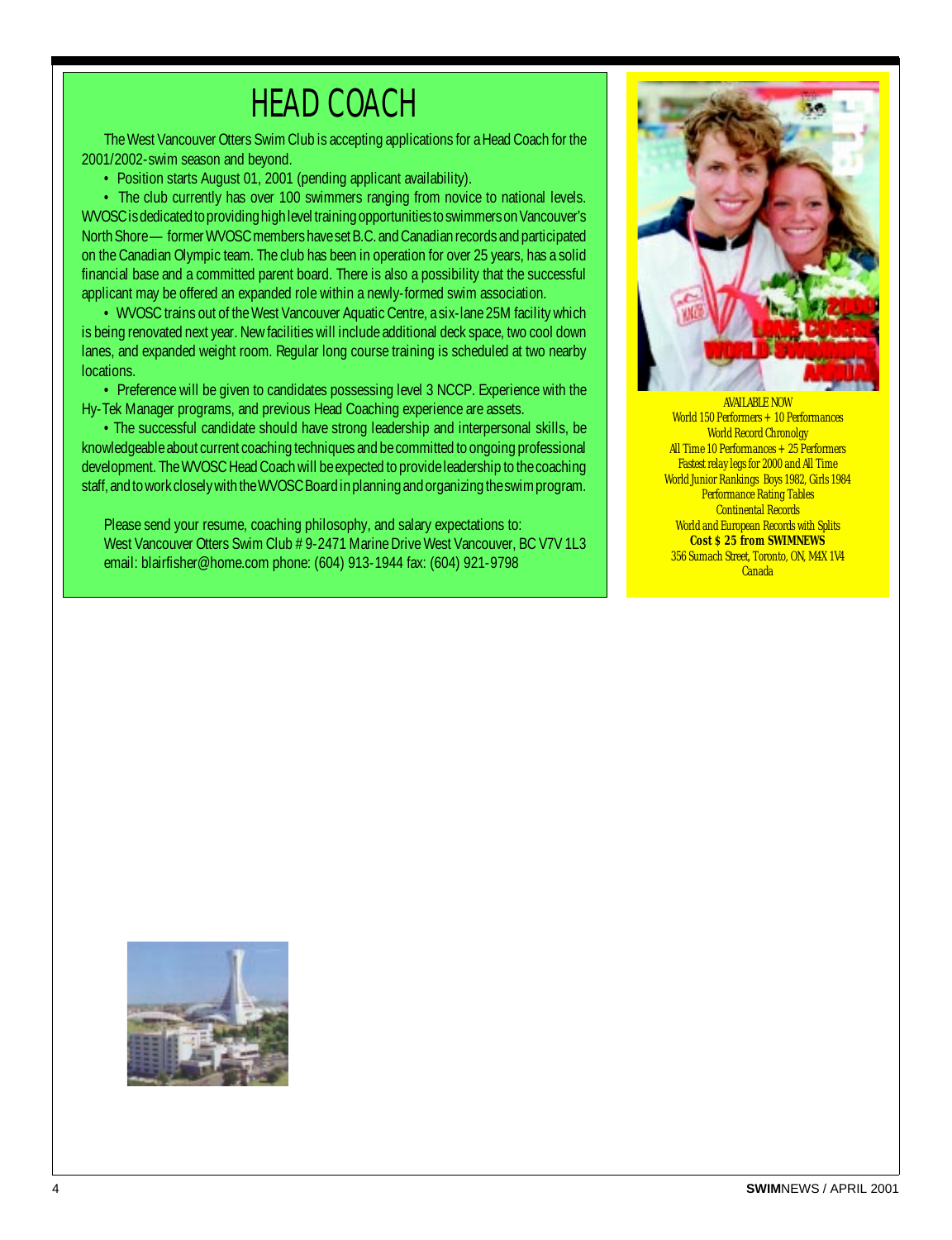#### <span id="page-4-0"></span>**CALENDAR**

#### **CANADIAN**

| <b>CANADIAN</b> |                                              | August       |
|-----------------|----------------------------------------------|--------------|
| May             |                                              | $5-9$        |
| 18-20           | Canada Games Trials, Saskatoon               | 14-17        |
| 19-21           | Hyack Invitational, New Westminster          | 2002         |
| 25-27           | Pacific Dolphins International, Vancouver    | Februa       |
|                 | Thunder Bay Invitational                     | 21-24        |
|                 | TOP Cup, Etobicoke                           |              |
| June            |                                              | March        |
| $1-3$           | Ontario Canada Games Trials, London          | $12 - 16$    |
| $7-10$          | AGI Invitational, Etobicoke                  | <b>UNITE</b> |
| 15-17           | Island Invitational, Victoria                | May          |
| 22-24           | <b>BC Championships, Surrey</b>              | $20 - 20$    |
| 22-24           | McCormick Invitational, Hamilton             | 21           |
| 28-1            | Man/Sask Championships, Regina               | June         |
| $29-1$          | Coupe du Quebec, Montreal                    | $10 - 11$    |
| July            |                                              | 23-23        |
| $5-8$           | Quebec Age Groups, Montreal                  | 24           |
| 7               | The Gorge Open Water 10K Nationals, Victoria | $30-1$       |
| $12-15$         | <b>BC</b> Age Groups                         | July         |
|                 | Ontario Championships, Etobicoke             | $15 - 16$    |
| 19-22           | Youth & Junior and SWAD Nationals, Winnipeg  | 19-22        |
| $27 - 29$       | Eastern Cup, Montreal                        | August       |
| 28              | Traversee internationale de Lac St-Jean      | 4            |
| 28              | Thetis Lake 5K Nationals, Victoria           | 14-18        |

All world records **pending** FINA ratification **WORLD LONG COURSE** • **Men's 200 freestyle:** 1:44.69 Ian Thorpe,AUS,Hobart,Mar 25,2001 Betters own record of 1:45.51 May 2000. • **Men's 800 freestyle:** 7:41.59 Ian Thorpe,AUS,Hobart,Mar 27,2001 Betters old record of 7:46.00 Kieren perkins,AUS,1994 • **Men's 50 breaststroke:** 27.49 Anthony Robinson,USA,Austin,Mar 29,2001 27.39 Ed Moses,USA,Austin,Mar 31,2001 Betters old world best of 27.61 Alexander Dzhaburiya,UKR,1996. • **Men's 100 breaststroke:** 1:00.29 Ed Moses,USA,Austin,Mar 28,2001 Betters old record of 1:00.36 Roman Sloudnov,RUS,2000. • **Men's 200 butterfly:** 1:54.92 Michael Phelps,USA,Austin,Mar 29,2001. (26.47, 55.61, 1:25.04, 1:54.92) Betters old record of 1:55.19 ToMalchow USA 2000. • **Women's 200 breaststroke:** 2:22.99 Hui Qi,CHN,Hangzhou,Apr 13,2001 (33.37, 1:10.00, 1:46.64, 2:22.99) Betters old record of 2:23.64 Penelope Heyns,RSA,1999.

| 5-9       | Summer Nationals, Etobicoke                  |
|-----------|----------------------------------------------|
| 14-17     | Canada Summer Games, London                  |
| 2002      |                                              |
| February  |                                              |
| 21-24     | Youth, Junior, SWAD Nationals                |
|           | East-Etobicoke, West-New Westminster         |
| March     |                                              |
| $12 - 16$ | Spring National, Winnipeg                    |
|           | <b>UNITED STATES</b>                         |
| May       |                                              |
| $20 - 20$ | Cadillac Series 1, Ann Arbor, Michigan       |
| 21        | 25K Open Water selection, Clemson, SC        |
| June      |                                              |
| $10 - 11$ | Cadillac Series 2, Charlotte, NC             |
| 23-23     | Disability Championships, Phoeniz, AZ        |
| 24        | 10K Open Water selection, Daytona Beach, FL  |
| $30-1$    | Cadillas Series 3, Santa Clara, CA           |
| July      |                                              |
| $15 - 16$ | Cadillac Series 4, Long Island, NY           |
| 19-22     | Cadillac Series 5, Los Angeles, CA           |
| August    |                                              |
| 4         | FINA Open Water World Cup, Atlantic City, NJ |
| 14-18     | Summer Nationals, Fresno, CA                 |
| 22        | 5K Open Water Nationals, Fresno, CA          |
|           |                                              |

#### **COMMONWEALTH**

• **Men's 200 freestyle:** 1:44.69 Ian Thorpe,AUS,Hobart,Mar 25,2001 Betters own record of 1:45.37 Sep 2000.

• **Men 800 freestyle:** 7:41.59 Ian Thorpe,AUS,Hobart,Mar 27,2001 Betters old record of 7:46.00 Kieren perkins,AUS,1994 • **Men's 50 backstroke:** 25.66 Josh Watson,AUS,Hobart,Mar 27,2001

Betters old record of 25.68 Matt Welsh,AUS, May 2001 • **Men's 50 breaststroke:** 28.00 James Gibson,ENG,Sheffield,Apr 14.

27.82 James Gibson,ENG,Sheffield,Apr 14. 27.79 James Gibson,ENG,Sheffield,Apr 15. Betters old record 28.05 Brett Peterson,RSA,1999

• **Women's 50 freestyle:** 25.07 Alison Sheppard,SCO,Sheffield,Apr 11,2001

Betters own record of 25.12 from July 2000. • **Women's 50 backstroke:** 28.68 Dyana Calub,AUS,Hobart,Mar 27,2001 Betters own record of 28.86, May 2000.

• **Women's 100 backstroke:** 1:01.36 Sarah Price,ENG,Sheffield,Apr 11,2001 1:01.32 Sarah price,ENG,Sheffield,Apr 12,2001 Betters old record of 1:01.51 Dyana Calub,AUS,1999.

#### **INTERNATIONAL**

#### *May*

- 11-13 Acropolis International, Athens
- 20-20 German Championships, Braunschweig
- 19-20 Belgium GP, Charleroi
- 27-27 East Asia Games, Osaka
- 25-27 Esbjerg International, DEN
- *June*
	- 1-3 British GP Final, Manchester
	- 1-3 Mare Nostrum, Barcelona, ESP
	- 5-7 Mare Nostrum, Canet, FRA
	- 9-10 Mare Nostrum, Rome, ITA
	- 13-14 Mare Nostrum, Monte Carlo, MON
	- 24-24 International Gala, Stuttgart, GER
	- 29-1 COMEN Cup, Tunis
	- 30-1 Hamburg International, GER
	- *July*
	- 7-8 European Juniors, Malta
	- 7-8 Darmstadt International, GER
	- 7-8 International del Castello, Bellinzona, SUI
	- 13-20 European Olympic Youth Days, Murcia, ESP
	- 19-22 English Chapionships
	- 17-29 FINA World Championships, Fukuoka, JPN

#### **RECORD SETTERS ABOUT THIS ISSUE**

#### **Nick J. Thierry, Editor/Publisher**

I was notified by Swimming Natation Canada during April that they will discontinue financial support for TAG rankings and other statistical support I have provided for the past 25 years, effective July 1, 2001.

In order to continue with this work I will need your support. We need you to continue to subscribe and encourage others to do so. We are grateful for the dozen clubs who build in the subscription to SWIMNEWS in their membersip dues. We encourage other clubs to do so. This would go a long way to make it possible to continue with TAG. I have also listened to requests to reintroduce 10 & Under to regular monthly TAG. See page 28 for the first long course list.

Other features in this issue are Nikki Dryden's continuing series on Health and Diet explaining Food Supplements.

Cecil Cowlin remembers the unique genius of Canadian Coach Howard Firby who died 10 years ago.

Former Canadian Olympic flyer Casey Barrett, now a journalist in New York writes on Michael Phelps who became the youngest male world record holder ever.

TAG is up-to-date for all meets received until the end of April.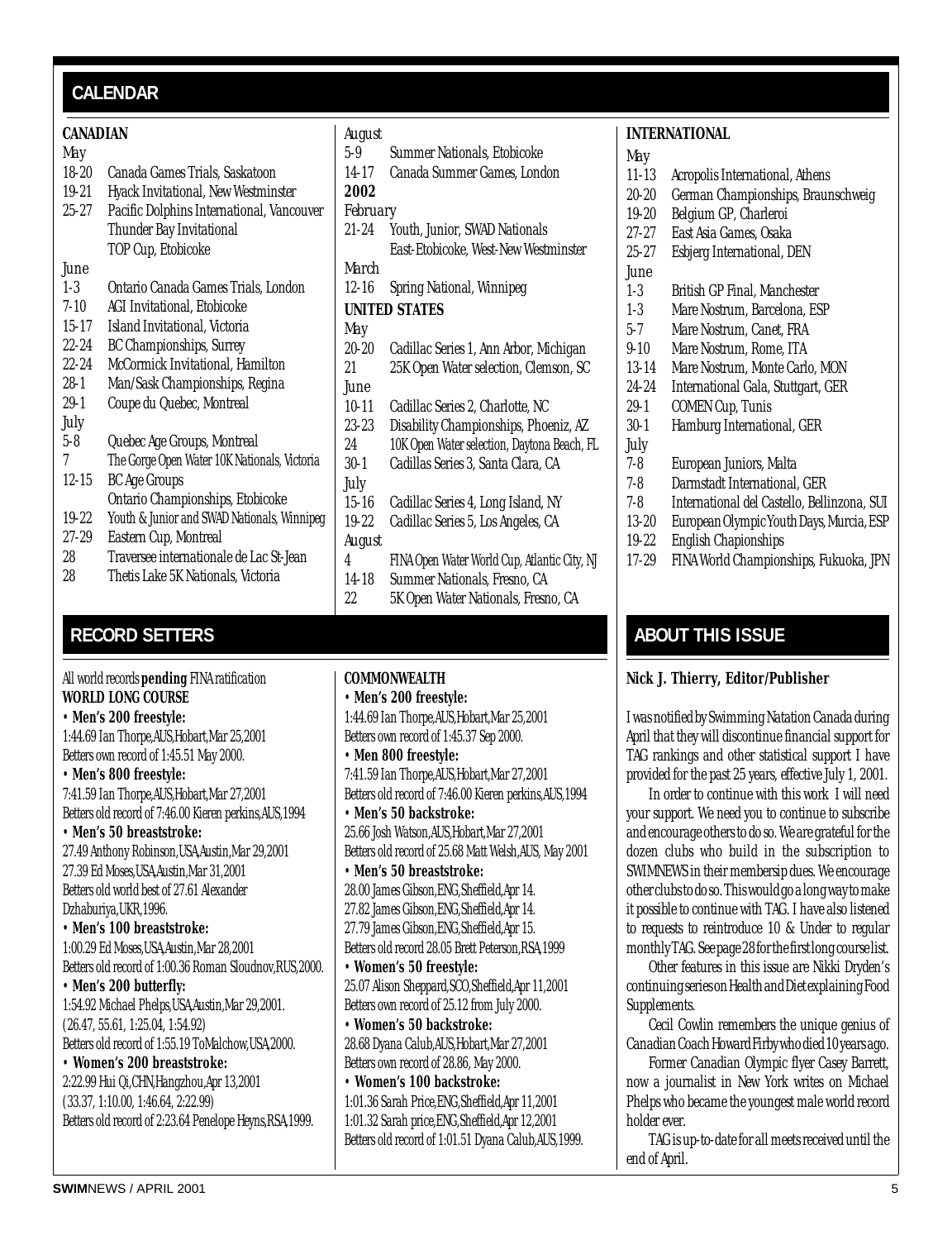#### <span id="page-5-0"></span>**HEALTH AND DIET**

### YOU ARE WHAT YOU EAT II THE WORLD OF FOOD SUPPLEMENTS

#### **Nikki Dryden**

"If there was a magic pill that could make you swim really fast, what would be the point of swimming?"

The headlines are splashed across newsstands, bookstores, and the internet, making declarations as broad or narrow as your desire for an edge may be. The claims are appealing: "A Major Advancement in the Science of Sports Nutrition," "The Natural Solution for Pain Relief," "The Miracle Road to Well-Being and Success," "Perhaps the Most Important Health Discovery in Recent Years." The endless list of magazines and books promising us magical elixirs and miracle tonics to improve our lives, health, and athletic performance are bombarding us at every turn.

In a January article in *The New York Times,* writer Sara Siwolop reported on the thousands of wonder cure-alls that have sprung to life on the internet. She wrote about the discovery of one product found online called vitamin O, which maintained a myriad of benefits resulting in its ability to enrich the bloodstream with additional oxygen (hence the name vitamin O). But when investigated, it turns out that the ten-dollar-anounce vitamin O was merely saltwater!

Ms. Siwolop's article also introduced us to a retired psychiatrist and consumer advocate, Stephen Barrett, who now runs a website called Quackwatch that tries to track down doubtful medical claims. And it is probably a good place to research products that sound too good to be true. You should also log on to the website for the Canadian Centre for Ethics in Sports, where you can find out all of the legal and banned substances from herbal cold medicines to "Mocha Frappucinos." It is your responsibility to find out what is legal. Whether you can buy it at the grocery store or you need a doctor's prescription, in the world of competitive sports, there are more things you cannot put in your body than things that you can.

In the United States, there is a definite lack of quality and content control when it comes to supplements. What a package claims to contain, and actually contains, can be very different. Canadian athletes have been warned for years not to buy their vitamins and supplements in the US, because the US industry has no regulations. In Canada and the US, stick with brands and names you know and trust.

Between the charlatanism and the old-fashioned home remedies fall many of the supplements that are favoured by the world's swimming elite. Of course the big debate may not be if these products have been scientifically proven, but whether or not their positive or negative effects are just part of the placebo effect. Some swimmers are convinced that certain foods, dietary regimens, or supplements improve their performance.

These products may merely provide certain psychological benefits rather than any proven physiological benefits. And health and performance may be adversely compromised if and when the use of these products replaces a sound nutrition program. In the search for a safe and legal competitive edge, some swimmers try fad diets or supplements that are not scientifically proven. The fact is, many of us are willing to pay out the ten or twenty bucks a bottle for many of these products, just in case it gives us the extra oomph we've been looking for.

#### **Getting Your A, B, Cs**

The most basic supplement you can take is a multivitamin. Canada's national teams use Centrum Protegra, a special blend for athletes, which includes minerals like iron, zinc, and selenium, and a bevy of antioxidants. Swimmers work out hard, and exercise increases our body's production of free radicals, which in turn cause the muscle damage that gives us sore and inflamed muscles. Antioxidants are especially important because they neutralize the free radicals before they wreak havoc on our muscles. Some swimmers like to take extra vitamin C, E, and B complex in addition to their multi. But you can get all you need from your food if you eat a balanced diet. Taking a vitamin pill instead of eating right doesn't create a healthy body, and your performance will suffer in the long term.

Many athletes these days take amino acid supplements to help with the maintenance of the immune system, and with muscle building and repair. Amino acids are the basic building blocks of protein and are grouped into essential and non-essential amino acids. There are nine essential amino acids: histidine, isoleucine, leucine, lysine, methionine, phenylalanine, threonine, tryptophan, and valine. They are called essential because they are the amino acids that cannot be synthesized by human cells and must be ingested from your diet. There are many other amino acids besides the essential ones that the human body normally manufactures. Nonessential amino acids can become essential during disease or stress when there is either increased need and/or increased breakdown of them. The main non-essential amino acids are alanine, arginine, asparagine, aspartic acid, cysteine, glutamine, glutamic acid, glycine, proline, serine, and tyrosine.

Use of the individual L form amino acid supplement is best. You may come across D forms, which may actually have to be converted by the body to the L forms before your body can use them. Most high-stress times cause your body to require more amino acids, which is why it is important to get them in your diet, then supplement, for example, during exams, at meets, or while training at altitude.

Both animal and plant proteins contain essential amino acids. But amino acid value is measured by the percentage of usable protein; that is, the proportion of usable protein in relation to the total weight of the food. Meats consist of 20% to 30% usable protein, with turkey being the best. Soybean flour is 40% protein; most cheeses 30% to 35% protein; many nuts and seeds between 20% and 30%; and peas, lentils, and dried beans between 20% and 25%. Whole grains and eggs contain about 12%, while milk is about 4%. So remember to consider both quality and quantity when choosing your protein-rich and amino-acid-rich foods.

#### **When Creatine Made Me Insane**

It's true, you can ask my teammates, the last time I tried creatine it made me feel crazy. It also made me borderline violent, depressed, and hostile. Physically, it gave me severe muscle cramps, diarrhea, nausea, and headaches. And no, I didn't take some huge weightlifter dose. These symptoms came after two separate onegram doses spread over three days.

I can't explain this totally; the scientific research hasn't really been done on creatine. One idea I have is that, as a vegetarian, my body already makes enough and doesn't like the intrusion of synthetic creatine. Another idea is that women just don't react as well to creatine supplementation. In a pool deck survey of my female teammates, only a couple liked creatine; the rest, like me, suffer from adverse physical and emotional side effects, with muscle cramps and weight gain from water retention being the worst.

The creatine craze began in 1992 when British track athletes Linford Christie, Sally Gunnele, and Colin Jackson used it before the Barcelona Olympics and two won gold medals. Creatine sales in Canada increased from \$15 million in 1994 to \$180 million in 1998.

Creatine is an energy-producing substance that is made naturally in our bodies. Manufactured in the liver, pancreas, and kidneys from amino acids, creatine is transported in the blood and grabbed up by muscle cells where it is converted to creatine phosphate. Then it is used to help produce ATP, the body's energy compound. As you do more short-term, intense exercise and the demand on your body becomes more extreme; creatine phosphate helps make more energy available.

Most of our bodies make about two grams of creatine daily and the same amount is broken down and lost/used by the body each day, thus maintaining a balance of creatine in the body. Creatine can be supplemented by meats and fish, and also through creatine monohydrate supplementation. Some believe creatine supplementation can help build lean body mass, provide energy, speed recovery, and be a lactic acid buffer.

#### **Is Creatine Safe?**

In Canada, creatine has been classified as a food supplement, not a drug. This means it never has to pass pharmaceutical safety tests from Health Canada. Creatine appears safe; according to most studies, there are no adverse effects except gastric upset or intolerance.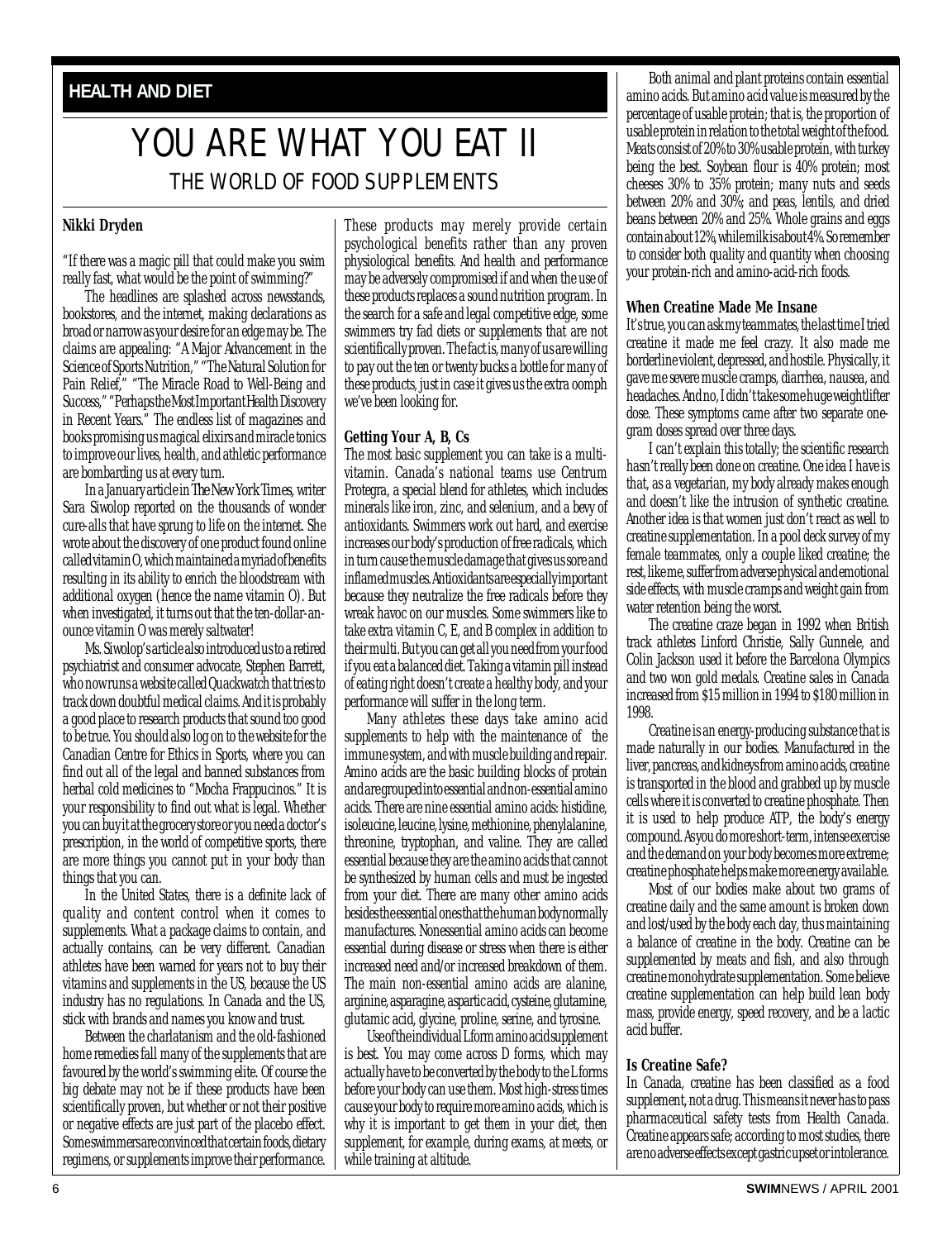Side effects include: dehydration, cramping, diarrhea, sore muscles, upset stomach, and water retention. However, there have been no long-term safety studies with people taking large amounts over a period of years. The long-term effects on the liver and kidney are unknown and could be harmful as these organs are being forced to process abnormal amounts of the material over long periods of time.

Creatine supplementation works in only two of ten users, which would explain why I suffered emotional and physical side effects. The weirdest part is that the first time I used it, I loved it and encountered only benefits. Since that first dose in 1994, I tried it three separate times, and had been sore and sick each time. I kept trying creatine because I couldn't resist the reported benefits, regardless of any negative effects.

*Sports Medicine Digest* investigated fifty-four random creatine research reports in its July 1998 issue. It found that some of the studies tested as few as four subjects. It also found that most of the studies followed up their clinical trials for only four to five days. And, according to a recent post on the Italian Swimming website, creatine may be quite damaging. They reported earlier this year that the French Agency of Medical Security for Food (AFSSA) had issued the following warning: the use of creatine "constitutes a risk that has not been sufficiently evaluated, particularly in the long term." It went on to say that there was a "potential carcinogenic risk" for users, and that in epidemiological studies, creatine caused "digestive, muscular and cardiovascular problems."

#### **HMB, the Next Creatine?**

Last year, in lieu of creatine, I decided to try HMB (Beta-hydroxy beta-methyl butyrate). It's the newest fad in swimming circles. Swimmers at both the National Swim Centre in Calgary and the Thunderbird Swim Centre in Vancouver began HMB supplementation over the last year, and I was ready to give it a shot too. At about a dollar a day, it is one of the most expensive supplements around, so here is the lowdown.

HMB is another naturally produced compound, found in a large part in mother's milk. HMB is part of the essential amino acid leucine and is produced in our bodies. It can also be found in small quantities in grapefruit and catfish. HMB up-regulates our ability to build muscle and burn fat in response to intense exercise. Another way to describe its effects is that HMB shifts the balance of protein metabolism in favour of new muscle growth and minimizes the breakdown of muscle tissue. Therefore HMB can be said to help support a consistent increase in muscle tissue growth.

In an Iowa State University Study by Dr. Nissen et al., entitled 'The Effect of the Leucine Metabolite B-Hydroxy B-Methyl Butyrate During Resistance Exercise Training," about 2100 athletes who supplemented their diets with three grams of HMB a day for three weeks gained three times their muscle lean body mass and got an increase in strength two-and-one-half times greater than the subjects with placebos. In a study done on women, similar results were found, "possibly indicating that the compound does not depend on any specific androgenic hormones (like testosterone) to exert its efforts."

In another study at Wichita State University, cyclists who took HMB experienced increased VO2 Max and a decrease in blood lactate levels. As for my four months on HMB, I will admit I felt and saw an increase in my strength in the weight room from month two to three; but after that initial burst of improvement I began to think I was just pouring my money down the toilet.

HMB is a water-soluble compound that is excreted in the urine in proportion to dietary intake. In the study done by Dr. Nissen, a safety profile was included that screened for adverse reactions and organ function. However, the long-term effects are unknown. These studies were only conducted in the last five years, and who knows what may be discovered in the future.

If you choose to take HMB, one to two grams per day would be sufficient for a swimmer, but it is best to work with a sports scientist or physiologist to determine the best amount for you and your training program. (I am certainly no expert!) Also, check to see you are buying pure HMB. Look for proven brands within the supplement industry, such as EAS or GNC products.

#### **Supplements In Use**

British Olympian and short-course world record holder James Hickman recently tried a new supplement program while training at altitude this winter. Throughout the day and in particular before and after workouts, James took different combinations of the following: multivitamins, iron, vitamin C, beta-carotene, L-glutamine, cod liver oil, selenium, zinc, and vitamin E. Before this trip, James had only really ever taken vitamins and L-glutamine, which he describes as "one of the most wonderful products. I get a small sniffle, and a bit of glutamine holds it at bay."

L-glutamine is an amino acid that helps your body in times of stress and disease. It can prevent muscle wasting because it has an anti-catabolic effect, i.e., like HMB, it decreases the breakdown of muscle tissue, so it is particularly important when repairing damaged muscle tissue after weight training. L-glutamine is used throughout the whole body, so when the gut and immune system cannot get enough they steal it from the muscle tissue, creating muscle breakdown. That's why James found it helpful for fighting colds.

The "supplement protocol" was set up with a specialist before James and his teammates went to altitude. "The physiologist prescribed when we should take each thing, because if you take them all at once, they can work against you. We had our blood tested before we left, and will have it taken again when we come home. Our hope is that our red blood cells will have increased and last longer than before we went to altitude."

As for this new program, James admits he is interested, although it is all very new to him. "Some people use supplements a great deal. In the past I was never a big supplement person. I have used creatine, although I haven't made up my mind yet on if it really makes a difference. I really don't know if all this works, I have swum fast without it, but it is worth a try I guess."

American Jenny Thompson first found out she was anemic (low iron) as a teenager, and every time she had her iron tested over the years it remained low. "I used to never take any vitamins, then I finally decided I needed to take better care of myself and my nutrition. It was actually my chiropractor and my Pilates instructor who both encouraged me to start." Jenny tried many supplements last year en route to Olympic gold; her supplement program included: L-lysine, L-leucine, L-glutamine (all amino acids), iron, co-enzyme Q-10, multi-vitamins and minerals, vitamin C, echinacea (for colds), and creatine.

Jenny had never really taken many supplements until this past year. Her coach, Richard Quick, had invited nutritionist and immunologist Dr. Glen Luepnitz to help with the Stanford Women's Team. "I was willing to try something to help me go faster, that was safe and legal. Dr. Luepnitz presented me with articles and research, and I decided to try some of these supplements. I knew other swimmers like the Canadians and Aussies were using these things, so I decided to get on the ball."

Most swimmers have all dabbled in the creatine fad, but we could find no one that swore by it. Aussie Olympic medallist, Dan Kowalski, takes only vitamins, while Canadian backstroker Kelly Stephanyshyn takes multi-vitamins, HMB, and L-glutamine. American short-course world record holder Alison Wagner tried creatine during her career, but didn't love it. "I always tried to take a general multivitamin and iron, but I wasn't too good at taking them regularly!"

Whatever you decide, each swimmer has specific needs. It is important to work with a nutritionist or doctor to help you plan a diet and supplementation regime that works for you. Doctors design most of these supplement programs with mature athletes in mind, and more important than any supplement is drinking water, getting good sleep, and eating a healthy and balanced diet. Remember that our muscles are composed 70% of water. Water transports nutrients in your body, so when you are dehydrated there is no water to flush out all the bad stuff as well as carry nutrients to your muscles. That is why, no matter whom I spoke with, they all stressed the importance of drinking water. Sleep, too, is essential to recovery, and a healthy diet is the best way to get all the nutrients your body needs. Taking a slew of supplements instead of getting plenty of rest and eating right will have adverse affects over time.

And so, perhaps 16-year-old Canadian backstroker Jen Fratesi sums it up best. "I do not take supplements or vitamins because I get everything I need from my food. I don't believe any of this stuff, and my coach (Bud McAllister) doesn't either. His philosophy is 'just train harder if you want to swim faster.'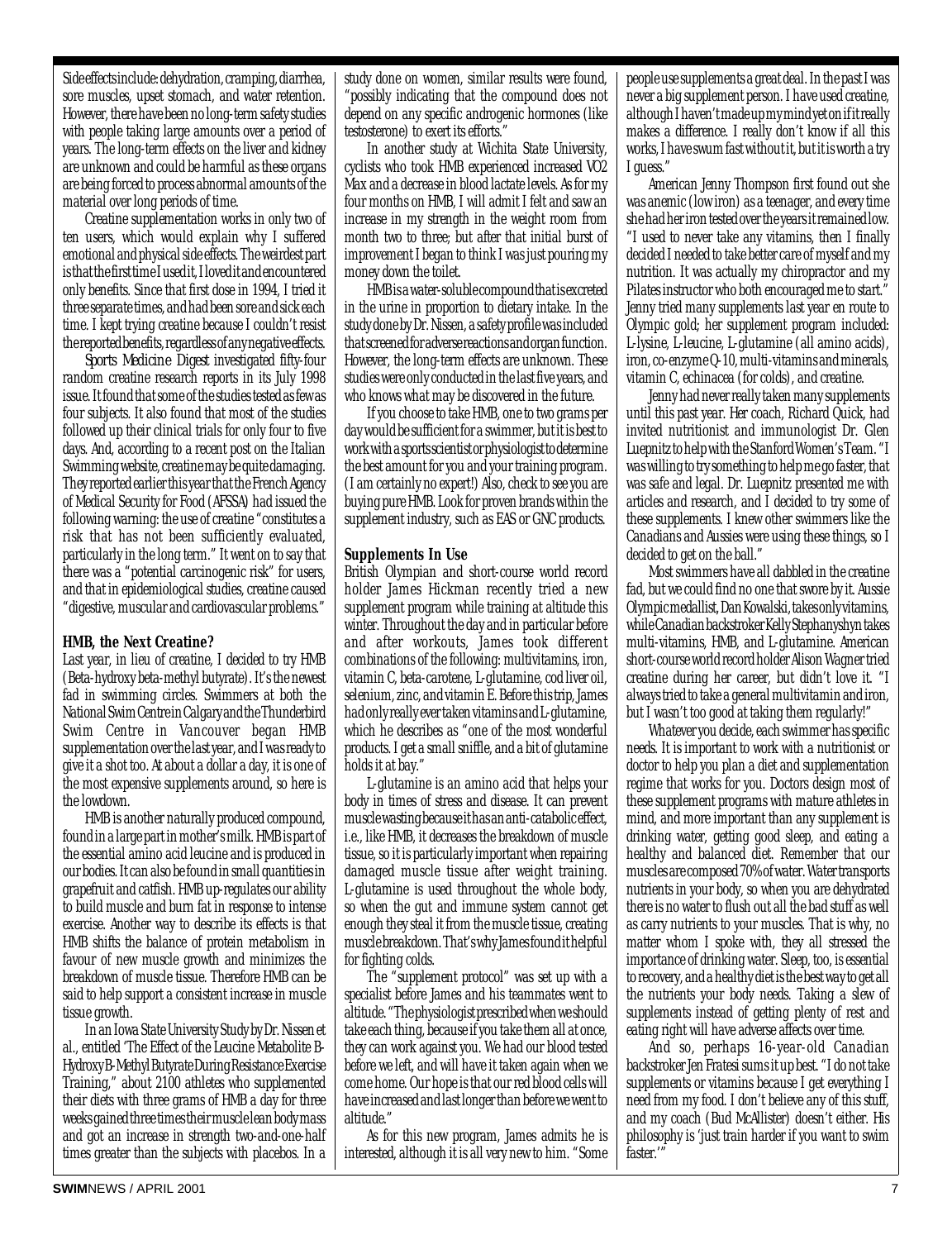#### <span id="page-7-0"></span>**ERGOGENIC AIDS**

### TOP 20 ADDITIONAL SUPPLEMENTS IN SWIMMING TODAY

#### **Nikki Dryden**

I am just a writer who used to be a swimmer, who was and still is pretty obsessed with testing and taking many of these dietary supplements. Swimmers must make their own decisions about their health. This is a place to start because, for now, supplements seem inescapable. So here are some of the hottest ergogenic aids in swimming today.

**1. Bee pollen** is said to increase energy and endurance, and it may speed up the recovery process from exercise. Bee pollen contains 22 vitamins and minerals, and over 5,000 enzymes and co-enzymes, making it possible that bee pollen strengthens the immune system too.

**2. Blue Green Algae** may help remove toxic chemicals and heavy metals from the body and boost the immune system. It is rich in minerals, provides some protein, and also contains beta-carotene and vitamin C.

**3. Brewer's yeast** is available as a powder, flakes, or tablets, and is a slightly bitter-tasting ingredient that is used in brewing beer. It's also a byproduct of beer-making. The yeast itself is a tiny fungus that grows on grain, usually barley, but brewer's yeast is a rich source of many nutrients, including protein, some B vitamins, phosphorus, and chromium.

**4. Caffeine** boosts energy and alertness, and increases the rate at which the body burns calories, but is not necessarily indicative of weight loss as it also lowers blood sugar and increases hunger. Too much caffeine can cause nervousness, anxiety, even palpitations, and it can also add to stress, cause heartburn, and interfere with sleep. The effectiveness or ineffectiveness of caffeine for some can be explained by differences in caffeine sensitivity between swimmers, the effect of caffeine on different forms of exercise and under different environmental conditions, and the effects of other dietary components on the response to caffeine. Caffeine is banned by the International Olympic Committee at levels that produce urinary concentrations that would require ingestion of considerably more than several cups of coffee over a short period of time.

**5. Chromium**, taken as chromium picolinate, is claimed to burn body fat and build muscle size and strength because it is a trace mineral that helps your cells use carbohydrates for energy. Chromium during exercise may help move more carbohydrates into muscle cells for boosts of energy. Small doses may improve glucose uptake for use during sprints. Losses of chromium may be greater with heavy training, so some athletes may improve their carbo use and performance by increasing their daily intake. Found in foods like refried beans, chicken, and peas, chromium picolinate has been studied for its potential role in altering body composition. However, several recent studies have found little to no effect of chromium on body composition or strength.

**6. Coenzyme Q-10** (CoQ10) helps produce ATP (the body's energy source) and controls the flow of oxygen within the body's cells, and it also supports the body's immune system. Hard exercise lowers blood levels of CoQ10. However, the effects of CoQ10 supplementation have been inconsistent, with several studies finding no improvement.

**7. Echinacea** is an herb that acts as an immunostimulant, something that helps your body fight off illness by bolstering its natural defences. Echinacea may stop colds, the flu, or bacterial infections before they spread in the body. It may also shorten the duration and lessen the symptoms of the infection if taken at the first sign of a cold. It is most effective right at the beginning of an infection, and echinacea may kill some viruses and bacteria directly.

**8. Essential fatty acids (EFAs)**are critical to a healthy immune system, and your body cannot make them, so they must be supplied by the diet. There are two kinds of EFAs: omega-6 is found in safflowers, sunflower, corn and evening primrose oils. The other is omega-3. Flaxseeds are rich in omega-3 EFAs. Walnuts and soybeans also contain significant amounts as well as freshly ground wheat germ. Dried beans, such as great northern, kidney, navy, and soybeans, are inexpensive sources of both omega-6 and omega-3 EFAs. Certain fish like salmon, tuna, mackerel, bluefish, sardines, and herring are very rich in EFAs. The body can convert EFAs from fish more easily than other forms.

**9. Fish oil** (such as cod liver oil) contains omega-3 oils. Most fish oil supplements are 30% omega-3. Fish oils also have anti-inflammatory activity, and fish oil is used to help people with various inflammatory conditions.

**10. Glucosamine sulfate (GS)** is a nutrient derived from seashells and contains a building block needed for the repair of joint cartilage. Basically, it helps to stimulate the production of connective tissue, specifically cartilage. Some studies have shown it works better than ibuprofen. It has anti-inflammatory effects and is often stacked (taken at the same time) with chondroitin sulfate. Benefits from GS generally become evident after three to eight weeks of treatment. Continued supplementation is needed in order to maintain benefits.

**11. Glycine** is a nonessential amino acid used by the body to build proteins. It also helps trigger the release of oxygen to the cell-making process, and is essential to the production of hormones responsible for a strong immune system. Glycine is found in many foods high in protein, such as fish, meat, beans, and dairy.

**12. Iron** is important for athletes because it transports oxygen to and within muscle cells. Some athletes, especially women, do not get enough of this mineral, and distance swimmers frequently have low iron levels. A severe deficiency of iron can impair performance, but taking too much iron can also be harmful. Anemia in swimmers is sometimes not due to iron deficiency and may be part of a normal adaptation to the stress of hard training. Thus it is unwise to take iron unless a significant deficiency has been diagnosed. Swimmers who are abnormally tired (an early warning sign of iron deficiency) should have their iron levels checked by a nutritionist or doctor.

13. L-**alanine** supports the immune system and helps in the metabolism of sugars and organic acids. It is an important source of energy for muscle tissue, the brain, and central nervous system.

**14. L-arginine** improves the body's immune system response to bacteria and viruses. It is crucial for muscle growth and tissue repair.

15. L-carnitine is shown to convert fat to energy more efficiently, as well as inhibiting the lactic acid production in muscle and reducing fatigue. Lcarnitine is made in the body from the amino acids lysine and methionine. It is needed to release energy from fat. Research shows that individuals who supplement with carnitine while engaging in an exercise regimen are less likely to experience muscle soreness. Dairy and red meat contain the greatest amounts of carnitine.

**16. L-leucine** is an essential amino acid and is critical to muscle function as it makes up a significant portion of all muscle protein. Leucine inhibits the breakdown of muscle proteins and promotes muscle recovery during stressful times. Leucine is present in all protein foods, such as meat, fish, eggs, milk, and beans. It is also found in soy and whey protein supplements.

**17. L-lysine**aids in the production of antibodies, hormones, and enzymes, helps form collagen, and ensures the adequate absorption of calcium.

**18. Magnesium**deficiency can reduce exercise performance and contribute to muscle cramps. Some studies show that magnesium (including both diet and supplements) may benefit strength training.

19. Selenium is an essential trace mineral, which is an important part of antioxidant enzymes that protect cells against the effects of free radicals that are produced during exercise. Selenium is also essential for normal functioning of the immune system and thyroid gland.

**20. Zinc**is an essential mineral that is integral to a healthy immune system. Zinc is found in meat, poultry, beans, nuts, and dairy products. Zinc taken in the initial stages of a cold may shorten its duration.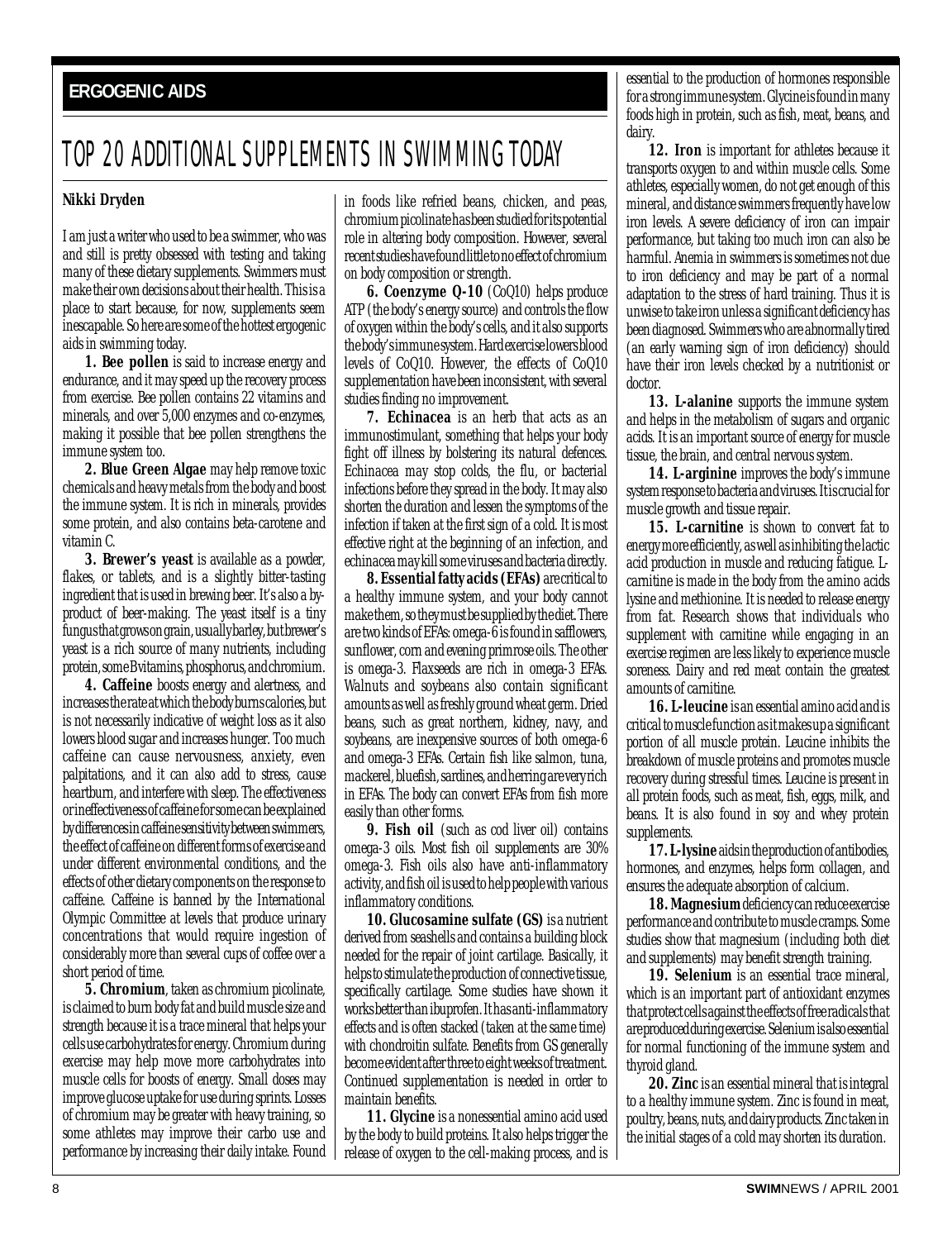#### <span id="page-8-0"></span>**COLWIN ON COACHING**

#### HOWARD FIRBY: SWIMMING'S GREAT COMMUNICATOR Firby's lectures were spell-binding, and his drawings seemed to sweep across the page with the speed and graphic tempo of an animated film

#### **Cecil Colwin**

At the end of the Second World War, Howard Firby, a 20 year-old pupil pilot in the Royal Canadian Air Force, was about to earn his wings when he was struck down by poliomyelitis and hospitalised for nine months. During this time he studied kinetics, aerodynamics, and anatomy, subjects he was later to use as a swimming coach. From the start of his coaching career, although dependent on the constant use of a walking stick and often easily fatigued by the severe after-effects of the disease, Howard coached swimming in a spell-binding and exciting manner that captured the interest of his pupils and conveyed to them the pure joy of the sport itself.

From the moment he started coaching as a volunteer assistant coach at the now defunct Vancouver Amateur Swimming Club, his keen eye was analysing the techniques of swimming. Before long he had placed a blackboard poolside, and chalk in hand, was drawing ideal swimming strokes with unerring accuracy. He believed that most swimmers worked too hard for the results they obtained, and he showed how minor changes in technique could quickly improve performance.

No one would have guessed that this was Firby's introduction to coaching and that he was new on the deck. The amazed club officials couldn't believe the seeming miracle they were witnessing. They soon discovered he was a full-time commercial artist at the top of his profession, employed by Eaton's, the former large Canadian department store chain. Howard could draw simply anything—suits of clothing, dining room tables and chairs, electrical appliances—you name it, he could draw it.

#### **Swimmers as Ever-Changing Shapes and Forms**

Soon he was having fun slicing his swimming drawings into different forms and shapes to show how skilled swimmers always seek the best combinations of streamlining and propulsion. Howard Firby had the artist's ability to visualize swimming techniques from every angle, including three-quarter views as well as from above and below. His drawings seemed to sweep across page, or blackboard, with the speed and graphic tempo of an animated film.

Howard's legacy to the sport is preserved in freezeframe drawings of swimmers that spring like multipleexposure photographs from the pages of books and magazines. Seen in retrospect, Howard Firby wasn't just great; he was a giant who used his highly-developed drawing expertise to enrich and revolutionize the art of coaching swimming.

We were close friends for 25 years, and we had many chats on swimming techniques during which he would often illustrate a point with perfect drawings of swimmers.

Everything Firby said seemed to make good sense and fall immediately into place. I hadn't known Firby long before I learned that he was a many-sided person who could converse authoritatively on a wide range of subjects. For example, during a visit to the Kruger National Park in South Africa, it was interesting to see him impress local officials with his vast knowledge of African flora and fauna.

In the early 1970s, Howard and I collaborated in the publication of "An Introduction to Swimming Coaching," the Canadian Amateur Swimming Association's coaches' training manual, for which I wrote the text and Howard did the artwork that consisted of several hundred



illustrations. Our collaboration was unusual in that I was based in the National Sports Centre in Ottawa while Howard was 3000 miles away in Vancouver, and all our communication was by telephone. Howard would complete each set of drawings within days, and each drawing was perfect and exactly as required.

#### **Swimming's Great Communicator**

Howard Firby was a natural teacher with a rare gift for presenting concepts in easily understood form. Hearing him speak was an experience that most coaches would remember for years to come. Howard would start amost apologetically, suggesting that the audience might want to consider a few ideas he was about to present. But his audience couldn't have envisaged the unique experience in store for them. With a modesty that soon impressed his listeners, he quietly presented profound new ideas that went to the heart of the subject.

His rich baritone voice was an important part of the man. His tone was warm and good-humoured, friendly yet compelling. Howard Firby was a born story teller. In teaching swimmers key points of techniqiue, he loved to spin vivid "let's pretend" yarns, parables, and anecodotes.

Howard's talent for drawing swimming techniques was legendary. In addition, he carried with him a sort of "mascot," his omnipresent plasticine swimmer, which, to the amusement of the audience, he would continuously mold and transform into various shapes and techniques as he spoke, sometimes whimsically adding a fin or a fishtail.

#### **"Olympic Arms" for Sale**

On one occasion in 1973, at Camp Akomak in Northern Ontario, I was privileged to see Howard tell one of his famous allegories about the sports equipment catalogue that advertised "Olympic Arms" for swimmers that ranged in price from very cheap to deluxe models that sold for \$995.50!

As he told the story to a group of young swimmers assembled on the deck, he signalled to one youngster to come forward and be the lucky recipient of an imaginary pair of elite "Olympic Arms." With great aplomb, Howard told the young lad to carry his set of Olympic Arms to workout in a velvet-lined case. With elaborate ceremony, Howard demonstrated to the young swimmer how, in preparation for the Olympics, his Olympic Arms would be fastened on to him in the correct positions with special shoulder, elbow, and wrist bolts and screws. Then, to augment the lesson, he modelled in plasticine an accurately-shaped 1/3 scale arm, and worked it through the correct swimming movement to the rapt attention of all his students.

#### **About Howard Firby:**

Howard Firby, born September 18, 1924, in Birmingham, Alabama, of Canadian parents. Died in Vancouver, March 30, 1991.

Canadian coach Howard Firby, who coached Vancouver's Canadian Dolphins Club, where he produced a long line of great swimmers, including Elaine "Mighty Mouse" Tanner, is regarded as one of swimming's greatest innovators and stroke coaches. Howard Firby's book *Howard Firby on Swimming* (1975) published by Pelham, London, which he illustrated himself, became a classic and a collector's item. In the last decade, Firby's lucid writings and unique descriptive terminology have been frequently copied without proper acknowledgement given.

Howard Firby was educated in Regina, Saskatchewan. After the Second World War, he studied art in Vancouver and became a commercial artist and a part-time assistant swimming coach to the Vancouver Amateur Swimming Club, where he eventually became Head Coach before leaving to form the now-famous Canadian Dolphins Swim Club. During the 11 years in which he coached the Canadian Dolphins, his swimmers set 11 world records, 300 Canadian records, and won the Canadian Team Title six times. In addition to being the first National Technical Director of Canadian Swimming, Firby coached the Canadian National Team at the 1964 Olympics and the 1958 Commonwealth Games, and at international competitions in the Soviet Union and South Africa.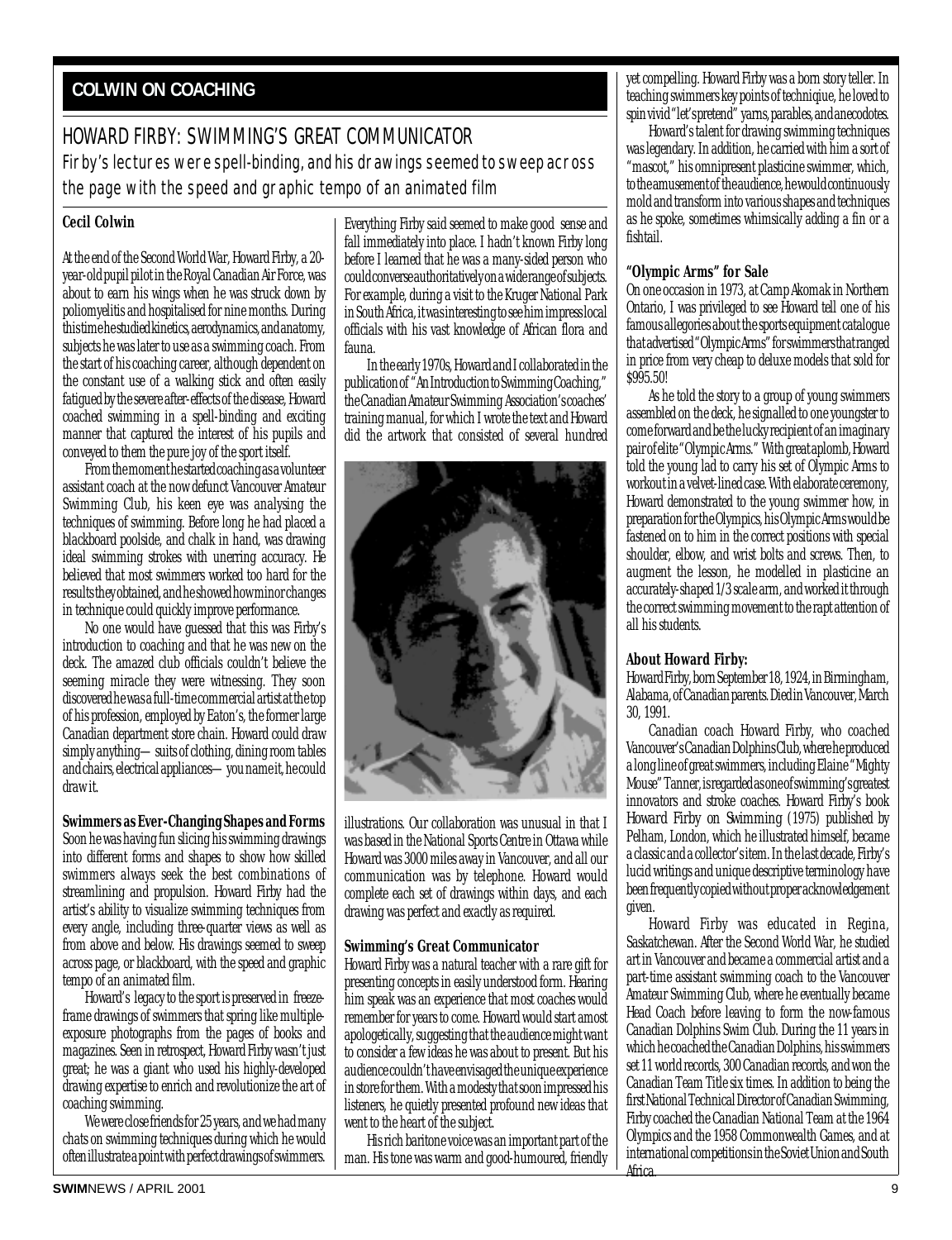<span id="page-9-0"></span>**TINY OLYMPIC PROSPECTS**

# **TOP**®

**PARTICIPATING CLUB** 

**CLUB NAME CODE PROV BOYS GIRLS TOTAL** Club Aquatique de Montreal CAMO PQ 22 13 35<br>Edmonton Keyano SC EKSC AB 26 31 57 Edmonton Keyano SC **EKSC** AB 26 31 Island Swimming IS BC 21 32 53 Kamloop Classic Swimming KCS BC 5 11 16 Langley Olympians LOSC BC 7 12 19 London AC LAC ON 9 25 34 Mississauga Aquatic Club MSSAC ON 8 18 26<br>Oshawa Aquatic Club OSHAC ON 3 4 7 Oshawa Aquatic Club OSHAC ON 3 4 7 Olympian Swim Club CSC AB 11 15 26 Pickering Swm Clib **PICK** ON 8 6 14 Pointe Claire SC **PCSC** PQ 52 50 102 Pacific Sea Wolves **PSW** BC 19 20 39 Richmond Rapids **RAPID** BC 7 3 10 Les Riverains **REG** PQ 6 6 12 Regina Opt. Dolphins **ROD** SK 8 13 21 Region of Waterloo SC 6 10 ROW 0N 5 5 5 10 Vancouver Pacific SC VPSC BC 14 26 40 West Van Otters SC MVOSC BC 3 2 5 **Total 234 292 526 GIRLS EVENTS GIRLS 7&U - 200 FREESTYLE** Rec: 2:55.04 Donna Wu,AQUA,85 1) 3:38.64 Patricia Jaros MSSAC 2) 3:44.35 Breanne Hart-Dowhun,OSC 3) 3:55.82 Sarah Assi,PCSC 4) 4:05.57 Isabelle Cloutier PCSC 5) 4:12.58 Alexe Grandin-Beaudet,REG 6) 4:19.00 Lauren Lougheed,PSW 7) 4:19.60 Caroline Parson,PCSC 8) 4:29.53 Stephanie Wilson, MSSAC<br>9) 4:31.62 Amanda Gagne. PCSC 9) 4:31.62 Amanda Gagne, PCSC<br>10) 5:15.82 Janica Lee MSSAC 10) 5:15.82 Janica Lee, MSSAC<br>11) 5:28.88 Katila Bonin MSSAC 11) 5:28.88 Katija Bonin, MSSAC<br>12) 5:30.10 Victoria Polyakova. IS 12) 5:30.10 Victoria Polyakova,IS 13) 5:30.82 Maddison McAnevin,PSW 14) 5:34.05 Stephanie Cassarato, PCSC<br>15) 5:35.50 Katie Moore. VPSC 15) 5:35.50 Katie Moore,VPSC 16) 5:37.67 Cassandra Blagrave, PCSC<br>17) 5:42.30 Vivianna Zampetti, VPSC 17) 5:42.30 Vivianna Zampetti, VPSC<br>18) 5:43.40 Stephanie Hillman, VPSC 18) 5:43.40 Stephanie Hillman,VPSC 19) 5:51.10 Patricia Pierse,EKSC 20) 5:52.76 Tatianna Zamozdra,PCSC 21) 5:54.00 Brooke Gallagher,PSW 22) 6:06.80 Laura Rosato,LAC 23) 6:07.82 Robyn Melville,IS 24) 6:19.26 Meagan Butters,PCSC 25) 6:33.00 Brianna Bolen, LOSC<br>26) 6:44.93 Stephanie Tadros.10 26) 6:44.93 Stephanie Tadros, LOSC<br>27) 7:08.10 Anna Nicol VPSC 27) 7:08.10 Anna Nicol,VPSC 28) 8:06.00 Rosie Beale,IS 29) 8:16.00 Ariana MacDonald, IS<br>30) 8:37.62 Julia Marks, IS 30) 8:37.62 Julia Marks, IS<br>31) 9:01.72 Katarina Bush. I 31) 9:01.72 Katarina Bush,IS **GIRLS 8 - 400 FREESTYLE** Rec: 5:49.44 Sandy Sabo,DDO,83 1) 6:48.27 Deanna Mathews,EKSC 2) 6:58.39 Christina Bosse,PCSC 3) 7:05.31 Ashley McGregor,PCSC 4) 7:15.11 Molly McCullough,PCSC 5) 7:16.56 Lori Kremer,OSC 6) 7:18.71 Saidye Assi,PCSC 7) 7:19.49 Dana Woodhall,ROW 8) 7:22.30 Fionnuala Pierse,EKSC 9) 7:25.24 Kelly Ann White,MSSAC 10) 7:35.10 Kajsa Heyes,VPSC 11) 7:48.34 Amy Allan,PCSC 12) 7:51.23 Courtney Fry, OSC<br>13) 8:03.87 Valerie Vionis, PCS 13) 8:03.87 Valerie Vionis,PCSC 14) 8:07.32 Anne Kerr,PCSC 15) 8:09.68 Elizabeth Guimond CAMO 16) 8:09.78 Haley Lippiatt,PCSC 17) 8:13.62 Morgan Donahue LOSC 18) 8:18.71 Kyla Centomo,PCSC 19) 8:19.82 Michelle Chan,VPSC 20) 8:22.96 Haley Tierney,PCSC 21) 8:25.00 Lydia Schramm,EKSC 22) 8:29.92 Lina Moghrabi,PCSC 23) 8:37.11 Sophie Tadros, LOSC<br>24) 9:02.40 Sara Belo MSSAC 24) 9:02.40 Sara Belo, MSSAC<br>25) 9:02.67 Olivier McMullen. 9:02.67 Olivier McMullen, PCSC 26) 9:03.30 Oleksandra Bershadskaya,CAMO 27) 9:04.50 Julia Casol, KCS<br>28) 9:11.10 Alexandra Tully. 9:11.10 Alexandra Tully,VPSC 29) 9:17.76 Laura Hossari,PCSC 30) 9:18.20 maude Dupuis,CAMO<br>31) 9:24.00 Catherine Crepniak.PS 9:24.00 Catherine Crepnjak, PSW 32) 9:24.20 Kinsey Beck, LAC 33) 9:32.30 Riche Leveille,KCS 34) 9:34.00 Mara Pritchard,LAC 35) 9:37.80 Kate Kirkpatrick,VPSC 36) 9:40.40 Alyson Walker LAC 37) 9:42.80 Gloria Ho,VPSC 38) 9:46.23 Madison Goldburger, PCSC<br>39) 9:54.00 Lynnaea Mulligan, PSW 9:54.00 Lynnaea Mulligan, PSW 40) 10:20.00 Rachel Phillips,VPSC 41) 10:25.51 Kathleen D'Aguuno,PCSC 42) 10:35.00 Rachel White,LOSC 43) 10:39.38 Carla Jarhaus, IS<br>44) 10:53.20 Jenna Beaudry. VF 44) 10:53.20 Jenna Beaudry, VPSC<br>45) 10:57.90 Mercedes Basford.KC 10:57.90 Mercedes Basford,KCS 46) 11:08.50 Kayly Patterson,MSSAC 47) 11:23.30 Shannon Nell, LAC<br>48) 11:24.40 Brigitte Youakim.CJ 48) 11:24.40 Brigitte Youakim,CAMO 49) 11:37.20 Michelle Miller,KCS 50) 11:40.50 Erica Baniuk,PICK 51) 11:46.90 Jennifer Zukiwski,EKSC 52) 11:55.20 Nicole LaChance EKSC 53) 12:03.70 Marika Reuben, IS<br>54) 12:50.00 Bronte Dureault LC 54) 12:50.00 Bronte Dureault, LOSC<br>55) 13:37.98 Laura SimandLIS 55) 13:37.98 Laura Simandl,IS **GIRLS 9 - 800 FREESTYLE** Rec: 10:45.42 Julie Bodenbender,AQUA,88 1) 12:36.21 Marie-P. Couillard,REG 2) 12:49.79 Alexandra Cloutier,PCSC 3) 13:18.60 Marie-S Jean-Lachapelle,CAMO 4) 13:36.30 Kirstyn McCasey,OSHAC 5) 13:39.38 Sonia Wiechec,CAMO 6) 13:41.12 Brittany Buna,IS 7) 14:04.54 Maxine Rist,PCSC 8) 14:19.34 Victoria Hanna,OSHAC 9) 14:25.54 Kyra Lippiatt, PCSC 10) 14:27.20 Amanda Johnston,LAC 11) 14:36.72 T.J. Hebert,PCSC 12) 14:37.13 Maura Lavoie, OSC<br>13) 14:40.38 Bianca Liang MSS 13) 14:40.38 Bianca Liang, MSSAC<br>14) 14:40.47 Jennifer Slongo, MSS 14) 14:40.47 Jennifer Slongo,MSSAC 15) 14:48.02 Alexandra Zatylny,PCSC 16) 14:56.00 Leeanne Midgley,LAC<br>17) 15:00.00 Kate Mittermaier.PSW 15:00.00 Kate Mittermaier,PSW 18) 15:14.00 Hilary Caldwell,PSW 19) 15:21.32 Aleksandra Couture,REG 20) 15:22.01 Lindsey Moore,VPSC 21) 15:24.68 Genevieve Couture,REG 22) 15:27.91 Marie-Eve Althot CAMO 23) 15:31.00 Kaelyn Armstrong,PSW 24) 15:31.10 Nikita Senay,LAC 25) 15:37.41 Andrey Polyakov,IS 26) 15:45.50 Sydney Adkin,LAC 27) 15:46.31 Grace Jauristo,VPSC 28) 16:15.90 Talia Ritondo,PCSC 29) 16:45.50 Amanda Vandenbrink,LAC 30) 16:48.00 Rebecca Britten,EKSC 31) 16:50.11 Kathy Tran,OSC 32) 16:51.17 Cristina Bravi, CAMO<br>33) 16:52.77 Stefania Strati.MSSA 33) 16:52.77 Stefania Strati, MSSAC<br>34) 17:07.42 Leah Ferhorst.ROD 17:07.42 Leah Ferhorst,ROD 35) 17:11.84 Teresa Shiang,VPSC 36) 17:18.31 Mackenzie Allen,OSC 37) 17:29.00 Kristina Tanninen,EKSC 38) 17:30.00 Bobbie Mielnichuk,EKSC 39) 17:30.30 Alex Orfanides, LAC<br>40) 17:33.73 Kylee Wilyman ROD 17:33.73 Kylee Wilyman,ROD 41) 17:35.40 Jordyn Bogetti,KCS 42) 17:36.71 Joey Shea,VPSC 43) 17:36.73 Anne Meyer,OSHAC 44) 17:38.60 Madison McGregor,KCS 45) 17:47.43 Margarett Marak,PCSC

46) 18:00.50 Sarah Rosato, LAC 47) 18:01.20 Sarah Kozak KCS 48) 18:05.30 Taylor Walsh,KCS 49) 18:09.56 Elizabeth Forrester-C.,PSW 50) 18:16.30 Tsue Andersen,EKSC 51) 18:16.32 Tina Tam,VPSC 52) 18:16.58 Erin Laidley,PICK 53) 18:24.19 Karla Hillis,ROD 54) 18:24.71 Kelley Sutton, IS<br>55) 18:29.95 Katie Jamieson. R 55) 18:29.95 Katie Jamieson,ROW 18:42.60 Gardiner Jordan, VPSC 57) 18:45.72 Melissa Teuton,PCSC 58) 18:50.07 Erin Hillis, ROD<br>59) 19:06.00 K C Kunsang P 59) 19:06.00 K.C. Kunsang,PSW 60) 19:15.03 Kaleigh Heard,PICK 61) 19:18.40 Sam Campanale,LAC 62) 19:20.00 Siobhan Niell,IS 63) 19:32.27 Carlolyn Hamilton,PCSC 64) 19:42.00 Katie Yurkovich,EKSC 65) 20:08.35 Samantha Bancescu,ROD 66) 20:13.83 Kelsey Kilbach,ROD 67) 20:17.41 Stefanie Danis,REG 68) 20:21.40 Kathleen Baker,IS 69) 20:40.10 Ruby Yeh,VPSC 70) 21:02.50 Andrea Vizsolyi,IS 71) 21:12.31 Hayley Bath, IS<br>72) 21:14.20 Emery Prette, IS 72) 21:14.20 Emery Prette, IS<br>73) 21:19.00 Michelle Chen. 73) 21:19.00 Michelle Chen,PSW 74) 21:19.99 Sabrina Novak,PCSC 75) 21:37.50 Calliste Flemming, ROD<br>76) 22:36.00 Kimberly Meerse, PSW 22:36.00 Kimberly Meerse, PSW 77) 22:46.00 Andrea Temple,PSW 78) 23:26.00 Andrea Bachewich,EKSC 79) 23:41.00 Jesseca Lucier,PSW 80) 24:09.00 Kaitlyn Kenvielle,PSW 81) 24:26.20 Hanna Igbn,VPSC 82) 25:08.10 Johanna Steyn,VPSC 83) 25:12.70 Maddy Brazil,ROD 84) 25:51.00 Amanda Newman EKSC 85) 26:56.84 Sandra Rijken PSW **GIRLS 10 - 1500 FREESTYLE** Rec: 19:12.09 Melanie Copple,AQUA,86 1) 21:39.15 Jennifer Wilson,MSSAC 2) 21:39.15 Anna Freeman,MSSAC 3) 21:55.45 Jovanna Ruffalo, IS 4) 21:57.90 Hind Chelfat, CAMO<br>5) 22:28.42 Melissa Larocque.P 5) 22:28.42 Melissa Larocque,PCSC 6) 22:56.23 Alexandra Centomo,PCSC 7) 23:03.07 Christine Edward, VPSC<br>8) 23:07:30 Lisa Alihrando PCSC 8) 23:07.30 Lisa Alibrando,PCSC 9) 23:08.37 Stacy Perrier-Armaos,PCSC 10) 23:12.81 Catherine Powell,PCSC 11) 23:28.49 Jemma Hinkley,PCSC 12) 23:34.05 Krista Morgado,MSSAC 13) 23:43.13 Geneva Murphy,ROD 14) 24:16.60 Christine Zwart LAC. 15) 24:35.12 Vanessa Niedzielski,MSSAC 16) 24:41.10 Kristine Walker,LAC 17) 25:00.09 Gabrielle Laurin,MSSAC 18) 25:10.16 Seana Sterner,PCSC 19) 25:20.73 Meghan Brockington,OSHAC 20) 25:29.69 Shawnee Landolt, IS<br>21) 25:35.42 Alex Williams.OSC 21) 25:35.42 Alex Williams, OSC<br>22) 25:36.57 Nicole Vincent. OSC 22) 25:36.57 Nicole Vincent,OSC 23) 25:42.09 Scarlett Smith,VPSC 24) 25:50.12 Brittany Vader,OSC 25) 26:07.17 Rachel Judges,ROW 26) 26:24.10 Eleanore Dalling,VPSC 27) 26:30.59 Caitlin Robinson,MSSAC 28) 26:42.13 Lisa Billson,IS 29) 26:43.30 Alex Cooper,LAC 30) 26:44.66 Lindsey Reed,PCSC 31) 27:00.42 Megan Chi,EKSC 32) 27:08.10 Abbey Oke,LAC 33) 27:09.00 Grainne Pierse,EKSC 34) 27:16.10 Meg Sloan LAC 35) 27:17.48 Nicole Che,VPSC 36) 27:30.00 Brielle Bukieda,EKSC 37) 27:55.40 Anna Francis, IS<br>38) 28:09.10 Katie Couglin JS 38) 28:09.10 Katie Couglin, IS<br>39) 28:09.61 Hannah Jones, L 39) 28:09.61 Hannah Jones,LOSC 40) 28:30.00 Aislinn Pattesron-M.,LAC<br>41) 28:32.12 Stephanie Zale.IS 41) 28:32.12 Stephanie Zale, IS<br>42) 28:39.31 Katie Beautilier, PC 42) 28:39.31 Katie Beautilier,PCSC 43) 28:40.00 Adrienne Funk,EKSC 44) 28:49.20 Alex Fergusson, LAC<br>45) 28:50.00 Daisy Jar. FKSC 28:50.00 Daisy Jar, EKSC 46) 28:50.00 Elaine Jar,EKSC 47) 28:55.16 Veronique Delisle,REG

48) 28:57.00 Kelsey Monaghan,EKSC 49) 29:00.01 Brenna Caldwell ROD 50) 29:19.53 Victoria Roduta,OSC 51) 29:28.62 Lauren Mothersell,OSC 52) 29:56.10 Taryn Harnack,EKSC 53) 30:00.80 Christine DeNobrega,RAPID 54) 30:01.00 Amanda Rosato,LAC 55) 30:12.00 Elaine Gross,EKSC 56) 30:34.19 Hilary Sergeany,ROW 57) 30:37.51 Brynja Clipsham,LOSC 58) 30:43.80 Dominique Boyer-Leblond,CAMO 59) 30:44.10 Megan Gilmour,LAC 60) 30:51.70 Colby Starman,EKSC 61) 31:07.29 brianna Cunningham,ROW 62) 31:12.42 Youssra Zaki,PCSC 63) 31:35.00 Jiyoon Oh,LOSC 64) 32:29.17 Sophie Bugoyne,LOSC 65) 32:33.80 Nicolette Harbridge,RAPID 66) 32:44.50 Jessica Moloney,LOSC 67) 33:22.60 Mallory Teal,LAC 68) 33:26.37 Kelsey Blake,IS 69) 33:27.78 Nicole Jarhaus,IS 70) 33:35.46 Brianne Porter,PICK 71) 33:50.37 Amy Hillis,ROD 72) 34:03.90 Tatiana Solis,IS 73) 34:10.61 Michelle Russell, VPSC<br>74) 34:24.40 Julie Hobby.LAC 74) 34:24.40 Julie Hobby, LAC<br>75) 34:25.42 Fmily Pearce IS 34:25.42 Emily Pearce, IS 76) 34:26.54 Celeena Sayani,MSSAC 77) 34:37.70 Talleah Haller,LAC 34:43.00 Cassie Hall,LOSC 79) 34:43.00 Ashley Pennington, ROD<br>80) 35:45.22 Daniella Bustos.OSC 80) 35:45.22 Daniella Bustos,OSC 81) 36:42.64 Erin Ennis,ROD 82) 38:00.07 Netanya Bushwensky,OSC 83) 38:15.00 Lucy Laychuck, EKSC 84) 38:48.00 Francesca Mariani,PSW 85) 38:59.00 Laurel Humberstone,EKSC 86) 39:26.71 Nicole Yeap,OSC 87) 39:55.02 Melanie Clarke PICK 88) 41:28.50 Ellisa Patterson,MSSAC 89) 50:26.00 Kirtsen Munroe,PSW **GIRLS 7&U - 100 IND. MEDLEY** Rec: 1:28.46 Donna Wu,AQUA,85 1) 1:51.72 Patricia Jaros,MSSAC 2) 2:08.89 Caroline Parson,PCSC 3) 2:10.00 Katie Caldwell,PSW 4) 2:10.70 Sarah Assi,PCSC 5) 2:15.37 Stephanie Wilson,MSSAC 6) 2:16.79 Isabelle Cloutier,PCSC 7) 2:18.43 Alexe Grandin-Beaudet,REG 2:23.45 Veronika Blach, PCSC 9) 2:29.54 Amanda Gagne,PCSC 10) 2:30.60 Breanne Hart-Dowhun,OSC 11) 2:30.81 Janica Lee,MSSAC 12) 2:33.83 Tatianna Zamozdra,PCSC 13) 2:45.43 Cassandra Blagrave,PCSC 14) 2:46.70 Laura Rosato,LAC 15) 2:47.69 Vivianna Zampetti,VPSC 16) 2:49.03 Stephanie Hillman,VPSC 17) 2:50.30 Patricia Pierse,EKSC 18) 2:56.00 Hillary Willy, IS<br>19) 2:56.65 Katila Bonin. MS 19) 2:56.65 Katija Bonin,MSSAC 20) 3:02.90 Victoria Polyakova,IS 21) 3:05.02 Robyn Melville,IS 22) 3:07.78 Meagan Butters,PCSC 23) 3:11.55 Anna Nicol,VPSC 24) 3:13.02 Katie Moore,VPSC 25) 3:14.71 Stephanie Cassarato, PCSC<br>26) 3:32.00 Ariana MacDonald.IS 26) 3:32.00 Ariana MacDonald,IS 27) 4:02.00 Rosie Beale,IS 28) 4:29.56 Julia Marks IS 29) 5:15.32 Katarina Bush IS **GIRLS 8 - 100 IND. MEDLEY** Rec: 1:27.52 Donna Wu, AOHA 85 1) 1:34.53 Deanna Mathews,EKSC 2) 1:41.39 Christina Bosse,PCSC 3) 1:43.69 Bryn Tod-Tims, WVOSC<br>4) 1:44.51 Molly McCullough PCS 4) 1:44.51 Molly McCullough,PCSC 5) 1:44.92 Ashley McGregor,PCSC 6) 1:46.14 Dana Woodhall,ROW 7) 1:47.08 Kelly Ann White, MSSAC<br>8) 1:47.60 Fionnuala Pierse. EKSC 1:47.60 Fionnuala Pierse,EKSC 9) 1:49.77 Saidye Assi, PCSC<br>10) 1:51.09 Valerie Vionis, PCS 1:51.09 Valerie Vionis, PCSC 11) 1:51.10 Kajsa Heyes,VPSC 12) 1:52.60 Amy Allan,PCSC 13) 1:55.38 Anne Kerr,PCSC

14) 1:58.74 Kyla Centomo,PCSC 15) 2:00:40 Elizabeth Guimond CAMO 16) 2:01.10 Alyson Walker LAC 17) 2:01.23 Michelle Chan,VPSC 18) 2:01.29 Haley Lippiatt,PCSC 19) 2:01.81 Lori Kremer,OSC 20) 2:03.91 Lina Moghrabi,PCSC 21) 2:05.00 Kinsey Beck,LAC 22) 2:05.50 Lynnaea Mulligan,PSW 23) 2:06.00 Mara Pritchard, LAC<br>24) 2:08.80 Alexandra Tully, VPS 2:08.80 Alexandra Tully,VPSC 25) 2:09.64 Lydia Schramm,EKSC 26) 2:10.46 Haley Tierney, PCSC<br>27) 2:11.00 Shannon Nell.I AC 2:11.00 Shannon Nell, LAC 28) 2:12.00 Catherine Crepnjak,PSW 29) 2:13.19 Kate Kirkpatrick,VPSC 30) 2:13.78 Julia Casol,KCS 31) 2:14.30 Oleksandra Bershadskaya,CAMO 32) 2:14.66 Laura Hossari, PCSC 33) 2:17.37 Sara Belo,MSSAC 34) 2:18.39 Madison Goldburger,PCSC 35) 2:18.92 Olivier McMullen,PCSC 36) 2:23.83 Kathleen D'Aguuno,PCSC 37) 2:26.26 Roxan Canty-Currie,PCSC 38) 2:35.68 Courtney Fry, OSC<br>39) 2:39.03 Kayly Patterson, M: 39) 2:39.03 Kayly Patterson, MSSAC<br>40) 2:40.12 Carla Jarhaus.IS 40) 2:40.12 Carla Jarhaus, IS<br>41) 2:43.91 Michelle Miller K 41) 2:43.91 Michelle Miller,KCS 42) 2:44.08 Mercedes Basford,KCS 43) 2:48.57 Jenna Beaudry,VPSC 44) 2:49.07 Erica Baniuk,PICK 45) 2:50.67 Jennifer Zukiwski,EKSC 46) 2:55.20 Nicole LaChance,EKSC 47) 3:05.40 Brigitte Youakim,CAMO 48) 3:27.00 Sarah Dominy,IS 49) 3:28.00 Laura Simandl,IS 50) 3:36.00 Marika Reuben,IS 51) 4:22.00 Amanda Comberbach,IS 52) 4:27.00 Sarah Hudson,IS **GIRLS 9 - 200 IND. MEDLEY** Rec: 2:50.84 Leslie Dowson,WISC,88 1) 3:07.66 Marie-P. Couillard,REG 2) 3:17.50 Kate Mittermaier,PSW 3) 3:20.25 Marie-S Jean-Lachapelle,CAMO 4) 3:21.50 Sonia Wiechec,CAMO 5) 3:22.53 Kirstyn McCasey,OSHAC 6) 3:23.30 Amanda Johnston,LAC 7) 3:24.19 Alexandra Cloutier,PCSC 8) 3:30.93 T.J. Hebert,PCSC 9) 3:32.61 Aleksandra Couture,REG 10) 3:32.70 Sydney Adkin,LAC 11) 3:32.80 Brittany Buna,IS 12) 3:35.37 Victoria Hanna,OSHAC 13) 3:37.08 Kyra Lippiatt,PCSC 14) 3:37.57 Rebecca Britten EKSC 15) 3:40.40 Leeanne Midgley, LAC 16) 3:41.00 Maura Lavoie,OSC 17) 3:42.80 Hilary Caldwell,PSW 18) 3:44.34 Alexandra Zatylny, PCSC<br>19) 3:44.70 Nikita Senav.LAC 3:44.70 Nikita Senay, LAC 20) 3:47.67 Maxine Rist, PCSC<br>21) 3:48.39 Jennifer Slongo.M 21) 3:48.39 Jennifer Slongo, MSSAC<br>22) 3:49.33 Kristina Tanninen. FKSC 22) 3:49.33 Kristina Tanninen,EKSC 23) 3:50.97 Marie-Eve Althot,CAMO 24) 3:51.34 Bobbie Mielnichuk,EKSC 25) 3:51.60 Kaelyn Armstrong,PSW 26) 3:52.19 Bianca Liang,MSSAC 27) 3:52.50 Sarah Kozak,KCS 28) 3:55.30 Madison McGregor,KCS 29) 3:55.73 Genevieve Couture,REG 30) 3:56.53 Talia Ritondo,PCSC 31) 3:58.13 Grace Jauristo VPSC 32) 3:59.72 Lindsey Moore,VPSC 33) 4:00.03 Leah Ferhorst,ROD 34) 4:01.18 Andrey Polyakov IS 35) 4:02.31 Jordyn Bogetti,KCS 36) 4:07.39 Tina Tam,VPSC 37) 4:08.72 Kaleigh Heard, PICK<br>38) 4:09.47 Anne Mever. OSHAC 4:09.47 Anne Meyer, OSHAC 39) 4:09.86 Stefania Strati,MSSAC 40) 4:11.98 Joey Shea,VPSC 41) 4:12.10 Alex Orfanides, LAC<br>42) 4:12.53 Teresa Shiang. VPS 4:12.53 Teresa Shiang, VPSC 43) 4:12.80 Sarah Rosato,LAC 44) 4:14.75 Jordie Dollinger, PCSC<br>45) 4:14.89 Fleni Rompotinos. PCS 45) 4:14.89 Eleni Rompotinos,PCSC 46) 4:15.20 Cristina Bravi,CAMO

47) 4:17.59 Stefanie Danis,REG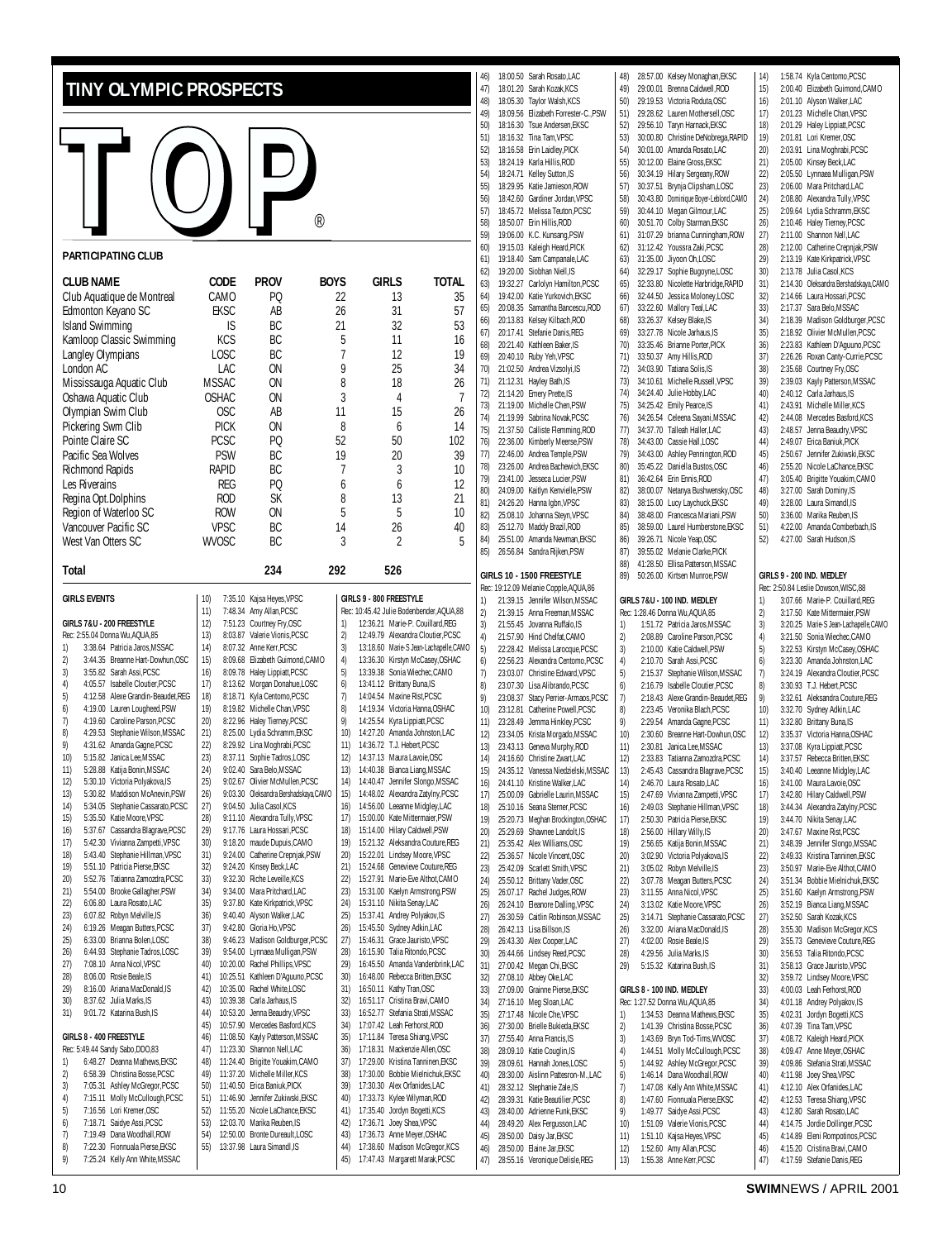40) 7:49.30 Amanda Rosato, LAC<br>41) 7:49.90 Megan Gilmour, LAC 41) 7:49.90 Megan Gilmour, LAC<br>42) 7:50.60 Aislinn Pattesron-M. 7:50.60 Aislinn Pattesron-M.,LAC 43) 7:56.50 Alex Fergusson, LAC 44) 7:58.00 Brielle Bukieda,EKSC

49) 4:19.53 Margarett Marak PCSC 50) 4:20.04 Frin Laidley PICK 51) 4:22.10 Amanda Vandenbrink, LAC<br>52) 4:29.08 Mackenzie Allen. OSC 52) 4:29.08 Mackenzie Allen, OSC<br>53) 4:30.20 Siobhan Niell IS 53) 4:30.20 Siobhan Niell,IS 54) 4:31.89 Carlolyn Hamilton,PCSC 55) 4:32.22 Erin Hillis,ROD 56) 4:34.22 Karla Hillis,ROD 57) 4:34.44 Lauren Ziedell, PCSC<br>58) 4:38.22 Kylee Wilyman, ROD 58) 4:38.22 Kylee Wilyman,ROD 59) 4:42.30 Tsue Andersen, EKSC<br>60) 4:44.00 Katie Yurkovich. FKSC 60) 4:44.00 Katie Yurkovich,EKSC 61) 4:45.00 Kaylea DeJong,EKSC 62) 4:45.62 Katie Jamieson,ROW 63) 4:48.12 Gardiner Jordan, VPSC<br>64) 4:50.10 Sam Campanale LAC 4:50.10 Sam Campanale,LAC 65) 4:51.70 Andrea Vizsolvi IS 66) 4:51.70 K.C. Kunsang,PSW 67) 4:53.31 Vahnessa Espie,KCS 68) 4:56.50 Kathleen Baker,IS 69) 4:58.06 Kelley Sutton,IS 70) 5:05.53 Kathy Tran,OSC 71) 5:05.77 Samantha Bancescu,ROD 72) 5:06.90 Michelle Chen,PSW 73) 5:09.00 Andrea Temple, PSW<br>74) 5:11.60 Jesseca Lucier, PSW 74) 5:11.60 Jesseca Lucier,PSW 75) 5:13.00 Sarita Good,PSW 76) 5:13.06 Melissa Teuton,PCSC 77) 5:14.00 Andrea Bachewich, EKSC<br>78) 5:18.10 Kaitlyn Kenvielle, PSW 5:18.10 Kaitlyn Kenvielle,PSW 79) 5:23.20 Kelsey Kilbach, ROD<br>80) 5:27.80 Emery Prette. IS 80) 5:27.80 Emery Prette, IS<br>81) 5:29.00 Amanda Newma 81) 5:29.00 Amanda Newman,EKSC 82) 5:37.80 Hanna Igbn,VPSC 83) 5:41.24 Sabrina Novak PCSC 84) 5:45.62 Sarah Stelte,OSC 85) 5:58.10 Kimberly Miller,EKSC 86) 6:07.30 Sandra Rijken,PSW 87) 6:14.87 Calliste Flemming ROD 88) 6:20.40 Johanna Steyn,VPSC 89) 6:22.40 Gina Nasseri, EKSC<br>90) 6:43.40 Maddy Brazil ROD 90) 6:43.40 Maddy Brazil,ROD **GIRLS 10 - 400 IND. MEDLEY** Rec: 5:36.76 Stephanie Shewchuk,PCSC,85 1) 6:09.03 Melissa Larocque, PCSC<br>2) 6:20.60 Christine Zwart. LAC 2) 6:20.60 Christine Zwart,LAC 3) 6:31.98 Lisa Alibrando,PCSC 4) 6:33.45 Shawnee Landolt,  $\vert S \vert$ <br>5) 6:36.22 Jennifer Wilson MS 5) 6:36.22 Jennifer Wilson,MSSAC 6) 6:38.21 Krista Morgado,MSSAC 7) 6:38.82 Alexandra Centomo, PCSC<br>8) 6:39.67 Jemma Hinklev, PCSC 8) 6:39.67 Jemma Hinkley,PCSC 9) 6:41.42 Catherine Powell, PCSC 10) 6:44.81 Anna Freeman MSSAC 11) 6:45.10 Stacy Perrier-Armaos PCSC 12) 6:46.17 Christine Edward,VPSC 13) 6:47.76 Meghan Brockington,OSHAC 14) 6:58.25 Tania Hurtubise,PCSC 15) 7:01.01 Vanessa Niedzielski,MSSAC 16) 7:03.21 Eleanore Dalling,VPSC 17) 7:03.38 Jovanna Ruffalo, IS<br>18) 7:04.10 Kristine Walker.LA 18) 7:04.10 Kristine Walker, LAC<br>19) 7:05.04 Scarlett Smith VPSC 19) 7:05.04 Scarlett Smith,VPSC 20) 7:07.60 Alex Cooper, LAC 21) 7:12.39 Rachel Judges,ROW 22) 7:15.00 Megan Chi,EKSC 23) 7:16.39 Gabrielle Laurin, MSSAC<br>24) 7:26.12 Brittany Vader, OSC 24) 7:26.12 Brittany Vader, OSC<br>25) 7:28.88 Lindsev Reed, PCSC 7:28.88 Lindsey Reed, PCSC 26) 7:30.48 Caitlin Robinson,MSSAC 27) 7:31.67 Nicole Vincent,OSC 28) 7:31.68 Anna Francis IS 29) 7:33.20 Kelsey Monaghan,EKSC 30) 7:34.00 Kirtsen Munroe,PSW 31) 7:34.21 Lisa Billson,IS 32) 7:34.45 Calindy Ramsden, WVOSC<br>33) 7:37.90 Mea Sloan. LAC 33) 7:37.90 Meg Sloan,LAC 34) 7:38.20 Taryn Harnack, EKSC<br>35) 7:38.75 Veronique Delisle.R 35) 7:38.75 Veronique Delisle,REG 36) 7:39.68 Katie Couglin,IS 37) 7:41.60 Candace Bergmann, RAPID<br>38) 7:45.94 Mahalia Coniah. EKSC 38) 7:45.94 Mahalia Coniah, EKSC<br>39) 7:46.34 Nicole Che. VPSC 7:46.34 Nicole Che,VPSC

48) 4:17.70 Elizabeth Forrester-C.,PSW

45) 7:59.48 Brenna Caldwell,ROD 46) 8:00.02 Alex Williams OSC 47) 8:04.24 Victoria Roduta,OSC 48) 8:05.00 Adrienne Funk,EKSC 49) 8:05.12 Angela Sullivan,IS 50) 8:05.30 Colby Starman,EKSC 51) 8:06.00 Elaine Jar,EKSC 52) 8:07.00 Daisy Jar,EKSC 53) 8:07.74 Katie Beautilier, PCSC<br>54) 8:09.14 Stephanie Zale.IS 54) 8:09.14 Stephanie Zale, IS<br>55) 8:11.00 Grainne Pierse.EK 8:11.00 Grainne Pierse,EKSC 56) 8:13.30 Julie Hobby,LAC 57) 8:18.25 brianna Cunningham, ROW<br>58) 8:22.91 Lauren Mothersell OSC 58) 8:22.91 Lauren Mothersell,OSC 59) 8:28.05 Patricia Manos,PICK 60) 8:38.30 Talleah Haller,LAC 61) 8:50.04 Hilary Sergeany,ROW 62) 8:50.13 Youssra Zaki,PCSC 63) 8:55.74 Brianne Porter PICK 64) 8:57.40 Tatiana Solis IS 65) 8:59.52 Michelle Russell,VPSC 66) 9:41.10 Molly Grove,EKSC 67) 9:44.92 Sabrina Dionisi,PCSC 68) 9:51.14 Daniella Bustos,OSC 69) 9:55.10 Francesca Mariani,PSW 70) 9:56.13 Nicole Yeap, OSC<br>71) 9:56.16 Netanya Bushwens 71) 9:56.16 Netanya Bushwensky, OSC<br>72) 10:30.37 Melanie Clarke PICK 72) 10:30.37 Melanie Clarke,PICK 73) 10:43.12 Tawni Omerod,KCS 74) 10:45.10 Nancy Truong, IS<br>75) 11:04.01 Becca Dickinson, I 11:04.01 Becca Dickinson,KCS 76) 11:09.00 Laurel Humberstone,EKSC 77) 11:20.15 Emily Pearce,IS 78) 11:53.60 Adrienne Findaly,EKSC **BOYS EVENTS BOYS 7&U - 200 FREESTYLE** Rec: 2:50.36 Joshua Hammervold,UCSC,97 1) 3:51.37 Guy Bach,CAMO 2) 4:18.10 Brayden Salmon,LAC 3) 4:18.41 Bilal Malik,CAMO 4) 4:25.94 Austin Yeung,MSSAC 5) 4:26.65 Brandon Reed,PCSC 6) 4:37.70 Rchard-O. Bouchard,CAMO 7) 4:52.23 Justine Lewis,CAMO 8) 5:06.20 Eric Grehan,EKSC 5:06.68 Trevor Paterson, PICK 10) 5:11.10 Robert Masters,PICK 11) 5:17.23 Chris Debiller, PCSC<br>12) 5:20.20 Andrea Di Cecco J AG 12) 5:20.20 Andrea Di Cecco,LAC 13) 5:25.32 Mac Williams,OSC 14) 5:57.41 Colin Laidley, PICK<br>15) 7:10.00 Matthew Kratzmann 7:10.00 Matthew Kratzmann.EKSC 16) 7:20.00 Stephen McInnes,IS 17) 8:44.10 Tyrell Harley,IS 18) 9:19.98 Aaron Griffin IS **BOYS 8 - 400 FREESTYLE** Rec: 5:22.65 Doug Wake,YLSC,86 1) 6:29.55 Matthew Emory,PCSC 2) 7:21.90 Nicholas Tatigian,PCSC 3) 7:28.34 Tanner Fisher,OSC 4) 7:30.67 Wayland Chen,VPSC 5) 7:40.85 Thomas Jirasek,PCSC 6) 7:42.49 Ryan Cornford,MSSAC 7) 7:42.52 Brandon Chan,EKSC 7:45.65 Michael Dionisi,PCSC 7:48.00 Clay Stewart,LOSC 10) 8:02.00 Jason Lai,EKSC 11) 8:04.67 Alex Zhang,PCSC 12) 8:08.10 Ryan Simonyik,PCSC 13) 8:08.60 Trevor Ayre,PCSC 14) 8:10.11 Jihyoon Oh, LOSC 15) 8:18.61 Joseph peplowski,PCSC 16) 8:28.52 Dylan Unterstab,PCSC 17) 8:32.42 Josh McDonald,PSW 18) 8:46.70 Jeremy Bagshaw,IS 19) 8:50.70 Jonathan Blumenthal,PCSC 20) 8:50.89 Michael Blumenthal, PCSC<br>21) 9:15.38 Stefan Tihanvi. PCSC 21) 9:15.38 Stefan Tihanyi,PCSC 22) 9:18.38 Antoine Grand'Maison,CAMO 23) 9:24.06 Anthony Tucan,CAMO 24) 9:33.12 Mark Storto, PICK<br>25) 9:39.32 Eugene Gusman.F 9:39.32 Eugene Gusman, PCSC 26) 9:52.34 Peter Wang,LOSC 27) 10:02.40 Nick Kostiuk,EKSC 28) 10:10.28 Zoltan Havas,OSC 29) 10:49.30 Mikhail Yerkovich,IS 30) 11:05.60 Hamza Malik,CAMO

#### 31) 11:15.53 Brady Reeve,LOSC 32) 11:21.00 Avi Kunen,IS 33) 11:56.00 Reid White EKSC 34) 11:56.00 Calvin Ho,EKSC 35) 11:57.00 Sam Hardwicke-Brown,EKSC 36) 12:41.75 Aidan Roth,IS 37) 12:49.00 Juno Kim,PSW 38) 14:06.00 Eugene Ho,PSW 39) 14:47.00 Taylor Riar, EKSC<br>40) 15:31.00 Austin Smith. IS 15:31.00 Austin Smith, IS **BOYS 9 - 800 FREESTYLE** Rec: 10:27.10 Doug Wake,YLSC,86 1) 12:38.90 Paul Zielinski,MSSAC 2) 12:43.28 Josh Bothelo,PCSC 3) 12:52.48 Grant Harding,ROW 4) 13:19.11 Marlow Nicol VPSC 5) 13:20.63 Ross Bennett,ROW 6) 13:28.53 Scott Johnston,PICK 7) 13:34.30 David Dotan RAPID 8) 13:35.20 Francis Fung,RAPID 9) 13:37.00 Thomas Rae,PSW 10) 14:00.00 Karl Wolk,EKSC 11) 14:02.86 Anoy Chu,VPSC 12) 14:09.98 Derek Engel,PCSC 13) 14:11.00 Kyle Crepnjak,PSW 14) 14:18.16 Mitchell Mueller, PSW<br>15) 14:25.00 Nils Smit-Anseeuw. P. 14:25.00 Nils Smit-Anseeuw, PSW 16) 14:26.30 Maxime Bourget,REG 17) 14:30.33 Michael Luck,PCSC 14:30.63 Christian Savu,PCSC 19) 14:30.84 Sammy Zayed,PCSC 20) 14:33.78 Aaron Blumenthal,PCSC 21) 14:35.10 Mikail Davidson,CAMO 22) 14:56.00 Ben Britten EKSC 23) 14:59.31 Riley Schwarz,IS 24) 15:05.63 Thanh Bach Hy,CAMO 25) 15:18.59 Ryan Gentry,PCSC 26) 15:49.24 Sean May,MSSAC 27) 15:55.22 Sage Sturgeon,LOSC 28) 15:56.10 Kelvin Cheung,RAPID 29) 16:06.10 David Leitch,RAPID 30) 16:16.15 Neil Peter, PCSC<br>31) 17:08.05 Jeffrey Steventon 31) 17:08.05 Jeffrey Steventon,PCSC 32) 17:46.95 Alastair Nicol,ROD 33) 17:54.32 Antoine Cote,REG 34) 18:02.39 Sylvain Boucher,REG 35) 18:05.60 John Mancini,PCSC 36) 18:09.26 Mark Thomas,ROD 37) 18:40.20 Martin Laurent,EKSC 38) 18:55.60 McKenzie Lefebvre,KCS 39) 19:05.02 Matthew Howe,PICK 40) 19:15.97 Michael Parsons,PCSC 41) 19:40.76 Francis Delisle,REG 42) 19:49.60 Philippe Provost,CAMO 43) 19:53.26 Josh Martin,VPSC 44) 20:27.00 Cory McAnerin,PSW 45) 20:52.20 Jeremy Ziemienski,IS 46) 21:00.00 Kishen Raja,PSW 47) 21:34.16 Matthew De Visser,VPSC 48) 22:01.48 Matthew Stevens,PSW 49) 22:14.00 Albert Kozak,PSW 50) 22:33.00 Aidan Sank, PSW<br>51) 22:52.00 Mark Stewart. PSV 51) 22:52.00 Mark Stewart, PSW<br>52) 23:11.07 Jonathan Chung.M 52) 23:11.07 Jonathan Chung,MSSAC 53) 23:38.90 Denis LaChance,EKSC 54) 27:16.00 John Mulvany,EKSC 55) 27:33.00 Grady Edge,PSW 56) 27:38.00 James Jarvis,PSW 57) 28:47.75 Martin Bol,IS **BOYS 10 - 1500 FREESTYLE** Rec: 18:41.93 Michael Calkins, VICO 89 1) 21:05.14 Spencer Ayre PCSC 2) 21:05.49 Karim Zayed,PCSC 3) 21:16.60 Abdollah Gandhi,PCSC 4) 21:32.50 Charlie Tapp LOSC 5) 22:00.29 Colin Donaldson,WVOSC 6) 22:45.70 Sean O'Beirn,MSSAC 7) 22:55.35 Craig Dagnall,IS 8) 22:56.01 Michael Clarke,OSC 9) 22:58.99 Evan Emory,PCSC 10) 23:18.49 Kairun Daikoku,MSSAC 11) 23:24.25 Robbie Irvine,OSHAC 23:38.30 Michael Brock,LAC 13) 23:45.40 Skyler McIndoe,LAC 14) 24:06.19 Erik Cheng, PCSC<br>15) 24:20.00 Daniel Jensen PCS 15) 24:20.00 Daniel Jensen,PCSC

16) 24:25.61 Gilbert Saumur,CAMO 17) 24:45.57 Ian Kendall,ROW

18) 24:55.70 Sean Leger,CAMO 19) 25:24.17 Devon Butters PCSC 20) 25:26.12 Trace Kremer OSC 21) 25:32.16 Nathan Kindrachuk,OSC 22) 25:35.31 Parker Lang,IS 23) 25:36.84 Felix Yeung,MSSAC 24) 25:45.30 Mark Bernotas,PCSC 25) 25:46.69 Frederic Blais-Chauvin,CAMO 26) 26:06.30 Matthew Peddie,OSC 27) 26:08.74 Matt Jamieson, ROW<br>28) 26:17.70 Davton Salmon, LAC 28) 26:17.70 Dayton Salmon,LAC 29) 26:29.35 Eric Ross,PCSC 30) 26:39.45 Erik Olsen,OSC 31) 26:49.00 Cameron Bailey,PSW 32) 26:53.70 Jimmy Lin,RAPID 33) 26:58.50 Andrew Bloch-Hansen,LAC 34) 27:05.00 Cole Stewart LOSC 35) 27:41.30 Nicholas Chien VPSC 36) 28:09.50 Matthew Kerr PCSC 37) 28:10.72 Cenna Ghaderpanah,PCSC 38) 28:15.80 Nicolas Hardy,CAMO 39) 28:18.71 Brent Svela,OSHAC 40) 28:18.80 Ian Leitch,RAPID 41) 28:26.66 Danny Taylor,VPSC 42) 28:32.00 Andrew Lai,EKSC 43) 28:32.71 Zach Relf, IS<br>44) 28:41.90 Scott Nuttall. 44) 28:41.90 Scott Nuttall, KCS<br>45) 28:45.77 Wilson Phan.CAN 45) 28:45.77 Wilson Phan,CAMO 46) 28:48.45 William Phan,CAMO 47) 28:50.09 Cory Pederson,ROW 28:57.00 Travis Hunter, PSW 49) 29:36.01 Kent Jones,VPSC 50) 29:42.08 Sam Starko,VPSC 51) 29:57.00 M.J. Sorba,KCS 52) 30:10.39 Riley Schmalhaus,PCSC 53) 31:03.30 Alexandra Zamozdra,PCSC 54) 31:15.57 Gary Dishington,ROD 55) 31:21.97 Patrick Laporte,PCSC 56) 32:01.00 Philip Hague-D,,CAMO 57) 32:33.50 Derek Sadden,KCS 58) 32:35.92 Greg Johnstone,ROD 59) 33:28.10 Adam Gomba,PICK 60) 33:28.69 Aaron Watson,ROD 61) 33:48.22 Thomas Morvan,CAMO 62) 33:51.60 Grady Gibson,EKSC 63) 34:30.30 Jason Berndt,IS 64) 35:03.02 Andrew Calibaba,ROD 65) 35:05.06 Ross MacKenzie,OSC 66) 35:22.00 John Yoo,PSW 67) 35:29.67 Khalifa-A Baouette,CAMO 68) 36:01.54 Jonathan Lariviere,PCSC 69) 37:01.05 Chelsea Zuber,VPSC 70) 37:09.70 David Russ,IS 71) 37:36.70 Chris Smith,IS 72) 38:19.21 Russel Sargent,VPSC 73) 38:50.25 Patrick McGuinty,PICK 74) 39:12.10 Ravi Grewal IS 75) 41:39.00 Andrew Fletcher,EKSC 76) 42:10.15 Dominic Rollet,CAMO 77) 45:35.00 Blake Allen,PSW **BOYS 7&U - 100 IND. MEDLEY** Rec: 1:29.77 Andrew Bignell,SSMAC,91 1) 2:01.90 Brayden Salmon,LAC 2) 2:12.80 Guy Bach,CAMO 3) 2:15.84 Bilal Malik,CAMO 4) 2:19.30 Austin Yeung,MSSAC 5) 2:24.28 Robert Masters,PICK 6) 2:27.40 Andrea Di Cecco,LAC 7) 2:30.15 Mac Williams,OSC 8) 2:31.00 Rchard-O. Bouchard.CAMO 9) 2:34.23 Brandon Reed PCSC 10) 2:39.02 Eric Grehan EKSC 11) 2:42.04 Justine Lewis CAMO 12) 2:47.60 David Stoykov,CAMO 13) 2:54.68 Matthew Kratzmann,EKSC 14) 3:04.21 Colin Laidley PICK 15) 3:12.00 Stephen McInnes,IS 16) 3:28.00 Tyrell Harley,IS 17) 4:06.29 Aaron Griffin,IS **BOYS 8 - 100 IND. MEDLEY** Rec: 1:21.38 Andrew Bignell,SSMAC,92 1) 1:32.19 Matthew Emory,PCSC 2) 1:46.42 Michael Dionisi,PCSC 3) 1:49.06 Wayland Chen,VPSC 4) 1:49.91 Thomas Jirasek, PCSC<br>5) 1:52.54 Brandon Chan EKSC 5) 1:52.54 Brandon Chan,EKSC 6) 1:53.19 Michael Blumenthal,PCSC 7) 1:56.30 Josh McDonald,PSW

8) 1:58.14 Trevor Ayre,PCSC 9) 1:58.31 Ryan Simonyik,PCSC 10) 1:58.88 Jonathan Blumenthal,PCSC 11) 1:59.15 Nicholas Tatigian,PCSC 12) 1:59.50 Jeremy Bagshaw,IS 13) 2:00.31 Jason Lai,EKSC 14) 2:02.89 Ryan Cornford,MSSAC 15) 2:03.87 Joseph peplowski,PCSC 16) 2:04.10 Alex Zhang,PCSC 17) 2:04.19 Jackson Forsythe, VPSC<br>18) 2:04.82 Dylan Unterstab.PCSC 2:04.82 Dylan Unterstab,PCSC 19) 2:07.38 Stefan Tihanyi,PCSC 20) 2:11.71 Tanner Fisher,OSC 21) 2:15.40 Antoine Grand'Maison,CAMO 22) 2:19.90 Hamza Malik,CAMO 23) 2:20.36 Mark Storto,PICK 24) 2:21.34 Caborn Connor,VPSC 25) 2:26.30 Anthony Tucan,CAMO 26) 2:28.62 Nick Kostiuk,EKSC 27) 2:29.00 Mikhail Verkovich IS 28) 2:33.56 Reid White,EKSC 29) 2:34.07 Sam Hardwicke-Brown,EKSC 30) 2:41.78 Zoltan Havas,OSC 31) 2:48.53 Taylor Riar,EKSC 32) 2:50.96 Aidan Roth,IS 33) 2:56.40 Eugene Ho, PSW<br>34) 3:04.50 Calvin Ho. EKSC 34) 3:04.50 Calvin Ho, EKSC<br>35) 3:18.00 Avi Kunen. IS 35) 3:18.00 Avi Kunen,IS 36) 4:03.00 Austin Smith,IS 37) 5:58.10 Colin Findlay,EKSC **BOYS 9 - 200 IND. MEDLEY** Rec: 2:41.91 Tobias Oriwol,PCSC,95 1) 3:11.01 Karl Wolk,EKSC 2) 3:13.66 Grant Harding,ROW 3) 3:14.29 Ross Bennett ROW 4) 3:14.40 Jeremy Leite,LAC 5) 3:15.05 Marlow Nicol,VPSC 6) 3:16.90 Derek Engel,PCSC 7) 3:19.14 Ben Britten,EKSC 8) 3:19.66 Paul Zielinski,MSSAC 9) 3:19.70 Thomas Rae,PSW 10) 3:24.79 Scott Johnston, PICK<br>11) 3:25.50 Mackenzie Salmon.1 3:25.50 Mackenzie Salmon,LAC 12) 3:26.51 Scott Donaldson,WVOSC 13) 3:29.26 Josh Bothelo, PCSC<br>14) 3:29.54 Anov Chu.VPSC 14) 3:29.54 Anoy Chu,VPSC 15) 3:34.70 Philip Jones,LAC 16) 3:34.94 Aaron Blumenthal,PCSC 17) 3:39.00 Kyle Crepnjak, PSW<br>18) 3:40.50 Nils Smit-Anseeuw 18) 3:40.50 Nils Smit-Anseeuw,PSW 19) 3:41.30 Francis Fung,RAPID 20) 3:42.38 Michael Luck,PCSC 21) 3:42.44 Ryan Gentry,PCSC 22) 3:42.60 Benjamin Christie,WVOSC 23) 3:48.70 Thanh Bach Hy,CAMO 24) 3:49.50 Kelvin Cheung,RAPID 25) 3:50.49 Maxime Bourget,REG 26) 3:50.81 Christian Savu,PCSC 27) 3:59.30 Neil Peter,PCSC 28) 4:00.31 Mikail Davidson,CAMO 29) 4:00.67 Alastair Nicol,ROD 30) 4:06.39 Sammy Zayed, PCSC<br>31) 4:07.28 Angus Straight. VPSC 31) 4:07.28 Angus Straight, VPSC<br>32) 4:09.76 Josh Tate OSHAC 32) 4:09.76 Josh Tate,OSHAC 33) 4:10.05 Eli Lubbel,PCSC 34) 4:13.31 Riley Schwarz,IS 35) 4:16.02 Malcom Milton,VPSC 36) 4:22.10 Francis Delisle,REG 37) 4:23.00 Jeffrey Steventon, PCSC<br>38) 4:24.80 McKenzie Lefebvre. KCS 38) 4:24.80 McKenzie Lefebvre,KCS 39) 4:27.57 Martin Laurent,EKSC 40) 4:27.91 Josh Martin,VPSC 41) 4:31.34 Michael Parsons, PCSC 42) 4:42.20 Cory McAnerin,PSW 43) 4:45.08 Ahmed Zaki,PCSC 44) 4:45.10 Mark Grehan EKSC 45) 4:50.60 Mark Thomas,ROD 46) 4:55.72 Matthew Howe,PICK 47) 5:02.14 John Mancini, PCSC<br>48) 5:03.70 Kishen Raia, PSW 48) 5:03.70 Kishen Raja,PSW 49) 5:05.00 Mark Stewart,PSW 50) 5:07.30 Jeremy Ziemienski,IS 51) 5:08.20 Philippe Provost, CAMO<br>52) 5:09.80 Matthew Stevens. PSW 52) 5:09.80 Matthew Stevens,PSW 53) 5:13.70 Fraser Phillips, EKSC<br>54) 5:16.73 Aidan Sank. PSW 54) 5:16.73 Aidan Sank, PSW<br>55) 5:34.60 Albert Kozak PSW 55) 5:34.60 Albert Kozak,PSW 56) 5:45.30 Grady Edge,PSW

57) 5:51.30 Nicholas Wenzl,EKSC

58) 5:58.60 Denis LaChance,EKSC 59) 5:59.00 James Jarvis,PSW 60) 6:23.50 Nolan Kelly,EKSC 61) 6:34.90 Clay Aboughoche,EKSC 62) 6:46.40 Jared Cathro,EKSC 63) 7:14.49 Martin Bol,IS 64) 8:52.00 John Mulvany,EKSC **BOYS 10 - 400 IND. MEDLEY** Rec: 5:29.10 Tobias Oriwol,PCSC,96 1) 6:05.67 Abdollah Gandhi,PCSC 2) 6:05.94 Spencer Ayre,PCSC 3) 6:17.77 Karim Zayed, PCSC<br> $A$ ) 6:21.84 Crain Dannall IS 4) 6:21.84 Craig Dagnall,IS 5) 6:25.79 Michael Clarke,OSC 6) 6:29.43 Colin Donaldson,WVOSC 7) 6:34.36 Daniel Jensen,PCSC 8) 6:34.57 Kairun Daikoku, MSSAC 9) 6:36.60 Sean O'Beirn MSSAC 10) 6:40.80 Michael Brock LAC 11) 6:41.05 Evan Emory,PCSC 12) 6:43.64 Robbie Irvine,OSHAC 13) 6:44.30 Skyler McIndoe,LAC 14) 6:47.46 Philippe Roy,PCSC 15) 6:48.57 Mark Bernotas,PCSC 16) 6:55.79 Erik Cheng,PCSC 17) 6:55.84 Trace Kremer, OSC<br>18) 6:56.92 Jan Kendall ROW 18) 6:56.92 Ian Kendall,ROW 19) 6:58.11 Sean Leger,CAMO 20) 6:59.08 Gilbert Saumur, CAMO<br>21) 7:03.59 Frederic Blais-Chauvin, C 21) 7:03.59 Frederic Blais-Chauvin,CAMO 22) 7:09.40 Erik Olsen,OSC 23) 7:10.42 Nathan Kindrachuk,OSC 24) 7:12.00 Stephen Wenzel,EKSC 25) 7:19.05 Matthew Peddie,OSC 26) 7:25.10 Wilson Phan,CAMO 27) 7:26.10 William Phan,CAMO 28) 7:26.60 Jimmy Lin,RAPID 29) 7:27.60 Dayton Salmon,LAC 30) 7:28.69 Felix Yeung,MSSAC 31) 7:29.50 Andrew Bloch-Hansen,LAC 32) 7:39.21 Nicholas Chien,VPSC 33) 7:39.48 Brent Svela, OSHAC<br>34) 7:40.63 7ach Relf. IS 34) 7:40.63 Zach Relf,IS 35) 7:41.58 Matthew Kerr,PCSC 36) 7:44.02 Devon Butters,PCSC 37) 7:47.60 Matthew Hanson, EKSC<br>38) 7:48.80 Nicholas Kamel, PCSC 7:48.80 Nicholas Kamel, PCSC 39) 7:51.92 Matt Jamieson,ROW 40) 7:54.18 Parker Lang,IS 41) 7:58.80 M.J. Sorba,KCS 42) 7:59.40 Travis Baum,RAPID 43) 8:02.23 Cenna Ghaderpanah,PCSC 44) 8:02.63 Sam Starko,VPSC 45) 8:06.14 Kent Jones,VPSC 46) 8:06.18 Danny Taylor,VPSC 47) 8:11.13 Zach Schmidt ROD 48) 8:12.00 Travis Hunter,PSW 49) 8:12.00 Cameron Bailey,PSW 50) 8:14.52 Scott Nuttall, KCS 51) 8:20.00 Andrew Lai,EKSC 52) 8:23.30 Nicolas Hardy,CAMO 53) 8:23.80 Adam Gomba,PICK 54) 8:24.23 Cory Pederson, ROW<br>55) 8:42.16 Alexandra Zamozdra 55) 8:42.16 Alexandra Zamozdra,PCSC 56) 8:42.66 Riley Schmalhaus,PCSC 57) 8:48.80 Aaron Watson,ROD 58) 8:49.27 Anthony Carr,PCSC 59) 9:06.34 Gary Dishington,ROD 60) 9:07.09 Julien Beaumont-T.,CAMO 61) 9:07.09 Khalifa-A Baouette,CAMO 62) 9:08.80 Philip Hague-D,,CAMO 63) 9:13.43 Matthieu Novak,PCSC 64) 9:35.60 Zach Bernier KCS 65) 9:42.20 Grady Gibson,EKSC 66) 9:43.55 Patrick McGuinty,PICK 67) 9:46.35 Jonathan Lariviere,PCSC 68) 9:49.80 Chris Smith,IS 69) 9:56.20 Justin Selner,OSC 70) 10:05.20 Jason Berndt,IS 71) 10:11.19 Maxime Lemire,CAMO 72) 11:10.00 David Russ,IS 73) 11:26.00 Andrew Fletcher,EKSC 74) 11:36.00 Ravi Grewal, IS<br>75) 11:45.32 Ross MacKenzi 75) 11:45.32 Ross MacKenzie,OSC 76) 11:51.60 Dominic Rollet,CAMO 77) 14:10.47 Matthew Brown,IS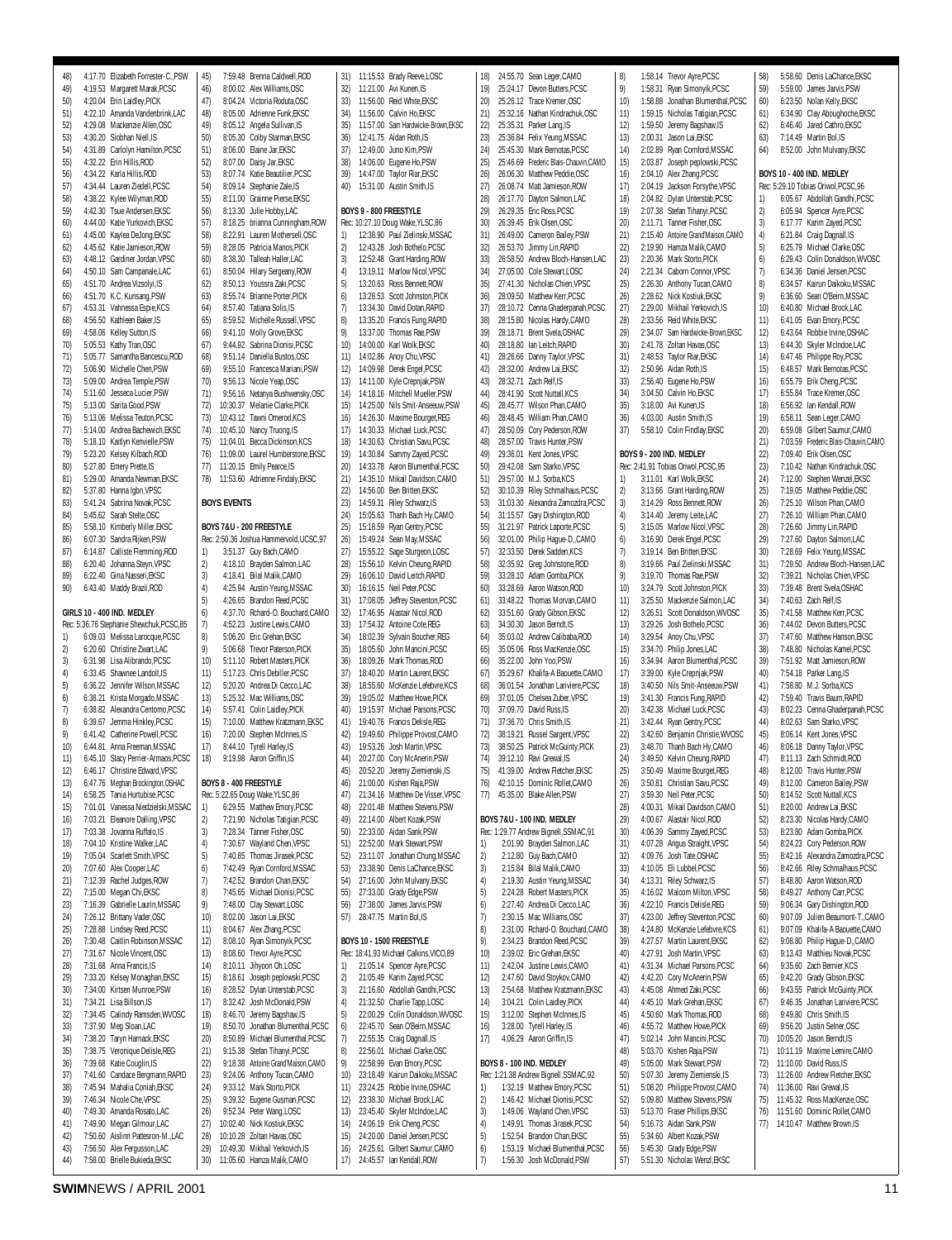#### <span id="page-11-0"></span>**BACKWASH**

*Backwash features short clips, gossip, letters, and opinions. Contributions are welcome at our e-mail:* **swimnews@inforamp.net.** *Now for the rumours behind the news.*

**Editor:** Swimming Natation Canada and SWIMNEWS have had a long-term relationship promoting the sport of competitive swimming in Canada. This relationship has been both a fee-forservice relationship for TAG rankings and one of a mutual interest in promoting the sport of swimming in Canada. However, in the past few years, a variety of technical innovations and occurrences outside SNC's scope of influence have led SNC to reconsider its relationship with SWIMNEWS.

First and foremost, SNC believes that it can better serve its membership's needs for statistical information via a web-based data system. That is, innovations in database management and access to the World Wide Web have afforded SNC the opportunity to enhance the service providing results for ranking purposes.

Secondly, it has become clear that SWIMNEWS is pursuing an international focus. Since the launch of the revamped SWIM Magazine to the new format known as SWIMNEWS, the volume and frequency of reporting on Canadian swimming has significantly decreased. While it is understood that SNC pays for the service of TAG rankings, we also feel connected to the magazine content. It is clear that SWIMNEWS has moved into the international arena and this is something we simple cannot afford to support in a fiscal sense.

As a result, effective July 1, 2001, SNC will no longer continue to pay SWIMNEWS a fee for TAG rankings. As a federation member of FINA, we look forward to maintaining a relationship with and receiving the ongoing services of the International Swimming Statisticians Association. Thank you for the many years of service to Swimming Natation Canada. We wish you the best for the future.

*Ken Radford, Acting SNC Executive Director*

**Editor:** I am greatly dismayed and somewhat confused by SNC's decision to drop support of your magazine's superb reporting of TAG Rankings. What on earth is going on here? Your magazine, in my humble opinion, is one of the best, if not *the*best, in the world in reporting our great sport's endeavors, both statistically and socially. Surely the SNC has made a gross error in this very poor decision. One wonders at the decision-making process of the leaders. Are they really that paranoid about their own personal record as administrators that they feel the need to cut off the one voice that has the fortitude to take a look at the controversial and provocative side of the national

office and its oftentimes poor judgements? I certainly hope that the coaches across this country recognize a major mistake by their head office and that they do something about it.

> *Jack Kelso, Professor Emeritus, University of British Columbia, Vancouver*

Other general comments received from a variety of respondents:

*It would be very disappointing*to see TAG go. How can you look back and show your kids and grandkids what you did 30 years later? The internet is too fickle for something so important. Paper is at least somewhat permanent. Not everyone has internet. There are a million reasons to keep TAG going as is.

*It would be a sham*e to loose TAG. But since they've changed everything every year I can't seem to think why they shouldn't screw this up too. So many different ways to do this competitive swim thing and we seem to think that if we try everything at least once, maybe we'll get it right. Pretty soon we'll have Division IIs again and we'll be back to the beginning.

*Crummy decision*, it will only set swimming back a gazillion years. A website where you can filter meet info and stuff is OK, but it's not the same as every kid getting the magazine, reading about Mike Mitenko, and looking up their TAG ranking on paper.

#### *Reply to Tom Johnson's letter that appeared in our last issue, from Jeno Tihanyi:*

Over the years, I sat quietly on the sidelines and observed many of the goings-on in the Canadian swimming world. I never commented on anybody or anything. I was never much for political action, especially at the expense of my colleagues, whether it was in my academic life or swimming coaching life.

Several issues came to my attention lately, which prompts me to respond. Perhaps I am reacting to heresay; however, your e-mail to CBC concerning the Sports Journal program is a fact. Before I react to your comments, let me address the CBC show. Unless you watched a different show and not the show Cliff Barry and I appeared in, there was no attack or maligning of anyone. We never insinuated that we could do a better job, as Dave Johnson implied at the end of his empty diatribe. Cliff and I intended to respond to the questions with our points of view and bring some awareness to the issues at hand. Perhaps we even offered our insight. We have no control over what is edited out. In fact, I feel that our interview was moderate at best.

Your e-mail to Marc St-Aubin had no substance. It was the usual outpouring of words without content. It is not a national pastime to analyze the state of Canadian swimming. It is an obligation to look at the process critically and then modify for progress. I have coached for 42 years, from the lowest to the highest level, and not once in this time period have I participated in a critical analysis of results, progress, leadership, etc. I dare say Canada has never conducted such a process. Canadians are not experts at maligning their own people (quote out of your e-mail); however, I will say the Canadian swimming hierarchy is incapable of looking at itself critically and constructively. In the swimming fraternity, the key factor for many is not integrity but political manipulation of a system to one's own end. How dare you imply that Cliff and I are outsiders. I contributed 42 hard years to Canadian swimming, and now I am washed up as the Canadian system washed up the late Howard Firby. In my 42 years of coaching, I never had the Swimming Canada "silver spoon" offered to me nor have I allowed it to be put into my mouth. I achieved my success with hard work and sacrifices, which of course you and your brethren would never understand and appreciate. I never had the luxury to be just a coach. As a professor, I have to lecture, research, write, publish, participate in the community, and beside all that I found time to coach. No Tom, I am not an outsider; I know what it takes; I have the intellectual capacity to analyse situations and separate the unacceptable from progress.

I also heard that during one of your team meetings at the trials you actually and openly criticized (how low one can stoop?) Cliff and I about how inaccurate and out of date our statements were. Speaking of maligning "your own people." You did not hear half of what we said. Let me tell you, it does not take a genius to see that in the last eight years Canadian swimming has not progressed and gradually the spirit of the club system is being suffocated. I do not even have to bring in the scandalous results at the recent trials. The success of the past was totally related to the hard work of the club system. We did not have the luxury of the big silver spoons disguised as training centres. If anybody is inaccurate and out of date, it is you, Tom. We could all, given the money that is available to the centres, attract from different programs national-class swimmers, but to take them to the next level internationally takes more than just money.

I am not looking for a war, I am only responding to your irresponsible comments concerning my intelligence and my achievements. I see no point in all this unless it leads to changes in the system.

> *Dr. Jeno Tihanyi School of Human Kinetics, Laurentian University, Sudbury, ON*

✌✌✌✌✌✌✌✌ *Remember … It's not true until it has been officially denied.*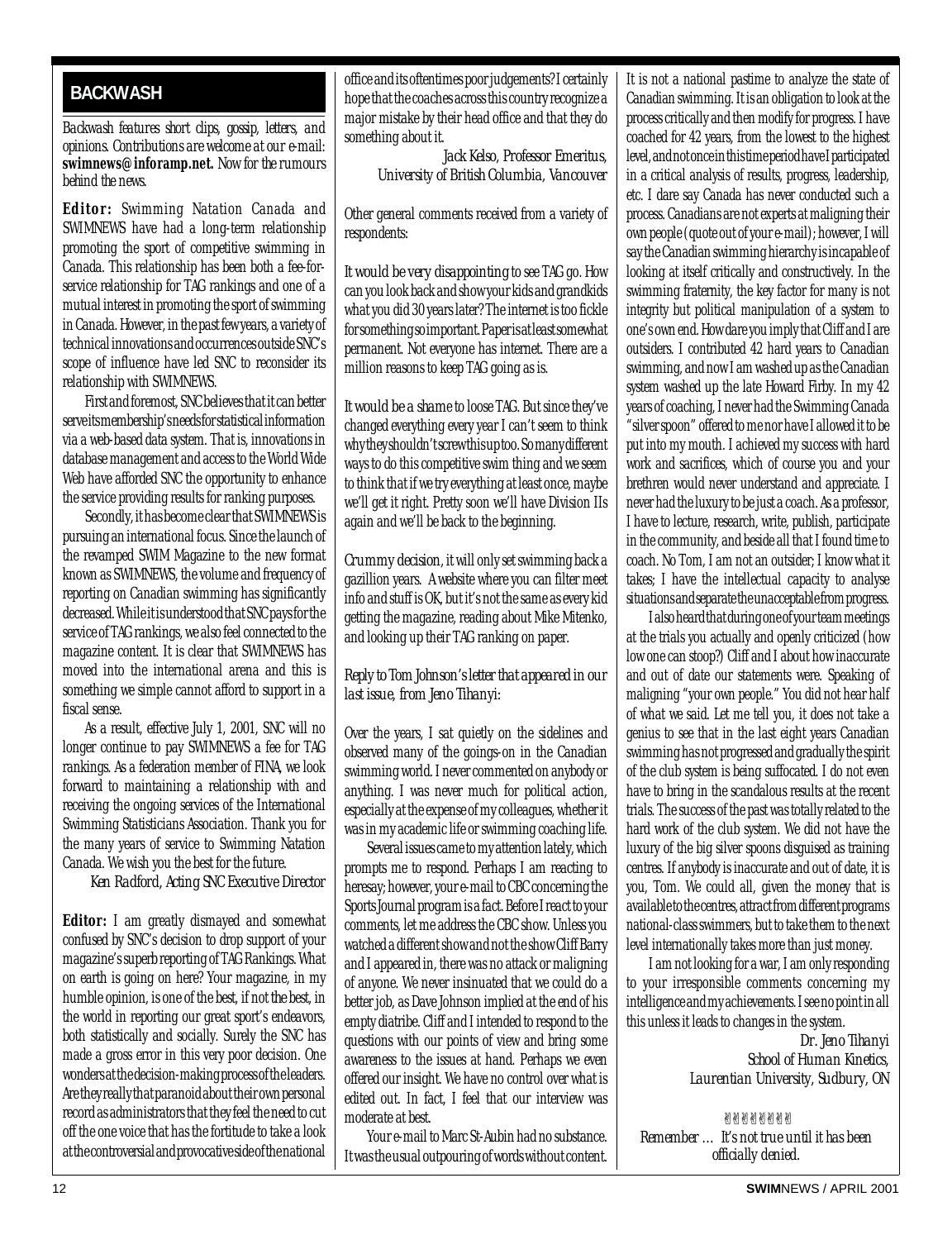#### <span id="page-12-0"></span>**US SPRING NATIONALS / WORLD TRIALS**

### PHELPS STUNS WITH WORLD RECORD IN 200 FLY **TWO WORLD RECORDS FOR MOSES**

Nick J, Thierry and USA Swimming

AUSTIN—Four world records in three events and the coming of age by 15-year-old Michael Phelps were the story of these championships.

In total, 44 swimmers (24 men and 20 women) earned spots on the World Championships Team.

Michael Phelps, 15, North Baltimore Aquatic Club, became the youngest male world record holder with his upset win in the 200 butterfly in 1:54.92 over Olympic Champion Tom Malchow. It earned him the Phillips 66 Performance of the Meet award.

Phelps and former world record holder Tom Malchow of Club Wolverine put on quite a show as the two kept neck-and-neck the entire race. Malchow, who had been fighting a cold, posted a 1:55.60 in the prelims, just off his world mark of 1:55.18 set in June of 2000.

"I knew something was going to happen after I took my first breath off the third wall," Phelps said. "I could hear the crowd. I knew whoever got to the wall first was going to get the world record. I thought if I was out with Malchow, then I would definitely have a shot."

"Yesterday I could barely drink water," Malchow, who was on antibiotics, said. "I could barely swallow. But that's not the reason I got beat. The reason I got beat was a very talented young man."

A comparison of the splits:<br>Phelps  $26.47$  55.6

Phelps 26.47 55.61 1:25.04 1:54.92<br>Malchow 25.69 55.04 1:24.60 1:55.46 Malchow 25.69 55.04 1:24.60 1:55.46

Phelps' record makes him the second world record holder from the North Baltimore club team. Phelps' teammate Anita Nall set the world mark in the 200 breaststroke at the 1992 U.S. Olympic Trials. Backstroker Beth Botsford, also from the club, won two golds at the 1996 Olympics.

Ed Moses lowered the 100 breaststroke world record to 1:00.29, missed the 200 record with his 2:10.40, second-fastest of all time, and added the 50 breast record in a time trial with 27.39.

The Jamail Texas Swim Center crowd was treated to quite a show as history was made when Moses, Curl-Burke Swim Club, touched the wall in (28.47 split) 1:00.29. The Olympic silver medallist broke the record set by Russian Roman Sloudnov (1:00.36, June 2000).

"I could tell by the crowd's reaction how well I did," said Moses. "I just wanted to touch the wall and hear the crowd. After



**Records for Ed Moses** Donald Miralle, Allsport

the morning swim (1:00.54), I knew I had a great shot at [the world record]. I've been close for over a year."

After his 200, Moses said "I can't complain, that time would have won me the gold medal in Sydney." He continued, "That record by Mike Barrowman has been put on a pedestal for 10 years and I want to be the one to approach that standard. The message is out across the world that it's not going to be a walk in the park to walk away with two golds (at World Championships)." Barrowman also swam at Curl-



**Nathalie Coughlin, 100 back and fly winner** 

Burke in the early 1990s, along with 400 IM world record holder Tom Dolan, Olympic winner in 1996 and 2000.

Aaron Peirsol, Irvine Nova, won both backstrokes, with 54.80 in the 100, and 1:56.56 in the 200-m back. That time makes Peirsol the second-fastest man in history, behind Lenny Krayzelburg.

"People were saying this wouldn't be a fast meet, coming off an Olympic year," Peirsol said. "I guess a lot of people proved them wrong."

Erik Vendt, University of Southern California, won the 1500 free in 15:13.00, with Robert Margalis, unattached St.Petersburg, touching second with 15:16.56. Vendt also qualified in the 400 IM in 4:14.19. Ironically, both his events have their finals on the last day at Worlds. Margalis also won the 400 free in 3:48.72, adding a second in the 200 IM with 2:01.69.

Tom Wilkens, Santa Clara, won the 200 IM with 2:01.58 and was second in the 400 IM with 4:14.52.

Diana Munz, Lake Erie Silver Dolphins, won her 15th national title in the 800 free with 8:32.20, in a stroke-for-stroke battle to the end with Kaitlin Sandeno, Nellie Gale Gators, 8:32.82. Munz led the majority of the race, and managed to hold off a surging Sandeno. Sandeno qualified for her fourth event at the Worlds. Earlier she won the 200 fly in 2:10.94, added another first in the 400 IM with 4:42.98 and a second in the 400 free with 4:12.09.

One of the closest races was the women's 200 breast. Kristy Kowal, Athens Bulldogs, and Megan Quann, Puyallup Aquatic, traded turns leading the race, but in the end it was Kowal who touched first in 2:26.57, with Amanda Beard, unattached, with 2:27,90 squeezing through to take second. Beard declined the trip to Worlds, which means both Kowal and Quann will compete in the 100 and 200 breast at the World Championships. Kowal won the 100 breast in 1:08.25, with Quann second in 1:08.58.

"I'm glad to be in the 100 again," Kowal said. She did not qualify for the Olympics in that event. "That was the hardest thing in Australia, to watch the 100 breast. It broke my heart."

> Natalie Coughlin, Terrapins, won the 100 m fly in 59.38. Coughlin comes off an exceptional NCAA meet, where she won three events (100y and 200y back, and 100y fly), setting four American records and being named Swimmer of the Year.

> "I'm pretty tired," she said of her hectic schedule. "This is my spring break, and I've had a long season. My goal was just to make the team. It doesn't matter in what. "

Coughlin added the 100 back title in 1:01.32 to her 100 fly win from the day before. Her California teammate Haley Cope (Chico, Calif) took second in the Donald Miralle, Allsport 100 back with 1:01.98.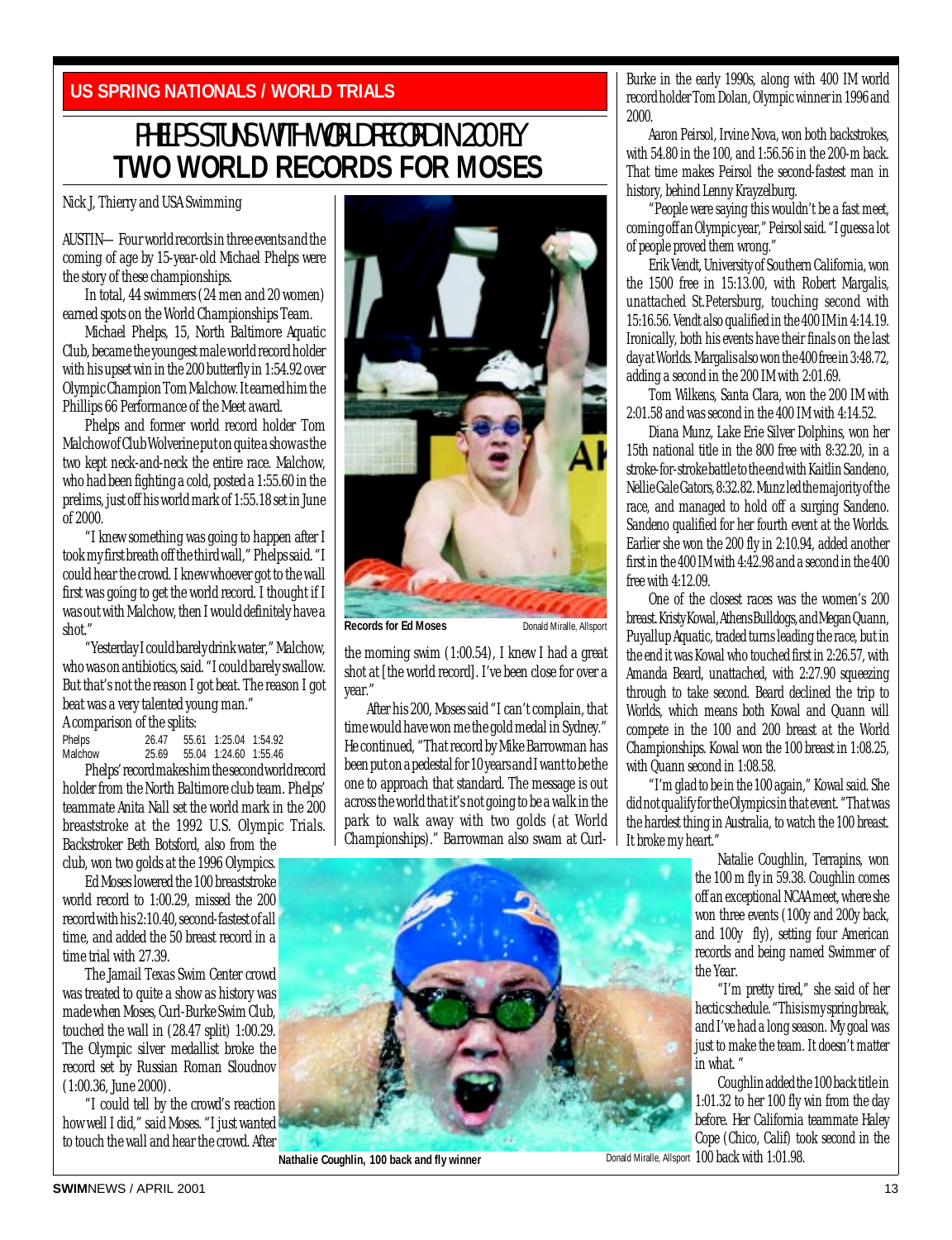## <span id="page-13-0"></span>"DAMN THE THORPEDO, IT'S THE YANKEE MISSILE"

#### **Casey Barrett**

News spread fast, as it always does among the swimming community. Mouses clicked on results pages; phones rang across borders; bleary-eyed athletes conversed in hushed tones before pre-dawn workouts. And everywhere—from the cold, cramped pools of the Ukraine to the sun-drenched stretches of Brisbane—the questions last April were surely the same: "Did you hear about that Michael Phelps?" Proud world-class swimmers, many owning Olympic medals, shook their collective heads in disbelief and briefly contemplated retirement. "Did you hear about that 15-year-old American?" Olympic coaches stared at the splits, laid out in pure perfection, and fought pains of envy for the coach who produced such magic. "1:54! The youngest male world record holder ever!" Parents looked to their own kids, to teenagers well on their way to national teams and college scholarships, and wondered what they were doing wrong. "How can anyone be that good, that young?"

After a fifth-place finish in the 200 fly at the Sydney Games last September, Michael Phelps was already a name butterfliers knew and were beginning to fear. Yet, no one expected so much, so soon. He was a young talent on the fast-track, someone to keep an eye on as Athens approached. But a world record now? At 15? It just didn't seem possible.

But somewhere in North Sydney, workouts carried on as usual for the only man who could possibly understand. For Ian Thorpe, age fifteen was a time to



win world titles. For Michael Phelps, it is a time for world records.

In any sport, greatness demands comparison. There must be context for any outlandish feat. Others must pave the way before we can truly appreciate new barriers. Without Kieran Perkins, how would we describe Ian Thorpe? And now, without Thorpe, how could we describe Michael Phelps? There simply are no other comparisons available. No male swimmers have ever done so much, so young. For the last three years, the powerful Aussie with those freakish fins for feet has pushed our sense of the impossible to new heights. Now it appears that a young American from Baltimore, Maryland, is poised to expand these limits

| QUICK FACTS:       | <b>Michael Phelps</b>                                         |
|--------------------|---------------------------------------------------------------|
| Date of Birth      | 30 JUN 1985, Towson, Maryland                                 |
| Height             | $191cm / 6'$ 3"                                               |
| Weight             | 75kg / 165 lbs                                                |
| Club               | North Baltimore Aquatic Club                                  |
| Coach              | <b>Bob Bowman</b>                                             |
| Career highlights: |                                                               |
|                    | 2000 Olympic trials: 2nd 200 fly 1:57.48, 11th 400 IM 4:25.97 |

2000 Olympics: 5th 200 fly 1:56.50 2001 Nationals: 1st 200 fly 1:54.92, 8th 1500 free 15:35.35,

3rd 200 IM 2:02.17, 3rd 400 IM 4:15.20

#### **Long Course Pogression**

|                |                  | 2001            | 2000                                 | 1999              |
|----------------|------------------|-----------------|--------------------------------------|-------------------|
|                | <b>400 FREE</b>  |                 | 3:58.80                              |                   |
|                | <b>800 FREE</b>  | 8:14.59         | 8:16.10                              |                   |
|                | <b>1500 FREE</b> | 15:35.43        | 15:39.08                             | 16:00.82          |
|                | <b>100 FLY</b>   | 55.61           | 55.01                                |                   |
|                | 200 FLY          | 1:54.92         | 1:56.50                              | 2:04.68           |
| 200 IM         |                  | 2:02.17         | 2:05.54                              | 2:22.13           |
| 400 IM         |                  | 4:15.20         | 4:23.86                              | 4:31.84           |
|                |                  |                 | 200 METRES BUTTERFLY 10 PERFORMANCES |                   |
| 1              | 1:54.92          | <b>USALCMAR</b> | Michael Phelps, USA                  | LCM <sub>01</sub> |
| $\overline{2}$ | 1:55.18          | CHARLJUN        | Tom Malchow.USA                      | LCM00             |
| 3              | 1:55.22          | CANETJUN        | Denis Pankratov, RUS                 | LCM95             |
| $\overline{4}$ | 1:55.35          | <b>OLYMPICS</b> | Tom Malchow, USA                     | LCM00             |
| 5              | 1:55.41          | PAC99AUG        | Tom Malchow, USA                     | LCM99             |
| 6              | 1:55.46          | <b>USALCMAR</b> | Tom Malchow, USA                     | LCM01             |
| 7              | 1:55.60          | <b>USALCMAR</b> | Tom Malchow, USA                     | LCM01             |
| 8              | 1:55.63          | <b>ROMEMAY</b>  | Franck Esposito, FRA                 | LCM00             |
| 9              | 1:55.67          | <b>USTRIALS</b> | Tom Malchow, USA                     | LCM00             |
| 10             | 1:55.68          | <b>ANNARMAY</b> | <b>Tom Malchow, USA</b>              | LCM00             |
|                |                  |                 | 200 METRES BUTTERFLY 25 PERFORMERS   |                   |
| 1              | 1:54.92          | <b>USALCMAR</b> | Michael Phelps, USA                  | LCM01             |
| $\overline{2}$ | 1:55.18          | CHARLJUN        | Tom Malchow, USA                     | LCM00             |
| 3              | 1:55.22          | CANETJUN        | Denis Pankratov, RUS                 | LCM95             |
| 4              | 1:55.63          | <b>ROMEMAY</b>  | Franck Esposito, FRA                 | LCM00             |
| 5              | 1:55.69          | WORLD91         | Melvin Stewart, USA                  | LCM91             |
| 6              | 1:55.76          | <b>OLYMPICS</b> | Denis Sylantyev, UKR                 | LCM00             |
| 7              | 1:56.17          | <b>OLYMPICS</b> | <b>Justin Norris, AUS</b>            | LCM00             |
| 8              | 1:56.24          | <b>FRGNATS</b>  | Michael Gross, GER                   | LCM86             |
| 9              | 1:56.34          | <b>USALCMAR</b> | Stephen Parry, GBR                   | LCM00             |
| 10             | 1:56.34          | <b>OLYMPICS</b> | Anatoli Poliakov, RUS                | LCM00             |
| 11             | 1:56.75          | <b>ASIADEC</b>  | Takashi Yamamoto, JPN                | LCM98             |
| 12             | 1:56.81          | <b>USNATAUG</b> | Ugur Taner, USA                      | LCM98             |
| 13             | 1:56.82          | <b>GERLCJUN</b> | Thomas Rupprath, GER                 | LCM00             |
| 14             | 1:56.86          | <b>AUSLCMAR</b> | Scott Goodman, AUS                   | LCM97             |
| 15             | 1:57.04          | SEASN84         | Jon Sieben, AUS                      | LCM84             |

further still. Their events are different, their nations an ocean apart, but the message is clearly the same: it's time to re-define what is fast, what is possible in the water, at any age.

At the U.S. Nationals in Austin, Texas, in April, Phelps compiled a resume of times that demanded attention from more than merely the butterfly ranks. In addition to toppling Olympic champion and former record holder Tom Malchow in a rousing recordsetting duel, Phelps opened the eyes of every medley specialist with times that loomed just off the world's best. In the 400 IM, he shaved an incredible eight seconds off his previous best, claiming third in 4:15.20 behind Olympic medallists Erik Vendt and Tom Wilkens. In the 200 IM, he grabbed another third with an impressive 2:02.17. But it was distinctly the fly that sent jaws dropping. His 1:54.92 not only made him the first man to dip under the 1:55 barrier, it propelled him swiftly into the rarified air of the Thorpedo.

His coach at the North Baltimore Aquatic Club, Bob Bowman, realizes the link to the Australian wonder-boy is inevitable.

"In his events, they're comparable. I think they're very similar. They're both extremely mature for their age and just psychologically superior to their competitors."

Like Thorpe, Phelps maintains an understated confidence in his own talent, coupled with a clear conviction that, when the field turns for home, he'll find a way to take over.

"The goal going in (to Nationals) was to break the world record—no time—just to break it. And I knew if I was anywhere near Malchow with a 50 to go, I'd get excited and have a shot."

Bowman also recognizes that, at fifteen, he has every reason to expect further rapid improvement as his young star continues to grow.

"On a regular basis, Michael will swim his times from a previous meet in workouts, in repeats," says Bowman. "He's still on a natural development curve. He's still nowhere near his potential in every area physically or emotionally."

Of course, as with any great athlete, there must be that essential mix of genetics, environment, and desire in order to truly fulfill this potential. At home in Maryland, Phelps seems to have found the perfect combination of all three.

The 200 fly has long been a trademark of the Phelps family. His oldest sister, Hillary, was a nationallevel flyer for years, while sister Whitney displayed her world-class form with a gold in the fly at the Pan Pacific Games in 1995. Their combined experience and unwavering support remains a constant presence in Michael's progress.

"Hillary and Whitney have always been there, always encouraged me," he says. "I'd say I still talk to both about once a week."

As a life-long member of the North Baltimore team, Michael also benefits from the comfortable, family-like atmosphere among his teammates.

"He's been swimming with the same group since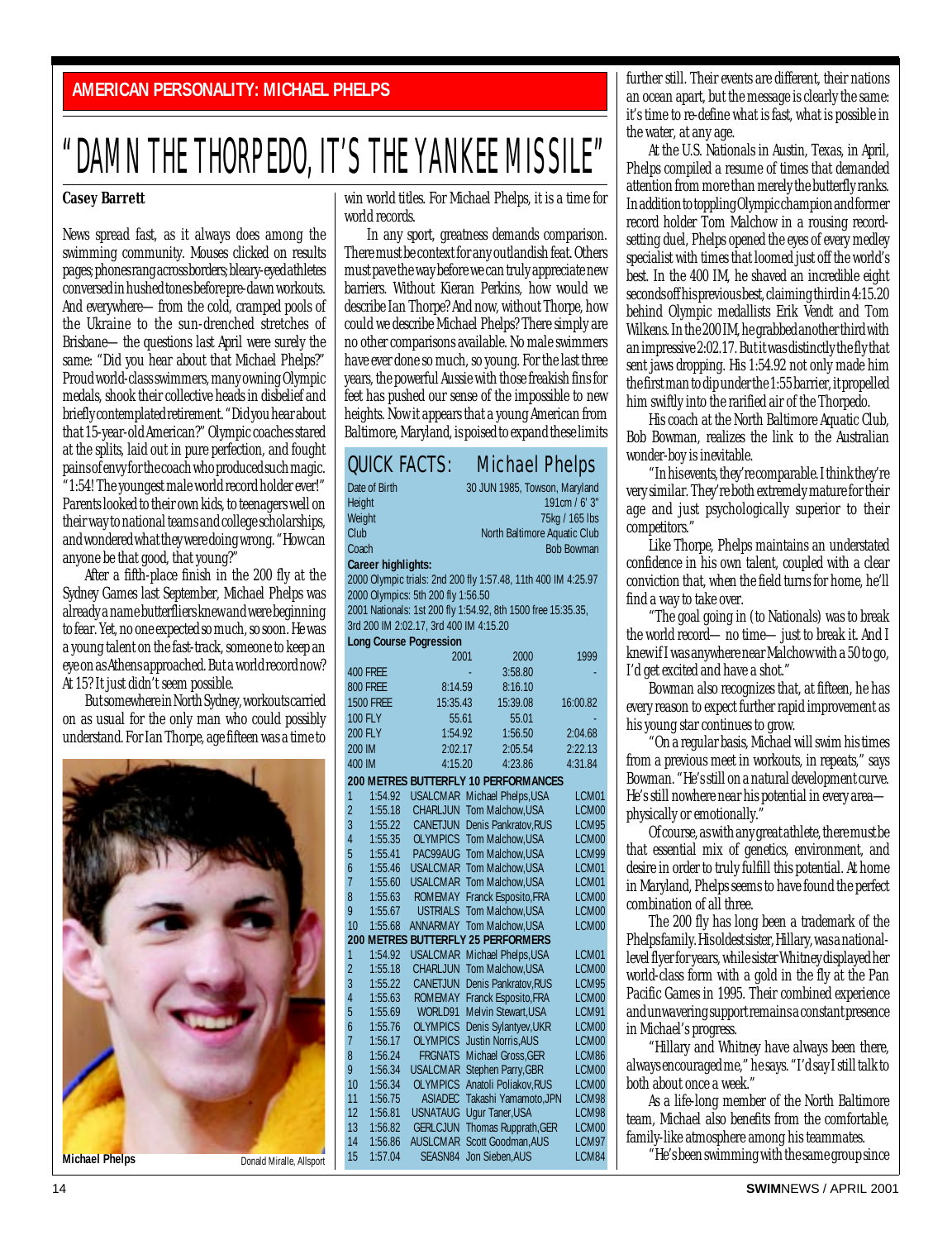

**Enjoying the moment—after the world record effort Example 2018** 2019 10 Donald Miralle, Allsport

he was seven or eight," says Bowman. "Obviously, people have given him more attention since the Olympics, but he's still one of the kids and he's very conscious of the fact that he wants to fit in."

Phelps agrees, claiming that while some teammates may look up to him a bit these days, he's still distinctly one of the team. And while his workout intervals may require some special adjustments at times, he's still sharing the same lane with the same kids he's known for years. Besides, this is a team that already knows a thing or two about young phenoms.

Through the years, the North Baltimore Aquatic Club has developed a reputation for its ability to produce world-shaking stars at a staggeringly young age. In 1992, 15-year-old Anita Nall smashed the world record in the 200 breast twice in one day at the U.S. Olympic Trials. Nall followed that performance with a collection of gold, silver, and bronze medals at the Barcelona Games. Four years later, 16-year-old Beth Botsford continued the youthful charge, claiming two Olympic golds in the 100 back and 4x100 medley relay at the Atlanta Games.

While masterful NBAC coach, Murray Stevens, has passed the reigns to Coach Bowman in the development of Phelps, the teen legacy remains.

For Phelps and Bowman, however, age is the last number on their minds these days. When discussing long term goals, Bowman stops short of predicting exact times, yet as he throws out hypothetical splits, it becomes impossible not to project the overwhelming possibilities.

"In the 400 IM, his first two legs should be 0:56, 1:00—comfortably. Not this summer, but down the road, a few years from now. After that, we can let them fill in the blanks. As for the 200 fly, our goal isn't to just go 1:54.8 and break the record again. We're ultimately thinking what's possible four, five, eight years down the line."

And just for the sake of frightening world-class IMers everywhere, let's complete these speculative splits. If Phelps were to merely add his final 200 from the Nationals onto a 1:56.5 front half, he'd be left with a 4:08.8, almost three seconds under Tom Dolan's already hugely impressive world mark.

For now, Phelps has some short-term goals that are sure to stir the waters in the meantime.

"I think we're going to unveil the 200 back this summer," says Bowman. "I'd have to say, he'd be under 2:00 if he swam it right now. In every event, we're just aiming for a meaningful time drop each season."

And as Phelps sees it, there's no reason to doubt that he'll continue to chop full seconds off his personal bests.

"I think by Worlds, I'd like to be under 1:54 in the 200 fly," he says casually. "In the IM, right around the world record."

Like Ian Thorpe, Phelps seems to have realized that limits are merely for someone else to consider. And as these two teen titans continue their respective assaults on the record books, there's no telling where their talent could lead them. As Bowman points out, their paths may ultimately lead to a crossroads: "I wouldn't rule out a 400 free between the two before this whole thing is over. He's got a whole bag of tricks still in there."

#### *About the author:*

Casey Barrett graduated from Southern Methodist Univesity in Dallas, Texas, with a degree in journalism. He represented Canada at the 1996 Olympics, finishing 11th in the 200 butterfly. He currently lives in New York City and works as a producer with the program *Inside Edition*. His work has also been published in *Rolling Stone* magazine.



C/O Mayfield Rec. Complex R.R. #4, Caledon East, ON L0N 1E0

SWIM CLUB since 1972

MISSION STATEMENT

"To provide appropriate competitive opportunities in the pursuit of excellence in swimming, in an environment dedicated to the promotion of sportsmanship, friendship, self esteem, and the achievement of personal goals."

#### FULL TIME ASSISTANT COACH

**DORADO STARS SWIM CLUB** is looking for

a full time Assistant Coach to join our team effective September 1, 2001. A coach who exhibits a positive attitude that can motivate and support age group swimmers reach their personal goals through strong communication skills, motivation and enthusiasm. If you coach for the same reasons as listed in our mission statement then we would love to hear from you.

#### **CLUB DETAILS:**

We are governed by a volunteer board and affiliated with the Town of Caledon and train at the Mayfield Recreation Complex located North of Toronto. We currently support 130 swimmers from non-competitive to International level.

#### **REQUIREMENTS AND RESPONSIBILITIES:**

NCCP Level 1 with experience minimum. Successful candidate must agree to a police "background check." You would be responsible for assisting the head coach with all level of swimmers from time to time, as well as administration of our "Olympic Way" program and various other assistant coach duties as outlined in a detailed job description.

#### **SUBMIT YOUR RESUME:**

It would be helpful for you to detail experience, qualifications, goals, coaching philosophy and salary expectations as well as a little bit about yourself.

#### **ATTENTION:**

DORADO STARS SEARCH COMMITTEE Fax: (905) 880-1168 E-mail: stan.cameron@sympatico.ca

Please submit your resume by May 26, 2001 .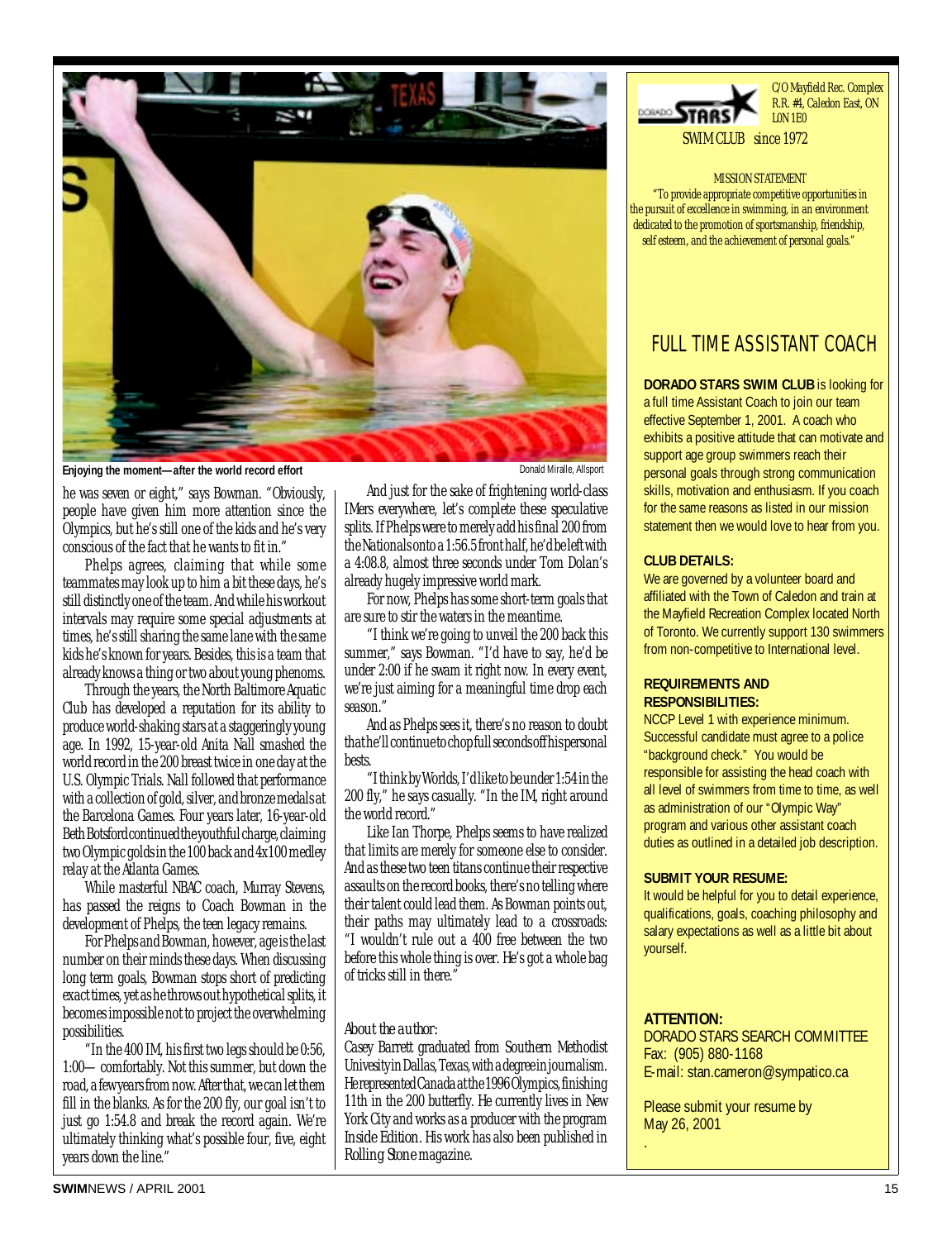<span id="page-15-0"></span>**www.swimnews.com www.swimnews.com** SWIMM.SWIMNEWS.COM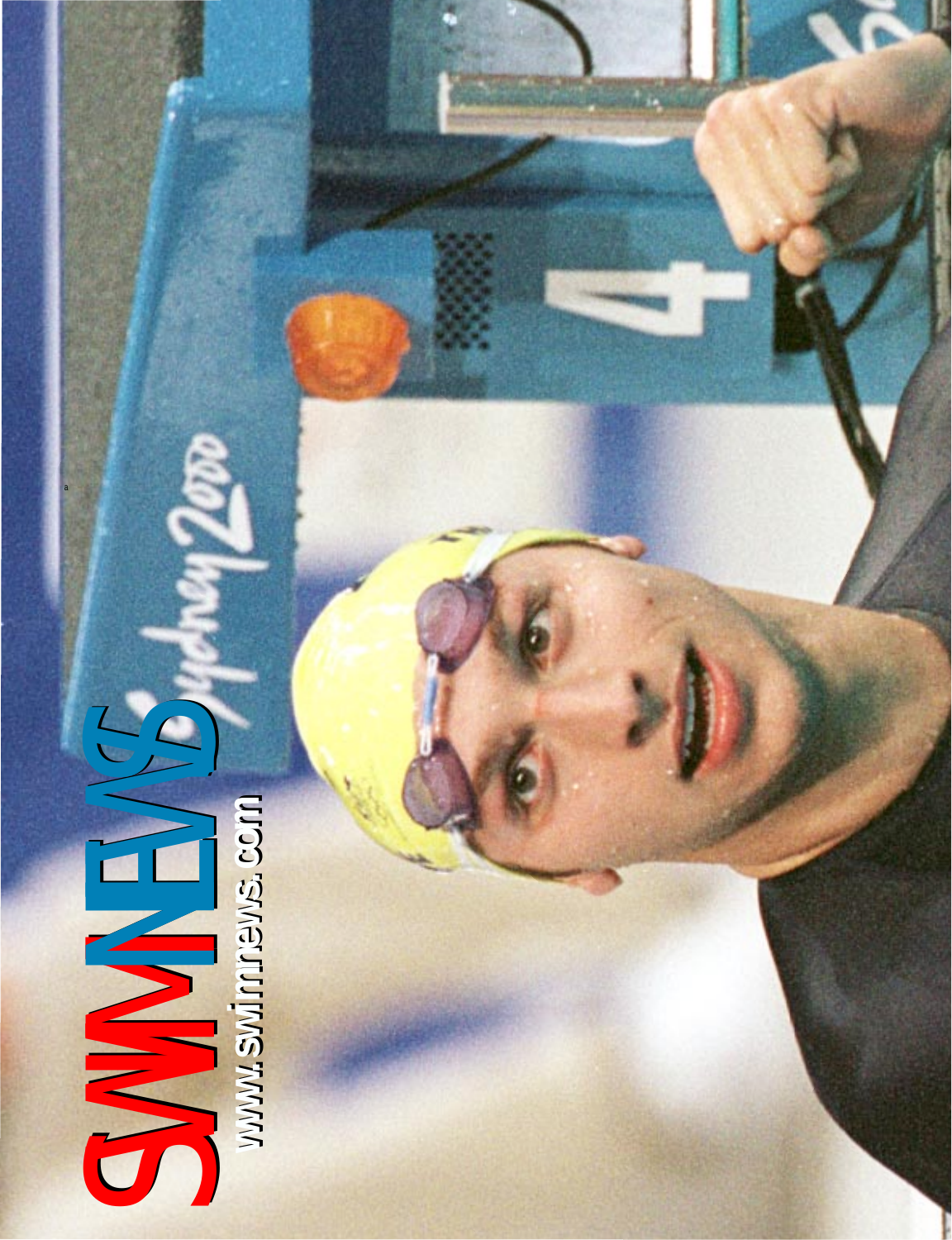# **Budien** Australia **Buchen** Australia

IAN

© Marco Chiesa © Marco Chiesa © Marco Chiesa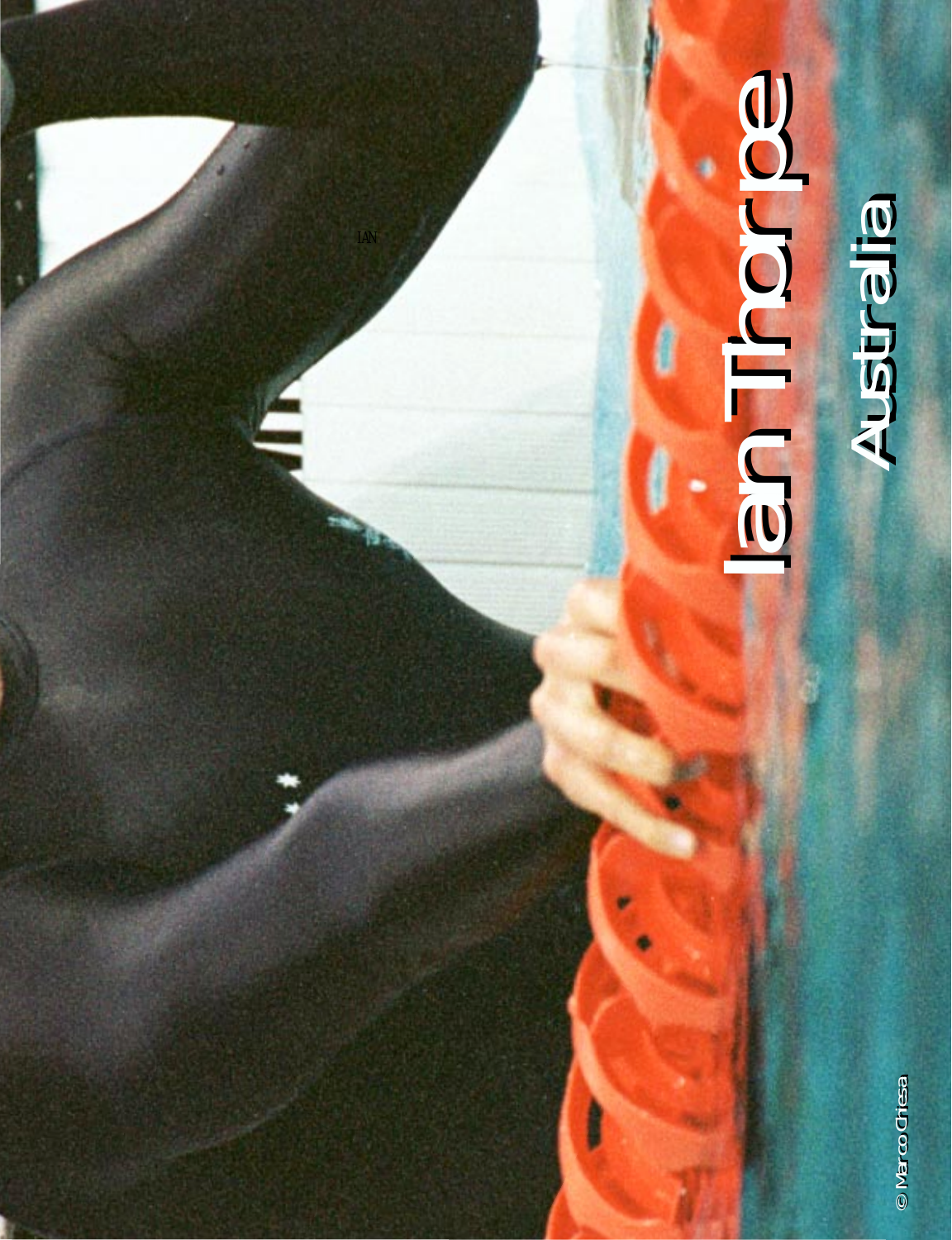#### <span id="page-17-0"></span>**AUSTRALIAN CHAMPIONSHIPS / WORLD TRIALS**

## AUSTRALIA SENDS 44 TO WORLDS INCLUDING 26 OLYMPIANS TWO WORLD RECORDS FOR THORPE

#### **Ian Hanson and Belinda Dennett**

HOBART—The week-long competition confirmed that Ian Thorpe is on top of his game. He swept the 100-200-400-800 freestyles, a feat not done since Jon Konrads did it more than 40 years ago.

He bettered two world records: the 200 free and 800 free. Other Commonwealth record setters were Josh Watson in the 50 back with 25.66 and Dyana Calub, with 28.68, also in the 50 back.

This competition served as the World Championship Trials and heading the list are individual Olympic gold medallists Ian Thorpe and Grant Hackett, with team veterans Phil Rogers included on a record fourth World Championship team and Hayley Lewis on her third team. Lewis has qualified for both the open water in the 5km and 10km and the pool competition in the 150—the first Australian swimmer to qualify for both open water and pool competition.

The team consists of 23 women and 21 men, with 9 rookies and only 11 survivors from the 1998 World Championship team.

Australian Swimming has named 10 coaches, including Manly's Narelle Simpson, the first female coach on an Australian swimming team in 30 years. Australian head coach Don Talbot said: "Coaching is a very competitive situation at the moment and Narelle has shown she has a swimmer (Elka Graham) who is doing well and she has earned her position on

the team. She is the first female swimming coach on an Australian team since Ursula Carlile in Munich in 1972."

Thorpe became the first swimmer to win four consecutive 400 freestyle Australian championships since Jon Konrads dominated the event between 1958 and 1961. Thorpe now owns the three fastest times in history over 400 and defeated Grant Hackett, who finished in 3:45.46, by almost five seconds. Thorpe's split times were: 53.88, 1:50.12, 2:45.56, for a final time of 3:40.76, the second-fastest time ever done.

"I was happy, very happy with it. I wasn't sure how fast I would swim but I was very happy with my preparation. I was pleased swimming close to my best time," Thorpe said.

"I know that I have trained well, but until you step up on the blocks and race you are never 100 percent sure. I place quite a deal of importance on this meet and in that race I was glad to see I'm back swimming where I was.

"I wasn't planning on swimming it differently to the Olympics. I went out with the intention of going out quite moderately and putting it up another gear in the last 100."

His next swim was in the 800 freestyle, a new World Championships event. He added another world record to his long list of extraordinary swimming achievements when he took 4.41 seconds off Kieren Perkins' seven-year-old world record. "The Thorpedo" launched his size 17s into full throttle and took off

with 125 metres remaining to clock a time of 7:41.59 in a stunning performance.

Thorpe and Hackett swam stroke-for-stroke for almost 700 metres, before the world record holder and Olympic champion for 400 metres took off in an awesome display of power. Hackett had no answer to Thorpe's amazing surge—but he clocked a time of 7:44.57, under Perkins' world mark of 7:46.00 set on the way to his 1994 world mark for 1500 at the Commonwealth Games in Canada.

But it was Thorpe's night and he kept the crowd and an Australia-wide live TV and radio audience in suspense when he cruised through the first 700 metres—only approaching world-record pace with 100 metres to go.

Thorpe actually negative split the race, swimming the first 400 in 3:52.27 and the second 400 in 3:49.32. His splits were: 56.14; 1:55.06; 2:53.59; 3:52.27; 4:51.42; 5:50.58; 6:47.88 and 7:41.59.

Thorpe's final 100 metres was an amazing 53.71, compared to Perkins' 700-to-800 100 metres of 58.28. (In Perkins' defence, he did then touch the wall with his feet and kept swimming to clock the 1500 metres freestyle world record of 14:41.66.)

It was the second time Hackett has gone under a world record but finished second to Thorpe—the first time when when the pair smashed the 400 shortcourse world mark in Perth in 1998.

Thorpe admitted he still sees himself as a sprinter and Hackett admitted he wants to convince his mate to stop at 800 metres.

"I don't want him to swim that extra 700 metres, no way," said Hackett.

And Thorpe gave Hackett a reassurance it wouldn't happen. Not for a while, anyway.

"Grant can feel safe for the time being. I won't rule out swimming the 1500 metres completely but I can't see myself doing it in the near future," said Thorpe.

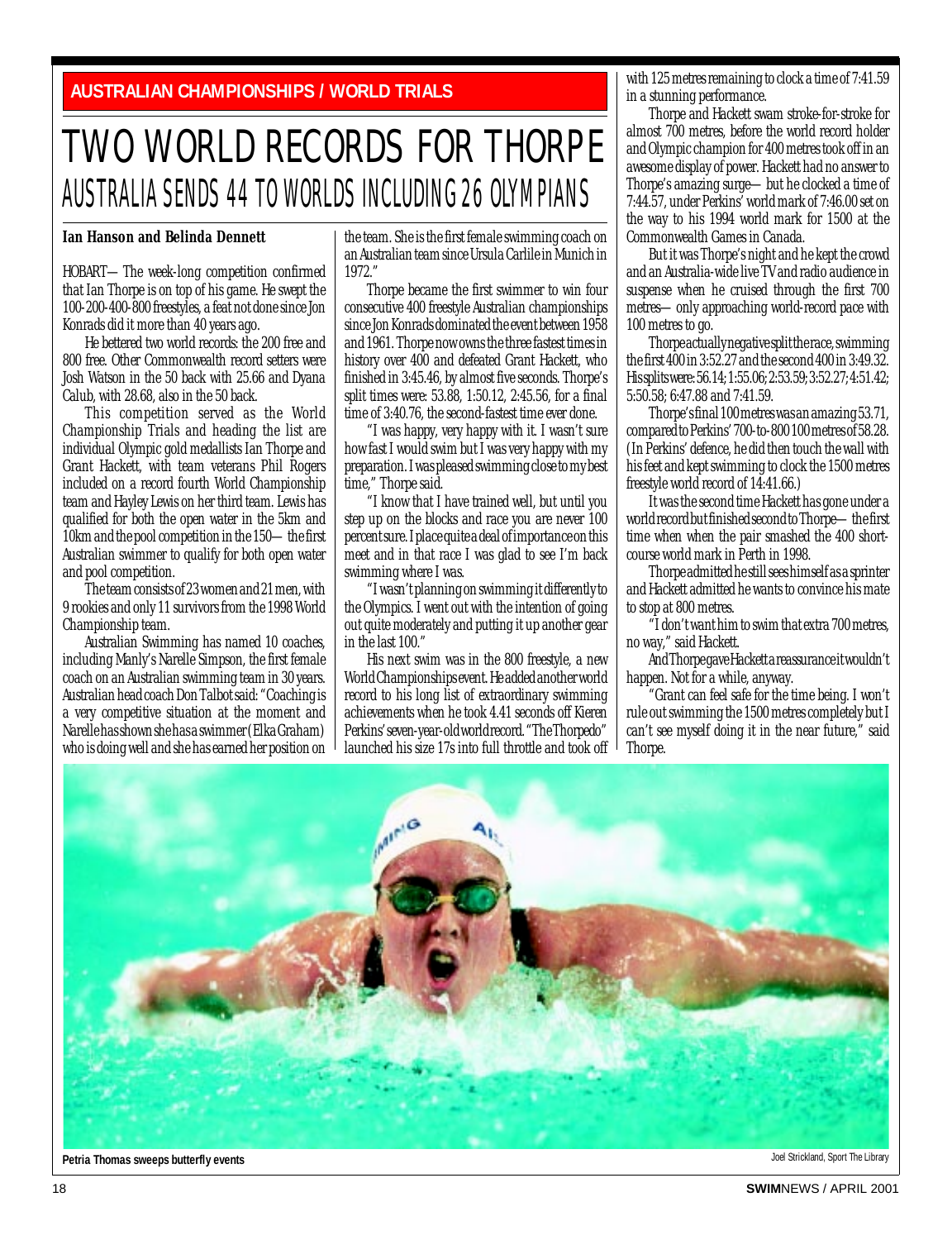Next up was the 200 freestyle, where Thorpe smashed the world record with a time of 1:44.69, taking back the world mark from Pieter van den Hoogenband (NED), winner at last year's Sydney Olympics. His splits of 24.96, 51.90, and 1:18.27 lopped a staggering 65/100th off the old record and left the rest of the field in his wake, winning by over three body lengths. Once again it was Thorpe's remarkable turn of speed that made all the difference, swimming the last 50 in 26.42 despite having swum the grueling 800 the night before.

"I just made sure I did the right things last night and went to bed early, after the Oscars," he told former Olympian and Channel Nine's Nicole Stevenson in a poolside interview.

Thorpe said he wasn't too sure how he would feel after the 800 and if he would recover for this swim.

"I wanted to convince myself and prove that I could get up and do a 200 after a hard 800—I don't think it really affected me in any way I could see—I think surprise is the right word. I just did not expect to swim this fast."

When asked how the extended program was affecting him, Thorpe said: "It is a challenge. I like to see what I can put my body through and how much pain I can take.

"I've been very fortunate to get the results I do because many people put in the same amount of effort and the same amount of time and never get the results I do.

"You have to enjoy each and every one of these times. If you're not enjoying your preparation you have to look at that.

"I do believe I am a sprinter, but in the 100 freestyle I haven't posted a time that matches the other competitors."

Thorpe's final swim was in the 100 free, where his personal best time of 49.05 was too quick for Ashley Callus (49.46), the fourth member of Australia's allconquering 4 x 100 m freestyle relay at the Olympics. The former world record holder and defending champion, Michael Klim, was relegated to third place in a time of 49.53, and in a major upset will now miss his pet event in the World Championships.

On winning the four national titles, Thorpe admitted it was a "bit of a dream. It's something I didn't expect to do. To be able to add the 800 to my program and be successful is great. I've been lucky to get back to the form I was in before the Olympics," he said after the race.

"To be mentioned in the same breath as Jon Konrads is an honour and I'm just pleased to be in the kind of form which allowed me to add the 100 metres time tonight.

"Michael Klim wasn't at his best but Ashley and I were equal to or better to our best."

Callus summed up the thoughts of everyone at the Tattersall's Hobart Aquatic Centre. "I knew that Thorpie would be coming home fast, and boy, did he do that."

Other highlights: Grant Hackett won his fifth



**Grant McGregor won 200 and 400 IMs Joel Strickland, Sport The Library** Joel Strickland, Sport The Library

consecutive 1500 free national title on the final night. His time of 14:49.30 was less than one second outside the time he did to win the Olympic gold medal, and it makes Hackett the only person in history to swim under 14:50.00 on four occasions.

"It's a good time. To get under 14:50.00 is great, I'm really satisfied," Hackett said after the race. "It was pretty hard to be out there on my own so I sort of focused on Craig Stevens and tried to make the gap bigger."

In the 100 butterfly, Geoff Huegill, swimming in lane two after a slow semi-final, stopped the clock at 52.23 to just out-touch Michael Klim by 11/100ths to defend his National 100 butterfly crown. Huegill said in his poolside interview after the race, "I went into the final with blinkers on and swam how I like to swim the race. I knew Michael would attack it in the last 50 and I knew I had to try and hold on."

He admitted he had taken a couple of months off training after the Olympics but was happy with his performance, which will put him in the box seat for this year's World Championships in Fukuoka.

"I've been cruising along and came into the meet really relaxed. I didn't put any pressure on myself," he said.

Klim did not win any individual event for the first time in recent years.

Grant McGregor atoned for the disappointment of missing Olympic selection by winning the 200 IM

final with a personal best and third-fastest time by an Australian of 2:01.54. He defeated his AIS trainingmate Justin Norris, who was not far behind in 2:01.59. Olympian Rob Van der Zant was third in 2:02.79. McGregor also won the 400 IM in 4:17.62.

Dyana Calub, Olympic medley relay silver medallist, set a new Commonwealth and Australian record time of 28.68 in the 50 metres backstroke. She also won the 100 back with 1:02.56.

In the women's 50 breaststroke final, it came down to the final touch and it was Olympian Tarnee White who was able to stretch to the wall first in 31.84, with Brooke Hanson, the defending champion, taking the silver in 31.90. Both White and Hanson swam personal-best times while Leisel Jones, the Olympic silver medallist in the 100 breaststroke, finished third in 32.59.

Leisel Jones won the 100 breaststroke with 1:07.96 and added a third in the 200 IM in 2:18.08. She won her second gold in the 200 breaststroke with a time of 2:27.41. She was pushed all the way by Victorian Brooke Hanson, who swam a personal-best time of 2:28.83 to finish second. "The last 50 metres was very painful. I really don't know how I ever swam 2:26, it's pretty hard," admitted Jones.

Petria Thomas made a clean sweep of the three fly events, winning the 50 in 27.06, the 100 in 58.24 and the 200 in 2:07.42, all three in the fastest world times this year.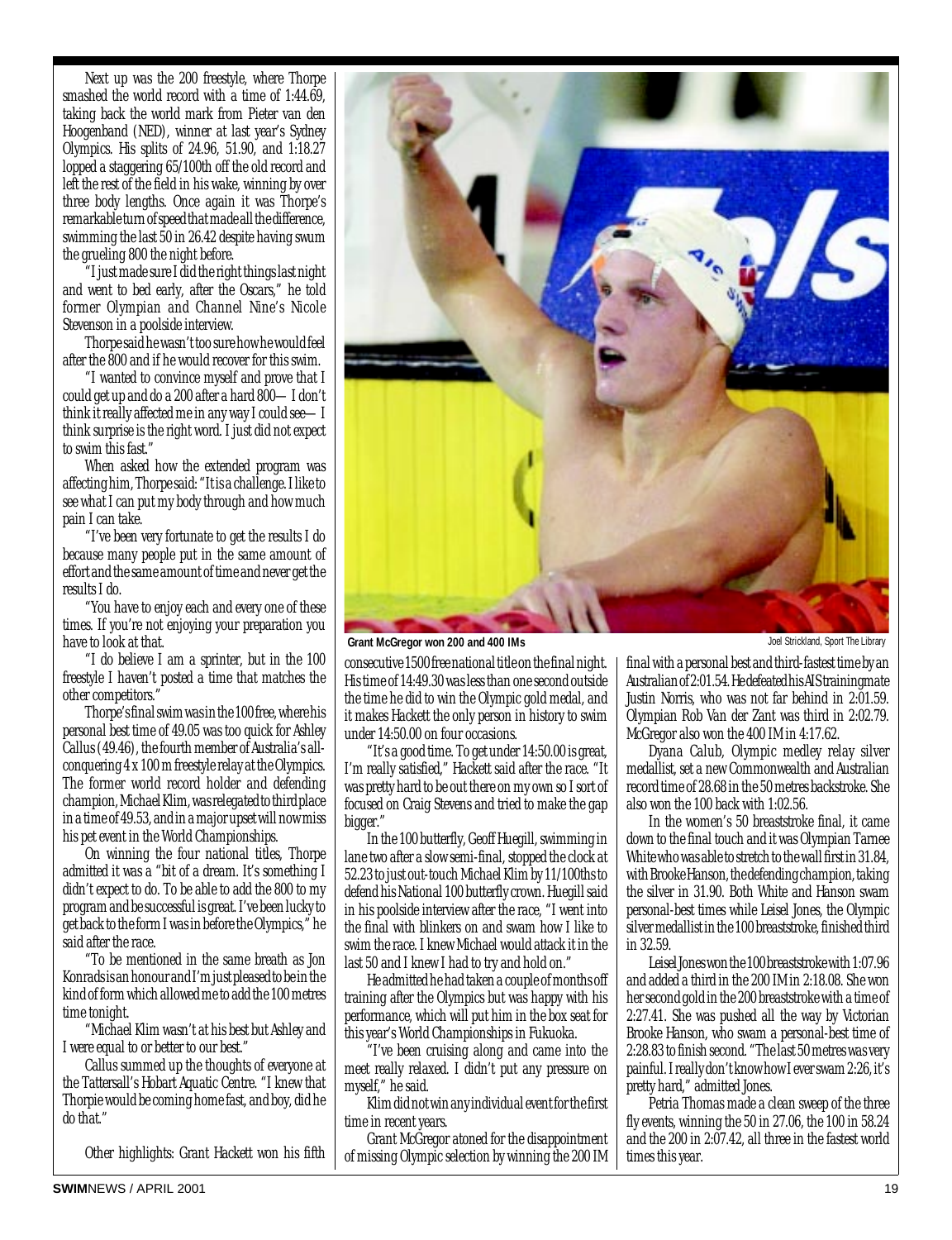# <span id="page-19-0"></span>21 QUALIFY FOR FUKUOKA, MORE ADDITIONS IN JUNE

#### **Anita Lonsbrough**

SHEFFIELD—After five days, 11 individuals and 10 relay swimmers were chosen in what is the first round toward qualifying for the British World Championship team. There will be three additional chances to qualify during June.

Only individual event winners were automatically added to the team, since several swimmers who placed second and reached the qualifying time will not be selected until the second round is completed. This was the case for Graeme Smith (800 freestyle), Darren Mew (50 breaststroke), Katy Sexton (50-100-200 backstroke), and Nathalie Brown (1500 freestyle).

Commonwealth records were bettered in three events—the men's 50 breast, and the women's 50 free and 100 backstroke.

British records were bettered in 12 events (2 by men, 8 by women). James Gibson, in the 50 breaststroke, was good for three: in the heats (28.00), semis (27.82), and the finals (27.79). Simon Militis set a British record in the 400 IM in 4:19.90. Alison Sheppard lowered her own 50-free record to 25.07. Backstroker Sarah Price bettered the 50 back twice to 29.35 and repeated the feat in the 100 back with a 1:01.36 in the semis and a 1:01.32 in the final. Jaime

King bettered the 100 breaststroke with 1:09.64 and the 200 breaststroke with 2:28.10. And flyer Georgina Lee bettered the 100 in 1:00.37 and the 200 in 2:10.21.

Individual event qualifiers were Paul Palmer in the 200 free 1:48.85, Adam Faulkner in the 800 free 8:01.77, James Gibson in the 50 breast 27.7, Darren Mew in the 100 breast 1:01.52, Mark Foster in the 50 fly 24.12, Alison Sheppard in the 50 free 25.07, Rebecca Cooke in the 800 free 8:34.91and 1500 free 16:21.75, Sarah Price in the 100 back 1:01.32, Joanna Fargus in the 200 back 2:11.81, Zoe Baker in the 50 breast 31.99, and Georgina Lee in the 200 fly 2:10.21.

Surprisingly, both Stephen Parry, the Olympic 200 fly finalist, and James Hickman, the world shortcourse 200 fly champion, missed out in the 200 butterfly. And Mark Foster qualified only in the 50 fly as he missed out in the 50 freestyle (22.62), the event in which he finished seventh at the Sydney Games.

Jaime King nearly hung up her swimsuit after Sydney. But she's glad she didn't as she collected her second national title and British records, winning both the 100 and 200 breaststroke. Unfortunately, both times missed the qualifying time for the World Championships. But this time the 24-year-old veteran of three Olympics was just 12/100ths away. Her time of 1:09.64 shaved 28/100ths off the time established last year by Heidi Earp. But she will be in Japan since the medley relay qualified.

Paul Palmer, Britain's most successful swimmer in recent years, completed a hat trick in freestyle, winning the 100 in 50.50, the 200, and the 400 in 3:51.82. In the heats of the 200 free, he was close to his British record of 1:47.95 with a 1:48.10. His longtime coach Ian Turner said of Palmer, "He has to feel good these days. I didn't put any pressure on him and he always does his best."

Palmer's winning time of 1:48.85 gave him his first World qualification time. Edward Sinclair, Jamie Salter, and Marc Spackman filled places two to four. This quartet finished fifth in the 4x200 freestyle in Sydney and will have another chance to improve in Japan, as their total time was inside the required standard.

Alison Sheppard became the first swimmer to qualify for the Worlds with a British and Commonwealth mark in the 50 freestyle. The 28 year-old Canadian-based Scot missed her record by a mere 1/100th in the semi-final the previous day. In the final, Sheppard, the only British female swimmer to reach a final in Sydney, made no mistakes. She stormed off the blocks and was soon into her stroke. She knew that if she made any mistake, Rosalind Brett would swoop past. In a perfect swim, she touched home in 25.07 and although pleased, she was "hoping for something under 25 seconds." But she claims that will come in Japan, for this swim was her first of the year.

Afterwards she admitted "I can't believe it, I'm happy just to win though. The competition between Ros and myself is really tight," adding "It's great to have someone like Ros because you can't afford to take it easy. Even if she had beaten me, I would take that away with me and use it to make myself better. You always have to be positive."



**Commonwealth record for Alison Sheppard in the 50 freestyle** Marco Chiesa Marco Chiesa Marco Chiesa Marco Chiesa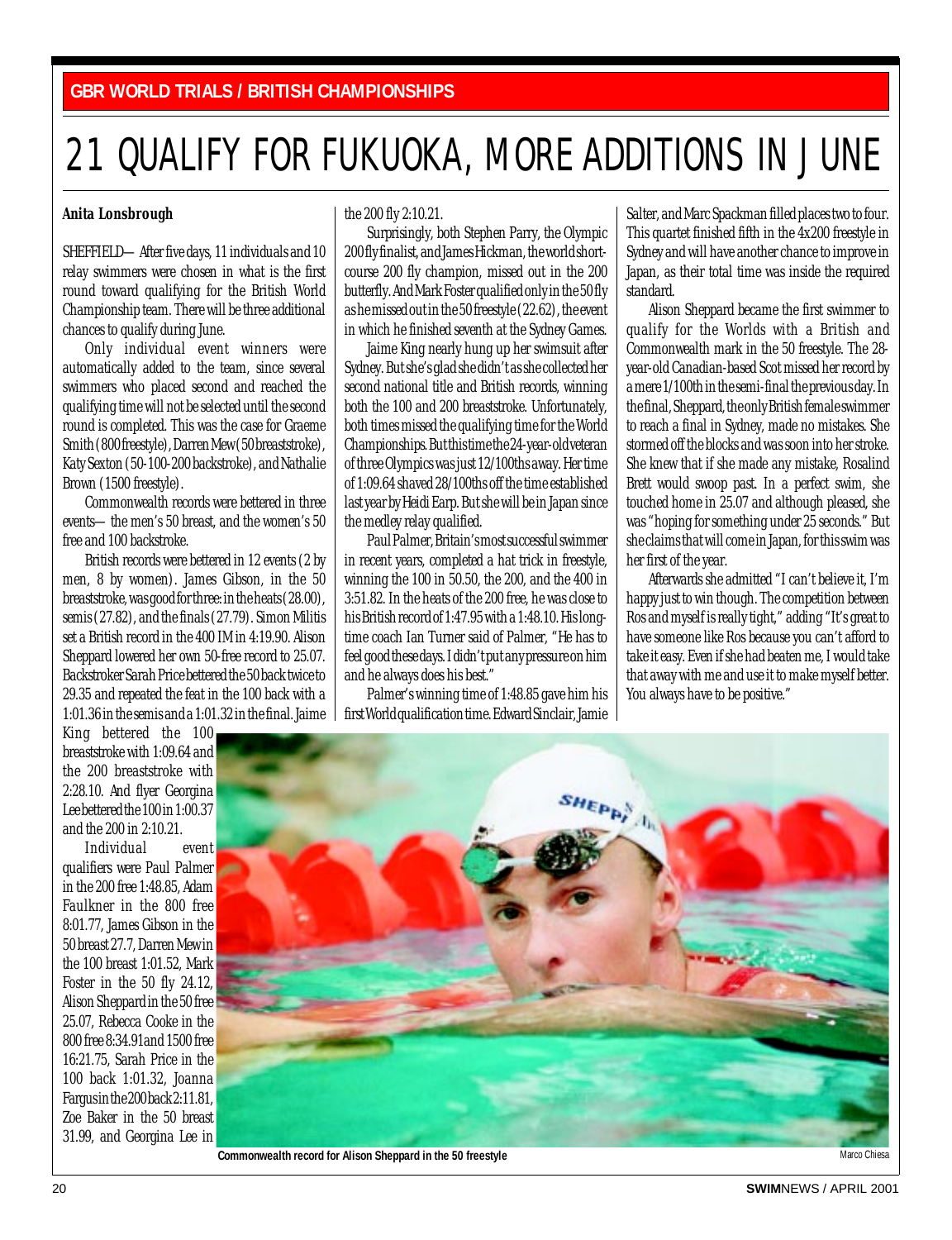#### <span id="page-20-0"></span>**CHAMPIONSHIPS / TRIALS RESULTS**

**USA NATI0NALS / WORLD TRIALS** Austin, Mar 27-Apr 1 (50 M) **MEN** 50 METRES FREESTYLE 1) 22.18 Anthony Ervin, 81<br>2) 22.35 Jason Lezak, 75 2) 22.35 Jason Lezak, 75<br>3) 22.53 Gregory Busse, 22.53 Gregory Busse,79 100 METRES FREESTYLE<br>1) 48.98 Anthony Er 48.98 Anthony Ervin,81 2) 49.26 Jason Lezak,75 3) 49.39 Neil Walker,76 200 METRES FREESTYLE 1) 1:48.89 Klete Keller,82 2) 1:49.31 Scott Goldblatt, 79<br>3) 1:49.33 Nate Dusing, 78 3) 1:49.33 Nate Dusing,78 400 METRES FREESTYLE<br>1) 3:48.72 Robert Mar 1) 3:48.72 Robert Margalis,82 2) 3:49.47 Chad Carvin, 74<br>3) 3:53.25 Frik Vendt 81 3) 3:53.25 Erik Vendt,81 800 METRES FREESTYLE<br>1) 7:56.39 Chad Carvi 1) 7:56.39 Chad Carvin, 74<br>2) 8:01.51 Francis Crippen 2) 8:01.51 Francis Crippen,84 3) 8:06.96 John Cole,82 1500 METRES FREESTYLE 1) 15:13.00 Erik Vendt,81 2) 15:16.45 Robert Margalis,82 3) 15:21.24 Chris Thompson,78 100 METRES BACKSTROKE<br>1) 54.80 Aaron Peirsol 1) 54.80 Aaron Peirsol, 83<br>2) 55.00 Randall Bal, 80 2) 55.00 Randall Bal, 80<br>3) 55.03 Peter Marshall, 55.03 Peter Marshall 82 200 METRES BACKSTROKE 1) 1:56.56 Aaron Peirsol,83 2) 1:59.44 Marc Lindsay,80 3) 2:00.64 Peter Marshall,82 100 METRES BREASTSTROKE<br>1) 1:00.29 Fd Moses.80 1) 1:00.29 Ed Moses, 80<br>2) 1:01.39 Jarrod Marrs, 2) 1:01.39 Jarrod Marrs,75 3) 1:01.39 Anthony Robinson,80 200 METRES BREASTSTROKE 1) 2:10.40 Ed Moses,80 2) 2:12.67 Brendan Hansen,81 3) 2:14.81 Kyle Salyards,80 100 METRES BUTTERFLY<br>100 METRES BUTTERFLY<br>1) 52.46 Ian Crocker 1) 52.46 Ian Crocker, 82<br>2) 53.50 Bryan Jones, 78 2) 53.50 Bryan Jones,78 3) 53.89 Tommy Hannan,80 200 METRES BUTTERFLY 1) 1:54.92 Michael Phelps,85 2) 1:55.46 Tom Malchow, 76<br>3) 1:58.64 Jeff Somensatto, 7 3) 1:58.64 Jeff Somensatto,79 200 METRES IND.MEDLEY<br>1) 2:01.58 Tom Wilkens 1) 2:01.58 Tom Wilkens, 75<br>2) 2:01.69 Robert Margalis, 2) 2:01.69 Robert Margalis,82 3) 2:02.17 Michael Phelps,85 400 METRES IND.MEDLEY 1) 4:14.19 Erik Vendt,81 2) 4:14.52 Tom Wilkens, 75<br>3) 4:15.20 Michael Phelps. 3) 4:15.20 Michael Phelps,85 4X100 MEDLEY RELAY<br>1) 3:46.79 Irvine No 1) 3:46.79 Irvine Nova A 2) 3:46.87 Univ.Minnesota 3) 3:47.18 Auburn Univ.B 4X100 FREE RELAY 1) 3:23.80 Irvine Nova A 2) 3:26.03 Auburn University<br>3) 3:28.13 Univ.Minnesota 3) 3:28.13 Univ.Minnesota 4X200 FREE RELAY<br>1) 7:28.47 U.So 1) 7:28.47 U.Southern California<br>2) 7:32.60 Auburn Univ. A 2) 7:32.60 Auburn Univ. A 3) 7:35.29 Univ.Minnesota **WOMEN** 50 METRES FREESTYLE<br>1) 25.11 Tammie S 1) 25.11 Tammie Stone, 76<br>2) 25.35 Haley Cope. 79 2) 25.35 Haley Cope, 79<br>3) 25.42 Kari Woodall-H 3) 25.42 Kari Woodall-Haag,74 100 METRES FREESTYLE 1) 55.20 Colleen Lanne,79 2) 55.51 Lindsay Benko,76 3) 55.51 Maritza Correia,81 200 METRES FREESTYLE<br>1) 1:59.81 Lindsay Be 1) 1:59.81 Lindsay Benko, 76<br>2) 2:00.71 Colleen Lanne, 79 2) 2:00.71 Colleen Lanne, 79<br>3) 2:01.08 Stefanie Williams, 3) 2:01.08 Stefanie Williams,79 400 METRES FREESTYLE 1) 4:12.06 Ashley Chandler, 84<br>2) 4:12.09 Kaitlin Sandeno. 83 2) 4:12.09 Kaitlin Sandeno,83

3) 4:14.21 Kalyn Keller,85 800 METRES FREÉSTYLE<br>1) 8:32.20 Diana Mun 1) 8:32.20 Diana Munz,82 2) 8:32.82 Kaitlin Sandeno,83 3) 8:40.54 Ashley Chandler,84 1500 METRES FREESTYLE<br>1) 16:27.74 Diana Munz, 1) 16:27.74 Diana Munz,82 2) 16:35.48 Meredith Green,83 3) 16:35.54 Adrienne Binder,85 100 METRES BACKSTROKE 1) 1:01.32 Natalie Coughlin,82 2) 1:01.98 Haley Cope,79 3) 1:02.11 Courtney Shealy,77 200 METRES BACKSTROKE<br>1) 2:13.34 Jamie Reid.83 1) 2:13.34 Jamie Reid,83 2) 2:13.38 Lindsay Benko, 76<br>3) 2:13.99 Jessica Avevard.8 3) 2:13.99 Jessica Aveyard,80 100 METRES BREASTSTROKE 1) 1:08.25 Kristy Kowal,78 2) 1:08.58 Megan Quann,84 3) 1:08.93 Amy Balcerzak,78 200 METRES BREASTSTROKE<br>1) 2:26.57 Kristy Kowal, 78 1) 2:26.57 Kristy Kowal,78 2) 2:27.90 Amanda Beard,81 3) 2:27.94 Megan Quann,84 100 METRES BUTTERFLY 1) 59.38 Natalie Coughlin,82 2) 59.39 Mary Descenza,85 3) 59.40 Shelly Ripple,80 200 METRES BUTTERFLY<br>1) 2:10.95 Kaitlin San 1) 2:10.95 Kaitlin Sandeno,83 2) 2:11.76 Shelly Ripple,80<br>3) 2:12.26 Emily Mason 82 3) 2:12.26 Emily Mason,82 200 METRES IND.MEDLEY 1) 2:14.19 Maggie Bowen,80 2) 2:14.48 Cristina Teuscher,78 3) 2:16.25 Kristen Caverly,84 400 METRES IND.MEDLEY<br>1) 4:42.98 Kaitlin Sand 1)  $4:42.98$  Kaitlin Sandeno, 83<br>2)  $4:43.75$  Maggie Bowen 80 2) 4:43.75 Maggie Bowen,80 3) 4:45.03 Cristina Teuscher 78 4X100 MEDLEY RELAY 1) 4:14.35 U.Southern California 2) 4:17.14 Dallas Mustangs A<br>3) 4:18.26 Kansas City Blazers 3) 4:18.26 Kansas City Blazers 4X100 FREE RELAY<br>1) 3:45.44 Univ. 1)  $3:45.44$  Univ. of Texas<br>2)  $3:51.86$  Terranins 2) 3:51.86 Terrapins 3) 3:53.13 U.Southern California 4X200 FREE RELAY 1) 8:14.90 U.Southern California 2) 8:17.78 Auburn Univ.<br>3) 8:22.30 Dynamo Swin 3) 8:22.30 Dynamo Swim Club **AUTRALIAN NATIONALS / WORLD TRIALS** Hobart, Mar 24-31 (50 M) **MEN** 50 METRES FREESTYLE<br>1) 22.58 Brett Hawk 1) 22.58 Brett Hawke, 74<br>2) 22.71 Michael Klim. 7. 2) 22.71 Michael Klim,77 22.71 Ashley Callus, 79 100 METRES FREESTYLE 1) 49.05 Ian Thorpe,82 2) 49.46 Ashley Callus,79 3) 49.53 Michael Klim,77 200 METRES FREESTYLE<br>1) 1:44.69 Ian Thorpe 1) 1:44.69 Ian Thorpe, 82<br>2) 1:48.22 William Kirby. 2) 1:48.22 William Kirby,75 3) 1:48.88 Todd Pearson,77 400 METRES FREESTYLE 1) 3:40.76 Ian Thorpe,82 2) 3:45.46 Grant Hackett,80 3) 3:52.60 Craig Stevens,80 800 METRES FREESTYLE<br>1) 7:41.59 Ian Thorpe, 1) 7:41.59 Ian Thorpe, 82<br>2) 7:44.57 Grant Hackett 8 2) 7:44.57 Grant Hackett,80 3) 8:04.55 Stephen Penfold,82 1500 METRES FREESTYLE 1) 14:49.30 Grant Hackett,80 2) 15:17.20 Craig Stevens,80 3) 15:22.33 Andrew Affleck,83 50 METRES BACKSTROKE<br>1) 25.66 Josh Watsor 1) 25.66 Josh Watson, 77<br>2) 25.76 Matt Welsh 76 2) 25.76 Matt Welsh,76

3) 26.07 Beau Mannix,80

100 METRES BACKSTROKE 1) 54.43 Matt Welsh, 76<br>2) 55.26 Josh Watson, 7  $\frac{2}{3}$  55.26 Josh Watson, 77<br>3) 55.96 Raymond Hass. 3) 55.96 Raymond Hass,77 200 METRES BACKSTROKE<br>1) 1:59.64 Matt Welsh.7 1) 1:59.64 Matt Welsh, 76<br>2) 2:00.60 Raymond Hass 2) 2:00.60 Raymond Hass,77 3) 2:01.46 Leigh McBean,83 50 METRES BREAŠTSTROKE<br>1) 28.84 Simon Cowley 1) 28.84 Simon Cowley, 80<br>2) 28.85 Phil Rogers. 71 2) 28.85 Phil Rogers, 71<br>3) 29.24 Robert Van Der Z 3) 29.24 Robert Van Der Zant,75 100 METRES BREASTSTROKE 1) 1:01.96 Simon Cowley, 80<br>2) 1:02.16 Regan Harrison 7 1:02.16 Regan Harrison, 77 3) 1:02.63 Jim Piper,81 200 METRES BREASTSTROKE 2:13.14 Regan Harrison, 77 2) 2:13.23 Simon Cowley, 80<br>3) 2:13.32 Jim Piper.81 3) 2:13.32 Jim Piper,81 50 METRES BUTTERFLY 1) 23.85 Geoff Huegill, 79<br>2) 23.99 Michael Klim 77 23.99 Michael Klim, 77 3) 24.02 Burl Reid,78 100 METRES BUTTERFLY<br>1) 52.23 Geoff Hueg 1) 52.23 Geoff Huegill,79 2) 52.34 Michael Klim, 77<br>3) 53.09 Adam Pine. 76 3) 53.09 Adam Pine,76 200 METRES BUTTERFLY<br>1) 1:57.70 Justin Norr 1) 1:57.70 Justin Norris,80 2) 1:58.69 William Kirby,75 3) 1:59.10 Grant McGregor,78 200 METRES IND.MEDLEY<br>1) 2:01.54 Grant McGre 1) 2:01.54 Grant McGregor, 78<br>2) 2:01.59 Justin Norris.80 2) 2:01.59 Justin Norris,80 3) 2:02.79 Robert Van Der Zant,75 400 METRES IND.MEDLEY 1) 4:17.62 Grant McGregor,78 2) 4:21.52 Justin Norris,80 3) 4:22.02 Trent Steed,77 4X100 MEDLEY RELAY<br>1) 3:51.44 Nunawad 1) 3:51.44 Nunawading<br>2) 3:54.35 Carev Aquation 2) 3:54.35 Carey Aquatic 3) 3:57.50 Redcliffe Leagues 4X100 FREE RELAY<br>1) 3:26.47 Nuna<br>2) 3:28.24 Yeron 1) 3:26.47 Nunawading 2) 3:28.24 Yeronga Park 3) 3:29.20 Brothers 4X200 FREE RELAY<br>1) 7:25.19 Miam 1) 7:25.19 Miami, QLD  $\begin{array}{ll}\n 2 & 7:34.86 & \text{City of Perth} \\
 3 & 7:38.08 & \text{Nunawadina}\n \end{array}$ 7:38.08 Nunawading **WOMEN** 50 METRES FREESTYLE<br>1) 25.76 Michelle E 1) 25.76 Michelle Engelsman, 79<br>2) 25.98 Sarah Ryan 77 2) 25.98 Sarah Ryan, 77<br>3) 26.01 Jodie Henry. 83 26.01 Jodie Henry, 83 100 METRES FREESTYLE 1) 55.66 Sarah Ryan,77 56.13 Petria Thomas, 75<br>56.19 Lori Munz, 79 3) 56.19 Lori Munz,79 200 METRES FREESTYLE 1) 1:59.77 Elka Graham, 81<br>2) 1:59.99 Giaan Rooney.8 2) 1:59.99 Giaan Rooney,82 3) 2:00.74 Petria Thomas,75 400 METRES FREESTYLE 1) 4:13.98 Giaan Rooney,82 2) 4:14.40 Sarah-J. D'Arcy,77 3) 4:14.96 Kasey Giteau,82 800 METRES FREESTYLE 1) 8:39.78 Amanda Pascoe,85 2) 8:44.49 Charlene Benzie, 81<br>3) 8:46.52 Kate Krywulycz.85 3) 8:46.52 Kate Krywulycz,85 1500 METRES FREESTYLE 1) 16:28.85 Amanda Pascoe,85<br>2) 16:36.79 Hayley Lewis,75<br>3) 16:43.43 Tammie Smith,83 2) 16:36.79 Hayley Lewis,75 3) 16:43.43 Tammie Smith,83 50 METRES BACKSTROKE<br>1) 28.68 Dyana Calub 1) 28.68 Dyana Calub, 75<br>2) 29.42 Giaan Roonev. 8.  $2)$  29.42 Giaan Rooney, 82<br>3) 29.65 Sophie Edington. 3) 29.65 Sophie Edington,85 100 METRES BACKSTROKE 1) 1:02.56 Dyana Calub,75 2) 1:02.66 Giaan Rooney,82 3) 1:03.57 Clementine Stoney,82 200 METRES BACKSTROKE<br>1) 2:12.73 Clementine S 1) 2:12.73 Clementine Stoney,82 2) 2:14.40 Kelly Tucker, 85<br>3) 2:16.24 Melissa Morgan 3) 2:16.24 Melissa Morgan,85 50 METRES BREASTSTROKE 1) 31.84 Tarnee White,81 2) 31.90 Brooke Hanson,78

3) 32.59 Leisel Jones,85 100 METRES BREASTSTROKE<br>1) 1:07.96 Leisel Jones.85 1) 1:07.96 Leisel Jones, 85<br>2) 1:07.99 Tarnee White. 8 2) 1:07.99 Tarnee White,81 3) 1:09.29 Brooke Hanson,78 200 METRES BREASTSTROKE<br>1) 2:27.41 Leisel Jones,85 1) 2:27.41 Leisel Jones,85 2) 2:28.83 Brooke Hanson,78 3) 2:31.65 Tarnee White,81 50 METRES BUTTERFLY 1) 27.06 Petria Thomas, 75<br>2) 27.46 Julia Ham. 79  $\frac{2}{}{}$  27.46 Julia Ham, 79<br>3) 27.60 Nicole Irving. 27.60 Nicole Irving,82 100 METRES BUTTERFLY 1) 58.24 Petria Thomas,75 2) 1:00.28 Julia Ham,79 3) 1:00.48 Lara Davenport,84 200 METRES BUTTERFLY<br>1) 2:07.42 Petria Thon 1) 2:07.42 Petria Thomas, 75<br>2) 2:12.40 Nicole Hunter, 84 2) 2:12.40 Nicole Hunter,84 3) 2:12.42 Felicity Galvez,85 200 METRES IND.MEDLEY<br>1) 2:16.48 Lori Munz, 7 1) 2:16.48 Lori Munz,79 2) 2:17.12 Jennifer Reilly,83 3) 2:18.08 Leisel Jones,85 400 METRES IND.MEDLEY<br>1) 4:46.35 Jennifer Rei 1) 4:46.35 Jennifer Reilly,83<br>2) 4:52.44 Megan McMahon 2) 4:52.44 Megan McMahon,82<br>3) 4:55.79 Yvette Rodier.81 3) 4:55.79 Yvette Rodier,81 4X100 MEDLEY RELAY 1) 4:15.79 Redcliffe Leagues<br>2) 4:16.44 Carey Aquatic  $2)$  4:16.44 Carey Aquatic<br>3) 4:20.66 Redcliffe League 3) 4:20.66 Redcliffe Leagues B 4X100 FREE RELAY<br>1) 3:50.04 Carey 1) 3:50.04 Carey Aquatic 2) 3:52.80 Aquadot 3) 3:54.74 Commercial 4X200 FREE RELAY 1) 8:33.66 Redcliffe Leagues **BRITISH WORLD TRIALS** Sheffield, April 10-15 (50 M) **MEN** 50 METRES FREESTYLE 1) 22.62 Mark Foster, 70<br>2) 23.03 Matthew Kidd, 7 2) 23.03 Matthew Kidd, 79<br>3) 23.33 Sion Brinn, 73 3) 23.33 Sion Brinn,73 100 METRES FREESTYLE<br>1) 50.50 Paul Palme 1) 50.50 Paul Palmer, 74<br>2) 50.66 Matthew Kidd. 7 2) 50.66 Matthew Kidd, 79<br>3) 50.82 Alex Scotcher, 80 50.82 Alex Scotcher, 80 200 METRES FREESTYLE 1) 1:48.85 Paul Palmer,74 2) 1:49.97 Edward Sinclair, 80<br>3) 1:50.54 James Salter 76 3) 1:50.54 James Salter,76 400 METRES FREESTYLE<br>1) 3:51.82 Paul Palme 1) 3:51.82 Paul Palmer, 74<br>2) 3:52.15 Graeme Smith, 7 2) 3:52.15 Graeme Smith, 76<br>3) 3:52.46 Edward Sinclair, 8 3) 3:52.46 Edward Sinclair,80 800 METRES FREESTYLE 1) 8:01.77 Adam Faulkner,81 2) 8:03.66 Graeme Smith, 76<br>3) 8:12.13 Stuart Trees.81 3) 8:12.13 Stuart Trees,81 1500 METRES FREESTYLE<br>1) 15:27.02 Graeme Smi 1) 15:27.02 Graeme Smith,76 2) 15:34.36 Adam Faulkner,81 3) 15:34.62 Andrew Jameson,81 50 METRES BACKSTROKE<br>1) 26.06 Neil Willey. 1) 26.06 Neil Willey, 76<br>2) 26.39 Gregor Tait, 79 2) 26.39 Gregor Tait, 79<br>3) 26.83 Liam Tancock. 26.83 Liam Tancock, 85 100 METRES BACKSTROKE 1) 56.40 Adam Ruckwood, 74<br>2) 56.52 Gregor Tait, 79 2) 56.52 Gregor Tait, 79<br>3) 56.84 Neil Willey, 76 3) 56.84 Neil Willey,76 200 METRES BACKSTROKE<br>1) 2:02.73 Simon Militis 1) 2:02.73 Simon Militis, 77<br>2) 2:02.85 Gregor Tait, 79 2) 2:02.85 Gregor Tait,79 3) 2:03.09 Adam Ruckwood,74 50 METRES BREASTSTROKE 1) 27.79 James Gibson,80 2) 28.13 Darren Mew,79 3) 28.66 Gavin Brettell,76 100 METRES BREASTSTROKE 1) 1:01.52 Darren Mew, 79<br>2) 1:02.61 Adam Whitehea 2) 1:02.61 Adam Whitehead,80 3) 1:02.69 Ian Edmond,78 200 METRES BREASTSTROKE<br>1) 2:15.50 Ian Edmond, 78 1) 2:15.50 Ian Edmond, 78<br>2) 2:15.99 Adam Whitehea 2) 2:15.99 Adam Whitehead,80 3) 2:17.83 Chris Cook,79

50 METRES BUTTERFLY 1) 24.12 Mark Foster, 70<br>2) 24.94 David Bennett.8 2) 24.94 David Bennett, 81<br>3) 25.08 Seth Chappels. 82 3) 25.08 Seth Chappels,82 100 METRES BUTTERFLY 1) 53.53 James Hickman, 76<br>2) 54.37 Stephen Parry, 77 54.37 Stephen Parry, 77 3) 54.90 Robert Greenwood,79 200 METRES BUTTERFLY<br>1) 1:58.42 Stephen Par 1) 1:58.42 Stephen Parry, 77<br>2) 1:58.76 James Hickman.7 2) 1:58.76 James Hickman, 76<br>3) 2:01.76 Robert Greenwood. 3) 2:01.76 Robert Greenwood,79 200 METRES IND.MEDLEY 1)  $2:04.19$  Adrian Turner, 77<br>2)  $2:04.21$  James Goddard 8 2) 2:04.21 James Goddard,83 3) 2:05.82 Michael Cole,78 400 METRES IND.MEDLEY<br>1) 4:19.90 Simon Militi 1) 4:19.90 Simon Militis,77 2) 4:23.82 James Goddard, 83<br>3) 4:24.92 Adrian Turner. 77 3) 4:24.92 Adrian Turner,77 **WOMEN** 50 METRES FREESTYLE<br>1) 25.07 Alison Sh 25.07 Alison Sheppard,72 2) 25.30 Rosalind Brett, 79<br>3) 25.94 Melanie Marshall 3) 25.94 Melanie Marshall,82 100 METRES FREESTYLE<br>1) 55.78 Rosalind Br 1) 55.78 Rosalind Brett, 79<br>2) 56.10 Karen Pickering. 7 2) 56.10 Karen Pickering, 71<br>3) 56.19 Alison Sheppard, 72 56.19 Alison Sheppard, 72 200 METRES FREESTYLE 1) 2:01.12 Karen Legg,78 2) 2:01.72 Karen Pickering,71<br>3) 2:02.03 Nicola Jackson.84 3) 2:02.03 Nicola Jackson,84 400 METRES FREESTYLE<br>1) 4:13.73 Rebecca Co 1) 4:13.73 Rebecca Cooke, 83<br>2) 4:17.45 Sarah Collings 78 2) 4:17.45 Sarah Collings, 78<br>3) 4:17.71 Stacev Houldswort 3) 4:17.71 Stacey Houldsworth,81 800 METRES FREESTYLE 1) 8:34.91 Rebecca Cooke,83  $2)$  8:45.86 Stacey Houldsworth,81<br>3) 8:50.06 Sarah Collings 78 3) 8:50.06 Sarah Collings,78 1500 METRES FREESTYLE<br>1) 16:21.75 Rebecca Cor 1) 16:21.75 Rebecca Cooke,83 2) 16:42.18 Nathalie Brown,83 3) 16:42.37 Sarah Collings,78 50 METRES BACKSTROKE 1) 29.57 Sarah Price, 79<br>2) 29.86 Katy Sexton. 82 2) 29.86 Katy Sexton, 82<br>3) 29.98 Melanie Marsh 3) 29.98 Melanie Marshall,82 100 METRES BACKSTROKE<br>1) 1:01.32 Sarah Price.7 1) 1:01.32 Sarah Price, 79<br>2) 1:02.07 Katy Sexton.82 2) 1:02.07 Katy Sexton,82 3) 1:03.27 Joanna Fargus,82 200 METRES BACKSTROKE<br>1) 2:11.81 Joanna Fargu 1) 2:11.81 Joanna Fargus, 82<br>2) 2:12.44 Katy Sexton 82 2) 2:12.44 Katy Sexton, 82<br>3) 2:12.45 Sarah Price. 79 3) 2:12.45 Sarah Price,79 50 METRES BREASTSTROKE 1) 31.99 Zoe Baker, 76<br>2) 32.28 Jaime King. 7 2) 32.28 Jaime King, 76<br>3) 32.45 Kate Haywood, 32.45 Kate Haywood.87 100 METRES BREASTSTROKE<br>1) 1:09.64 Jaime King.76 1) 1:09.64 Jaime King, 76<br>2) 1:10.84 Kirsty Balfour.8 2) 1:10.84 Kirsty Balfour, 84<br>3) 1:11.02 Zoe Baker. 76 3) 1:11.02 Zoe Baker,76 200 METRES BREASTSTROKE 1) 2:28.10 Jaime King, 76<br>2) 2:33.09 Heidi Farp. 80 2:33.09 Heidi Earp, 80 3) 2:35.07 Charlotte Evans,84 50 METRES BUTTERFLY 1) 27.53 Rosalind Brett, 79<br>2) 27.73 Nicola Jackson.84 2) 27.73 Nicola Jackson, 84<br>3) 28.22 Jenna Covne. 81 3) 28.22 Jenna Coyne,81 100 METRES BUTTERFLY 1) 1:00.37 Georgina Lee, 81<br>2) 1:01.42 Margaretha Pedd 2) 1:01.42 Margaretha Pedder,80 3) 1:01.70 Nicola Jackson,84 200 METRES BUTTERFLY 1) 2:10.21 Georgina Lee,81 2) 2:12.51 Margaretha Pedder, 80<br>3) 2:13.68 Natalie Turner. 82 3) 2:13.68 Natalie Turner,82 200 METRES IND.MEDLEY 1) 2:18.13 Kathryn Evans,81 2) 2:18.87 Joanne Mullins,84 3) 2:20.63 Holly Fox,84 400 METRES IND.MEDLEY<br>1) 4:49.09 Holly Fox,84 1) 4:49.09 Holly Fox,84 2) 4:51.24 Thea Evanson,80 3) 4:51.78 Rachel Corner,81

**SWIM**NEWS / APRIL 2001 21 2001 22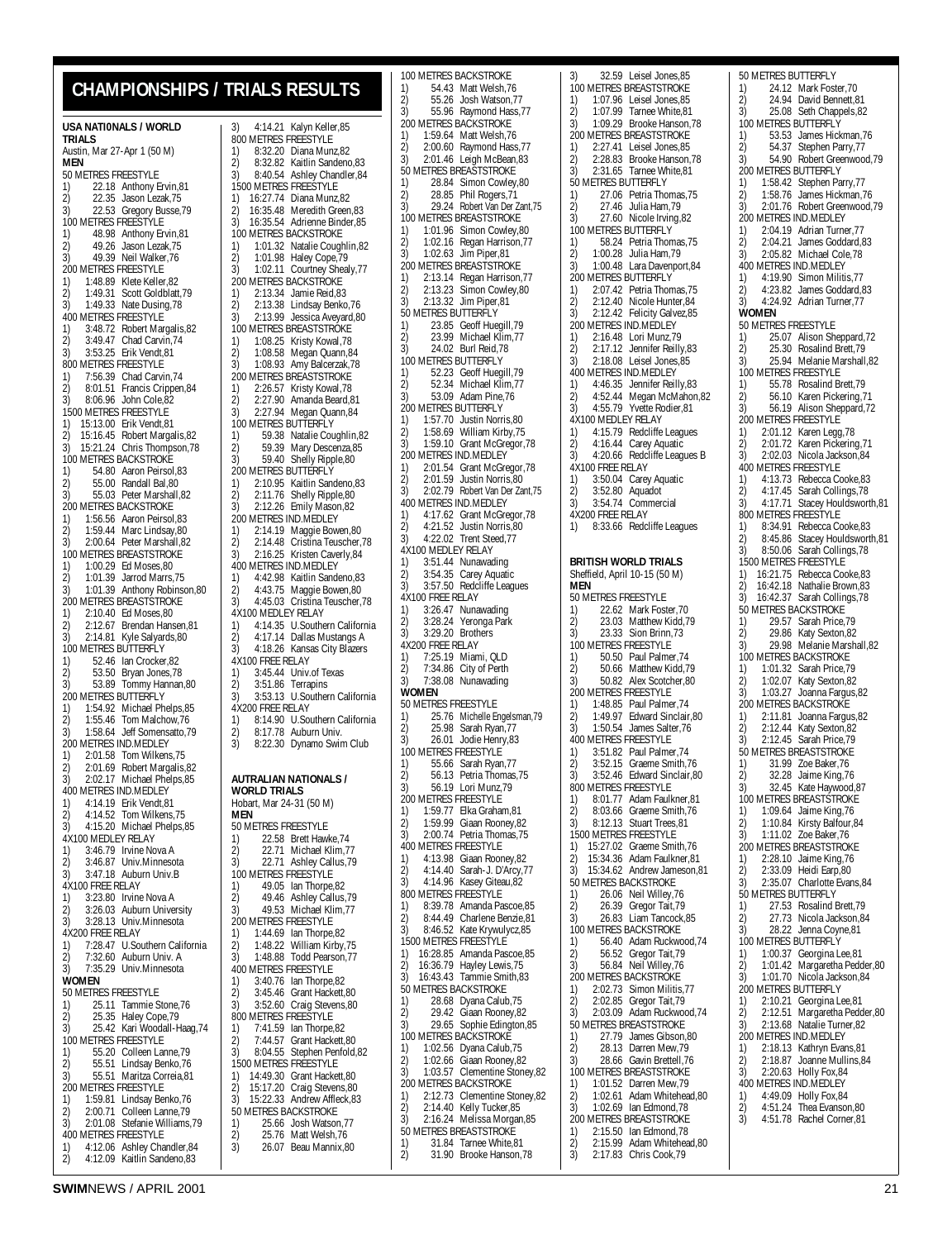Rankings for the period (results received) January 1,2001 **to April 30**, 2001 Financially supported by Swimming Natation Canada

#### GIRI S 11-12 **50 METRES FREESTYLE** Rec: 27.16 Shauna Collins,ROD,90 28.72 HTACAPR Brooke Buckland, 11, WTSC 2 28.83 OYOMAR Seanna Mitchell,12,NKB 3 28.98 TORLCJAN Whitney Rich,12,ISS 4 29.08 CNOAPR Sarah Phee,12,GO 5 29.50 PQIMAY Elianne de Larochellier,12,UL 6 29.72 PQIMAY Kim Nguyen,12,DDO 7 29.95 PGBAPR Laura Woodman, 1.2.PN<br>8 29.98 DAVISMAR Jillian Peace-Hall, 1.2.RISC<br>9 29.98 EKSCMAR Katerina Symes, 1.2.EKSC<br>10 30.01 DAVISMAR Rachel Shallhorn, 1.2.OSHAC<br>12 30.14 HTACAPR Hannah Vaughan, 1.2.EAST<br>12 30.14 H 13 30.17 EKIAPR Jessi Wardale,12,CASC 14 30.31 OYOMAR Caitlin Reilly,12,UPCAN 15 30.40 PQIMAY Valerie Grand'maison,12,CAMO<br>16 30.46 ISAPR Stephanie Pollard,12,IS<br>17 30.52 CNOAPR Emily Wong,12,NKB 18 30.55 EKIAPR Rebecca Sayles,12,CASC 19 30.58 ODIV3APR Erin Lunney,12,ABSC 20 30.65 ODIV2APR Courtney Kehoe,12,PERTH 21 30.73 EKIAPR Mackenzie Jones,12,UCSC 22 30.76 DAVISMAR Fay Yachetti,12,HWAC 23 30.80 CDSCAPR August Griffin,12,PDSA 24 30.83 RAPIDJAN Alaina Den Hartog,12,CHENA 25 30.83 CDSCAPR Lauren Lavigna,12,GATOR **100 METRES FREESTYLE** Rec: 58.04 Shauna Collins,ROD,90<br>1 1:02.83 EKIAPR Natalie Chan,12,PDSA 2 1:03.12 EKIAPR Katerina Symes,12,EKSC 3 1:03.28 ODIV1APR Seanna Mitchell,12,NKB 4 1:03.47 HTACAPR Brooke Buckland,12,WTSC 5 1:04.06 EKIAPR Mackenzie Jones,12,UCSC 6 1:04.82 ODIV1APR Nadine McAdam,12,TSC 7 1:05.00 EKIAPR Jessi Wardale,12,CASC 8 1:05.47 MMAPR Hailee Traa,12,MANTA<br>9 1:05.48 DAVISMAR Rachel Shallhorn,12,OSHAC<br>10 1:05.53 PQIMAY Myriam Plante,11,UL 11 1:05.70 ODIV3APR Aaryn Fraser,12,MMST 12 1:05.73 ISAPR Stephanie Pollard,12,IS 13 1:05.77 EKIAPR Rebecca Sayles,12,CASC 14 1:05.96 PQIMAY Kim Nguyen,12,DDO 15 1:06.25 ODIV3APR Heather Gosling,12,CYC 16 1:06.49 CDSCAPR Emma Cartwright,12,PDSA 17 1:06.60 PQIMAY Elianne de Larochellier,12,UL 18 1:06.74 OYOMAR Caitlin Reilly, 12, UPCAN<br>19 1:06.80 EKIAPR Mary Alice Ennis, 12, ROI<br>20 1:07.01 CDSCAPR August Griffin, 12, PDSA 19 1:06.80 EKIAPR Mary Alice Ennis,12,ROD 20 1:07.01 CDSCAPR August Griffin,12,PDSA 21 1:07.22 UCSAJAN Andrea Kells,11,RDCSC 22 1:07.23 ODIV1APR Adriana Hinson,12,TAT 23 1:07.29 PQIIIMAY Samantha Cheverton,12,DSC 24 1:07.50 ODIV3APR Karli Mckinnon,12,FFA-NWO 25 1:07.57 ODIV1APR Emily Wong,12,NKB **200 METRES FREESTYLE** Rec: 2:03.72 Shauna Collins,ROD,90 1 2:14.12 EKIAPR Natalie Chan,12,PDSA 2 2:18.72 EKIAPR Katerina Symes,12,EKSC 3 2:21.32 ODIV1APR Seanna Mitchell,12,NKB 4 2:21.49 MMAPR Hailee Traa,12,MANTA 2:21.87 ISAPR Stephanie Pollard, 12, IS<br>2:21.97 ODIV1APR Maggie Young, 12, WAC 6 2:21.97 ODIV1APR Maggie Young,12,WAC 7 2:21.99 ODIV1APR Nadine McAdam,12,TSC 8 2:22.05 HTACAPR Brooke Buckland,12,WTSC 9 2:22.16 EKIAPR Mackenzie Jones,12,UCSC 10 2:22.44 PQIIAPR Stephanie Horner,12,BBF 11 2:23.93 PQIMAY Ariane Nadeau,12,REG 12 2:24.49 ODIV1APR Sarah Phee,12,GO 225.09 EKSCMAR Kelsey Jenkins, 11, FMSC<br>
14 225.28 POIMAY Kim Paquet, 12, REG<br>
15 2:25.86 POIMAY Kim Nguyen, 12, DDO<br>
16 2:26.43 ODIV2APR Erin Emery, 12, DDO<br>
17 2:26.43 ODIV2APR Erin Emery, 12, DDO<br>
17 2:26.47 ODIV3APR He 22 2:27.09 ODIV1APR Paige Warden,12,SCAR 23 2:27.30 UCSAJAN Jennifer Tkachuk,12,OSC 22 226.53 EKIAPR Jenny Hart-Downton,11,<br>21 2:27.04 POIMAY Myriam Plane,11,UL<br>22 2:27.09 ODIVIAPR Paige Warden,12,SCAR<br>2:27.30 UCSAJAN Jennifer Tkachuk,12,0S<br>227.52 EKSCMAR Andrea Kells,11,RDCSC<br>227.54 UCSAJAN Sharla Winger **40**<br>Ref **80**<br>Rec **100** Rec

25 2:27.64 UCSAJAN Sharla Wingerter,12,EXST

|                     | Compiled by SWIMNEWS    |                                       |                                                                                                                                                                                                 |
|---------------------|-------------------------|---------------------------------------|-------------------------------------------------------------------------------------------------------------------------------------------------------------------------------------------------|
|                     |                         | <b>400 METRES FREESTYLE</b>           |                                                                                                                                                                                                 |
| 1                   | 4:42.50                 | Rec: 4:28.48 Shauna Collins, ROD, 90  | EKIAPR Natalie Chan, 12, PDSA                                                                                                                                                                   |
| $\overline{c}$      | 4:53.19                 |                                       | RAPIDAPR Lauren Lavigna, 12, GATOR                                                                                                                                                              |
| 3                   | 4:54.52                 |                                       | ISAPR Stephanie Pollard, 12, IS                                                                                                                                                                 |
| 4<br>5              | 5:00.04<br>5:01.95      |                                       | MMAPR Hailee Traa, 12, MANTA<br>CDSCAPR August Griffin, 12, PDSA                                                                                                                                |
| 6                   | 5:02.47                 |                                       |                                                                                                                                                                                                 |
| 7                   | 5:03.04                 |                                       | EKIAPR Katerina Symes, 12, EKSC<br>PQIMAY Ariane Nadeau, 12, REG<br>PQIMAY Kelly Hodgson, 12, PCSC                                                                                              |
| 8<br>9              | 5:04.26<br>5:05.56      |                                       | EKIAPR Mackenzie Jones, 12, UCSC                                                                                                                                                                |
| 10                  | 5:05.70                 |                                       | EKIAPR Kelsey Jenkins, 12, FMSC                                                                                                                                                                 |
| 11                  | 5:06.84                 |                                       | CNOAPR Sarah Phee, 12, GO                                                                                                                                                                       |
| 12<br>13            | 5:06.94<br>5:07.95      |                                       | EKIAPR Mary Alice Ennis, 12, ROD<br>PQIMAY Vanessa Taillefer, 11, DDO                                                                                                                           |
| 14                  |                         |                                       | 5:09.56 GMACMAR Aaryn Fraser, 12, MMST                                                                                                                                                          |
| 15                  |                         |                                       | 5:10.27 GMACMAR Adriana Hinson, 12, TAT                                                                                                                                                         |
| 16<br>17            | 5:10.45<br>5:10.78      |                                       | POIMAY Kim Paquet, 12, REG<br>EKSCMAR Sheena Gross, 12, EKSC                                                                                                                                    |
| 18                  | 5:11.20                 |                                       | UCSAJAN Lauren Walker, 12, OSC                                                                                                                                                                  |
| 19                  | 5:11.44                 |                                       | EKIAPR Jennifer Winfield, 12, UCSC                                                                                                                                                              |
| 20                  |                         | 800 METRES FREESTYLE                  | 5:11.69 DAVISMAR Rachel Shallhorn, 12, OSHAC                                                                                                                                                    |
|                     |                         | Rec: 9:12.83 Shannon Smith, VANPK, 74 |                                                                                                                                                                                                 |
| 1                   | 9:45.17<br>10:05.27     |                                       | EKIAPR Natalie Chan, 12, PDSA                                                                                                                                                                   |
| $\overline{c}$<br>3 |                         |                                       | MMAPR Hailee Traa, 12, MANTA                                                                                                                                                                    |
| 4                   |                         |                                       | 10.28.51 September Pollard, 12, ISBN 976-2014-0-2014<br>10.29.47 POIMAY Ariane Nadeau, 12, RMS<br>10.30.81 CDSCAPR August Griffin, 12, PDSA<br>10.33.23 EKIAPR Sheena Gross 13, FMS<br>10.41.33 |
| 5                   |                         |                                       |                                                                                                                                                                                                 |
| 6<br>7              |                         |                                       |                                                                                                                                                                                                 |
| 8                   | 10:41.72                |                                       | HTACAPR Stefanie Donnelly, 11, EAST                                                                                                                                                             |
| 9                   | 10:42.69                |                                       | CDSCAPR Jennifer Self, 12, PDSA                                                                                                                                                                 |
| 10<br>11            | 10:43.37<br>10:44.98    |                                       | PQIMAY Kelly Hodgson, 12, PCSC<br>EKIAPR Lindsay Charles, 12, ESWIM                                                                                                                             |
| 12                  | 10:47.40                |                                       | EKIAPR Mary Alice Ennis, 12, ROD                                                                                                                                                                |
| 13                  | 10:47.41                |                                       | PQIMAY Kim Paquet, 12, REG                                                                                                                                                                      |
| 14<br>15            | 10:49.27<br>10:57.64    |                                       | EKIAPR Jennifer Winfield, 12, UCSC<br>EKIAPR Kristie Carter, 12, UCSC                                                                                                                           |
|                     |                         | <b>100 METRES BACKSTROKE</b>          |                                                                                                                                                                                                 |
|                     | Rec: 1:07.31            | Michelle Cruz, ACE, 93                |                                                                                                                                                                                                 |
| 1<br>$\overline{c}$ | 1:11.83<br>1:12.72      |                                       | EKIAPR Katerina Symes, 12, EKSC<br>EKIAPR Jessi Wardale, 12, CASC                                                                                                                               |
| 3                   |                         |                                       | 1:13.10 ODIV2APR Genvieve Handforth, 12, EBSC                                                                                                                                                   |
| 4                   |                         |                                       | 1:14.53 ODIV2APR Courtney Kehoe, 12, PERTH                                                                                                                                                      |
| 5<br>6              | 1:14.72                 |                                       | EKIAPR Jennifer Self, 12, PDSA<br>1:15.03 ODIV1APR Victoria Tan,12,WAC                                                                                                                          |
| 7                   |                         |                                       | 1:15.04 ODIV1APR Miriam Kim, 11, TSO                                                                                                                                                            |
| 8                   | 1:15.10                 |                                       | MMAPR Hailee Traa, 12, MANTA<br>CDSCAPR Robyn Thom, 11, GATOR                                                                                                                                   |
| 9<br>10             | 1:15.19<br>1:15.56      |                                       | UCSAJAN Lauren Walker, 12, OSC                                                                                                                                                                  |
| 11                  | 1:15.58                 |                                       | PQIMAY Vanessa Taillefer, 11, DDO                                                                                                                                                               |
|                     | 1:15.78                 |                                       | CDSCAPR Emma Cartwright, 12, PDSA                                                                                                                                                               |
| 12<br>13<br>14      | 1:16.12                 |                                       | EKIAPR Mary Alice Ennis, 12, ROD                                                                                                                                                                |
| 15                  | 1:16.37<br>1:16.38      |                                       | CDSCAPR Natalie Chan, 12, PDSA<br>PQIIAPR Stephanie Horner, 12, BBF                                                                                                                             |
| 16                  | 1:16.53                 |                                       | ODIV3APR Kelsey McDonald, 12, LASR                                                                                                                                                              |
| 17<br>18            | 1:16.57                 |                                       | ODIV1APR Meghann Percy, 12, WAC<br>PQIMAY Genevieve Bouchard, 12, CNO                                                                                                                           |
| 19                  | 1:16.67<br>1:16.87      |                                       | ODIV3APR Suzanna Celkowska,12,MAC                                                                                                                                                               |
| 20                  | 1:16.96                 |                                       | CNOAPR Sarah Phee, 12, GO                                                                                                                                                                       |
| 21                  | 1:17.29                 |                                       | UCSAJAN Sharla Wingerter, 12, EXST                                                                                                                                                              |
| $^{22}$<br>23       | 1:17.30<br>1:17.34      |                                       | ISAPR Stephanie Pollard, 12, IS<br>DAVISMAR Kailee MacKinnon, 12, HWAC                                                                                                                          |
| 24                  | 1:17.34                 |                                       | EKIAPR Joanie Stilling, 12, GL-BRSA                                                                                                                                                             |
| 25                  | 1:17.51                 |                                       | POIMAY Kelly Hodgson, 12, PCSC                                                                                                                                                                  |
|                     |                         | 200 METRES BACKSTROKE                 |                                                                                                                                                                                                 |
| $\frac{1}{2}$       |                         |                                       | Rec: 2:24.64 Michelle Cruz, ACE, 93<br>1 2:34.99 HTACAPR Brooke Buckland, 12, WTSC<br>2010 12:25 12:45 12:45 12:45 12:51 12:00 12:45                                                            |
| 3                   | 2:35.25<br>2:38.84      | EKIAPR                                | Jennifer Self, 12, PDSA<br>ODIV2APR Genvieve Handforth, 12, EBSC                                                                                                                                |
| 4                   | 2:40.12                 |                                       | MMAPR Hailee Traa, 12, MANTA                                                                                                                                                                    |
| 5                   | 2:40.91                 |                                       | EKSCMAR Katerina Symes, 12, EKSC                                                                                                                                                                |
| 6<br>7              | 2:41.05<br>2:41.95      |                                       | UCSAJAN Lauren Walker, 12, OSC<br>EKIAPR Stephanie Davis, 12, UCSC                                                                                                                              |
| 8                   | 2:42.32                 |                                       | ODIV1APR Meghann Percy, 12, WAC                                                                                                                                                                 |
| 9                   | 2:42.33                 |                                       | RAPIDAPR Lauren Lavigna, 12, GATOR                                                                                                                                                              |
| 10<br>11            | 2:42.36<br>2:42.39      |                                       | UCSAJAN Sharla Wingerter, 12, EXST<br>ODIV2APR Courtney Kehoe, 12, PERTH                                                                                                                        |
| 12                  | 2:42.40                 |                                       | ISAPR Stephanie Pollard, 12, IS                                                                                                                                                                 |
| 13                  | 2:42.47                 |                                       | PQIMAY Kelly Hodgson, 12, PCSC                                                                                                                                                                  |
| 14<br>15            | 2:42.51                 |                                       | PQIMAY Vanessa Taillefer, 11, DDO                                                                                                                                                               |
| 16                  | 2:42.58<br>2:42.82      |                                       | CDSCAPR Emma Cartwright, 12, PDSA<br>DAVISMAR Rachel Shallhorn,12,0SHAC                                                                                                                         |
| 17                  | 2:43.27                 |                                       | ODIV1APR Karen Ingo, 12, KSS-NWO                                                                                                                                                                |
| 18                  | 2:43.30                 |                                       | EKIAPR Samantha Morrice, 12, GOLD                                                                                                                                                               |
| 19<br>20            | 2:43.59<br>2:43.77      |                                       | PQIMAY Myriam Plante, 11, UL<br>EKIAPR Joanie Stilling, 12, GL-BRSA                                                                                                                             |
| 21                  | 2:44.45                 |                                       | ODIV1APR Christina Malinas, 12, NYAC                                                                                                                                                            |
| 22                  | 2:44.56                 |                                       | ODIV1APR Miriam Kim,11,TSC                                                                                                                                                                      |
| 23<br>24            | 2:45.04<br>2:45.10      |                                       | ODIV1APR Victoria Tan,12,WAC<br>ODIV1APR Paige Warden, 12, SCAR                                                                                                                                 |
| 25                  | 2:45.25                 |                                       | EKSCMAR Donna MacLeod, 12, EKSC                                                                                                                                                                 |
|                     |                         | 100 METRES BREASTSTROKE               |                                                                                                                                                                                                 |
| 1                   | Rec: 1:10.94<br>1:18.94 | Allison Higson, ESC, 86               | HTACAPR Morgan Kierstead, 12, AQUA                                                                                                                                                              |
| $\overline{c}$      | 1:19.03                 |                                       | PQIIIMAY Genevieve Crevier, 12, CNHR                                                                                                                                                            |
| 3                   | 1:19.29                 |                                       | PQIIIMAY Claudia Bonsant, 12, EXCEL                                                                                                                                                             |
| 4<br>5              | 1:22.26<br>1:22.54      |                                       | EKIAPR Hanna Pierse, 12, EKSO<br>CDSCAPR Natalie Chan, 12, PDSA                                                                                                                                 |
| 6                   | 1:23.11                 |                                       | ODIV1APR Vicki Curtis, 12, GMAC                                                                                                                                                                 |
| 7                   | 1:23.40                 |                                       | ODIV1APR Sacha Lambert, 12, TSC                                                                                                                                                                 |
| 8<br>9              | 1:23.69<br>1:23.88      |                                       | UCSAJAN Lauren Walker, 12, OSC<br>PQIMAY Alicia Neasmith, 12, PCSC                                                                                                                              |
|                     |                         |                                       |                                                                                                                                                                                                 |

### <span id="page-21-0"></span>TOP AGE GROUP TIMES **FRANCE SECROPER AGE AGENCY SUBSTRANCE** 10 1:24.26 EKIAPR Donna MacLeod,12,EKSC

| 12                  | 1:24.48            |                                      | ODIV1APR Nadine McAdam, 12, TSC                                                                                                         |  |
|---------------------|--------------------|--------------------------------------|-----------------------------------------------------------------------------------------------------------------------------------------|--|
|                     | 1:24.51            |                                      | EKIAPR Tara Hahto, 11, CASC                                                                                                             |  |
| 13                  | 1:24.67            |                                      | EKIAPR Lisa Kenke, 12, GOLD                                                                                                             |  |
| 14<br>15            | 1:25.62            |                                      | 1:25.08 CDSCAPR Jennifer Gardiner, 12, PDSA                                                                                             |  |
| 16                  | 1:25.69            |                                      |                                                                                                                                         |  |
| 17                  | 1:25.95            |                                      |                                                                                                                                         |  |
| 18                  | 1:26.05            |                                      | CDSCAPR Vicky Pearson, 12, PDSA<br>ODIV3APR Laurel MacKay-Case, 12, BAD<br>POIMAY Nadia Long, 12, DDO<br>ODIV3APR Jy Lawrence, 12, CT33 |  |
| 19                  | 1:26.06            |                                      | ODIV1APR Penny Baxter, 12, NKB                                                                                                          |  |
| 20<br>21            | 1:26.15<br>1:26.17 |                                      | PQIMAY Kim Nguyen, 12, DDO<br>ODIV2APR Sarah Turgeon, 12, SSMAC                                                                         |  |
| 22                  | 1:26.25            |                                      | ODIV3APR Katie McIntosh, 12, MAC                                                                                                        |  |
| 23                  | 1:26.31            |                                      | ODIV1APR Caitlin Nolan, 11, CHAMP                                                                                                       |  |
| 24                  | 1:26.87            |                                      | PQIMAY Amelie Grand'Maison, 12, UL<br>EKIAPR Madison Achtymichuk, 11, STSC                                                              |  |
| 25                  | 1:27.09            | 200 METRES BREASTSTROKE              |                                                                                                                                         |  |
|                     |                    | Rec: 2:34.11 Allison Higson, ESC, 86 |                                                                                                                                         |  |
| 1                   | 2:46.58            |                                      | TORLCJAN Whitney Rich, 12, ISS                                                                                                          |  |
| 2                   | 2:50.32            |                                      | HTACAPR Morgan Kierstead, 12, AQUA                                                                                                      |  |
| 3                   | 2:51.44            |                                      | PQIIIMAY Genevieve Crevier, 12, CNHR                                                                                                    |  |
| 4<br>5              | 2:51.89<br>2:52.09 |                                      | POIIIMAY Claudia Bonsant, 12, EXCEL<br>EKIAPR Hanna Pierse, 12, EKSC                                                                    |  |
| 6                   |                    |                                      | 2:54.53 CDSCAPR Natalie Chan, 12, PDSA                                                                                                  |  |
| 7                   | 2:57.73            |                                      | PQIMAY Alicia Neasmith, 12, PCSC                                                                                                        |  |
| 8                   |                    |                                      | 2:59.46 ODIV1APR Sacha Lambert, 12, TSC<br>2:59.52 EKSCMAR Katerina Symes, 12, EKSC                                                     |  |
| 9<br>$10 \,$        |                    |                                      |                                                                                                                                         |  |
| 11                  |                    |                                      | 3:00.18 ODIV1APR Vicki Curtis, 12, GMAC<br>3:00.66 ODIV3APR Aaryn Fraser, 12, MMST                                                      |  |
| 12                  |                    |                                      | 3:00.74 ODIV3APR Jy Lawrence, 12, CT33                                                                                                  |  |
| 13                  | 3:00.89            |                                      | EKSCMAR Donna MacLeod, 12, EKSC                                                                                                         |  |
| 14                  |                    |                                      | 3:01.14 ODIV1APR Nadine McAdam, 12, TSC                                                                                                 |  |
| 15<br>16            | 3:02.29<br>3:02.37 |                                      | CDSCAPR Annika Schmuck, 12, PSW<br>PQIIIMAY Marie-P Ouellet, 11, CNDR                                                                   |  |
| 17                  |                    |                                      | 3:02.39 ODIV2APR Sarah Turgeon, 12, SSMAC                                                                                               |  |
| 18                  |                    |                                      | 3:02.73 LEDUCMAY Brittany Achtymichuk, 12, STSC<br>3:03.19 ODIV3APR Katie McIntosh, 12, MAC<br>3:03.19 CMARR Katie McIntosh, 12, MAC    |  |
| 19                  |                    |                                      |                                                                                                                                         |  |
| $\frac{20}{5}$      | 3:03.50            |                                      | 3:03.50 EKIAPR Tara Hahto, 11, CASC<br>3:03.60 CDSCAPR Jessica Crepjnak, 11, PSW<br>3:03.74 CDSCAPR Jessica Renshaw, 12, PDSA           |  |
| 21<br>22            |                    |                                      |                                                                                                                                         |  |
| 23                  | 3:04.75            |                                      | EKIAPR Lisa Kenke, 12, GOLD                                                                                                             |  |
| 24                  | 3:04.89            |                                      | PQIIAPR Sabrina McKinnon, 12, CNCB                                                                                                      |  |
| 25                  | 3:05.30            |                                      | HTACAPR Hannah Vaughan, 12, EAST                                                                                                        |  |
|                     |                    | 100 METRES BUTTERFLY                 |                                                                                                                                         |  |
| 1                   | 1:12.12            | Rec: 1:05.51 Shauna Collins,ROD,90   | CDSCAPR Natalie Chan, 12, PDSA                                                                                                          |  |
| $\overline{c}$      | 1:12.32            |                                      | DAVISMAR Kailee MacKinnon, 12, HWAC<br>UCSAJAN Andrea Kells, 11, RDCSC                                                                  |  |
| 3                   | 1:13.70            |                                      |                                                                                                                                         |  |
| 4                   | 1:13.86            |                                      | EKIAPR Darby Jack, 12, GL-BRSA                                                                                                          |  |
| 5<br>6              | 1:14.28<br>1:14.46 |                                      | RAPIDAPR Lauren Lavigna, 12, GATOR<br>EKIAPR Courtney Kapustianyk, 12, GOLD                                                             |  |
| 7                   | 1:14.65            |                                      | POIIIMAY Marie-P. Bleau, 12, CNHR                                                                                                       |  |
| 8                   | 1:14.83            |                                      | EKIAPR Erika Brown, 12, ROD                                                                                                             |  |
| 9                   | 1:14.91            |                                      | ODIV2APR Courtney Kehoe, 12, PERTH                                                                                                      |  |
| $10 \,$             | 1:14.93            |                                      | OYOMAR Caitlin Reilly, 12, UPCAN<br>EKIAPR Mackenzie Jones, 12, UCSC                                                                    |  |
| 11<br>12            | 1:14.99<br>1:15.10 |                                      | UCSAJAN Glenna Young, 12, FMSC                                                                                                          |  |
| 13                  | 1:15.32            |                                      |                                                                                                                                         |  |
| 14                  |                    |                                      | ISAPR Stephanie Pollard, 12, IS<br>EKIAPR Amy Findlay, 11, KSC                                                                          |  |
|                     | 1:15.32            |                                      | ODIV3APR Sara Gardhouse, 12, MUSAC                                                                                                      |  |
| 15                  | 1:16.01            |                                      |                                                                                                                                         |  |
| 16                  | 1:16.03            |                                      | ODIV2APR Megan Heaney, 12, LSC                                                                                                          |  |
| 17                  | 1:16.05            |                                      | HTACAPR Brooke Buckland, 12, WTSC                                                                                                       |  |
| 18<br>19            |                    |                                      | 1:16.65 GMACMAR Kalli Buchanan, 12, COBRA                                                                                               |  |
| 20                  | 1:16.73<br>1:16.81 |                                      | MMAPR Ellyn Barnlund, 11, MANTA<br>ODIV2APR Sarah Turgeon, 12, SSMAC                                                                    |  |
| 21                  | 1:16.95            |                                      |                                                                                                                                         |  |
| 22                  | 1:17.00            |                                      | PQIMAY Marta Marzec, 12, CAMO<br>UCSAJAN Sarah Gagnon, 12, FMSC                                                                         |  |
| $\frac{23}{2}$      | 1:17.21            |                                      | ODIV3APR Karli Mckinnon, 12, FFA-NWO                                                                                                    |  |
| 24<br>25            |                    |                                      | 1:17.28 GMACMAR Emileigh Laidlaw, 12, TAT<br>1:17.28 ESWIMAPR Lucy Wu,12,SCAR                                                           |  |
|                     |                    | 200 METRES BUTTERFLY                 |                                                                                                                                         |  |
|                     |                    |                                      | Rec: 2:22.47 Michelle Coulombe,CNMN,77                                                                                                  |  |
| 1<br>2              | 2:36.17            |                                      | CDSCAPR Natalie Chan, 12, PDSA<br>CDSCAPR Lauren Lavigna, 12, GATOR                                                                     |  |
| 3                   | 2:36.63<br>2:39.68 |                                      |                                                                                                                                         |  |
| 4                   | 2:42.49            |                                      | RAPIDJAN Kathryn Johnson, 12, PDSA<br>HTACAPR Hannah Vaughan, 12, EAST                                                                  |  |
| 5                   | 2:44.28            |                                      | EKIAPR Courtney Kapustianyk, 12, GOLD                                                                                                   |  |
| 6<br>7              | 2:45.35            |                                      | ODIV1APR Maggie Young, 12, WAC                                                                                                          |  |
| 8                   | 2:46.05<br>2:49.19 |                                      | PQIMAY Vanessa Taillefer, 11, DDO<br>EKSCMAR Sarah Gagnon, 12, FMSC                                                                     |  |
| 9                   | 2:49.61            |                                      | ODIV1APR Karen Ingo,12,KSS-NWO                                                                                                          |  |
| 10                  | 2:50.14            |                                      | DAVISMAR Rachel Shallhorn, 12, OSHAC                                                                                                    |  |
| 11                  | 2:50.39            |                                      | EKIAPR Amy Findlay, 11, KSC                                                                                                             |  |
| 12<br>13            | 2:50.48<br>2:51.03 |                                      | ODIV3APR Aaryn Fraser, 12, MMST<br>EKSCMAR Andrea Kells, 11, RDCSC                                                                      |  |
| 14                  | 2:51.05            |                                      | ODIV1APR Dana Serwotka, 12, CYPS                                                                                                        |  |
| 15                  | 2:51.48            |                                      | EKSCMAR Darby Jack, 12, GL-BRSA                                                                                                         |  |
| 16                  | 2:51.95            |                                      | UCSAJAN Jennifer Tkachuk, 12, OSC                                                                                                       |  |
| 17                  | 2:52.47            |                                      | DAVISMAR Kailee MacKinnon, 12, HWAC                                                                                                     |  |
| 18<br>19            | 2:52.97<br>2:53.66 |                                      | ODIV3APR Aleisha O'Connor, 10, CT33<br>EKIAPR Hanna Pierse, 12, EKSC                                                                    |  |
| 20                  | 2:54.03            |                                      | EKIAPR Erika Brown, 12, ROD                                                                                                             |  |
| 21                  | 2:54.31            |                                      | ODIV2APR Katie MacLean, 12, OYO                                                                                                         |  |
| 22                  | 2:54.66            |                                      | PQIIIMAY Marie-P. Bleau, 12, CNHR                                                                                                       |  |
| 23<br>24            | 2:54.87<br>2:55.20 |                                      | EKIAPR Mary Alice Ennis, 12, ROD                                                                                                        |  |
| 25                  | 2:55.41            |                                      | RAPIDAPR Annika Schmuck, 12, PSW<br>PQIIAPR Chella Dubois, 12, BBF                                                                      |  |
|                     |                    | 200 METRES IND.MEDLEY                |                                                                                                                                         |  |
|                     |                    | Rec: 2:21.55 Allison Higson,ESC,86   |                                                                                                                                         |  |
| 1<br>$\overline{c}$ | 2:33.70<br>2:38.20 |                                      | EKIAPR Natalie Chan, 12, PDSA<br>EKIAPR Katerina Symes, 12, EKSC                                                                        |  |

4 2:40.07 CNOAPR Sarah Phee,12,GO 5 2:40.26 DAVISMAR Rachel Shallhorn,12,OSHAC

|                       |                        |                                                          |                                                                                                                                                |  | œ |
|-----------------------|------------------------|----------------------------------------------------------|------------------------------------------------------------------------------------------------------------------------------------------------|--|---|
| 6                     | 2:40.29                |                                                          | ISAPR Stephanie Pollard, 12, IS                                                                                                                |  |   |
| 7                     | 2:40.85                |                                                          | MMAPR Hailee Traa, 12, MANTA                                                                                                                   |  |   |
| 8<br>9                | 2:41.73<br>2:42.41     |                                                          | HTACAPR Brooke Buckland, 11, WTSC<br>CNOAPR Seanna Mitchell, 12, NKB                                                                           |  |   |
| 10                    | 2:43.01                |                                                          | PQIMAY Alicia Neasmith, 12, PCSC                                                                                                               |  |   |
| 11<br>12              | 2:43.26<br>2:43.67     |                                                          | CDSCAPR Lauren Lavigna, 12, GATOR                                                                                                              |  |   |
| 13                    | 2:43.81                |                                                          | ODIV1APR Maggie Young,12,WAC<br>ODIV1APR Miriam Kim,11,TSC<br>EKIAPR Hanna Pierse,12,EKSC<br>ODIV3APR Aleisha O'Connor,10,CT33                 |  |   |
| 14<br>15              | 2:44.09<br>2:44.54     |                                                          |                                                                                                                                                |  |   |
| 16                    | 2:44.64                |                                                          | UCSAJAN Lauren Walker, 12, OSC                                                                                                                 |  |   |
| 17<br>18              | 2:44.98<br>2:45.28     |                                                          | PQIMAY Andree Genereux, 12, CNO<br>PQIMAY Myriam Plante, 11, UL                                                                                |  |   |
| 19                    | 2:45.35                |                                                          | EKIAPR Jennifer Self, 12, PDSA                                                                                                                 |  |   |
| 20                    | 2:45.81<br>2:45.95     |                                                          | ESWIMAPR Paige Warden, 12, SCAR                                                                                                                |  |   |
| 21<br>22              | 2:46.07                |                                                          | CDSCAPR Jessica Crepjnak,11,PSW<br>EKSCMAR Donna MacLeod, 12, EKSC                                                                             |  |   |
| 23                    | 2:46.43                |                                                          |                                                                                                                                                |  |   |
| 24<br>25              | 2:46.51<br>2:46.84     |                                                          | CMACMAR Adriana Hinson, 12, TAT<br>CDSCAPR Emma Cartwright, 12, PDSA<br>ODIV2APR Erin Emery, 12, NBYT                                          |  |   |
|                       |                        | 400 METRES IND.MEDLEY                                    |                                                                                                                                                |  |   |
| 1                     | 5:24.29                | Rec: 5:02.71 Joanne Malar, HWAC, 88                      | TORLCJAN Whitney Rich, 12, ISS                                                                                                                 |  |   |
| $\overline{c}$        | 5:31.79                |                                                          | EKIAPR Natalie Chan, 12, PDSA                                                                                                                  |  |   |
| 3<br>4                | 5:34.28<br>5:37.94     |                                                          | MMAPR Hailee Traa, 12, MANTA<br>EKIAPR Katerina Symes, 12, EKSC                                                                                |  |   |
| 5                     | 5:38.37                |                                                          | ISAPR Stephanie Pollard, 12, IS                                                                                                                |  |   |
| 6<br>7                | 5:38.67<br>5:38.88     |                                                          | PRIPIDAPR Lauren Lavigna, 12, GATOR<br>RAPIDAPR Michelle Jung, 11, CHENA<br>POIMAY Vanessa Taillefer, 11, DDO<br>EKIAPR Hanna Pierse, 12, EKSC |  |   |
| 8                     | 5:42.42                |                                                          |                                                                                                                                                |  |   |
| 9                     | 5:49.13                |                                                          |                                                                                                                                                |  |   |
| 10<br>11              | 5:50.06<br>5:50.49     |                                                          | CDSCAPR Jessica Crepjnak,11,PSW<br>PQIMAY Myriam Plante, 11, UL                                                                                |  |   |
| 12                    | 5:50.50                |                                                          | DAVISMAR Kailee MacKinnon, 12, HWAC                                                                                                            |  |   |
| 13<br>14              | 5:50.88<br>5:52.10     |                                                          | CNOAPR Sarah Phee, 12, GO<br>CDSCAPR Hilary Todd, 12, PDSA                                                                                     |  |   |
| 15                    | 5:52.62                |                                                          | PGBAPR Laura Woodman, 12, PN                                                                                                                   |  |   |
| 16<br>17              | 5:53.49<br>5:53.90     |                                                          | PQIMAY Stephanie Malfara, 12, DDO                                                                                                              |  |   |
| 18                    | 5:54.19                |                                                          | CDSCAPR Annika Schmuck, 12, PSW<br>POIMAY Alicia Neasmith, 12, PCSC<br>UCSAJAN Glenna Young, 12, FMSC                                          |  |   |
| 19                    | 5:56.25                |                                                          |                                                                                                                                                |  |   |
| 20<br>21              | 5:58.26<br>5:58.80     |                                                          | GMACMAR Adriana Hinson, 12, TAT<br>EKIAPR Sheena Gross, 12, EKSC                                                                               |  |   |
| 22                    | 5:59.15                |                                                          | CDSCAPR August Griffin, 12, PDSA                                                                                                               |  |   |
| 23<br>24              | 5:59.94<br>5:59.95     |                                                          | UCSAJAN Andrea Kells,11,RDCSC<br>UCSAJAN Lauren Walker, 12, OSC                                                                                |  |   |
|                       | 4X50 MEDLEY RELAY      |                                                          |                                                                                                                                                |  |   |
|                       |                        | Rec: 2:10.53 Regina OD,ROD,90<br>1 2:17.33 ODIV1APR Nepe | ODIV1APR Nepean Kanata, NKB                                                                                                                    |  |   |
| $\overline{c}$        | 2:17.71                |                                                          | EKIAPR Cascade Swim Club, CASC                                                                                                                 |  |   |
| 3<br>4                | 2:19.03<br>2:19.16     |                                                          | ODIV1APR Toronto Swim Club, TSC<br>PQIMAY Dollard Swim Team, DDO                                                                               |  |   |
| 5                     | 2:19.43                |                                                          | EKIAPR Edmonton Keyano, EKSC                                                                                                                   |  |   |
| 6<br>7                | 2:20.34<br>2:20.91     |                                                          | <b>EKIAPR Pacific Dolphins, PDSA</b><br>PQIIIMAY CN Haut-Richelieu, CNHR                                                                       |  |   |
| 8                     | 2:21.20                |                                                          | MMAPR Manta Swim Club, MANTA                                                                                                                   |  |   |
| 9<br>10               | 2:21.84                |                                                          | PQIMAY Pointe Claire SC, PCSC<br>POIMAY Montreal Aquatique, CAMO                                                                               |  |   |
| 11                    | 2:22.27<br>2:23.22     |                                                          |                                                                                                                                                |  |   |
| 12                    | 2:23.77                |                                                          | ODIV1APR Windsor AC, WAC<br>POIMAY Univ.Laval Rouge & Or, UL<br>ODIV1APR Uxbridge SC, USC                                                      |  |   |
| 13<br>14              | 2:23.97<br>2:24.28     |                                                          | ODIV2APR Ottawa Y,OYO                                                                                                                          |  |   |
| 15                    | 2:24.29                |                                                          | ODIV3APR Markham AC, MAC                                                                                                                       |  |   |
| 16<br>17              | 2:24.95<br>2:25.55     |                                                          | ODIV1APR Scarborough SC, SCAR<br>ODIV1APR Chatham Y, CYPS                                                                                      |  |   |
| 18                    | 2:26.02                |                                                          | PQIIAPR Beaconsfield Bluefins, BBF                                                                                                             |  |   |
| 19                    | 2:26.46                |                                                          | ODIV1APR North York AC, NYAC<br>PQIMAY Samak de Brossard, SAMAK                                                                                |  |   |
| $\frac{20}{21}$       | $2:26.53$<br>$2:26.76$ |                                                          | PUINTAT Salitak de Diossal de Jeruzian<br>ODIV1APR Kenora Swimming, KSS-NWO<br>POIMAY CN Outaouais, CNO                                        |  |   |
| 22                    | 2:26.92                |                                                          |                                                                                                                                                |  |   |
| 23<br>24              | 2:26.94<br>2:26.96     |                                                          | ODIV2APR Pickering SC, PICK<br>UCSAJAN Univ.of Calgary SC,UCSC                                                                                 |  |   |
| 25                    | 2:27.24                |                                                          | ODIV1APR Glouc-Ottawa Kingfish, GO                                                                                                             |  |   |
| Rec: 1:55.93          | 4X50 FREE RELAY        |                                                          | Regina Opt.Dolphins, ROD, 95                                                                                                                   |  |   |
| 1                     | 2:01.36                |                                                          | ODIV1APR Nepean Kanata, NKB                                                                                                                    |  |   |
| $\overline{c}$<br>3   | 2:01.68<br>2:02.03     |                                                          | EKIAPR Cascade Swim Club, CASC<br>ODIV1APR Toronto Swim Club, TSC                                                                              |  |   |
| 4                     | 2:02.99                |                                                          | EKIAPR Pacific Dolphins, PDSA                                                                                                                  |  |   |
| 5<br>6                | 2:03.98<br>2:04.23     |                                                          | EKIAPR Univ.of Calgary SC,UCSC<br>EKIAPR Edmonton Keyano, EKSC                                                                                 |  |   |
| 7                     | 2:04.53                |                                                          | PQIMAY Univ.Laval Rouge & Or,UL                                                                                                                |  |   |
| 8<br>9                | 2:05.28                |                                                          | ODIV1APR Brantford AC, BRANT<br>ODIV1APR Windsor AC, WAC                                                                                       |  |   |
| 10                    | 2:05.54<br>2:06.42     |                                                          | ODIV1APR Richmond Hill AC, RHAC                                                                                                                |  |   |
| 11                    | 2:06.43                |                                                          | ODIV2APR Perth Stingrays, PERTH                                                                                                                |  |   |
| 12<br>13              | 2:06.46<br>2:06.87     |                                                          | PQIMAY Dollard Swim Team, DDO<br>ODIV1APR North York AC, NYAC                                                                                  |  |   |
| $\overline{14}$       | 2:06.91                |                                                          | UCSAJAN Fort McMurray SC, FMSC                                                                                                                 |  |   |
| 15<br>16              | 2:07.35<br>2:07.44     |                                                          | ODIV2APR Lakeshore SC,LSC<br>ODIV1APR Uxbridge SC,USC                                                                                          |  |   |
| 17                    | 2:07.61                |                                                          | PQIMAY Samak de Brossard, SAMAK                                                                                                                |  |   |
| 18                    | 2:07.85                |                                                          | PQIMAY Pointe Claire SC, PCSC                                                                                                                  |  |   |
| 19<br>20              | 2:07.99<br>2:08.01     |                                                          | MMAPR Manta Swim Club, MANTA<br>ODIV1APR Scarborough SC, SCAR                                                                                  |  |   |
| 21                    | 2:08.10                |                                                          | UCSAJAN Olympian Swim Club, OSC                                                                                                                |  |   |
| $\overline{22}$<br>23 | 2:08.21<br>2:08.24     |                                                          | POIMAY Montreal Aquatique, CAMO<br>POIMAY CS Quebec, CSQ                                                                                       |  |   |
| 24                    | 2:08.63                |                                                          | HTACAPR Eastern Alliance, EAST                                                                                                                 |  |   |
| 25                    | 2:08.73                |                                                          | ISAPR Island Swimming, IS                                                                                                                      |  |   |
|                       |                        |                                                          |                                                                                                                                                |  |   |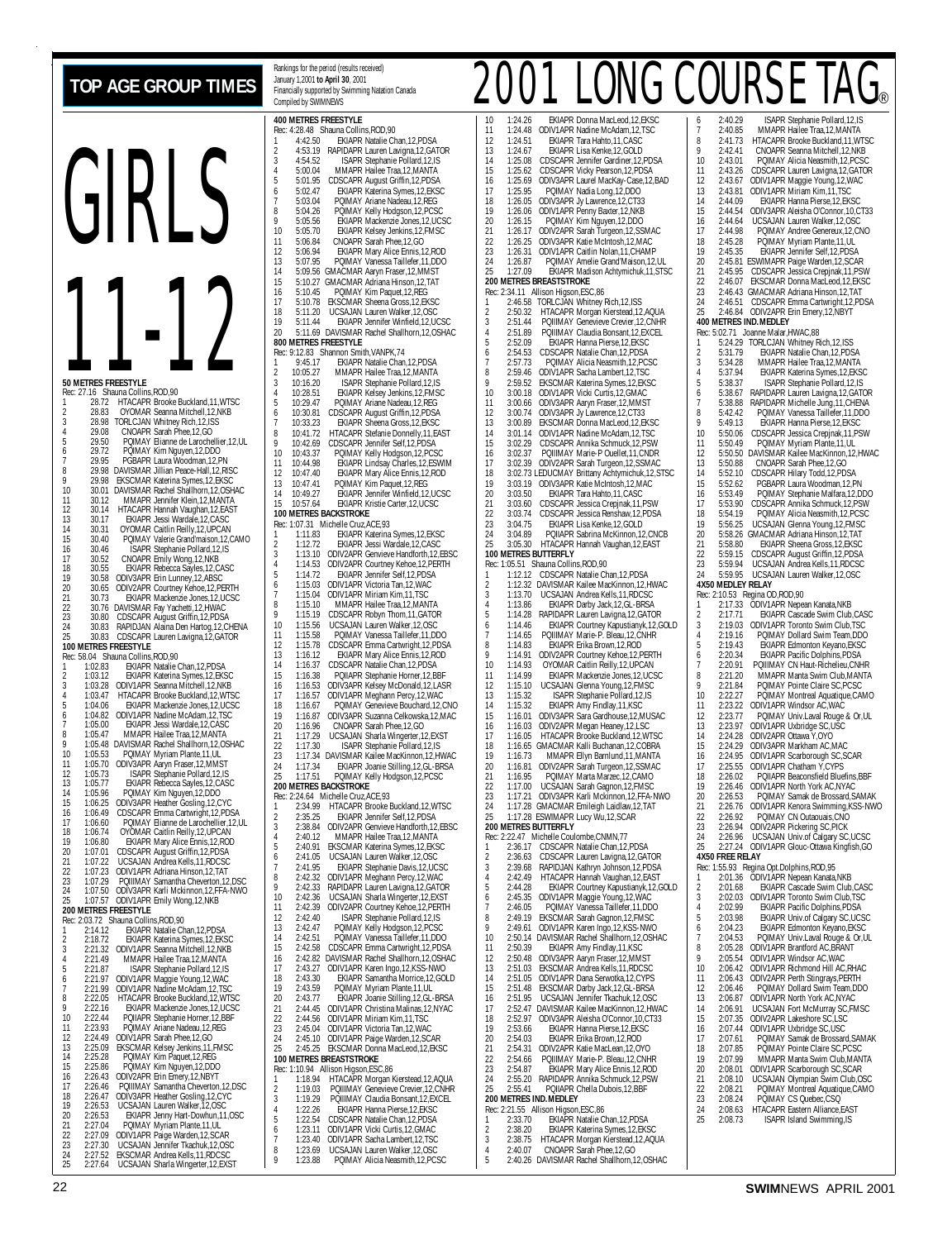## 11-12 **50 METRES FREESTYLE** Rec: 26.17 John M.Mills, GO, 92<br>1 27.59 ODIV3APR Ryan 1 27.59 ODIV3APR Ryan Gow,12,TRENT 2 28.43 ODIV2APR Nick Price,12,TMSC-NWO 3 28.63 EKSCMAR Joel Greenshields,12,RDCSC

BOYS

28.85 PGBAPR Kurt Grossman, 12, PN<br>28.86 EKIAPR Brett Schmid, 12, CASC<br>29.23 CDSCAPR Jake Tapp, 12, LOSC<br>29.66 EKIAPR Matthew Chan, 12, STS 5 28.86 EKIAPR Brett Schmid,12,CASC 6 29.23 CDSCAPR Jake Tapp,12,LOSC 7 29.66 EKIAPR Matthew Chan,12,STSC 29.68 OYOMAR Glen Torontow, 12,010<br>29.79 PQIMAY Erik Brisson, 12,000 9 29.79 POIMAY Erik Brisson, 12, DDO<br>10 29.80 POIMAY Vincent Tremblay, 12, SAMAK<br>11 29.82 CDSCAPR Jeffrey Lau, 12, GATOR<br>29.90 EKSCMAR Matthew Verwey, 12, RDCSC<br>30.02 POIIMAY Francois-P Murray, 12, CNDR<br>30.22 POIIMAY Franc 15 30.23 MMAPR Curtis Cawson, 12, SD.<br>16 30.30 POIMAY Cristian Popovici, 12, CAMO<br>17 30.33 PGBAPR Glen Wooldridge, 12, WLBF<br>18 30.46 EKIAPR Sean Kimak, 12, GL-BRSA<br>20 30.51 POIMAY Karl Richard, 12, PCSC 21 30.64 PQIIIMAY Jerome Belanger,12,DYNAM 22 30.65 EKIAPR Justin Di Stefano,12,UCSC 23 30.68 PQIMAY Jason Ochiai, 11, DDO<br>24 30.77 EKIAPR Adam Szoo, 12, CASC<br>25 30.84 EKIAPR Patrick Downing. 12.H' 24 30.77 EKIAPR Adam Szoo,12,CASC 25 30.84 EKIAPR Patrick Downing,12,HYACK **100 METRES FREESTYLE** Rec: 57.20 Miguel Munoz,ESC,86 1 58.60 PQIIIMAY Mathieu Bois,12,HIPPO 2 1:00.33 DAVISMAR Ryan Gow,12,TRENT 3 1:02.66 UCSAJAN Joel Greenshields,12,RDCSC 4 1:02.67 EKIAPR Nathan Demchuk,12,EKSC 5 1:02.68 EKIAPR Brett Schmid,12,CASC 6 1:02.76 GMACMAR Yonathan Prajogo,12,COBRA 7 1:03.25 ODIV2APR Nick Price,12,TMSC-NWO 8 1:03.55 ODIV2APR Glen Torontow,12,OYO 9 1:03.83 CDSCAPR Jake Tapp,12,LOSC 10 1:04.13 PQIIIMAY Francois-P Murray,12,CNDR 11 1:05.30 EKIAPR Adam Szoo,12,CASC 12 1:05.53 PQIMAY Erik Brisson,13,DDO 11 1:05.30 EKIAPR Adam Szoo, 12, CASC<br>12 1:05.53 POIMAY Erik Brisson, 13, DDO<br>13 1:05.88 ODIV1APR Kevin Kwok, 11, RHAC<br>15 1:05.96 DAVISMAR Samuel Thrall, 12, OA<br>16 1:06.19 EKIAPR IIV, Brotzky, 12, PDS<br>17 1:06.28 DAVISMAR A 14 1:05.92 UCSAJAN Charles Wong,12,UCSC 15 1:05.96 DAVISMAR Samuel Thrall,12,OAK 16 1:06.19 EKIAPR Ilya Brotzky,12,PDSA 17 1:06.28 DAVISMAR Alex Thompson,12,OAK 18 1:06.47 EKIAPR Kuba Szmigielski,12,GOLD<br>19 1:06.49 CDSCAPR Patrick Downing,12,HYACK<br>20 1:06.52 CDSCAPR Jeffrey Lau,12,GATOR<br>21 1:06.82 PQIMAY Alex Mercier-Linteau,12,SAMAK 22 1:06.86 EKIAPR Matthew Chan,12,STSC 23 1:06.95 ESWIMAPR Daniel Langlois,12,SCAR 24 1:06.95 EKIAPR Justin Di Stefano,12,UCSC 25 1:07.01 ODIV1APR Kyung Soo Yoon,10,NYAC **200 METRES FREESTYLE** Rec: 2:05.83 Chuck Sayao,TOMAC,95 1 2:11.48 PQIIIMAY Mathieu Bois,12,HIPPO 2:12.08 EKSCMAR Joel Greenshields,12,RDCSC<br>2:14.73 POIMAY Renaud Laliberte 12 LIL 3 2:14.73 PQIMAY Renaud Laliberte,12,UL 4 2:15.07 RAPIDAPR Jordan Hartney,12,PSW 5 2:16.38 ODIV3APR Ryan Gow,12,TRENT 6 2:17.07 EKIAPR Nathan Demchuk,12,EKSC 7 2:17.22 ODIV1APR Peter Bowen,12,GO 8 2:19.00 EKSCMAR Matthew Verwey,12,RDCSC 9 2:19.14 PQIIIMAY Francois-P Murray,12,CNDR 10 2:20.69 ODIV1APR Harrison Curtis,12,TSC 11 2:20.75 EKIAPR Patrick Downing,12,HYACK 12 2:20.83 EKIAPR Brett Schmid,12,CASC 13 2:21.70 EKIAPR Ilya Brotzky,12,PDSA 14 2:21.74 RAPIDAPR Jake Tapp,12,LOSC 15 2:22.50 PQIMAY Erik Brisson,12,DDO 16 2:22.54 ODIV3APR Alex Cambareri,12,CPAC 17 2:23.11 EKIAPR Adam Szoo,12,CASC 18 2:23.83 EKIAPR Nick Berrns,12,LASER 19 2:24.58 ODIV3APR Viktor Verblac,12,YORK 20 2:24.65 ODIV2APR Nick Price,12,TMSC-NWO 21 2:25.12 ISAPR Ryan Cochrane,12,IS 22 2:25.36 ISAPR Ryan Buna,12,IS 23 2:26.27 UCSAJAN Glen Nesbitt,12,GLEN 22 2:25.36 ISAPR Ryan Buna,12,15<br>
22 2:26.52 UCSAJAN Glen Nesbitt,12,GLEN<br>
24 2:26.52 ISAPR Graeme Yamagishi,12,CLEN<br>
25 2:26.52 ISAPR Graeme Yamagishi,12,COMOX<br>
25 2:26.52 HTACAPR Marc Pvle 12 SWAT

2001 LONG COURSE TAG® **TOP AGE GROUP TIMES** January 1,2001 **to April 30**, 2001 Financially supported by Swimming Natation Canada Compiled by SWIMNEWS **400 METRES FREESTYLE** Rec: 4:19.04 Chuck Sayao,TOMAC,95 1 4:45.44 EKSCMAR Joel Greenshields,12,RDCSC 2 4:47.33 EKSCMAR Matthew Verwey,12,RDCSC 3 4:47.91 PQIMAY Renaud Laliberte,12,UL 4 4:53.10 PQIMAY Jonathan Blouin,12,CSQ 5 4:55.67 DAVISMAR Ryan Gow, 12, TRENT<br>4:55.85 CDSCAPR Jordan Hartney, 12, P.<br>7 4:56.41 PQIMAY Pascal Provencher-F 6 4:55.85 CDSCAPR Jordan Hartney,12,PSW 7 4:56.41 PQIMAY Pascal Provencher-F,12,DDO 8 4:57.73 EKSCMAR Nathan Demchuk, 12, EKSC<br>9 4:59.49 CDSCAPR Jake Tapp. 12.1 OSC 9 4:59.49 CDSCAPR Jake Tapp,12,LOSC<br>10 5:02.06 FKIAPR Adam Szon 12 CAS 10 5:02.06 EKIAPR Adam Szoo, 12, CASC 11 5:02.29 ISAPR Ryan Cochrane,12,IS 12 5:02.81 ISAPR Ryan Buna,12, IS<br>13 5:05.81 POIMAY Michael Tatinian 13 5:05.81 PQIMAY Michael Tatigian, 11, PCSC<br>14 5:07.97 DAVISMAR Cameron Bailey.11. HWAC 14 5:07.97 DAVISMAR Cameron Bailey,11,HWAC<br>15 5:08.99 RAPIDJAN Daniel Kennedy,12,KISU<br>16 5:09.17 POIMAY Steven Bielby,11,PCSC 15 5:08.99 RAPIDJAN Daniel Kennedy,12,KISU 16 5:09.17 PQIMAY Steven Bielby,11,PCSC 17 5:10.39 EKIAPR Patrick Downing,12,HYACK 18 5:10.81 UCSAJAN Jayme Hagen,12,OSC GMACMAR Yonathan Prajogo,12,COBRA **19 5:11.16 GMACMAR Y<br><b>1500 METRES FREESTYLE** Rec: 17:05.50 Nicholas Richards,PCSC,84 1 18:43.84 PQIMAY Renaud Laliberte,12,UL 2 19:21.97 PQIMAY Pascal Provencher-F,12,GAMIN 3 19:35.96 EKIAPR Nathan Demchuk,12,EKSC 4 19:54.02 PQIMAY Jonathan Gagne,12,DDO 5 20:02.63 ISAPR Ryan Cochrane,12,IS 6 20:37.67 PQIMAY Steven Bielby,11,PCSC 7 20:37.91 PQIMAY Vincent Tremblay,12,SAMAK 8 20:41.63 PQIMAY Michael Tatigian, 11, PCSC<br>9 20:43.56 PQIMAY Dillon Babb, 12, DDO 9 20:43.56 PQIMAY Dillon Babb,12,DDO<br>10 20:44.29 EKIAPR Brett Richter 12 ROD 10 20:44.29 EKIAPR Brett Richter,12,ROD 11 20:47.87 EKIAPR A.J. Halverson,12,KSC 12 20:58.94 PQIMAY Julien Alie,11,DDO **100 METRES BACKSTROKE** Rec: 1:05.60 Tobias Oriwol,PCSC,98 1 1:06.89 CDSCAPR Jordan Hartney,12,PSW 2 1:10.44 DAVISMAR Ryan Gow,12,TRENT 3 1:12.38 EKIAPR Brett Schmid,12,CASC 4 1:12.42 UCSAJAN Joel Greenshields,12,RDCSC 5 1:12.73 ODIV2APR Glen Torontow,12,OYO 6 1:12.97 EKIAPR Matthew Chan,12,STSC 7 1:13.47 PQIMAY Jonathan Blouin,12,CSQ 8 1:14.02 CDSCAPR Jake Tapp,12,LOSC 9 1:14.10 EKIAPR Justin Di Stefano, 12, UCSC<br>10 1:14.98 ODIV1APR Harrison Curtis, 12, TSC 10 1:14.98 ODIV1APR Harrison Curtis, 12, TSC<br>11 1:15.07 RAPID JAN Daniel Kennedy 12 KISI 11 1:15.07 RAPIDJAN Daniel Kennedy,12,KISU 12 1:15.69 EKIAPR Evan Vanderven,12,CASC 13 1:15.80 CDSCAPR Ilya Brotzky,12,PDSA 14 1:16.09 EKIAPR Sean Kimak,12,GL-BRSA 15 1:16.09 EKIAPR Zacary Odger,12,CASC 16 1:16.48 ESWIMAPR Daniel Langlois,12,SCAR 17 1:16.53 ODIV3APR David Grubb,12,MAC 18 1:16.57 ODIV1APR Cameron Bartlett,12,CYPS<br>19 1:16.58 EKIAPR Matthew Cunes 12 KSC-RI 1:16.58 EKIAPR Matthew Cunes, 12, KSC-BRSA<br>1:16.73 POIIIMAY Jerome Belanger. 12. DYNAM 20 1:16.39 ERM R Matthew Sands, 12, 12, 12, 12, 116.94 FKIAPR Brett Richter. 12, ROD 21 1:16.94 EKIAPR Brett Richter, 12, ROD<br>22 1:17.00 ODIV1APR Kevin Kwok, 11, RHAC<br>23 1:17.06 GMACMAR Yonathan Prajogo, 12 22 1:17.00 ODIV1APR Kevin Kwok,11,RHAC 23 1:17.06 GMACMAR Yonathan Prajogo,12,COBRA 1:17.21 DAVISMAR Cameron Cummings,12,0AK<br>1:17.28 POIMAY Pascal Provencher-E 12 GAMIL 25 1:17.28 PQIMAY Pascal Provencher-F,12,GAMIN **200 METRES BACKSTROKE** Rec: 2:18.05 Tobias Oriwol, PCSC, 98<br>1 2:29.95 EKSCMAR Joel Green 1 2:29.95 EKSCMAR Joel Greenshields,12,RDCSC 2 2:30.25 RAPIDJAN Jordan Hartney,12,PSW 3 2:32.68 PQIMAY Jonathan Blouin,12,CSQ 4 2:33.77 DAVISMAR Ryan Gow,12,TRENT 5 2:34.41 PQIMAY Renaud Laliberte,12,UL 6 2:35.25 ODIV2APR Glen Torontow,12,OYO 6 2:35.25 ODIV2APR Glen Torontow, 12, 0YO<br>7 2:35.70 EKIAPR Justin Di Stefano, 12, UCSC 8 2:38.64 EKSCMAR Matthew Verwey,12,RDCSC 9 2:38.73 ODIV1APR Harrison Curtis,12,TSC 10 2:39.14 EKIAPR Ilya Brotzky,12,PDSA 11 2:39.41 EKSCMAR Matthew Chan,12,STSC 12 2:41.52 EKIAPR Brett Schmid,12,CASC<br>13 2:41.69 ODIV1APR Bryan Fumerton,11,US<br>14 2:41.99 ODIV1APR Cameron Bartlett,12,C' 13 2:41.69 ODIV1APR Bryan Fumerton,11,USC 14 2:41.99 ODIV1APR Cameron Bartlett,12,CYPS 15 2:42.21 CDSCAPR Jake Tapp,12,LOSC 16 2:42.33 EKIAPR Zacary Odger,12,CASC 17 2:42.96 EKSCMAR Nathan Demchuk,12,EKSC 18 2:43.21 EKIAPR Matthew Cunes,12,KSC-BRSA 19 2:43.27 UCSAJAN Jayme Hagen,12,OSC 20 2:43.40 CDSCAPR Jeffrey Lau,12,GATOR 21 2:43.89 CDSCAPR Malcolm Tan, 12, HYACK<br>22 2:44.24 EKIAPR Brett Richter, 12, ROD 22 2:44.24 EKIAPR Brett Richter, 12, ROD<br>23 2:44.35 EKIAPR Adam Szon 12 CASC 23 2:44.35 EKIAPR Adam Szoo, 12, CASC<br>24 2:44.38 CDSCAPR Sandy Lockhart 12 P 24 2:44.38 CDSCAPR Sandy Lockhart, 12, PDSA<br>25 2:44.60 POIMAY Hans Richard 12 PCSC PQIMAY Hans Richard,12,PCSC **100 METRES BREASTSTROKE** Rec: 1:12.24 David Cheung,CREST,94 1 1:21.65 PQIMAY Erik Brisson,12,DDO 1:22.09 EKIAPR Mason Cully, 12, LEDUC<br>1:23.17 UCSA JAN Jeffrey Lai.12. EKSC 3 1:23.17 UCSAJAN Jeffrey Lai,12,EKSC 4 1:24.01 ODIV2APR Nicholas Shoust,12,SSMAC 5 1:24.25 UCSAJAN Matthew Verwey,12,RDCSC 6 1:24.40 UCSAJAN Charles Wong,12,UCSC 7 1:24.87 PQIMAY Dillon Babb,12,DDO 8 1:25.38 CDSCAPR Jordan Hartney,12,PSW 9 1:25.58 PQIMAY Chris Waldau,12,PCSC 10 1:25.92 PQIMAY Cristian Popovici,12,CAMO

11 1:26.06 UCSAJAN Winston Yeap,12,OSC

RRankings for the period (results received)

#### 12 1:26.07 ODIV3APR Zach Summerhayes,11,RISC 13 1:26.21 ODIV3APR Jordan Murtonen,12,SYD 13 1:26.21 ODIV3APR Jordan Murtonen, 12,SYD<br>14 1:26.46 EKIAPR Adrian Podjarkowski, 12,EKSC<br>15 1:26.47 CDSCAPR Jeffrey Lau, 12,CATOR<br>16 1:26.61 DAVISMAR Ryan Gow, 12,TRENT 15 1:26.47 CDSCAPR Jeffrey Lau,12,GATOR 16 1:26.61 DAVISMAR Ryan Gow,12,TRENT 17 1:26.75 PQIIIMAY Martin Belanger,12,HIPPO 18 1:26.87 ODIV3APR Cameron McKendrick,12,MAC 19 1:27.55 ODIV1APR Jordan Di Cresce, 11, RHAC<br>20 1:27.64 PQIMAY Jason Ochiai, 11, DDO 20 1:27.64 PQIMAY Jason Ochiai,11,DDO 21 1:27.79 EKIAPR Travis Hnatiuk, 12, GWSC<br>22 1:27.80 ODIV1APR Uko Abara.11. RHAC 22 1:27.80 ODIV1APR Uko Abara,11,RHAC 23 1:27.84 UCSAJAN Emanuel Lys,12,UCSC 24 1:27.91 PQIIAPR Mathias Leblanc,27,CAMO **200 METRES BREASTSTROKE** Rec: 2:36.28 Ryan Chiew,HYACK,99 1 2:54.78 PQIMAY Erik Brisson,12,DDO 2 2:57.93 DAVISMAR Alexander Lai,12,MYSC 3 3:01.70 PQIMAY Dillon Babb,12,DDO 4 3:01.86 EKSCMAR Winston Yeap,12,OSC 5 3:01.98 RAPIDAPR Jordan Hartney,12,PSW 6 3:02.15 EKSCMAR Matthew Verwey,12,RDCSC 7 3:02.19 PQIMAY Antoine Lamoureux,11,REG 8 3:02.32 UCSAJAN Jeffrey Lai,12,EKSC 9 3:03.32 ODIV2APR Nicholas Shoust,12,SSMAC 10 3:03.81 EKIAPR Mason Cully,12,LEDUC 11 3:04.24 PQIMAY Jason Ochiai,11,DDO 12 3:04.27 ODIV3APR Zach Summerhayes,11,RISC 13 3:04.83 PQIIAPR Guillaume Gagnon,12,CNCB 14 3:05.02 HTACAPR Marc Pyle,12,SWAT 15 3:05.63 PQIIAPR Mathias Leblanc,27,CAMO 16 3:06.18 EKSCMAR Nathan Demchuk,12,EKSC 17 3:06.87 EKIAPR Kuba Szmigielski,12,GOLD 18 3:07.08 PQIMAY Chris Waldau,12,PCSC 19 3:07.33 UCSAJAN Charles Wong, 12, UCSC<br>20 3:07.35 EKIAPR Adrian Podiarkowski.12 20 3:07.35 EKIAPR Adrian Podjarkowski,12,EKSC 21 3:07.43 ODIV1APR Calvin Kwong,12,NYAC<br>22 3:07.69 ODIV3APR Jordan Murtonen.12.S 22 3:07.69 ODIV3APR Jordan Murtonen,12,SYD<br>23 3:08.27 EKIAPR Emanuel Lys,12,UCSC<br>24 3:08.47 ODIV1APR Derek Woodhall,11,ROW 23 3:08.27 EKIAPR Emanuel Lys,12,UCSC 24 3:08.47 ODIV1APR Derek Woodhall,11,ROW 25 3:08.59 ODIV3APR Cameron McKendrick,12,MAC **100 METRES BUTTERFLY** Rec: 1:03.26 Michael Calkins,IS,90 1 1:07.83 GMACMAR Yonathan Prajogo,12,COBRA 2 1:09.36 RAPIDAPR Jordan Hartney,12,PSW 3 1:09.69 PQIMAY Jonathan Blouin,12,CSQ 1:10.16 UCSAJAN Joel Greenshields, 12, RDCSC<br>5 1:10.86 CDSCAPR IIya Brotzky, 12, PDSA 5 1:10.86 CDSCAPR Ilya Brotzky,12,PDSA 6 1:11.05 CDSCAPR Jake Tapp,12,LOSC 7 1:11.24 PQIMAY Vincent Tremblay,12,SAMAK 8 1:11.33 PQIIAPR Guillaume Gagnon,12,CNCB 9 1:11.45 EKIAPR Zacary Odger,12,CASC 10 1:11.83 CDSCAPR Malcolm Tan,12,HYACK 11 1:12.46 EKIAPR Nathan Demchuk,12,EKSC 12 1:13.22 PQIMAY Jonathan Gagne, 12, DDO<br>13 1:13.69 DAVISMAR Samuel Thrall, 12, OAK<br>14 1:13.72 RAPIDAPR Fraser Roberts. 12, RAPID 1:13:22<br>1:13.69 DAVISMAR Samuel Thrall,12,0AK<br>1:13.72 RAPIDAPR Fraser Roberts 12 RAP 14 1:13.72 RAPIDAPR Fraser Roberts, 12, RAPID<br>15 1:13.79 UCSAJAN Jeffrey Lai, 12, EKSC 15 1:13.79 UCSAJAN Jeffrey Lai,12,EKSC<br>16 1:13.84 DAVISMAR Cameron Cummings 16 1:13.84 DAVISMAR Cameron Cummings,12,0AK<br>17 1:13.96 ODIV3APR Viktor Verblac,12,YORK<br>18 1:14.34 POIMAY David Plezu,12,UL 1:13.96 DIVISHAR Viktor Verblac, 12, YORK<br>1:14.34 POIMAY David Plezu, 12, YORK 18 1:14.34 PQIMAY David Plezu, 12, UL<br>19 1:14.78 ODIV2APR Karl Trimble, 12, BR 19 1:14.78 ODIV2APR Karl Trimble,12,BROCK 20 1:15.07 EKIAPR Justin Di Stefano,12,UCSC 21 1:15.22 ODIV2APR Nick Price,12,TMSC-NWO 22 1:15.30 UCSAJAN McLean Eubank,12,CP<br>23 1:15.57 EKIAPR Jeff Saganski.12.GOLD 23 1:15.57 EKIAPR Jeff Saganski, 12, GOLD<br>24 1:16.50 POIIIMAY Frederic Lamoureux. 12 24 1:16.50 PQIIIMAY Frederic Lamoureux,12,CASE 25 1:16.56 EKIAPR Ben Partridge,12,PDSA **200 METRES BUTTERFLY** Rec: 2:19.88 Jonathan Cantin,PLUS,91<br>1 2:30.68 CDSCAPR Jordan Hartney,12,PSW<br>2 2:33.34 POIMAY Jonathan Blouin,12,CSQ<br>2:37.53 POIMAY Jonathan Gagne,12,DDO<br>4 2:39.77 EKIAPR Nathan Demchuk,12,EKSC 2:40.22 ODIV1APR Patrick Cuch,12,TSC-TO<br>6 2:42.01 POIIAPR Patrick Cuch,12,TSC-TO<br>7 2:43.74 ODIV3APR Viktor Verblac.12.YORK 6 2:42.01 PQIIAPR Guillaume Gagnon,12,CNCB 7 2:43.74 ODIV3APR Viktor Verblac,12,YORK 8 2:43.83 EKIAPR Ilya Brotzky,12,PDSA 9 2:44.32 UCSAJAN McLean Eubank,12,CP 10 2:46.69 RAPIDAPR Jake Tapp,12,LOSC 11 2:47.12 PQIMAY David Plezu,12,UL 12 2:47.32 PQIMAY Vincent Tremblay,12,SAMAK 13 2:47.45 ODIV1APR Cody Gault,12,TSC 14 2:47.47 UCSAJAN Nathan Lynch,12,OSC 15 2:47.62 ODIV2APR Karl Trimble,12,BROCK 16 2:48.25 CDSCAPR Malcolm Tan, 12, HYACK<br>17 2:48.37 EKIAPR Zacary Odger, 12, CASC 17 2:48.37 EKIAPR Zacary Odger, 12, CASC<br>18 2:48.46 ODIV1APR Bryan Fumerton, 11, US<br>19 2:48.63 DAVISMAR Samuel Thrall, 12, OAK 18 2:48.46 ODIV1APR Bryan Fumerton,11,USC 19 2:48.63 DAVISMAR Samuel Thrall,12,OAK 20 2:49.05 POILIMAY Frederic Lamoureux,12,CASE<br>21 2:51.90 LICSA JAN Jeffrey Lai 12 EKSC 21 2:51.90 UCSAJAN Jeffrey Lai,12,EKSC 22 2:52.66 ODIV1APR Matt Earley,12,CYPS 23 2:53.12 DAVISMAR Cameron Cummings,12,OAK 24 2:55.42 UCSAJAN Adam Kautz,12,CASC 25 2:56.49 UCSAJAN Jayme Hagen,12,OSC **200 METRES IND.MEDLEY** Rec: 2:21.81 Brian Johns,RACER,95 1 2:31.75 EKSCMAR Joel Greenshields,12,RDCSC 2 2:33.31 CDSCAPR Jordan Hartney,12,PSW 3 2:36.76 ODIV1APR Patrick Cuch,12,TSC-TO 4 2:38.63 EKSCMAR Matthew Verwey,12,RDCSC 5 2:39.96 EKSCMAR Nathan Demchuk,12,EKSC 6 2:40.50 RAPIDAPR Jake Tapp,12,LOSC

7 2:42.35 RAPIDAPR Fraser Roberts,12,RAPID 8 2:42.85 PQIMAY Jonathan Gagne,12,DDO 9 2:42.85 ISAPR Ryan Cochrane, 12, 13<br>9 2:42.86 ISAPR Ryan Cochrane, 12, 13<br>10 2:43.00 CDSCAPR IIya Brotzky, 12, PDSA 10 2:43.00 CDSCAPR Ilya Brotzky,12,PDSA 11 2:43.01 ISAPR Ryan Buna,12,IS 12 2:43.16 UCSAJAN Charles Wong,12,UCSC 13 2:43.87 ISAPR Graeme Yamagishi,12,COMOX 14 2:44.36 PQIMAY Antoine Lamoureux, 11, REG<br>15 2:44.38 ODIV1APR Peter Bowen, 12, GO 15 2:44.38 ODIV1APR Peter Bowen, 12, GO<br>16 2:45.24 EKIAPR Zacary Odger, 12, CA<br>17 2:45.43 EKIAPR Brett Schmid, 12, CA 16 2:45.24 EKIAPR Zacary Odger,12,CASC 17 2:45.43 EKIAPR Brett Schmid,12,CASC 18 2:45.50 EKIAPR Adam Szoo,12,CASC 19 2:45.54 ODIV3APR Zach Summerhayes,11,RISC 20 2:45.75 PQIMAY Pascal Plante,12,UL 21 2:45.88 ODIV2APR Alex Griffith,11,PICK 22 2:46.57 ODIV1APR Kyung Soo Yoon,10,NYAC 23 2:46.62 ODIV1APR Bryan Fumerton,11,USC 24 2:46.67 EKIAPR Matthew Chan,12,STSC 25 2:46.79 UCSAJAN Adam Kautz,12,CASC **400 METRES IND.MEDLEY** Rec: 5:03.60 Andrew Cho,HYACK,91 1 5:23.05 RAPIDJAN Jordan Hartney,12,PSW 2 5:25.96 PQIMAY Renaud Laliberte,12,UL 3 5:35.49 PQIMAY Pascal Provencher-F,12,DDO 4 5:37.59 PQIMAY Jonathan Gagne,12,DDO 5 5:39.66 DAVISMAR Ryan Gow,12,TRENT 6 5:40.95 ISAPR Ryan Cochrane,12,IS 7 5:41.21 UCSAJAN Matthew Verwey,12,RDCSC 8 5:41.75 EKIAPR Nathan Demchuk, 12, EKSC<br>9 5:42.23 RAPIDAPR Jake Tapp, 12, LOSC 9 5:42.23 RAPIDAPR Jake Tapp, 12, LOSC<br>10 5:44.78 ISAPR Ryan Runa 12 IS 10 5:44.78 ISAPR Ryan Buna,12,IS<br>11 5:45.95 DAVISMAR Cameron Cummings,12,OAK<br>12 5:47.04 UCSAJAN Nathan Lynch,12,OSC<br>13 5:48.08 EKIAPR Zacary Odger,12,CASC 14 5:48.78 PQIMAY Antoine Lamoureux,11,REG 11 5:15:16<br>15 5:50.41 UCSAJAN Adam Kautz,12,CASC<br>16 5:54.03 UCSAJAN Javme Hagen.12.0SC 16 5:54.03 UCSAJAN Jayme Hagen,12,OSC 17 5:54.81 PQIMAY Steven Bielby,11,PCSC 18 5:56.33 PQIMAY Dillon Babb,12,DDO 19 5:56.99 RAPIDAPR Jeffrey Lau,12,GATOR 20 5:58.59 DAVISMAR Drew Grey,12,OAK 21 5:58.94 ISAPR Graeme Yamagishi,12,COMOX **4X50 MEDLEY RELAY** Rec: 2:06.96 Mississauga AC,TOMAC,92 1 2:12.98 EKIAPR Cascade Swim Club,CASC 2 2:14.72 UCSAJAN Red Deer Catalina SC,RDCSC 3 2:18.28 ODIV1APR Richmond Hill AC,RHAC 4 2:18.54 ODIV1APR Toronto Swim Club,TSC 5 2:18.84 ODIV1APR North York AC,NYAC 6 2:22.19 PQIIIMAY Hippocame St-Hubert,HIPPO 7 2:22.98 PQIMAY Univ.Laval Rouge & Or,UL 8 2:23.95 EKIAPR Edmonton Keyano,EKSC 9 2:24.26 PQIMAY Pointe Claire SC,PCSC 10 2:24.40 ODIV2APR Sault Ste.Marie AC, SSMAC<br>11 2:24.91 ODIV1APR Uxbridge SC, USC 10 2:24.91 ODIV1APR Uxbridge SC,USC<br>12 2:24.91 ODIV1APR Uxbridge SC,USC 12 2:25.43 ODIV1APR Chatham Y,CYPS<br>13 2:26.40 EKIAPR Saskatoon Goldfir 12 2:25:45 GENERAL Gramman Romes<br>13 2:26.40 EKIAPR Saskatoon Goldfins, GOLD<br>14 2:27.02 POIMAY Samak de Brossard. SAMA 14 2:27.02 PQIMAY Samak de Brossard, SAMAK<br>15 2:27.42 PQIMAY Montreal Aquatique, CAMO<br>16 2:28.07 ODIV2APR Pickering SC, PICK 15 2:27.42 PQIMAY Montreal Aquatique,CAMO 16 2:28.07 ODIV2APR Pickering SC,PICK 17 2:28.10 PGBAPR Points North SC, PN<br>18 2:28.82 ODIV2APR Timmins Marlins. Th 18 2:28.82 ODIV2APR Timmins Marlins, TMSC-NWO<br>19 2:28.90 ODIV1APR Region of Waterloo, ROW 19 2:28.90 ODIV1APR Region of Waterloo, ROW<br>20 2:29.50 ODIV2APR Vaughan AC. VAC 20 2:29.50 ODIV2APR Vaughan AC,VAC<br>21 2:30.08 ISAPR Island Swimming,IS<br>22 2:30.23 ODIV1APR Scarborough SC,SCAR<br>23 2:30.65 ODIV1APR Glouc-Ottawa Kingfish,GO<br>24 2:30.67 UCSAJAN Olympian Swim Club,OSC 25 2:30.84 EKSCMAR Calgary Patriots,CP **4X50 FREE RELAY** Rec: 1:54.21 Hamilt-Wentworth AC, HWAC, 91<br>1 1:57.73 ODIV1APR Richmond Hill AC 1:57.73 ODIV1APR Richmond Hill AC, RHAC<br>1:57.73 DDIV1APR Richmond Hill AC, RHAC 2 1:57.93 EKIAPR Cascade Swim Club,CASC 3 1:58.19 EKSCMAR Red Deer Catalina SC,RDCSC 4 2:00.55 PQIMAY Dollard Swim Team, DDO<br>5 2:02.76 EKIAPR Edmonton Keyano, EKSC 2:02.76 EKIAPR Edmonton Keyano, EKSC<br>2:02.76 EKIAPR Edmonton Keyano, EKSC<br>2:02.81 ODIV1APR Toronto Swim Club TSC 6 2:02.81 ODIV1APR Toronto Swim Club,TSC 7 2:04.11 ODIV1APR North York AC,NYAC 8 2:05.31 PGBAPR Points North SC,PN 9 2:05.38 PQIMAY Pointe Claire SC,PCSC 10 2:05.39 ODIV2APR Timmins Marlins,TMSC-NWO 11 2:06.11 PQIMAY Univ.Laval Rouge & Or,UL 12 2:06.19 ODIV1APR Uxbridge SC,USC 13 2:06.34 PQIIIMAY Hippocame St-Hubert,HIPPO 14 2:06.67 ODIV1APR Glouc-Ottawa Kingfish, GO<br>15 2:07.01 PQIMAY Samak de Brossard, SAMA 15 2:07.01 POIMAY Samak de Brossard, SAMAK<br>16 2:07.39 EKIAPR Saskatoon Goldfins, GOLD<br>17 2:08.39 POIMAY Montreal Aquatique, CAMO 2:07.39 EKIAPR Saskatoon Goldfins, GOLD<br>2:08.39 POIMAY Montreal Aquatique.CAMC 17 2:08.39 PQIMAY Montreal Aquatique,CAMO<br>18 2:09.39 PQIMAY Montreal Aquatique,CAMO 18 2:09.38 ODIV1APR Chatham Y,CYPS<br>19 2:09.46 ODIV2APR Pickering SC PIC 19 2:09.46 ODIV2APR Pickering SC,PICK 20 2:09.63 HTACAPR Eastern Alliance,EAST 21 2:10.38 ODIV2APR Sault Ste.Marie AC,SSMAC 22 2:10.57 ODIV3APR Aurora Swim Club,AUROR 23 2:10.91 PQIIAPR Megophias Trois Rivieres,MEGO 24 2:11.27 ISAPR Island Swimming,IS 25 2:11.80 ODIV1APR Toronto Champs,CHAMP

#### **SWIM**NEWS APRIL 2001 23

25 2:26.97 HTACAPR Marc Pyle,12,SWAT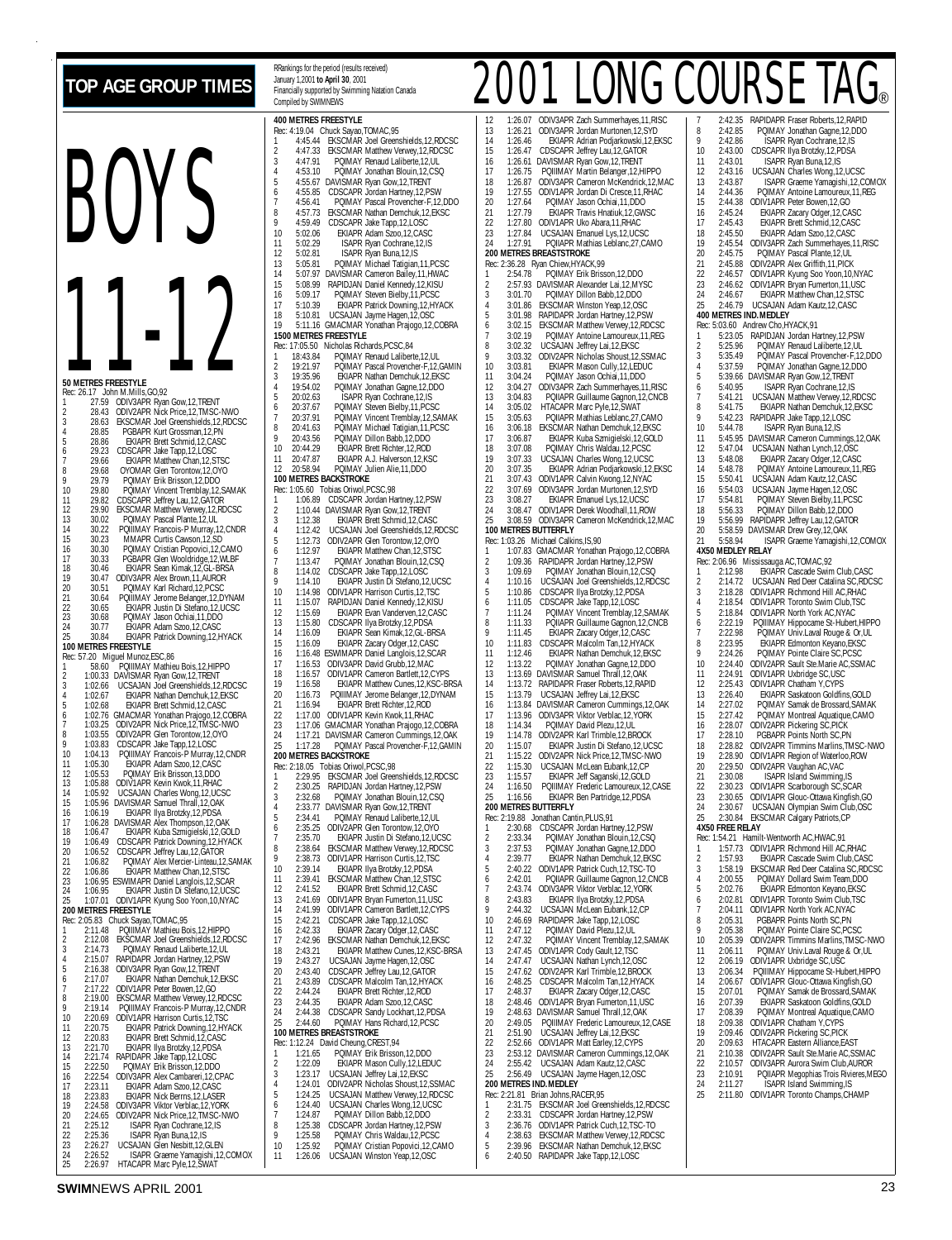|                                              | Rec:<br>1                                                                          |  |
|----------------------------------------------|------------------------------------------------------------------------------------|--|
|                                              | 2                                                                                  |  |
|                                              | 3                                                                                  |  |
|                                              | 4<br>5                                                                             |  |
|                                              | 6                                                                                  |  |
|                                              | 7                                                                                  |  |
|                                              | 8<br>9                                                                             |  |
|                                              | 10                                                                                 |  |
|                                              | 11                                                                                 |  |
|                                              | 12<br>13                                                                           |  |
|                                              | 14                                                                                 |  |
|                                              | 15                                                                                 |  |
|                                              | 16<br>17                                                                           |  |
|                                              | 18                                                                                 |  |
|                                              | 19                                                                                 |  |
|                                              | 20<br>800                                                                          |  |
|                                              | Rec:                                                                               |  |
|                                              | 1                                                                                  |  |
| <b>50 METRES FREESTYLE</b>                   | $\overline{a}$<br>3                                                                |  |
| Rec: 26.51<br>Lori Melien, AAC, 86           | 4                                                                                  |  |
| 28.12<br>1                                   | 5<br>EKIAPR Kirsten Pomerleau, 13, DEL                                             |  |
| $\overline{a}$<br>28.17<br>3<br>28.27        | 6<br>ODIV3APR Julia Wilkinson, 13, SKY<br>7<br>MMAPR Julianne Toogood, 13, MM      |  |
| 4                                            | 8<br>28.29 CANLCMAR Laura Wise,14,COBRA                                            |  |
| 5<br>28.46                                   | 9<br>PQCUPFEB Emily Gillespie, 13, PERTH                                           |  |
| 6<br>28.60                                   | EKIAPR Shannon Hackett, 14, PDSA<br>10                                             |  |
| 7<br>28.66<br>8<br>28.75                     | GMACMAR Kristin McIlroy, 14, MMST<br>EKIAPR Sabrina Taylor, 14, HYACK<br>11<br>12  |  |
| 9<br>28.76                                   | PQIMAY Caitlin Babb, 14, DDO<br>13                                                 |  |
| 10<br>28.77                                  | TORLCJAN Allison Bennett, 14, NYAC<br>14                                           |  |
| 11<br>28.77                                  | 15<br>DAVISMAR Melissa Bartlett, 14, CYPS                                          |  |
| 12<br>28.87<br>13<br>28.88                   | ODIV2APR Shannon Hazelton, 14, SSMAC<br>16<br>PQIMAY Alice Chow, 13, PCSC<br>17    |  |
| 14<br>28.93                                  | PQIMAY Chani Davidson, 14, CAMO<br>18                                              |  |
| 15<br>29.05                                  | HTACAPR Kayla Graham, 14, EAST<br>19                                               |  |
| 16<br>29.06<br>29.08                         | 100<br>PQIIIMAY Suzanne Vary, 14, CNDR<br>ISAPR Jessica Aspinall, 14, RAC<br>Rec:  |  |
| 17<br>18<br>29.08                            | PQIMAY Catherine Savoie-Laberge, 14, CNO<br>1                                      |  |
| 19                                           | 29.09 LEDUCMAY Melyssa Kallusky, 13, EDSON<br>$\overline{a}$                       |  |
| 20<br>29.22                                  | 3<br>ISAPR Genevieve Poirier-Leroy, 14, NRST                                       |  |
| 21<br>29.22<br>29.25<br>22                   | 4<br>PQIIAPR Anne-M. L-Frechette, 13, CNB<br>5<br>CDSCAPR Heidi Claasen, 14, PSW   |  |
| <b>100 METRES FREESTYLE</b>                  | 6                                                                                  |  |
| Rec: 56.91                                   | 7<br>Julie Howard, BRANT, 91                                                       |  |
| 1<br>1:00.15<br>2<br>1:00.45                 | EKIAPR Kirsten Pomerleau, 13, DEL<br>8<br>9<br>ODIV1APR Allison Bennett, 14, NYAC  |  |
| 3                                            | 1:00.50 CANLCMAR Laura Wise, 14, COBRA<br>10                                       |  |
| 4<br>1:01.07                                 | EKIAPR Sabrina Taylor, 14, HYACK<br>11                                             |  |
| 5<br>1:01.07                                 | MMAPR Julianne Toogood, 13, MM<br>12                                               |  |
| 6<br>1:01.31<br>7<br>1:01.45                 | ODIV3APR Kristin McIlroy, 14, MMST<br>13<br>14<br>EKIAPR Kelly Timmons, 14, OSC-UA |  |
| 8<br>1:01.54                                 | 15<br>PQIMAY Chani Davidson,14,CAMO                                                |  |
| 9<br>1:01.79                                 | EKIAPR Shannon Hackett, 14, PDSA<br>16                                             |  |
| 10<br>1:01.88<br>11<br>1:01.90               | PQIIIMAY Suzanne Vary, 14, CNDR<br>17<br>HTACAPR Kayla Graham, 14, EAST<br>18      |  |
| 12<br>1:02.09                                | 19<br>PQIMAY Caitlin Babb, 14, DDO                                                 |  |
| 13<br>1:02.42                                | ODIV1APR Victoria Clarridge, 14, BTSC<br>20                                        |  |
| 14<br>1:02.44                                | PQIMAY Catherine Savoie-Laberge, 13, CNO<br>21                                     |  |
| 15<br>1:02.63<br>16<br>1:02.63               | ODIV1APR Brittney Scott, 14, ROW<br>22<br>23                                       |  |
| 17<br>1:02.72                                | PQIMAY Stephanie Ross, 14, CAMO<br>ODIV3APR Julia Wilkinson, 13, SKY<br>24         |  |
| 18<br>1:02.78                                | 25<br>PQCUPFEB Joan Brouillard, 14, ELITE                                          |  |
| 19<br>1:02.91<br>20                          | PQIIAPR Pamela Filiatreaux, 14, RCA<br>200                                         |  |
| 1:03.03<br>21<br>1:03.07                     | ISAPR Jessica Aspinall, 14, RAC<br>Rec:<br>HTACAPR Jennifer Brown, 14, TCSC        |  |
| 22<br>1:03.45                                | EKIAPR Jody Jelen, 13, ESWIM<br>2                                                  |  |
| 23                                           | 3<br>1:03.50 PQCUPFEB Andrea Zarins, 14, NKB                                       |  |
| 24<br>1:03.50<br><b>200 METRES FREESTYLE</b> | PQIMAY Alice Chow, 13, PCSC<br>4<br>5                                              |  |
| Rec: 2:03.35                                 | 6<br>Julie Barbeau, ELITE, 89                                                      |  |
| 1                                            | 7<br>2:10.48 CANLCMAR Shannon Hackett, 14, PDSA                                    |  |
| $\overline{a}$<br>2:12.30<br>3<br>2:12.30    | ODIV1APR Allison Bennett, 14, NYAC<br>8<br>ODIV1APR Hilary Jackson, 14, STARS<br>9 |  |
| 4                                            | 2:13.30 PQCUPFEB Emily Gillespie, 13, PERTH<br>10                                  |  |
| 5<br>2:13.41                                 | PQIMAY Chani Davidson,14,CAMO<br>11                                                |  |
| 6<br>2:13.57                                 | RAPIDAPR Brittany Reimer, 13, SKSC<br>12                                           |  |
| 7<br>2:13.77<br>8<br>2:13.88                 | 13<br>HTACAPR Bevan Haley, 13, WTSC<br>RAPIDAPR Anne Schmuck, 13, PSW<br>14        |  |
| 9<br>2:14.19                                 | POIMAY Caitlin Babb, 14, DDO<br>15                                                 |  |
| 10<br>2:14.22                                | EKIAPR Sabrina Taylor, 14, HYACK<br>16                                             |  |
| 11<br>2:14.63                                | EKIAPR Jody Jelen, 13, ESWIM<br>17<br>18                                           |  |
| 12<br>2:14.88<br>13<br>2:15.28               | HTACAPR Jennifer Brown, 14, TCSC<br>PQIIIMAY Suzanne Vary, 14, CNDR<br>19          |  |
| 14<br>2:15.99                                | PQIIAPR Myriam Roy-L'Ecuyer, 14, CNB<br>20                                         |  |
| 15<br>2:16.44                                | ISAPR Genevieve Poirier-Leroy, 14, NRST<br>21                                      |  |
| 16<br>2:16.47<br>17                          | CDSCAPR Darcy Goodridge, 14, PDSA<br>22<br>23                                      |  |
| 2:16.77<br>18<br>2:16.89                     | EKIAPR Avery Kremer, 14, OSC<br>PQIMAY Catherine Savoie-Laberge, 14, CNO<br>24     |  |
| 19<br>2:16.93                                | PQIIAPR Pamela Filiatreaux, 14, RCA<br>25                                          |  |
| 20<br>2:17.15                                | 100<br>PQCUPFEB Andrea Zarins, 14, NKB                                             |  |
| 21<br>2:17.42<br>22                          | ISAPR Stephanie Bigelow, 14, IS<br>Rec:<br>1                                       |  |
| 2:17.54<br>23<br>2:17.92                     | ODIV1APR Alyssa Hubert, 13, CYPS<br>EKIAPR Sara Murphy, 14, ESWIM<br>2             |  |
| 24<br>2:17.92                                | MMAPR Julianne Toogood, 13, MM<br>3                                                |  |
| 25<br>2:18.88                                | 4<br>CDSCAPR Kayla Rawlings, 13, PSW                                               |  |

|                     | COMPREG DA OAARRIJKE AAS |                                                               |                                                                                                                                    |
|---------------------|--------------------------|---------------------------------------------------------------|------------------------------------------------------------------------------------------------------------------------------------|
|                     |                          | 400 METRES FREESTYLE                                          |                                                                                                                                    |
|                     |                          | Rec: 4:14.60 Shannon Smith, HYACK, 76                         |                                                                                                                                    |
| 1<br>$\overline{c}$ |                          |                                                               | 4:32.26 CANLCMAR Shannon Hackett, 14, PDSA<br>4:34.26 CANLCMAR Elyse Dudar, 14, MSSAC-TO                                           |
| 3                   |                          |                                                               | 4:37.08 RAPIDAPR Brittany Reimer, 13, SKSC                                                                                         |
| 4                   | 4:37.95                  |                                                               | CDSCAPR Anne Schmuck, 13, PSW                                                                                                      |
| 5                   |                          |                                                               | 4:37.99 CANLCMAR Emily Gillespie, 13, PERTH                                                                                        |
| 6<br>7              | 4:44.19                  |                                                               | 4:37.99 CANLCMAR Bevan Haley, 13, WTSC<br>CDSCAPR Darcy Goodridge, 14, PDSA                                                        |
| 8                   | 4:45.43                  |                                                               |                                                                                                                                    |
| 9                   | 4:46.04                  |                                                               | ODIV3APR Martha Ziolkowski, 14, YORK<br>EKIAPR Thea Norton, 14, OSC<br>EKIAPR Sabrina Taylor, 14, HYACK                            |
| 10                  | 4:47.07                  |                                                               |                                                                                                                                    |
| 11<br>12            | 4:47.16<br>4:47.40       |                                                               | ISAPR Genevieve Poirier-Leroy, 14, NRST<br>PQIMAY Chani Davidson, 14, CAMO                                                         |
| 13                  |                          |                                                               | 4:48.77 POCUPFEB Andrea Zarins, 14, NKB                                                                                            |
| 14                  | 4:48.94                  |                                                               | PQIMAY Catherine Savoie-Laberge, 14, CNO                                                                                           |
| 15                  |                          |                                                               | 4:49.26 PQCUPFEB Myriam Roy-L'Ecuyer, 13, CNB                                                                                      |
| 16<br>17            | 4:50.00<br>4:50.66       |                                                               | ODIV3APR Kristin McIlroy, 14, MMST                                                                                                 |
| 18                  | 4:51.12                  |                                                               | POIMAY Nirmeen Gandhi, 14, PCSC<br>POCUPFEB Suzanne Vary, 14, CNDR                                                                 |
| 19                  | 4:51.76                  |                                                               | ODIV2APR Roberta Gillespie, 14, PERTH                                                                                              |
| 20                  | 4:51.84                  | 800 METRES FREESTYLE                                          | RAPIDAPR Amanda Bell, 13, SPART                                                                                                    |
|                     |                          | Rec: 8:44.45 Michelle Sallee, CDSC, 88                        |                                                                                                                                    |
| 1                   |                          |                                                               | 9:13.74 CANLCMAR Shannon Hackett, 14, PDSA                                                                                         |
| $\overline{c}$      | 9:16.42                  |                                                               | HTACAPR Bevan Haley, 13, WTSC                                                                                                      |
| 3<br>4              | 9:36.47                  |                                                               | 9:23.60 CANLCMAR Elyse Dudar, 14, MSSAC-TO<br>ISAPR Stephanie Bigelow, 14, IS                                                      |
| 5                   |                          |                                                               |                                                                                                                                    |
| 6                   |                          |                                                               | 9:37.81 CDSCAPR Darcy Goodridge, 14, PDSA<br>9:39.75 CANLCMAR Kelly Timmons, 14, OSC-UA<br>9:47.40 EKIAPR Michelle Mange, 14, PDSA |
| 7                   |                          |                                                               |                                                                                                                                    |
| 8<br>9              | 9:49.62<br>9:51.76       |                                                               | HTACAPR Ainsley McFadgen, 14, CBD                                                                                                  |
| 10                  | 9:52.74                  |                                                               | EKIAPR Thea Norton, 14, OSC<br>PQIMAY Allyson Germain, 14, UL                                                                      |
| 11                  | 9:53.03                  |                                                               | EKIAPR Jody Jelen, 13, ESWIM                                                                                                       |
| 12<br>13            | 9:57.29                  |                                                               | CDSCAPR So Yoon Lee, 14, HYACK                                                                                                     |
| 14                  | 9:58.01<br>10:02.77      |                                                               | EKIAPR Avery Kremer, 14, OSC<br>PQIMAY Nirmeen Gandhi, 14, PCSC                                                                    |
| 15                  | 10:04.12                 |                                                               | CDSCAPR Sabrina Taylor, 14, HYACK                                                                                                  |
| 16                  | 10:06.89                 |                                                               | POIMAY Genevieve De Repentigny, 14, SAMAK<br>EKIAPR Mallory Hoekstra, 13, EKSC-UA                                                  |
| 17<br>18            | 10:07.61<br>10:09.83     |                                                               |                                                                                                                                    |
| 19                  | 10:12.13                 |                                                               | EKIAPR Sara Murphy, 14, ESWIM<br>PQIMAY Chani Davidson, 14, CAMO                                                                   |
|                     |                          | <b>100 METRES BACKSTROKE</b>                                  |                                                                                                                                    |
| 1                   |                          | Rec: 1:03.28 Nancy Garapick, HTAC, 76                         |                                                                                                                                    |
| $\overline{c}$      |                          |                                                               | 1:06.21 CANLCMAR Katie Smith, 14, COBRA<br>1:07.21 CANLCMAR Melissa Bartlett, 14, CYPS                                             |
| 3                   | 1:07.59                  |                                                               | EKIAPR Kirsten Pomerleau, 13, DEL                                                                                                  |
| 4                   |                          |                                                               | 1:07.91 CANLCMAR Mallory Hoekstra, 13, EKSC-UA                                                                                     |
| 5                   |                          |                                                               |                                                                                                                                    |
| 6<br>7              |                          |                                                               | 1:08.71 CANLCMAR Kelsey Rush, 14, RAYS                                                                                             |
| 8                   |                          |                                                               | 1:08.83 ODIV3APR Kristin McIlroy, 14, MMST                                                                                         |
| 9                   | 1:09.36                  |                                                               | PQIMAY Genevieve Saumur, 13, CAMO                                                                                                  |
| 10                  |                          |                                                               | 1:09.43 ODIV1APR Alyssa Hubert, 13, CYPS                                                                                           |
| 11<br>12            | 1:10.14                  |                                                               | 1:09.66 ODIV1APR Hilary Jackson, 14, STARS<br>CDSCAPR Anne Schmuck, 13, PSW                                                        |
| 13                  | 1:10.38                  |                                                               | PQIMAY Michelle-A Bouchard, 14, CAMO                                                                                               |
| 14                  | 1:10.41                  |                                                               | EKIAPR Kimberly Kabesh, 13, STSC                                                                                                   |
| 15<br>16            | 1:10.62                  |                                                               | POIMAY Stephanie Ross, 14, CAMO<br>EKIAPR Thea Norton, 14, OSC                                                                     |
| 17                  | 1:10.82<br>1:11.00       |                                                               | MMAPR Landice Yestrau, 13, MM                                                                                                      |
| 18                  | 1:11.08                  |                                                               | ODIV3APR Martha Ziolkowski, 14, YORK                                                                                               |
| 19                  | 1:11.53                  |                                                               | TORLCJAN Kristin Cloutier, 14, CAJ                                                                                                 |
| 20<br>21            | 1:11.81                  |                                                               | 1:11.78 CANLCMAR Blair Holmes, 14, COBRA<br>MMAPR Julianne Toogood, 13, MM                                                         |
| 22                  | 1:12.15                  |                                                               | EKIAPR Carol Starratt, 13, CASC                                                                                                    |
| 23                  | 1:12.28                  |                                                               | CDSCAPR Emily Barnett, 14, PDSA                                                                                                    |
| 24                  | 1:12.35                  |                                                               | ODIV3APR Christine Sadler, 13, MAC                                                                                                 |
| 25                  | 1:12.46                  | 200 METRES BACKSTROKE                                         | OYOMAR Tara Baxter, 13, NKB                                                                                                        |
|                     |                          | Rec: 2:15.60 Nancy Garapick, HTAC, 76                         |                                                                                                                                    |
| 1                   |                          |                                                               | 2:24.78 CANLCMAR Katie Smith, 14, COBRA                                                                                            |
| $\overline{c}$<br>3 | 2:27.26                  |                                                               | 2:27.19 CANLCMAR Kelsey Rush, 14, RAYS<br>TORLCJAN Laura Wise, 14, COBRA                                                           |
| 4                   |                          |                                                               | 2:27.87 CANLCMAR Melissa Bartlett, 14, CYPS                                                                                        |
| 5                   | 2:28.12                  |                                                               | CDSCAPR Anne Schmuck, 13, PSW                                                                                                      |
| 6                   | 2:28.95                  |                                                               | ODIV1APR Hilary Jackson, 14, STARS                                                                                                 |
| 7<br>8              | 2:29.30<br>2:29.50       |                                                               | EKIAPR Thea Norton, 14, OSC<br>ODIV1APR Alyssa Hubert, 13, CYPS                                                                    |
| 9                   | 2:29.92                  |                                                               | POCUPFEB Julia Guay-Racine, 14, CAMO                                                                                               |
| 10                  | 2:29.92                  |                                                               | POCUPFEB Genevieve Saumur, 13, CAMO                                                                                                |
| 11                  | 2:30.04                  |                                                               | ODIV3APR Kristin McIlroy, 14, MMST<br>2:30.47 CANLCMAR Mallory Hoekstra, 13, EKSC-UA                                               |
| 12<br>13            | 2:30.81                  |                                                               | UCSAJAN Kirsten Pomerleau, 13, DEL                                                                                                 |
| 14                  | 2:30.99                  |                                                               | RAPIDAPR Brittany Reimer, 13, SKSC                                                                                                 |
| 15                  | 2:31.09                  |                                                               | ISAPR Jessica Aspinall, 14, RAC                                                                                                    |
| 16<br>17            | 2:31.22<br>2:32.35       |                                                               | MMAPR Landice Yestrau, 13, MM<br>POCUPFEB Emily Gillespie, 13, PERTH                                                               |
| 18                  | 2:32.48                  |                                                               | HTACAPR Bevan Haley, 13, WTSC                                                                                                      |
| 19                  | 2:32.78                  |                                                               | ODIV3APR Christine Sadler, 13, MAC                                                                                                 |
| 20                  | 2:32.83                  |                                                               | ODIV3APR Martha Ziolkowski, 14, YORK                                                                                               |
| 21<br>22            | 2:33.00<br>2:33.70       |                                                               | PQIMAY Stephanie Ross, 14, CAMO<br>ODIV1APR Brittney Scott, 14, ROW                                                                |
| 23                  | 2:34.01                  |                                                               | TORLCJAN Kristin Cloutier, 14, CAJ                                                                                                 |
| 24                  | 2:34.10                  |                                                               | CNOAPR Shannon McQueen, 14, NKB                                                                                                    |
| 25                  | 2:34.27                  |                                                               | POIIAPR Roxane Cote, 14, CNCB                                                                                                      |
|                     |                          | 100 METRES BREASTSTROKE<br>Rec: 1:09.84 Allison Higson,ESC,86 |                                                                                                                                    |
| 1                   |                          |                                                               | 1:14.73 CANLCMAR Kelly Timmons, 14, OSC-UA                                                                                         |
| $\overline{c}$      |                          |                                                               | 1:16.24 CANLCMAR Emily Gillespie, 13, PERTH                                                                                        |
| 3<br>4              |                          |                                                               | 1:16.29 CANLCMAR Kim Labbett, 14, OAK-TO<br>1:16.42 CANLCMAR Haylee Johnson, 14, PDSA                                              |
| 5                   |                          |                                                               | 1:16.76 CANLCMAR Michelle Mange, 14, PDSA                                                                                          |

| TOP AGE GROUP TIMES I | Rankings for the period (results received)<br>January 1,2001 to April 30, 2001<br>Financially supported by Swimming Natation Canada<br>Compiled by SWIMNEWS                                      |                      | 2001                                                                                                                                                                                                             | <b>LONG COURSE TAG.</b>                                                                                                                                                                     |
|-----------------------|--------------------------------------------------------------------------------------------------------------------------------------------------------------------------------------------------|----------------------|------------------------------------------------------------------------------------------------------------------------------------------------------------------------------------------------------------------|---------------------------------------------------------------------------------------------------------------------------------------------------------------------------------------------|
|                       | <b>400 METRES FREESTYLE</b><br>Rec: 4:14.60 Shannon Smith.HYACK.76<br>4:32.26 CANLCMAR Shannon Hackett.14.PDSA<br>4:34.26 CANLCMAR Elyse Dudar, 14, MSSAC-TO<br>$1.27.00$ DADIDADD D.HD.L40 CKCO | $^{\circ}$<br>$\sim$ | :17.75 RAPIDJAN Anne Schmuck.13.PSW<br>1:18.79 ODIV2APR Whitnev Rich.13.ISS<br>1:18.85 POCUPFEB Caitlin Babb.14.DDO<br>:18.86<br><b>EKIAPR Carol Starratt.13.CASC</b><br>$1.10.22$ CDBH ADD CL.  ILL  ILL 12 BBC | 200 METRES IND.MEDLEY<br>Rec: 2:18.08 Allison Higson, ESC, 88<br>2:24.76 CANLCMAR Kelly Timmons, 14, OSC-UA<br>2:27.65 PQCUPFEB Emily Gillespie, 13, PERTH<br>DOIMAV Allycon Cormoin 14 LIL |

| x                                             |                                                                                   |                                                                                                | 1:18.85 PUCUPFEB Caitlin Badd, 14,DDU                                                                                                                                                                                                                                            |
|-----------------------------------------------|-----------------------------------------------------------------------------------|------------------------------------------------------------------------------------------------|----------------------------------------------------------------------------------------------------------------------------------------------------------------------------------------------------------------------------------------------------------------------------------|
| 9<br>10                                       | 1:18.86                                                                           |                                                                                                | EKIAPR Carol Starratt, 13, CASC<br>1:19.22 ODIV1APR Chantelle Lonsdale, 13, WAC                                                                                                                                                                                                  |
| 11                                            |                                                                                   |                                                                                                |                                                                                                                                                                                                                                                                                  |
| 12                                            |                                                                                   |                                                                                                | 1:19.26 ODIV3APR Julia Wilkinson, 13, SKY<br>1:19.54 ODIV1APR Elizabeth Engs, 14, CAJ<br>1:19.87 ODIV3APR Heather McMaster 14 M                                                                                                                                                  |
| $\begin{array}{c} 13 \\ 14 \end{array}$       | 1:19.87<br>1:19.94                                                                |                                                                                                | ODIV3APR Heather McMaster, 14, MAC<br>PQIMAY Jasmine Kastner, 13, DDO<br>EKIAPR So Yoon Lee, 14, HYACK                                                                                                                                                                           |
|                                               |                                                                                   |                                                                                                |                                                                                                                                                                                                                                                                                  |
| 15<br>16                                      | 1:20.15                                                                           |                                                                                                |                                                                                                                                                                                                                                                                                  |
| 17                                            | $\begin{array}{r} 1.2013 \\ 1.20184 \\ 1.21097 \\ 1.21103 \\ 1.21103 \end{array}$ |                                                                                                | 1:20.74 ODIV1APR Meaghan Nicholson, 14, NKB<br>ODIV2APR Allison McCabe, 14, GGST                                                                                                                                                                                                 |
| 18                                            |                                                                                   |                                                                                                | UCSAJAN Thea Norton, 14, OSC                                                                                                                                                                                                                                                     |
| 19                                            |                                                                                   |                                                                                                | PQIIAPR Mireille Tremblay, 13, CNCB                                                                                                                                                                                                                                              |
| 20                                            | 1:21.44                                                                           |                                                                                                | ODIV3APR Susan Miner, 14, HHAC                                                                                                                                                                                                                                                   |
| 21                                            | 1:21.48                                                                           |                                                                                                | EKIAPR Catherine Kasongo, 13, EKSC                                                                                                                                                                                                                                               |
| 22                                            | 1:21.51                                                                           |                                                                                                | EXIAPR Carleen Ready, 13, LASC<br>CNOAPR Katrina Obas, 13, NKB<br>EXIAPR Dana Williams, 14, STSC                                                                                                                                                                                 |
| $\begin{array}{c} 23 \\ 24 \\ -1 \end{array}$ | 1:21.53<br>1:21.59                                                                |                                                                                                |                                                                                                                                                                                                                                                                                  |
| 25                                            | 1:21.60                                                                           |                                                                                                | PQIMAY Julie Vincent, 14, CAMO                                                                                                                                                                                                                                                   |
|                                               |                                                                                   | 200 METRES BREASTSTROKE                                                                        |                                                                                                                                                                                                                                                                                  |
|                                               |                                                                                   |                                                                                                | Rec: 2:29.18 Courtenay Chuy, HYACK, 98                                                                                                                                                                                                                                           |
| 1                                             |                                                                                   |                                                                                                | 2:39.63 CANLCMAR Kim Labbett, 14, OAK-TO                                                                                                                                                                                                                                         |
| $\overline{c}$<br>3                           |                                                                                   |                                                                                                | 2:40.33 CANLCMAR Michelle Mange, 14, PDSA<br>2:40.66 CANLCMAR Kelly Timmons, 14, OSC-UA                                                                                                                                                                                          |
| 4                                             |                                                                                   |                                                                                                |                                                                                                                                                                                                                                                                                  |
| 5                                             |                                                                                   |                                                                                                | 2:40.90 CANLCMAR Haylee Johnson, 14, PDSA<br>2:45.49 CDSCAPR Anne Schmuck, 13, PSW<br>2:45.49 CDSCAPR Anne Schmuck, 13, PSW<br>2:46.63 CANLCMAR Elizabeth Hendrick, 13, NCS-BRSA<br>2:47.37 ODIV2APR Emily Gillespie, 13, PERTH                                                  |
| 6                                             |                                                                                   |                                                                                                |                                                                                                                                                                                                                                                                                  |
| 7                                             |                                                                                   |                                                                                                |                                                                                                                                                                                                                                                                                  |
| 8                                             | 2:48.23                                                                           |                                                                                                | PQIMAY Jasmine Kastner, 13, DDO                                                                                                                                                                                                                                                  |
| 9<br>10                                       |                                                                                   |                                                                                                | 2:49.61 ODIV1APR Chantelle Lonsdale, 13, WAC<br>2:51.23 PQCUPFEB Caitlin Babb, 14, DDO                                                                                                                                                                                           |
| 11                                            |                                                                                   |                                                                                                |                                                                                                                                                                                                                                                                                  |
| 12                                            |                                                                                   |                                                                                                |                                                                                                                                                                                                                                                                                  |
| 13                                            |                                                                                   |                                                                                                |                                                                                                                                                                                                                                                                                  |
| 14                                            |                                                                                   |                                                                                                | 2:51.27 ODIV2APR Whitney Rich, 13, ISS<br>2:51.74 ODIV3APR Julia Wilkinson, 13, SKY<br>2:52.68 EKIAPR Thea Norton, 14, OSC<br>2:52.74 ODIV1APR Elizabeth Engs, 14, CAJ                                                                                                           |
| 15                                            |                                                                                   |                                                                                                | 2.52.78 POIIAPR Mirelle Tremblay, 13, CNCB<br>2.53.02 UCSAJAM Megan Bird, 14, UCSC<br>2.53.02 UCSAJAM Megan Bird, 14, UCSC<br>2.54.06 ODIV1APR Katrina Obas, 13, NKB                                                                                                             |
| 16                                            |                                                                                   |                                                                                                |                                                                                                                                                                                                                                                                                  |
| 17<br>18                                      | 2:54.71                                                                           |                                                                                                | ODIV3APR Rachel Robinson, 13, MMST                                                                                                                                                                                                                                               |
| 19                                            |                                                                                   |                                                                                                | 2:54.85 PQCUPFEB Andrea Zarins, 14, NKB                                                                                                                                                                                                                                          |
| 20                                            | 2:55.01                                                                           |                                                                                                | EKIAPR Dana Williams, 14, STSC                                                                                                                                                                                                                                                   |
| 21                                            | 2:55.29                                                                           |                                                                                                | EKIAPR So Yoon Lee, 14, HYACK                                                                                                                                                                                                                                                    |
| 22                                            | 2:55.77                                                                           |                                                                                                | UCSAJAN Carol Starratt, 13, CASC                                                                                                                                                                                                                                                 |
| 23                                            | 2:56.29<br>2:56.33                                                                |                                                                                                | PQIMAY Julie Pamerleau, 14, CNO<br>ODIV3APR Heather McMaster, 14, MAC                                                                                                                                                                                                            |
| 24                                            |                                                                                   |                                                                                                | 2:56.50 ODIV1APR Meaghan Nicholson, 14, NKB                                                                                                                                                                                                                                      |
|                                               |                                                                                   |                                                                                                |                                                                                                                                                                                                                                                                                  |
|                                               |                                                                                   | 25 2:56.50 U.S.<br>100 METRES BUTTERFLY<br>100 102.87 Julie Howard,<br>Julie Howard, BRANT, 91 |                                                                                                                                                                                                                                                                                  |
| 1                                             |                                                                                   |                                                                                                | 1:06.41 CANLCMAR Blair Holmes, 14, COBRA                                                                                                                                                                                                                                         |
| $\overline{c}$                                | 1:06.47                                                                           |                                                                                                | EKIAPR Kelly Timmons, 14, OSC-UA                                                                                                                                                                                                                                                 |
| 3<br>4                                        |                                                                                   |                                                                                                | 1:06.72 PQCUPFEB Julia Guay-Racine, 14, CAMO                                                                                                                                                                                                                                     |
| 5                                             | 1:07.72                                                                           |                                                                                                | 1:07.11 ODIV2APR Emily Gillespie, 13, PERTH<br>EKIAPR Shannon Hackett, 14, PDSA                                                                                                                                                                                                  |
| 6                                             | 1:07.81                                                                           |                                                                                                | FORMY Allyson Germain, 14.0L<br>EKIAPR Avery Kremer, 14.0SC<br>CDSCAPR Kayla Rawlings, 13, PSW<br>EKIAPR Kimberly Kabesh, 13.STSC<br>EKIAPR Carleen Ready, 13, LASC<br>MAAPR Carleen Ready, 13, LASC                                                                             |
| 7                                             | 1:07.96                                                                           |                                                                                                |                                                                                                                                                                                                                                                                                  |
| 8                                             | 1:08.21                                                                           |                                                                                                |                                                                                                                                                                                                                                                                                  |
| 9                                             | 1:08.46                                                                           |                                                                                                |                                                                                                                                                                                                                                                                                  |
| 10                                            | 1:08.96                                                                           |                                                                                                |                                                                                                                                                                                                                                                                                  |
| 11<br>12                                      | 1:09.60<br>1:09.62                                                                |                                                                                                | MMAPR Stefanie Andruchuk, 14, MANTA<br>UCSAJAN Ally Jack, 14, GLEN                                                                                                                                                                                                               |
|                                               | 1:09.79                                                                           |                                                                                                | CDSCAPR Teresa Au Yeung, 14, PDSA                                                                                                                                                                                                                                                |
| 13<br>14<br>15                                | 1:10.11                                                                           |                                                                                                | POIMAY Marie-C. Dionne, 13, UL                                                                                                                                                                                                                                                   |
| 15                                            | 1:10.14                                                                           |                                                                                                | ODIV2APR Devon Sioui,14,TD                                                                                                                                                                                                                                                       |
| 16                                            | 1:10.15                                                                           |                                                                                                | EKIAPR Haley Kremer, 13, OSC                                                                                                                                                                                                                                                     |
| 17<br>18                                      |                                                                                   |                                                                                                |                                                                                                                                                                                                                                                                                  |
|                                               |                                                                                   |                                                                                                |                                                                                                                                                                                                                                                                                  |
| 19<br>20<br>--                                |                                                                                   |                                                                                                |                                                                                                                                                                                                                                                                                  |
| 21                                            |                                                                                   |                                                                                                |                                                                                                                                                                                                                                                                                  |
|                                               |                                                                                   |                                                                                                |                                                                                                                                                                                                                                                                                  |
| 22                                            |                                                                                   |                                                                                                | 110.32 MMAPR Tiffany Monkman, 14, MANTA<br>110.42 POIMAY Genevieve De Repentigny, 14, SAMAK<br>110.48 GMACMAR Starth Porchak, 14, 14, 1<br>110.51 POIMAY Genevieve Saumur, 13, CAMO<br>110.55 GMACMAR Kristin Mellroy, 14, MMST<br>10.54<br>PQIIAPR Anne-M. L-Frechette, 13, CNB |
| 23                                            |                                                                                   |                                                                                                |                                                                                                                                                                                                                                                                                  |
| 24                                            |                                                                                   |                                                                                                |                                                                                                                                                                                                                                                                                  |
| 25                                            |                                                                                   |                                                                                                |                                                                                                                                                                                                                                                                                  |
|                                               |                                                                                   | 200 METRES BUTTERFLY<br>Rec: 2:15.76 Sandra Marchand, ENL, 88                                  |                                                                                                                                                                                                                                                                                  |
| 1                                             |                                                                                   |                                                                                                |                                                                                                                                                                                                                                                                                  |
|                                               | 2:28.63                                                                           |                                                                                                | 1:10.42<br>1:10.42<br>1:10.51 POIMAN Genevic<br>1:10.55 GMACMAR Kristin McIlroy,<br>1:10.54 POIMAPR Anne-M. L-Frechetle, 13.0.<br>1:10.65 DAVISMAR Amanda Gordon, 14, HWAC<br>1:10.82 EKIAPR Linda Duare, 13, ROD<br>1:10.82 EKIAPR L<br>EKIAPR Avery Kremer, 14, OSC            |
| $\frac{2}{3}$                                 | 2:28.81                                                                           | <b>EKIAPR</b>                                                                                  | Shannon Hackett, 14, PDSA                                                                                                                                                                                                                                                        |
| 4                                             | 2:28.88                                                                           |                                                                                                | TORLCJAN Brittney Scott, 14, ROW                                                                                                                                                                                                                                                 |
| 5                                             | 2:28.94                                                                           |                                                                                                | CDSCAPR Kayla Rawlings, 13, PSW                                                                                                                                                                                                                                                  |
| 6<br>7                                        | 2:29.88<br>2:30.59                                                                |                                                                                                | TORLCJAN Blair Holmes, 14, COBRA<br>PQCUPFEB Julia Guay-Racine, 15, CAMO                                                                                                                                                                                                         |
| 8                                             | 2:31.73                                                                           |                                                                                                | PQIMAY Allyson Germain, 14, UL                                                                                                                                                                                                                                                   |
| 9                                             | 2:31.84                                                                           |                                                                                                | ISAPR Stephanie Bigelow, 14, IS                                                                                                                                                                                                                                                  |
| 10                                            | 2:31.99                                                                           |                                                                                                | EKIAPR Kimberly Kabesh, 13, STSC                                                                                                                                                                                                                                                 |
| 11                                            | 2:32.09                                                                           |                                                                                                | EKIAPR Haley Kremer, 13, OSC                                                                                                                                                                                                                                                     |
| 12<br>13                                      | 2:34.30<br>2:34.40                                                                |                                                                                                | HTACAPR Amy Longobardi, 14, EAST                                                                                                                                                                                                                                                 |
| 14                                            | 2:35.37                                                                           |                                                                                                | UCSAJAN Megan Bird, 14, UCSC<br>ODIV1APR Robyn Pimm, 14, RHAC                                                                                                                                                                                                                    |
| 15                                            | 2:35.95                                                                           |                                                                                                | TORLCJAN Melissa Bartlett, 14, CYPS                                                                                                                                                                                                                                              |
| 16                                            | 2:36.93                                                                           |                                                                                                | ODIV2APR Devon Sioui, 14, TD                                                                                                                                                                                                                                                     |
| 17                                            | 2:37.74                                                                           |                                                                                                | PQIMAY Marie-C. Dionne, 13, UL                                                                                                                                                                                                                                                   |
| 18                                            | 2:37.89                                                                           |                                                                                                | EKIAPR Glenna Young, 13, FMSC                                                                                                                                                                                                                                                    |
| 19                                            | 2:38.45                                                                           |                                                                                                | ODIV1APR Katie Davis, 14, BRANT                                                                                                                                                                                                                                                  |
| 20<br>21                                      | 2:38.64<br>2:38.66                                                                |                                                                                                | EKIAPR Jody Jelen, 13, ESWIM<br>PQIMAY Genevieve Saumur, 13, CAMO                                                                                                                                                                                                                |
|                                               | 2:38.96                                                                           |                                                                                                |                                                                                                                                                                                                                                                                                  |
| $\begin{array}{c} 22 \\ 23 \end{array}$       | 2:39.28                                                                           |                                                                                                | ODIV1APR Emily Victory, 14, STARS<br>ISAPR Shizuka Kikuchi, 14, CRKW                                                                                                                                                                                                             |
| 24<br>25                                      | 2:39.34<br>2:39.39                                                                |                                                                                                | PQIIAPR Anne-M. L-Frechette, 13, CNB<br>ODIV1APR Juliana Gonzalez, 14, NYAC                                                                                                                                                                                                      |

|                      |                                   |                                                 | ଞ                                                                                                                                                                                                                                             |
|----------------------|-----------------------------------|-------------------------------------------------|-----------------------------------------------------------------------------------------------------------------------------------------------------------------------------------------------------------------------------------------------|
|                      |                                   | 200 METRES IND.MEDLEY                           |                                                                                                                                                                                                                                               |
| 1                    | Rec: 2:18.08                      | Allison Higson ESC 88                           |                                                                                                                                                                                                                                               |
| 2                    |                                   |                                                 | 2:24.76 CANLCMAR Kelly Timmons,14,0SC-UA<br>2:27.65 POCUPFEB Emily Gillespie,13,PERTH                                                                                                                                                         |
| 3<br>4               | 2:29.44<br>2:30.63                |                                                 | POIMAY Allyson Germain, 14, UL<br>RAPIDJAN Anne Schmuck, 13, PSW                                                                                                                                                                              |
| 5                    |                                   |                                                 | 2:31.01 CANLCMAR Kelsey Rush, 14, RAYS                                                                                                                                                                                                        |
| 6<br>7               | 2:31.80                           |                                                 | 2:31.19 PQCUPFEB Caitlin Babb,14,DDO                                                                                                                                                                                                          |
| 8                    | 2:31.81                           |                                                 | EKIAPR Carleen Ready, 13, LASC<br>ISAPR Stephanie Bigelow, 14, IS                                                                                                                                                                             |
| 9                    | 2:32.15                           |                                                 | HTACAPR Bevan Haley, 13, WTSC                                                                                                                                                                                                                 |
| 10<br>11             | 2:32.31<br>2:33.42                |                                                 | EKIAPR Michelle Mange, 14, PDSA<br>ODIV1APR Melissa Bartlett, 14, CYPS                                                                                                                                                                        |
| 12                   | 2:33.87                           |                                                 | CDSCAPR Shannon Hackett, 14, PDSA                                                                                                                                                                                                             |
| 13<br>14             | 2:34.23<br>2:34.26                |                                                 | EKIAPR Mallory Hoekstra, 13, EKSC-UA<br>ODIV1APR Katie Davis, 14, BRANT                                                                                                                                                                       |
| 15                   | 2:34.39                           |                                                 | ODIV1APR Chantelle Lonsdale, 13, WAC                                                                                                                                                                                                          |
| 16<br>17             | 2:34.42<br>2:34.49                |                                                 | CDSCAPR Kayla Rawlings, 13, PSW<br>PQCUPFEB Andrea Zarins, 14, NKB                                                                                                                                                                            |
| 18                   | 2:34.52                           |                                                 | EKIAPR Carol Starratt, 13, CASC                                                                                                                                                                                                               |
| 19                   | 2:34.93<br>2:34.96                |                                                 | PQIMAY Genevieve Saumur, 13, CAMO<br>UCSAJAN Thea Norton, 14, OSC                                                                                                                                                                             |
| 20<br>21             | 2:35.05                           |                                                 | ODIV2APR Roberta Gillespie, 14, PERTH                                                                                                                                                                                                         |
| 22                   | 2:35.30                           |                                                 | ODIV2APR Whitney Rich, 13, ISS                                                                                                                                                                                                                |
| 23<br>24             | 2:35.99<br>2:36.05                |                                                 | RAPIDJAN Genevieve Poirier-Leroy, 13, NRST<br>PQCUPFEB Myriam Roy-L'Ecuyer, 13, CNB                                                                                                                                                           |
| 25                   | 2:36.12                           |                                                 | MMAPR Landice Yestrau, 13, MM                                                                                                                                                                                                                 |
|                      | Rec: 4:52.35                      | 400 METRES IND.MEDLEY<br>Joanne Malar, HWAC, 90 |                                                                                                                                                                                                                                               |
| 1                    |                                   |                                                 | 52.35 Joanne Malar, HWAC, 90<br>6.513 Joanne Malar, HWAC, 90<br>5.17.93 CANLCMAR Kelly Timmons, 14, OSC-UA<br>5.14.21 CDSCAPR Anne Schmuck, 13, PSW<br>5.17.51 - HTACAPR Bevan Haley, 13, WTSC<br>5.17.83 ODIVZAPR Emily Gillespie, 13, PERTH |
| $\overline{a}$       |                                   |                                                 |                                                                                                                                                                                                                                               |
| 3<br>4               |                                   |                                                 |                                                                                                                                                                                                                                               |
| 5                    |                                   |                                                 |                                                                                                                                                                                                                                               |
| 6<br>7               |                                   |                                                 |                                                                                                                                                                                                                                               |
| 8                    |                                   |                                                 |                                                                                                                                                                                                                                               |
| 9<br>10 <sup>1</sup> | 5:24.89                           |                                                 | ODIV3APR Kristin McIlroy, 14, MMST                                                                                                                                                                                                            |
| 11                   | 5:25.26                           |                                                 | UCSAJAN Thea Norton, 14, OSC                                                                                                                                                                                                                  |
| 12                   | 5:25.82                           |                                                 | CDSCAPR Shannon Hackett, 14, PDSA                                                                                                                                                                                                             |
| 13<br>14             | 5:26.03<br>5:26.14                |                                                 | RAPIDAPR Brittany Reimer, 13, SKSC<br>CDSCAPR Kayla Rawlings, 13, PSW                                                                                                                                                                         |
| 15                   | 5:26.62                           |                                                 | TORLCJAN Elyse Dudar, 14, MSSAC-TO                                                                                                                                                                                                            |
| 16<br>17             | 5:26.73<br>5:26.81                |                                                 | EKIAPR Avery Kremer, 14, OSC<br>ISAPR Kelsey Rush, 14, RAYS                                                                                                                                                                                   |
| 18                   | 5:26.91                           |                                                 | ISAPR Genevieve Poirier-Leroy, 14, NRST                                                                                                                                                                                                       |
| 19<br>20             | 5:27.43<br>5:27.85                |                                                 | RAPIDJAN Courtenay Mulhern, 14, PSW                                                                                                                                                                                                           |
| 21                   | 5:28.11                           |                                                 | ODIV1APR Brittney Scott, 14, ROW<br>PQIMAY Jasmine Kastner, 13, DDO                                                                                                                                                                           |
| 22                   | 5:29.64                           |                                                 | RAPIDJAN Valerie Pomaizl, 14, NRST                                                                                                                                                                                                            |
| 23<br>24             | 5:30.27<br>5:30.42                |                                                 | TORLCJAN Blair Holmes, 14, COBRA<br>RAPIDAPR Amanda Bell, 13, SPART                                                                                                                                                                           |
| 25                   | 5:30.58                           |                                                 | ODIV1APR Allison Bennett, 14, NYAC                                                                                                                                                                                                            |
|                      | 4X50 MEDLEY RELAY<br>Rec: 2:02.81 |                                                 | Etobicoke Swimming, ETOB, 97                                                                                                                                                                                                                  |
| 1                    | 2:07.54                           |                                                 | PQIMAY Montreal Aquatique, CAMO                                                                                                                                                                                                               |
| $\frac{2}{3}$        | 2:09.02                           |                                                 | EKIAPR Olympian Swim Club, OSC                                                                                                                                                                                                                |
| 4                    | 2:10.34<br>2:10.70                |                                                 | EKIAPR Pacific Dolphins, PDSA<br>PQIMAY Dollard Swim Team, DDO                                                                                                                                                                                |
| 5                    | 2:11.67                           |                                                 | UCSAJAN Edmonton Keyano, EKSC                                                                                                                                                                                                                 |
| 6<br>7               | 2:11.91<br>2:12.11                |                                                 |                                                                                                                                                                                                                                               |
| 8                    | 2:12.34                           |                                                 | ODIV3APR Markham AC, MAC<br>ODIV3APR Markham AC, MAC<br>POIMAY Univ.Laval Rouge & Or, UL<br>ODIV3APR Milton Marlins, MMST<br>TODIV3APR Milton Marlins, MMST                                                                                   |
| 9<br>10              | 2:12.78<br>2:12.86                |                                                 |                                                                                                                                                                                                                                               |
| 11                   | 2:13.01                           |                                                 | ODIV1APR Uxbridge SC,USC<br>ODIV1APR North York AC,NYAC                                                                                                                                                                                       |
| 12                   | 2:13.28                           |                                                 | MMAPR Manitoba Marlins, MM                                                                                                                                                                                                                    |
| 13<br>14             | 2:13.58<br>2:14.30                |                                                 | PQIMAY Pointe Claire SC, PCSC<br>EKIAPR Silver Tide SC, STSC                                                                                                                                                                                  |
| 15                   | 2:14.61                           |                                                 | ODIV1APR Chatham Y,CYPS                                                                                                                                                                                                                       |
| 16<br>17             | 2:14.63<br>2:14.71                |                                                 | ODIV1APR Toronto Swim Club, TSC<br>PQIMAY CN Outaouais, CNO                                                                                                                                                                                   |
| 18                   | 2:14.95                           |                                                 | ODIV1APR Region of Waterloo, ROW                                                                                                                                                                                                              |
| 19<br>20             | 2:14.99<br>2:15.03                |                                                 | <b>UCSAJAN Glencoe Gators, GLEN</b>                                                                                                                                                                                                           |
| 21                   | 2:15.04                           |                                                 | UCSAJAN Univ.of Calgary SC,UCSC<br>ODIV1APR Tillsonburg AT,TAT                                                                                                                                                                                |
| 22<br>23             | 2:15.22<br>2:15.23                |                                                 | MMAPR Manta Swim Club,MANTA<br>EKIAPR Etobicoke Swimming, ESWIM                                                                                                                                                                               |
| 24                   | 2:15.35                           |                                                 | PQIIAPR CN Beauport, CNCB                                                                                                                                                                                                                     |
| 25                   | 2:15.55                           |                                                 | PQIMAY Samak de Brossard, SAMAK                                                                                                                                                                                                               |
|                      | <b>4X50 FREE RELAY</b>            |                                                 | Rec: 1:50.15 Etobicoke Swimming, ETOB, 97                                                                                                                                                                                                     |
| 1                    | 1:54.49                           |                                                 | PQIMAY Montreal Aquatique, CAMO                                                                                                                                                                                                               |
| $\overline{a}$<br>3  | 1:55.61<br>1:56.38                |                                                 | POIIAPR CN Laval, LAVAL<br>ODIV1APR North York AC, NYAC                                                                                                                                                                                       |
| 4                    | 1:56.45                           |                                                 | EKIAPR Olympian Swim Club, OSC                                                                                                                                                                                                                |
| 5                    | 1:57.29<br>1:57.71                |                                                 | PQIMAY Univ.Laval Rouge & Or,UL                                                                                                                                                                                                               |
| 6<br>7               | 1:57.89                           | U                                               | MMAPR Manitoba Marlins, MM                                                                                                                                                                                                                    |
| 8                    | 1:57.96                           |                                                 | CSAJAN Cascade Swim Club, CASC<br>PQIMAY Pointe Claire SC, PCSC                                                                                                                                                                               |
| 9<br>10              | 1:58.83<br>1:58.93                |                                                 | ODIV1APR Glouc-Ottawa Kingfish, GO<br>EKIAPR Pacific Dolphins, PDSA<br>ODIV1APR Barrie Trojans, BTSC                                                                                                                                          |
| 11                   | 1:58.95                           |                                                 |                                                                                                                                                                                                                                               |
| 12                   | 1:59.00<br>1:59.38                |                                                 | UCSAJAN Edmonton Keyano, EKSC<br>ODIV1APR Nepean Kanata, NKB                                                                                                                                                                                  |
| 13<br>14             | 1:59.61                           |                                                 |                                                                                                                                                                                                                                               |
| 15                   | 1:59.63                           |                                                 | EKIAPR Etobicoke Swimming, ESWIM<br>ODIV1APR Brantford AC, BRANT                                                                                                                                                                              |
| 16<br>17             | 1:59.65<br>1:59.73                |                                                 | ODIV1APR Uxbridge SC,USC<br>EKIAPR Univ.of Calgary SC, UCSC                                                                                                                                                                                   |
| 18                   | 1:59.77                           |                                                 | EKIAPR Silver Tide SC, STSC                                                                                                                                                                                                                   |
| 19<br>20             | 1:59.77<br>1:59.89                |                                                 | PQIMAY Dollard Swim Team, DDO<br>ODIV1APR Cambridge Aquajets, CAJ                                                                                                                                                                             |
| 21                   | 2:00.00                           |                                                 | ODIV3APR Markham AC, MAC                                                                                                                                                                                                                      |
| 22<br>23             | 2:00.30<br>2:00.33                |                                                 | PQIMAY CN Outaouais, CNO<br>ODIV3APR Milton Marlins, MMST                                                                                                                                                                                     |
| 24                   | 2:00.47                           |                                                 | PQIMAY Samak de Brossard, SAMAK                                                                                                                                                                                                               |
| 25                   | 2:00.50                           |                                                 | ODIV1APR Toronto Swim Club, TSC                                                                                                                                                                                                               |

24 **SWIM**NEWS APRIL 2001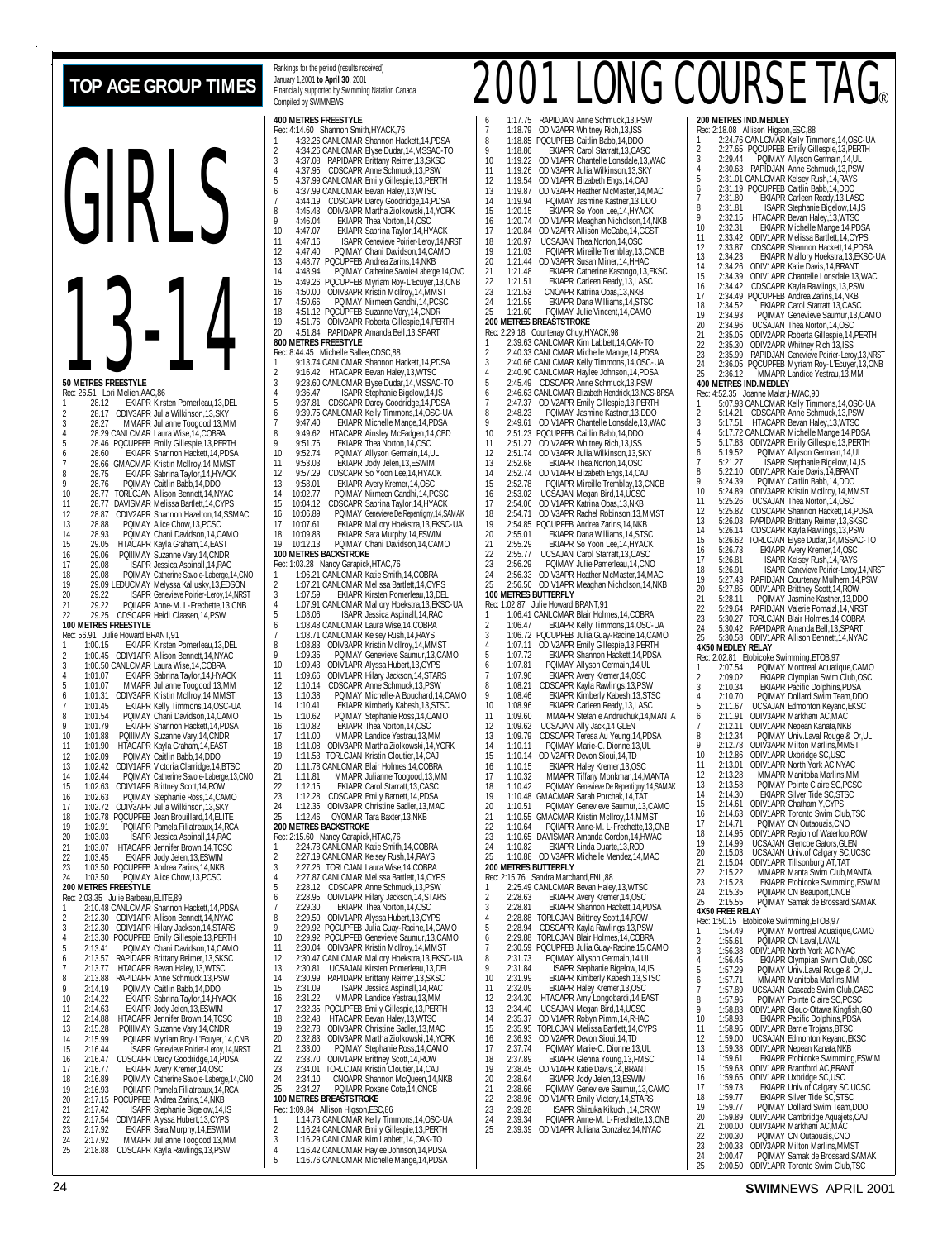# BOYS 13-14 **50 METRES FREESTYLE** Rec: 23.97 Kurtis Miller, SCAR, 0<br>1 25.23 POIMAY Vince 1 25.23 PQIMAY Vincent Boulanger-M.,14,CSQ 2 26.01 ODIV2APR Matteo Di Paolo,14,VAC 3 26.09 ODIV2APR Brannyn Hale,14,NBYT 4 26.11 ODIV2APR Jeff Byrne,13,SSMAC 5 26.35 PQIMAY Octavian Petre,14,CAMO 6 26.70 ODIV3APR Adam MacWilliam,14,MAKOS 7 26.87 DAVISMAR Julian Cino,14,HWAC

8 26.93 ODIV2APR Steven Posthumus,13,TBT-NWO 9 26.95 EKIAPR Darren Tso,14,LASC 10 26.96 ODIV3APR Jonathan Peace-Hall,14,RISC 11 26.96 EKIAPR Michael Smela,14,LASER 12 26.98 PQIMAY David Milot,13,PCSC 13 27.03 PQIMAY Wesley Newman,14,DDO 14 27.12 DAVISMAR James San Pedro,14,OAK 15 27.14 DAVISMAR Marco Monaco,14,0AK<br>16 27.15 DAVISMAR Aaron Donst,14,HWAC<br>17 27.21 CNOAPR Sean Dawson,13,GO 16 27.15 DAVISMAR Aaron Donst,14,HWAC 17 27.21 CNOAPR Sean Dawson,13,GO 18 27.22 PQIIAPR Alex Agostino,14,LAVAL 19 27.25 RAPIDJAN Jackson Wang,13,DELTA 20 27.27 EKIAPR Lee Grant,13,UCSC 21 27.35 CDSCAPR Dan Minster, 14, PDSA<br>22 27.36 EKIAPR Thomas Seibel, 14, GO 21 27.36 EKIAPR Thomas Seibel, 14, GOLD<br>23 27.38 CDSCAPR Tommy Yi.14, GATOR 23 27.38 CDSCAPR Tommy Yi,14,GATOR 24 27.38 PQIIIMAY Etienne Brillant,13,CNDR 25 27.44 DAVISMAR FranK Myslik,14,CYPS **100 METRES FREESTYLE**<br>Rec: 52.91 Yannick Lupien,CAGRA,94<br>1 56.48 PQIMAY Vincent Boulanger-M.,14,CSQ<br>2 57.27 ODIV2APR Matteo Di Paolo,14,VAC 37.27 BENDARK Marc Laliberte, 14, UL<br>57.47 PQIMAY Marc Laliberte, 14, UL<br>57.85 ODIV1APR Misha Vujaklija, 14, N 4 57.85 ODIV1APR Misha Vujaklija,14,NYAC 5 58.14 ODIV2APR Dave Spencer,14,GGST 6 58.14 PQIMAY Wesley Newman,14,DDO 7 58.49 EKIAPR Darren Tso,14,LASC 8 58.60 CNOAPR Sean Dawson,13,GO 9 58.63 ODIV2APR Jeff Byrne,13,SSMAC 10 58.67 CNOAPR Andrej Lenert,14,NKB 11 58.89 EKIAPR Jens Cuthbert,14,PDSA 12 59.06 ODIV3APR Adam MacWilliam,14,MAKOS 13 59.18 ODIV2APR Christian Carl,13,TBT-NWO 14 59.30 EKIAPR Jim Judiesch,14,CASC 15 59.31 ODIV3APR Stephen Louli,13,MAC 16 59.31 EKIAPR Pascal Wollach,13,CASC 17 59.44 DAVISMAR Aaron Donst,14,HWAC 18 59.46 POIIAPR Samuel Chartrand, 13, ELITE<br>19 59.51 ODIV3APR Michael Allain, 14, BST<br>20 59.63 EKIAPR Gavin D'Amico, 13, EKSC 19 59.51 ODIV3APR Michael Allain,14,BST 20 59.63 EKIAPR Gavin D'Amico,13,EKSC 21 59.68 EKIAPR Lee Grant,13,UCSC 22 59.69 PQCUPFEB Philippe Drolet,14,SAMAK 23 59.69 ODIV1APR FranK Myslik,14,CYPS 24 59.77 CDSCAPR Dan Minster,14,PDSA 25 59.79 ODIV1APR Hans Fracke, 14, USC **200 METRES FREESTYLE** Rec: 1:55.97 Brian Johns,RACER,97 1 2:04.09 PQIMAY Vincent Boulanger-M.,14,CSQ 2 2:05.54 ODIV2APR Buddy Green,14,LUSC 3 2:06.11 EKIAPR Jens Cuthbert,14,PDSA 4 2:06.96 ODIV2APR Dave Spencer,14,GGST 5 2:08.20 EKIAPR Pascal Wollach,13,CASC 6 2:08.24 PQIIAPR Samuel Chartrand,13,ELITE 7 2:08.65 RAPIDJAN James Monk,14,PDSA 8 2:08.99 CDSCAPR Sebastian Salas,14,PDSA 9 2:09.21 EKIAPR Alexander Love,13,ROD 10 2:09.68 ISAPR Richard Alexander,14,IS 11 2:09.71 PQIMAY Wesley Newman,14,DDO 12 2:09.78 ODIV1APR Hans Fracke,14,USC 13 2:10.69 EKIAPR Gavin D'Amico,13,EKSC 14 2:10.84 ODIV3APR Stephen Louli,13,MAC 15 2:11.29 PQIMAY Aubert Lachance-F.,13,UL 16 2:11.44 UCSAJAN Braden O'Neill, 13, 0SC<br>17 2:11.60 PGBAPR Alex Sherwood, 14, KCS<br>18 2:11.64 0DIV2APR Francesco Agued, 14, VAC<br>21 2:11.66 OENAPR Jesse Lund, 13, EKSC<br>21 2:11.68 ODIV1APR Kyle Piltman, 22 2:11.68 ODIV2APR Christian Carl,13,TBT-NWO 23 2:11.80 CDSCAPR Brad Reid,14,HYACK 21 2:11.68 ODIV2APR Christian Carl, 13, TBT-23 2:11.80 CDSCAPR Brad Reid, 14, HYACK<br>24 2:11.80 CDSCAPR Brad Reid, 14, HYACK<br>27 2:11.83 ODIV1APR Kyle Svara, 14, CHAMP<br>27 2:11.84 ODIV1APR Andrew Chaing 14 M/

Financially supported by Swimming Natation Canada Compiled by SWIMNEWS **400 METRES FREESTYLE** Rec: 4:05.63 Jamie Stevens, MANTA, 89 1 4:25.93 ODIV2APR Buddy Green,14,LUSC 2 4:27.04 EKIAPR Jens Cuthbert,14,PDSA 3 4:29.31 PQIMAY David Provencher-F,14,GAMIN 4 4:29.40 ODIV2APR Dave Spencer,14,GGST 5 4:29.66 RAPIDJAN James Monk,14,PDSA 6 4:30.35 PQIMAY Philip Brassard-G.,14,DDO 7 4:33.89 RAPIDJAN Simon Wing,14,PSW 8 4:34.39 CDSCAPR Brad Reid,14,HYACK 4:34.39 CDSCAPR Brad Reid, 14, HY-AV<br>4.34.39 CDSCAPR Richard Alexander, 14, IS<br>10 4:37.40 PGBAPR Alex Sherwood, 14, KCS 10 4:37.40 PGBAPR Alex Sherwood,14,KCS 11 4:39.99 CDSCAPR Ray Betuzzi,13,PDSA 12 4:40.11 PQIMAY Aubert Lachance-F.,13,UL 13 4:40.25 CDSCAPR Andrew Wagner,14,PDSA 14 4:40.42 ODIV2APR Anthony Orazietti,14,SSMAC 15 4:40.67 ODIV3APR Stephen Louli,13,MAC 16 4:40.85 EKIAPR Michael Smela,14,LASER 17 4:40.95 UCSAJAN Braden O'Neill,13,OSC 18 4:41.57 EKIAPR Gavin D'Amico,13,EKSC 19 4:41.75 CDSCAPR Matthew Sze,13,PDSA 20 4:41.57 UCSAJAN Braden O'Neill, 13, 052<br>18 4:41.57 EXIAPR Gavin D'Amico, 13,EKS<br>20 4:41.75 CDSCAPR Matthew Sze, 13,PDSA<br>21 4:41.91 ODIV2APR Sean Alexander, 13,TD<br>22 4:42.69 DAVISMAR Aaron Donst, 14, HWAC 21 4:41.91 ODIV2APR Christian Carl,13,TBT-NWO 22 4:42.69 DAVISMAR Aaron Donst,14,HWAC 23 4:42.90 DAVISMAR Brandon Holden, 13, HWAC<br>24 4:43.08 CDSCAPR Kris Yap-Chung, 13, HYACK 24 4:43.08 CDSCAPR Kris Yap-Chung, 13, HYACK<br>25 4:43.08 CDSCAPR Kris Yap-Chung, 13, HYACK 25 4:43.41 ODIV3APR Max Kwok,14,MAC **1500 METRES FREESTYLE** Rec: 16:00.93 Alex Baumann, LUSC, 79<br>1 17:46.53 FKIAPR Jens Cuthbe 1 17:46.53 EKIAPR Jens Cuthbert,14,PDSA 2 17:52.41 PQIMAY Philip Brassard-G.,14,DDO 3 17:55.52 CDSCAPR Brad Reid,14,HYACK 4 18:09.67 ISAPR Richard Alexander,14,IS 18:13.25 POIMAY David Provencher-F, 14, GAMIN<br>18:13.99 CDSCAPR Leonard Ho, 13, HYACK<br>18:17.18 EKIAPR Alexander Love, 13, ROD 6 18:13.99 CDSCAPR Leonard Ho,13,HYACK 7 18:17.18 EKIAPR Alexander Love,13,ROD 8 18:22.04 EKIAPR Edward Quinlan, 14, PDSA<br>9 18:34.51 EKIAPR Gavin D'Amico, 13, EKSC 9 18:34.51 EKIAPR Gavin D'Amico,13,EKSC<br>10 18:41.99 ISAPR Derek Westra-Lunev.14. 10 18:41.99 ISAPR Derek Westra-Luney,14,IS<br>11 18:45.42 EKIAPR Jesse Lund,13,EKSC<br>12 18:51.11 HTACAPR Chris Dever,14,TIDE 13 18:52.56 EKIAPR Tyler Burton,13,FMSC 14 18:53.34 ISAPR Ryan Clouston,13,IS 15 18:56.97 PQIMAY Maximilian Leger,14,CAMO 16 18:57.86 CDSCAPR Travis Redpath,12,PDSA 17 18:58.19 EKIAPR Tyson Larone,13,EKSC 18 18:58.20 EKIAPR Jayme Hagen,13,OSC 19 18:58.22 HTACAPR Mathieu Bouchard,13,AQUA **100 METRES BACKSTROKE** Rec: 58.92 Tobias Oriwol,ESWIM,0 1 1:04.96 ODIV3APR Michael Allain,14,BST 2 1:05.29 DAVISMAR Aaron Donst,14,HWAC 3 1:05.33 PQIMAY Wesley Newman,14,DDO 4 1:05.70 CNOAPR Andrej Lenert,14,NKB 5 1:05.78 PQIMAY Vincent Boulanger-M.,14,CSQ 6 1:05.80 EKIAPR Eric Gendron,14,KSC-BRSA 7 1:06.04 UCSAJAN Kyle Sorrenti,14,GLEN 8 1:06.12 ODIV1APR Colin Ackroyd,14,SCAR 9 1:06.57 EKIAPR Pascal Wollach,13,CASC 10 1:06.66 ODIV2APR Steven Posthumus,13,TBT-NWO 11 1:06.72 ODIV1APR Hans Fracke,14,USC 12 1:06.90 POIIAPR Felix Renaud, 13, CNB<br>13 1:07.05 POIIAPR Alex Desilets, 13, MEG 13 1:07.05 PQIIAPR Alex Desilets, 13, MEGO<br>14 1:07.34 PGBAPR Alex Sherwood.14, KCS 14 1:07.34 PGBAPR Alex Sherwood,14,KCS 15 1:07.47 ODIV2APR Dave Spencer,14,GGST 16 1:07.83 TORLCJAN Marco Monaco,14,OAK 16 1:07.83 TORLCJAN Marco Monaco, 14, 17 1:07.94 EKIAPR Lee Grant, 13, UCSC<br>18 1:07.97 CNOAPR Richard Shih, 12, NY 18 1:07.97 CNOAPR Richard Shih, 12, NYAC<br>19 1:07.98 FKIAPR John Lanins 13 EXST 19 1:07.98 EKIAPR John Lapins,13,EXST 20 1:08.06 PQIIIMAY Jean-P Martin,14,DYNAM 21 1:08.21 ISAPR Richard Alexander, 14, IS<br>22 1:08.31 EKIAPR Alexander Love, 13, ROD<br>23 1:08.52 PQIMAY Richard Zieba, 13, PCSC 22 1:08.31 EKIAPR Alexander Love,13,ROD 23 1:08.52 PQIMAY Richard Zieba,13,PCSC 24 1:08.63 UCSAJAN Tyler Dahlseide,14,LEDUC 25 1:08.67 ODIV1APR David Arcand,13,GO **25 1:08.67 ULIVIANALE**<br>**200 METRES BACKSTROKE** Rec: 2:05.16 Tobias Oriwol,ESWIM,0 1 2:20.85 EKIAPR Jesse Lund,13,EKSC 2 2:21.95 ODIV1APR Hans Fracke,14,USC 3 2:22.07 PQIIAPR Felix Renaud,13,CNB 4 2:22.64 EKIAPR Eric Gendron,14,KSC-BRSA 5 2:22.76 PGBAPR Alex Sherwood,14,KCS 6 2:22.81 PQIMAY Wesley Newman,14,DDO 6 2:22.81 PQIMAY Wesley Newman, 14, DD<br>7 2:22.85 DAVISMAR Aaron Donst, 14, HWAC<br>8 2:23.01 CNOAPR Andrej Lenert, 14, NKB 2:23.01 CNOAPR Andrej Lenert, 14, NKB<br>2:23.17 ODIV2APR Dave Spencer. 14, GGS 9 2:23.17 ODIV2APR Dave Spencer,14,GGST 10 2:23.91 ODIV3APR Michael Allain,14,BST 11 2:24.11 TORLCJAN Marco Monaco,14,OAK 12 2:24.58 PQIMAY Richard Zieba,13,PCSC 13 2:24.74 PQIIAPR Alex Desilets,13,MEGO 14 2:25.03 UCSAJAN Kyle Sorrenti,14,GLEN 15 2:25.06 EKIAPR Pascal Wollach,13,CASC 16 2:25.43 ODIV1APR Colin Ackroyd,14,SCAR 17 2:25.44 PQIIIMAY Jean-P Martin,14,DYNAM 18 2:26.12 PQIIIMAY Etienne Lavallee,13,EXCEL 19 2:26.55 EKIAPR John Lapins, 13, EXST<br>20 2:27.59 ODIV2APR Sean Alexander 13 TD 20 2:27.59 ODIV2APR Sean Alexander,13,TD 21 2:27.63 ODIV2APR Steven Posthumus,13,TBT-NWO 22 2:27.73 ODIV1APR Kyle Pittman,14,GO 23 2:27.83 CNOAPR Richard Shih,12,NYAC 24 2:28.33 ODIV1APR Brandon Connerty,14,BRANT 25 2:28.54 ODIV1APR Stephen Malinas,13,NYAC

RRankings for the period (results received) January 1,2001 **to April 30**, 2001

#### TOP AGE GROUP TIMES **FOR AN AND AND AND AGE GROUP TIMES 100 METRES BREASTSTROKE**<br>Rec: 1:04.53 Matthew Huang,PDSA,99<br>1 1:12.04 EKIAPR Rodale Estor,13,CASC<br>2 1:12.29 DAVISMAR Marco Monaco,14,OAK 3 1:12.51 ODIV1APR Misha Vujaklija,14,NYAC 4 1:13.31 PQIMAY Marc Laliberte,14,UL 1:13.35 ODIV1APR Alex Olsen, 14, SCAR<br>
113.96 DAVISMAR James San Pedro, 14<br>
114.25 POIMAY Max Dumont 12 RF 6 1:13.96 DAVISMAR James San Pedro,14,OAK 7 1:14.25 PQIMAY Max Dumont,12,REG 8 1:14.57 ODIV3APR Jamie Ross,12,AUROR 9 1:15.18 EKIAPR Michael Smela,14,LASER 10 1:15.37 ODIV3APR Daniel Vollmer,14,AAC 11 1:16.10 ODIV1APR Andrew Cheung,14,WAC 12 1:16.23 ODIV3APR Adam Dunn,14,AAC 13 1:16.24 CDSCAPR Leonard Ho,13,HYACK 14 1:16.36 ODIV2APR Brannyn Hale,14,NBYT 15 1:16.72 ODIV3APR Adam Sapelak,14,WAAC 15 1:16.72 ODIV3APR Adam Sapelak, 14, WAAC<br>16 1:16.86 EKIAPR Edward Quinlan, 14, PDSA<br>17 1:16.90 POIMAY Zachary Glassman. 14. CA 17 1:16.90 PQIMAY Zachary Glassman,14,CAMO 18 1:16.91 ODIV1APR Jonathan Caguiat,13,CHAMP 19 1:16.93 ODIV2APR Matteo Di Paolo,14,VAC 20 1:16.95 EKIAPR Sean Armstrong, 14, EKSC<br>21 1:17.29 PQIMAY Marc-A. Duchesneau, 13, 21 1:17.29 PQIMAY Marc-A. Duchesneau,13,CAMO<br>22 1:17.42 ODIV1APR Geoff Wyatt,14,CHAMP<br>23 1:17.89 EKIAPR Brody Fowler,14,LASER<br>24 1:18.14 PQIIIMAY Jean-S. Despatie,14,ENC 25 1:18.16 EKIAPR Andrew Malawski,14,ROD **200 METRES BREASTSTROKE** Rec: 2:19.95 Matthew Huang,PDSA,99 1 2:36.14 DAVISMAR Marco Monaco,14,OAK 2. 2:39.37 EKIAPR Rodale Estor, 13, CASC<br>2. 239.80 ODIVIAPR Misha Vujaklija, 14, NYAC<br>4. 2:40.26 DAVISMAR James San Pedro, 14, OAK<br>5. 2:40.50 POIMAY David Provencher-F, 14, GAMIN<br>6. 2:41.64 POIMAY Marc Laliberte, 14, UL<br>7. 8 2:42.18 POIMAY Zachary Glassman, 14, CAMO<br>9 2:42.29 ODIV1APR Alex Olsen, 14, SCAR<br>10 2:42.55 POIMAY Max Dumont, 12, REG 2:42.29 ODIV1APR Alex Olsen,14,SCAR<br>2:42.55 POIMAY Max Dumont.12.REC 10 2:42.55 PQIMAY Max Dumont,12,REG 11 2:43.34 RYMMMAR Michael Smela,14,LASER 12 2:44.65 ODIV3APR Jamie Ross,12,AUROR 13 2:45.02 ODIV1APR Andrew Cheung,14,WAC 14 2:45.99 CDSCAPR Leonard Ho,13,HYACK 15 2:46.23 PQIIIMAY Jean-S. Despatie,14,ENC 16 2:46.80 ODIV3APR Adam Dunn,14,AAC 17 2:46.96 PQIMAY Marc-A. Duchesneau,13,CAMO 18 2:47.06 ODIV1APR Jonathan Caguiat,13,CHAMP<br>19 2:47.12 ODIV3APR Adam Sapelak,14,WAAC 19 2:47.12 ODIV3APR Adam Sapelak, 14, WAAC<br>20 2:47.19 CDSCAPR Sebastian Salas.14, PDSA 20 2:47.19 CDSCAPR Sebastian Salas,14,PDSA<br>21 2:48.09 EKIAPR Andrew Malawski,14,ROD<br>22 2:48.59 EKIAPR Sean Armstrong,14,EKSC<br>2:49.31 POIIIMAY Etienne Lavallee,13,EXCEL<br>2:49.31 POIIIMAY Etienne Lavallee,13,EXCEL 25 2:49.55 ODIV1APR Kyle Palfrey,13,SCAR **100 METRES BUTTERFLY** Rec: 57.45 Philip Weiss, SKSC, 94 1:01.23 POIMAY David Milot,13,PCSC<br>2 1:03.21 ODIV2APR Jeff Byrne,13,SSMAC<br>4 1:03.66 POIMAY Maximilian Leger,14,CAMO<br>4 1:03.61 ODIV2APR Nathan Ferguson,14,EBSC<br>5 1:04.06 DAVISMAR Marco Monaco,14,OAK 6 1:04.47 EKIAPR Tyson Larone,13,EKSC 7 1:04.56 PQIIAPR Samuel Chartrand,13,ELITE 8 1:04.89 PQIIAPR Felix Renaud,13,CNB 9 1:05.50 CDSCAPR Simon Wing,14,PSW 10 1:05.54 PQIIAPR Alex Agostino,14,LAVAL 11 1:05.71 ODIV2APR Francesco Agueci,14,VAC 12 1:05.77 CDSCAPR Edward Quinlan,14,PDSA 13 1:05.91 PQIMAY Octavian Petre,14,CAMO 14 1:05.94 CDSCAPR Dan Minster, 14, PDSA<br>15 1:06.14 MMAPR Chris Jones.14, MANT 15 1:06.14 MMAPR Chris Jones, 14, MANTA<br>16 1:06.19 EKIAPR Kris Yap-Chung, 13, HY<br>17 1:06.27 EKIAPR Justin Allen, 13, EKSC 16 1:06.19 EKIAPR Kris Yap-Chung,13,HYACK 17 1:06.27 EKIAPR Justin Allen,13,EKSC 18 1:06.35 DAVISMAR Julian Cino,14,HWAC 19 1:06.47 ODIV2APR Matteo Di Paolo,14, VAC<br>
20 1:06.47 EKIAPR Jens Cuthbert,14, PDSA<br>
21 1:06.51 EKIAPR Matt Derochie.14, KSC-1:06.47 EKIAPR Jens Cuthbert, 14, PDSA<br>1:06.51 EKIAPR Matt Derochie 14 KSC-F 21 1:06.51 EKIAPR Matt Derochie,14,KSC-BRSA 22 1:06.69 PQIIIMAY Steven Marcoux,14,EXCEL 23 1:06.75 ODIV3APR Adam MacWilliam, 14, MAKOS<br>24 1:07.12 HTACAPR Brad Feicht, 14, TIDE 24 1:07.12 HTACAPR Brad Feicht,14,TIDE 25 1:07.48 PQIIAPR Pierre-Luc Leblanc,12,ELITE **200 METRES BUTTERFLY** Rec: 2:05.20 Philip Weiss,SKSC,94<br>1 2:21.19 PQIMAY David Milot,13,PCSC<br>2 2:21.26 EKIAPR Tyson Larone,13,EKSC 3 2:21.91 EKIAPR Jens Cuthbert,14,PDSA 4 2:21.91 PQIMAY Philip Brassard-G.,14,DDO 5 2:21.94 CDSCAPR Simon Wing,14,PSW 6 2:22.09 PQIMAY Maximilian Leger,14,CAMO 7 2:22.82 ODIV1APR Bryce Tung,14,TSC 8 2:23.01 ODIV1APR Zachary Hurd,14,BTSC 9 2:23.03 ODIV2APR Jeff Byrne,13,SSMAC 10 2:23.46 ODIV2APR Nathan Ferguson,14,EBSC 11 2:26.01 EKIAPR Kris Yap-Chung,13,HYACK 12 2:26.02 EKIAPR Edward Quinlan,14,PDSA 13 2:26.42 DAVISMAR Marco Monaco,14,OAK 14 2:26.67 ODIV1APR Brent Charlton,14,TAT 15 2:27.16 RAPIDJAN James Monk,14,PDSA 16 2:27.25 PQIIAPR Felix Renaud, 13, CNB<br>17 2:27.43 ODIV1APR Kyle Palfrey, 13, SCAR 17 2:27.43 ODIV1APR Kyle Palfrey,13, SCAR<br>18 2:27.48 CDSCAPR Leonard Ho, 13, HYAC<br>2:29.12 ODIV2APR Buddy Green, 14, LUS<br>20 2:29.54 ODIV2APR Francesco Agueci, 14, 18 2:27.48 CDSCAPR Leonard Ho,13,HYACK 19 2:29.12 ODIV2APR Buddy Green,14,LUSC 20 2:29.54 ODIV2APR Francesco Agueci,14,VAC 21 2:30.34 EKIAPR Justin Allen, 13, EKSC<br>22 2:30.37 EKIAPR Alexander Love, 13, R 22 2:30.37 EKIAPR Alexander Love, 13, ROD<br>23 2:30.81 POIJIMAY Etienne Lavallee 13 EX

23 2:30.81 PQIIIMAY Etienne Lavallee,13,EXCEL

|                       |                              |                         | œ                                                                                                                                                                         |  |  |
|-----------------------|------------------------------|-------------------------|---------------------------------------------------------------------------------------------------------------------------------------------------------------------------|--|--|
| 24<br>25              | 2:31.63<br>2:32.00           |                         | CDSCAPR Dan Minster, 14, PDSA<br>POCUPFEB Philippe Drolet, 14, SAMAK                                                                                                      |  |  |
| 200 METRES IND.MEDLEY |                              |                         |                                                                                                                                                                           |  |  |
| 1                     | Rec: 2:09.65                 | Tobias Oriwol, ESWIM, 0 | DAVISMAR Marco Monaco, 14, OAK                                                                                                                                            |  |  |
| $\overline{a}$        | 2:19.78<br>2:22.12           |                         | PQIMAY David Provencher-F,14,GAMIN                                                                                                                                        |  |  |
| 3                     | 2:23.31                      |                         | PQIMAY Marc Laliberte, 14, UL                                                                                                                                             |  |  |
| 4<br>5                | 2:25.33                      |                         | POIMAY Philip Brassard-G., 14, DDO<br>EKIAPR Alexander Love, 13, ROD                                                                                                      |  |  |
| 6                     | 2:25.57<br>2:25.72           |                         | ISAPR Richard Alexander, 14, IS                                                                                                                                           |  |  |
| 7                     | 2:25.86                      |                         | CDSCAPR Simon Wing, 14, PSW                                                                                                                                               |  |  |
| 8<br>9                | 2:26.01                      |                         | EKIAPR Matt Derochie, 14, KSC-BRSA                                                                                                                                        |  |  |
| 10                    | 2:26.02<br>2:26.07           |                         | CDSCAPR Andrew Wagner, 14, PDSA<br>RYMMMAR Michael Smela, 14, LASER                                                                                                       |  |  |
| 11                    | 2:26.44                      |                         | ODIV1APR Brandon Connerty, 14, BRANT                                                                                                                                      |  |  |
| 12<br>13              | 2:26.95<br>2:27.22           |                         | ODIV1APR Alex Olsen, 14, SCAR<br>CNOAPR Andrej Lenert,14,NKB                                                                                                              |  |  |
| 14                    | 2:27.32                      |                         | ODIV1APR Kyle Palfrey, 13, SCAR                                                                                                                                           |  |  |
| 15                    | 2:27.33                      |                         | EKIAPR Braden O'Neill, 14, OSC                                                                                                                                            |  |  |
| 16<br>17              | 2:27.54<br>2:27.87           |                         | ODIV2APR Brannyn Hale, 14, NBYT<br>CDSCAPR Leonard Ho, 13, HYACK                                                                                                          |  |  |
| 18                    | 2:27.88                      |                         | ODIV2APR Francesco Agueci, 14, VAC                                                                                                                                        |  |  |
| 19                    | 2:27.96                      |                         | EKIAPR Tyson Larone, 13, EKSC                                                                                                                                             |  |  |
| 20                    | 2:28.34                      |                         | EKIAPR Pascal Wollach, 13, CASC                                                                                                                                           |  |  |
| 21<br>22              | 2:28.48<br>2:28.70           |                         | EKIAPR Rodale Estor, 13, CASC<br>ODIV3APR Adam MacWilliam, 14, MAKOS                                                                                                      |  |  |
| 23                    | 2:28.77                      |                         | ODIV1APR Bryce Tung,14,TSC                                                                                                                                                |  |  |
| 24<br>25              | 2:29.08<br>2:29.17           |                         | CDSCAPR Dan Minster, 14, PDSA                                                                                                                                             |  |  |
|                       |                              | 400 METRES IND.MEDLEY   | UCSAJAN Kyle Sorrenti, 14, GLEN                                                                                                                                           |  |  |
|                       | Rec: 4:32.39                 | Tobias Oriwol, ESWIM, 0 |                                                                                                                                                                           |  |  |
| 1<br>$\overline{2}$   | 4:55.57<br>4:57.47           |                         | DAVISMAR Marco Monaco, 14, OAK<br>PQIMAY David Provencher-F, 14, GAMIN                                                                                                    |  |  |
| 3                     | 5:02.99                      |                         | ODIV1APR David Hughes, 14, ROW                                                                                                                                            |  |  |
| 4                     | 5:05.59                      |                         | CDSCAPR Simon Wing, 14, PSW                                                                                                                                               |  |  |
| 5<br>6                | 5:06.13<br>5:07.17           |                         | PQIMAY Philip Brassard-G., 14, DDO<br>CDSCAPR Jens Cuthbert, 14, PDSA                                                                                                     |  |  |
| $\overline{1}$        | 5:07.68                      |                         | ODIV2APR Jeff Byrne, 13, SSMAC                                                                                                                                            |  |  |
| 8                     | 5:08.37                      |                         | ODIV1APR Bryce Tung, 14, TSC<br>ODIV1APR Brandon Connerty, 14, BRANT<br>ODIV1APR Colin Ackroyd, 14, SCAR                                                                  |  |  |
| 9<br>10               | 5:08.40<br>5:09.13           |                         |                                                                                                                                                                           |  |  |
| 11                    | 5:11.04                      |                         |                                                                                                                                                                           |  |  |
| 12                    | 5:12.02                      |                         | CDSCAPR Sebastian Salas, 14, PDSA<br>PQIMAY Marc Laliberte, 14, UL                                                                                                        |  |  |
| 13<br>14              | 5:12.27<br>5:13.99           |                         | CDSCAPR Andrew Wagner, 14, PDSA<br>EKIAPR Alexander Love, 13, ROD                                                                                                         |  |  |
| 15                    | 5:15.25                      |                         | EKIAPR Matt Derochie, 14, KSC-BRSA                                                                                                                                        |  |  |
| 16                    | 5:16.37                      |                         | ODIV2APR Buddy Green, 14, LUSC                                                                                                                                            |  |  |
| 17<br>18              | 5:16.49<br>5:16.87           |                         | PQIMAY Zachary Glassman,14,CAMO<br>UCSAJAN Braden O'Neill, 13, OSC                                                                                                        |  |  |
| 19                    | 5:17.46                      |                         | ODIV1APR Kyle Palfrey, 13, SCAR                                                                                                                                           |  |  |
| 20                    | 5:18.13                      |                         | ODIV1APR Matthew Pariselli, 13, NYAC                                                                                                                                      |  |  |
| 21                    | 5:18.63<br>4X50 MEDLEY RELAY |                         | PQIMAY Richard Zieba, 13, PCSC                                                                                                                                            |  |  |
|                       | Rec: 1:54.59                 |                         | Etobicoke Swimming,ESWIM,98                                                                                                                                               |  |  |
| 1<br>2                | 2:01.44<br>2:01.78           |                         | ODIV1APR North York AC, NYAC<br>EKIAPR Cascade Swim Club, CASC<br>POIMAY Pointe Claire SC, PCSC<br>POIMAY Dollard Swim Team, DDO                                          |  |  |
| 3                     | 2:03.08                      |                         |                                                                                                                                                                           |  |  |
| 4                     | 2:03.39                      |                         |                                                                                                                                                                           |  |  |
| 5<br>6                | 2:03.60<br>2:03.63           |                         | UCSAJAN Edmonton Keyano, EKSC<br>ODIV1APR Scarborough SC, SCAR                                                                                                            |  |  |
| 7                     | 2:04.28                      |                         | EKIAPR Calgary Killarney, KSC                                                                                                                                             |  |  |
| 8                     | 2:05.41                      |                         | PQIMAY Montreal Aquatique, CAMO                                                                                                                                           |  |  |
| 9<br>10               | 2:05.74<br>2:06.11           |                         | ODIV1APR Glouc-Ottawa Kingfish, GO<br>PQIMAY CS Quebec, CSQ                                                                                                               |  |  |
| 11                    | 2:07.05                      |                         | ODIV2APR Ernestown Barracudas, EBSC                                                                                                                                       |  |  |
| 12                    | 2:07.10                      |                         | PQIMAY Univ.Laval Rouge & Or,UL                                                                                                                                           |  |  |
| 13<br>14              | 2:07.26<br>2:07.83           |                         | ODIV1APR Brantford AC, BRANT<br>ODIV3APR Markham AC,MAC                                                                                                                   |  |  |
| 15                    | 2:08.30                      |                         | ODIV1APR Guelph Marlin AC, GMAC                                                                                                                                           |  |  |
| 16                    | 2:08.44                      | ODIV1APR                | Toronto Cham<br>CHAMI<br>DS                                                                                                                                               |  |  |
| 17<br>18              | 2:08.50<br>2:08.50           |                         | ODIV2APR Thunder Bay, TBT-NWO<br>EKIAPR Univ.of Calgary SC, UCSC                                                                                                          |  |  |
| 19                    |                              |                         | 2:09.47 RYMMMAR Saskatoon Lasers, LASER                                                                                                                                   |  |  |
| 20<br>21              | 2:09.62<br>2:10.21           |                         | PQIIAPR Megophias Trois Rivieres, MEGO<br>ODIV1APR Richmond Hill AC, RHAC                                                                                                 |  |  |
| 22                    | 2:10.42                      |                         | PQIIAPR Longueuil, ELITE                                                                                                                                                  |  |  |
| 23                    | 2:10.81                      |                         | MMAPR Manta Swim Club, MANTA                                                                                                                                              |  |  |
| 24<br>25              | 2:11.05<br>2:11.10           |                         | ODIV2APR Vaughan AC, VAC<br>ISAPR Island Swimming, IS                                                                                                                     |  |  |
|                       | 4X50 FREE RELAY              |                         |                                                                                                                                                                           |  |  |
|                       | Rec: 1:42.23                 |                         | Etobicoke Swimming, ESWIM, 98<br>ODIV1APR North York AC, NYAC                                                                                                             |  |  |
| 1<br>$\overline{c}$   | 1:49.01<br>1:50.04           |                         | PQIMAY Montreal Aquatique, CAMO                                                                                                                                           |  |  |
| 3                     | 1:50.38                      |                         | PQIMAY Dollard Swim Team, DDO                                                                                                                                             |  |  |
| 4<br>5                | 1:51.23                      |                         | PUINATE DIMATE SURFACE EXAMPLE<br>EKIAPR Cascade Swim Club, CASC<br>EKIAPR Cascade Swim Club, CASC<br>ODIV1APR Toronto Champs, CHAMP<br>POIMAY Univ. Laval Rouge & Or, UL |  |  |
| 6                     | 1:51.31<br>1:51.43           |                         |                                                                                                                                                                           |  |  |
| 7                     | 1:51.72                      |                         |                                                                                                                                                                           |  |  |
| 8<br>9                | 1:51.79<br>1:52.06           |                         | ODIV1APR Brantford AC, BRANT<br>ODIV1APR Scarborough SC, SCAR                                                                                                             |  |  |
| 10                    | 1:52.37                      |                         | PQIIAPR Longueuil, ELITE                                                                                                                                                  |  |  |
| 11                    | 1:52.88                      |                         | PQIMAY Pointe Claire SC, PCSC                                                                                                                                             |  |  |
| 12<br>13              | 1:53.18<br>1:53.50           |                         | ODIV1APR Glouc-Ottawa Kingfish, GO<br>ODIV2APR Vaughan AC, VAC                                                                                                            |  |  |
| 14                    | 1:53.53                      |                         | EKIAPR Univ.of Calgary SC, UCSC                                                                                                                                           |  |  |
| 15                    | 1:54.39                      |                         | ODIV2APR Thunder Bay, TBT-NWO                                                                                                                                             |  |  |
| 16<br>17              | 1:54.46<br>1:54.62           |                         | ODIV1APR Richmond Hill AC, RHAC<br>EKIAPR Calgary Killarney, KSC                                                                                                          |  |  |
| 18                    | 1:54.64                      |                         | EKIAPR Saskatoon Goldfins, GOLD<br>POIMAY Samak de Brossard, SAMAK                                                                                                        |  |  |
| 19                    | 1:54.78                      |                         | POIMAY CS Quebec,CSQ                                                                                                                                                      |  |  |
| 20<br>21              | 1:55.69<br>1:55.75           |                         | PQIIAPR Megophias Trois Rivieres, MEGO                                                                                                                                    |  |  |
| 22                    | 1:55.76                      |                         | EKIAPR Saskatoon Lasers, LASER                                                                                                                                            |  |  |
|                       |                              |                         |                                                                                                                                                                           |  |  |
| 23<br>24              | 1:55.91<br>1:56.15           |                         | ODIV2APR Ernestown Barracudas, EBSC<br>ODIV1APR Toronto Swim Club, TSC                                                                                                    |  |  |

25 2:11.84 ODIV1APR Andrew Cheung,14,WAC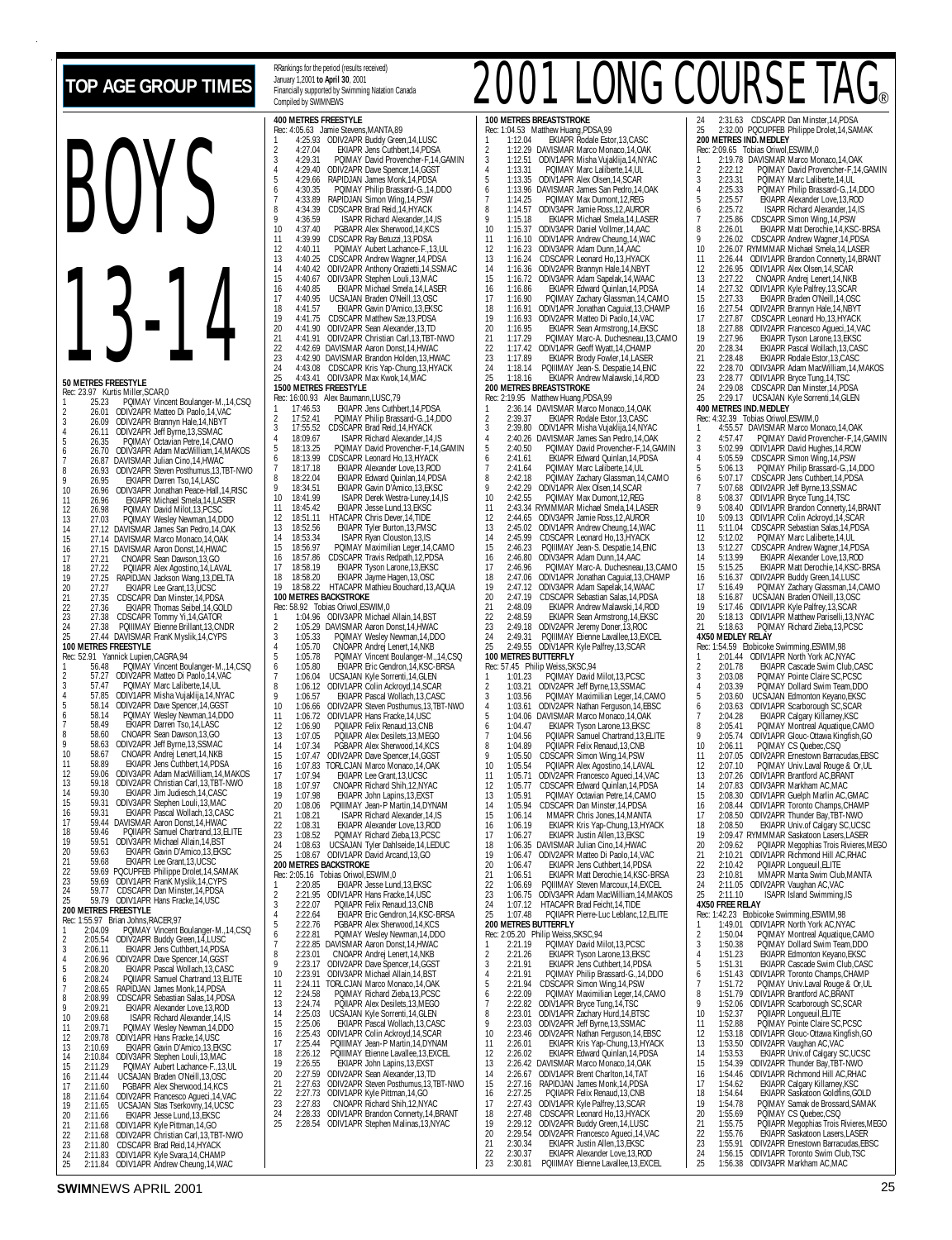

Rec: 25.92 Laura Nicholls,ROW,96 1 26.39 CANLCMAR Laura Pomeroy,17,OAK-TO 2 26.64 CANLCMAR Jenna Gresdal,16,ESWIM 3 26.93 CANLCMAR Jennifer Porenta,15,MMST-TO 4 27.00 PQIMAY Audrey Lacroix,17,CAMO 5 27.25 CANLCMAR Erin Kardash,15,MM 6 27.29 PQCUPFEB Victoria Poon,16,CALAC 7 27.29 CANLCMAR Jessie Bradshaw,16,UCSA 27.50 CANLCMAR Diane Kardash, 15, MM<br>27.55 SYDNJAN Elizabeth Wycliffe, 17, EBSC 9 27.55 SYDNJAN Elizabeth Wycliffe, 17, EBSC<br>10 27.61 CANLCMAR Stephanie Kulm, 15, TMSC-NWO<br>11 27.64 MMAPR Jennifer Toogood, 16, MM<br>27.73 TORLCJAN Kate Plyley, 15, OAK-TO<br>13 27.77 CANLCMAR Jennan McLean, 17, ESWIM<br>14 27.77 15 27.82 CANLCMAR Mila Zvijerac,15,HYACK 16 27.88 CANLCMAR Heather Crowdis,17,AAC 17 27.90 CANLCMAR Michaela Schmidt,17,UCSA 18 27.97 ODIV2APR Andrea Shoust,15,SSMAC 19 27.99 EKIAPR Kari Pomerleau,15,DEL 20 28.05 MMAPR Elizabeth Cleven,16,MM 21 28.05 PQIMAY Sarah Gault,15,DDO 22 28.12 CANLCMAR Jackie Garay,17,TSC-TO 23 28.15 TORLCJAN Jackie Chan, 15, MSSAC-TO<br>24 28.16 TORLCJAN Leanna Lee 15, SCAR 24 28.16 TORLCJAN Leanna Lee,15,SCAR 25 28.18 PQIIAPR Marie-P. Blais,15,MEGO **100 METRES FREESTYLE** Rec: 56.61 Shannon Shakespeare,MM,94 1 57.40 CANLCMAR Laura Pomeroy,17,OAK-TO 2 57.66 CANLCMAR Jenna Gresdal,16,ESWIM 3 58.27 CANLCMAR Jennifer Porenta,15,MMST-TO 58.40 CANLCMAR Erin Kardash, 15, MM<br>5 58.89 CANLCMAR Jessie Bradshaw 16 L 5 58.89 CANLCMAR Jessie Bradshaw,16,UCSA 6 59.18 PQIMAY Chanell Charron-W.,16,CNO 7 59.23 CANLCMAR Marieve De Blois,17,PPO 8 59.23 CANLCMAR Elizabeth Wycliffe,17,EBSC 9 59.38 CANLCMAR Adriana Koc-Spadaro,17,PDSA 10 59.43 CANLCMAR Laura Grant,16,UCSA 11 59.47 CANLCMAR Katherine Telfer,16,ESWIM 12 59.58 CANLCMAR Amanda Gillespie,16,NKB 13 59.76 CANLCMAR Isabelle Ascah-Coallier,17,CAMO 14 59.77 CANLCMAR Jennifer Beckberger,15,AAC 15 59.83 CANLCMAR Monica Wejman,16,ESWIM 16 59.92 ODIV1APR Jackie Garay,17,TSC-TO 17 59.94 CANLCMAR Hayley Doody,15,UCSA 18 59.95 CANLCMAR Joanna McLean, 17, ESWIM<br>19 1:00.00 CANLCMAR Diane Kardash, 15, MM<br>20 1:00.23 CANLCMAR Francine Ling, 17, DELTA 19 1:00.00 CANLCMAR Diane Kardash,15,MM 20 1:00.23 CANLCMAR Francine Ling,17,DELTA 21 1:00.25 CANLCMAR Elizabeth Cleven, 16, MM<br>22 1:00.48 PQCUPFEB Veronick Cullen, 17, RCA<br>23 1:00.48 ODIV2APR Stephanie Kuhn, 15, TMSC 22 1:00.48 PQCUPFEB Veronick Cullen,17,RCA 23 1:00.48 ODIV2APR Stephanie Kuhn,15,TMSC-NWO 24 1:00.53 CANLCMAR Orlagh O'Kelly, 15, EKSC-UA 25 1:00.54 EKIAPR Elizabeth Amer,16,EKSC **200 METRES FREESTYLE** Rec: 2:01.08 Jane Kerr,ESC,85 1 2:06.60 SYDNJAN Danielle Bell,17,IS 2 2:06.62 CANLCMAR Marieve De Blois,17,PPO 207.40 ODIVIAPR Jennifer Fratesi, 17, ROW<br>207.97 CANLCMAR Tamee Ebri, 1,7 PDSA<br>5 2:08:10 CANLCMAR Tamee Tort, 17, PDSA<br>2:08:10 CANLCMAR Meghan Brown, 17, PDSA<br>7 2:08:70 CANLCMAR Cyntial Pearce: 17, MSSAC-TO<br>2:09:71 POIMAY 14 2:10.58 EKIAPR Allison Laidlow,16,PDSA 15 2:10.62 PQIIAPR Patricia Perreault,15,CNCB 16 2:11.06 EKIAPR Orlagh O'Kelly,15,EKSC-UA 17 2:11.09 EKIAPR Meghan Demchuk,17,ROD 18 2:11.25 CANLCMAR Jennifer Coombs,17,HYACK 19 2:11.32 MMAPR Erin Kardash,15,MM 20 2:11.45 ODIV1APR Chandra Engs,16,CAJ 21 2:11.70 CANLCMAR Monica Wejman,16,ESWIM 22 2:11.76 PQIIAPR Veronick Cullen,17,RCA 23 2:11.97 RAPIDJAN Amber Dykes,17,HYACK 23 2:28.52 CANLCMAR Amber Dykes,17,HYACK 24 2:28.96 EKIAPR Erin Prout,15,EKSC-UA

24 2:12.21 EKIAPR Taryn Lencoe,15,PDSA 25 2:12.34 PQIMAY Isabelle Ascah-Coallier,17,CAMO

Rankings for the period (results received) January 1,2001 **to April 30**, 2001 Financially supported by Swimming Natation Canada Compiled by SWIMNEWS **400 METRES FREESTYLE**

Rec: 4:14.45 Donna McGinnis, ESC, 86 1 4:23.03 SYDNJAN Danielle Bell,17,IS 2 4:23.98 CANLCMAR Tamee Ebert,17,PDSA 3 4:26.68 PQCUPFEB Karine Legault,22,PPO 4 4:28.09 PQIMAY Audrey Lacroix,17,CAMO 5 4:29.90 CANLCMAR Katherine Telfer,16,ESWIM 6 4:30.80 CANLCMAR Allison Laidlow,16,PDSA 7 4:31.16 ODIV2APR Rosie Meade,16,BOSC 8 4:31.65 CANLCMAR Meghan Brown,17,PDSA 9 4:31.76 CANLCMAR Cynthia Pearce,17,MSSAC-TO 10 4:32.45 CANLCMAR Elizabeth Wycliffe,17,EBSC 11 4:32.56 CANLCMAR Alicia Jobse, 17, MANTA<br>12 4:32.63 CANLCMAR Hayley Doody, 15, UCSA<br>13 4:32.99 CANLCMAR Fara McNally, 16, EKSC-UA<br>4:33.20 CANLCMAR Taryn Lencoe, 15, PDSA<br>15 4:33.87 CANLCMAR Kathy Siuda, 15, ROW<br>16 4:33. 20 4:36.05 PQCUPFEB Danielle Beland,16,GO 21 4:36.81 PQIMAY Chanell Charron-W.,16,CNO 22 4:37.62 HTACAPR Bevan Haley,13,WTSC 23 4:37.76 CANLCMAR Emily Carwithen,16,COMOX 24 4:37.77 RAPIDAPR Francine Ling,17,DELTA 25 4:38.45 PQIMAY Alex Lachance-F,16,UL **800 METRES FREESTYLE** Rec: 8:39.19 Debbie Wurzburger,LYAC,85 1 9:00.02 SYDNJAN Danielle Bell,17,IS 2 9:01.23 CANLCMAR Tamee Ebert,17,PDSA 3 9:13.26 CANLCMAR Taryn Lencoe,15,PDSA 4 9:19.37 PQCUPFEB Joan Bernier,16,CNCB 5 9:19.43 EKIAPR Allison Laidlow,16,PDSA 6 9:19.69 CANLCMAR Danielle Beland,16,GO 7 9:21.35 TORLCJAN Nathalie Lacoste,15,MSSAC-TO 8 9:21.38 CANLCMAR Alicia Jobse,17,MANTA 9 9:21.63 CANLCMAR Sara McNally, 16, EKSC-UA<br>10 9:21.86 CANLCMAR Hayley Doody, 15, UCSA<br>11 9:27.46 EKIAPR Deanna Stefanyshyn, 16, PDSA<br>12 9:31.16 EKIAPR Annamay Pierse, 17, EKSC-UA<br>14 9:32.51 CANLCMAR Amber Dykes, 17, HYAC 15 9:37.78 CANLCMAR Emily Carwithen,16,COMOX 16 9:38.32 CANLCMAR Kelsey Nemeth,15,AAC 17 9:39.13 PQIMAY Alex Lachance-F,16,UL 18 9:39.84 PQCUPFEB Angela Sloan,15,PCSC 19 9:40.87 EKIAPR Meghan Demchuk,17,ROD 20 9:41.24 PQCUPFEB Patricia Perreault,15,CNCB 21 9:43.73 TORLCJAN Alana Murphy,16,ESWIM 22 9:45.17 EKIAPR Cynthia Galfre,15,EKSC 23 9:46.02 EKIAPR Carolyn Skoworodko,16,STSC 24 9:46.29 EKIAPR Marla Breitkreutz,16,EKSC **100 METRES BACKSTROKE** Rec: 1:02.14 Kelly Stefanyshyn,PDSA,99 1 1:02.87 CANLCMAR Jennifer Fratesi,16,ROW 2 1:03.27 CANLCMAR Elizabeth Wycliffe,17,EBSC 3 1:04.62 PQCUPFEB Jennifer Carroll,19,CAMO 4 1:05.30 CANLCMAR Caitlin Meredith,17,KCS 5 1:06.35 ODIV1APR Sheena Martin, 16, ROW<br>1:06.38 CANLCMAR Erin Kardsh, 15, MM<br>1:06.54 POIMAY Audrey Lacroix, 17, CAMO<br>1:06.55 ODIV2APR Andrea Shoust, 15, SSMAC<br>10 1:06.69 CANLCMAR Amanda Gillespie, 16, NKB 11 1:06.82 ESWIMAPR Jenna Gresdal,16,ESWIM 12 1:06.88 EKIAPR Hania Kubas,15,EKSC-UA 13 1:06.90 CANLCMAR Amanda Leslie, 17, RAYS<br>14 1:07 16 CANLCMAR Randi Beaulieu 15 MSS 14 1:07.16 CANLCMAR Randi Beaulieu, 15, MSSAC-TO<br>15 1:07.83 CANLCMAR Elizabeth Cleven, 16, MM<br>16 1:07.87 CANLCMAR Erin Prout, 15, EKSC-UA<br>17 1:07.90 CANLCMAR Katherine Telfer, 16, ESWIM<br>19 1:07.94 CANLCMAR Diane Kardash, 1 20 1:08.04 PQCUPFEB Jessie Bradshaw, 16, UCSA<br>21 1:08.42 CANI CMAR Allison Laidlow. 16, PDSA 21 1:08.42 CANLCMAR Allison Laidlow, 16, PDSA 22 1:08.54 CANLCMAR Joanna McLean,17,ESWIM 23 1:08.55 CANLCMAR Jennifer Esford,17,ROW 24 1:08.69 ABSRJAN Lynette Bayliss,15,UCSA 25 1:08.94 CANLCMAR Anna Szaflarski,16,BROCK **200 METRES BACKSTROKE** Rec: 2:12.42 Jennifer Fratesi, ROW, 1<br>1 2:12.42 SYDNJAN Jennifer Fratesi, 16, ROW<br>2 2:15.06 CANLCMAR Elizabeth Wycliffe, 17, EBSC<br>3 2:21.49 CANLCMAR Allison Laidlow, 16, PDSA<br>5 2:21.49 CANLCMAR Amanda Gillespie, 16, NKB 6 2:22.14 ODIV1APR Amy Jacina,17,GMAC 7 2:22.53 CANLCMAR Shawna Bothwell,17,RDCSC 8 2:23.03 CANLCMAR Amanda Leslie,17,RAYS 9 2:23.66 CANLCMAR Caitlin Meredith,17,KCS 10 2:23.75 CANLCMAR Hania Kubas,15,EKSC-UA 11 2:24.09 CANLCMAR Katherine Telfer,16,ESWIM 12 2:24.40 CANLCMAR Lynette Bayliss,15,UCSA 13 2:24.98 PQIMAY Chanell Charron-W.,16,CNO 14 2:25.96 CANLCMAR Anna Szaflarski,16,BROCK 15 2:26.26 CANLCMAR Jennifer Esford,17,ROW 16 2:26.60 CANLCMAR Kathy Siuda,15,ROW 17 2:26.92 HTACAPR Andrea Roberts,16,TCSC 18 2:27.19 ODIV2APR Andrea Shoust,15,SSMAC 19 2:27.43 MMAPR Cindy Jobse,15,MANTA 20 2:27.45 CANLCMAR Randi Beaulieu,15,MSSAC-TO 21 2:27.97 ODIV3APR Diane Volpe,17,YORK 22 2:28.36 PQIMAY Kayleigh Donovan,15,DDO

25 2:29.16 RAPIDJAN Tina Hoang,15,HYACK

# TOP AGE GROUP TIMES **FOR A SOMET SO (COURS COURS COURS E** TAG<sub>®</sub>

|                              | 100 METRES BREASTSTROKE                          |                                                                                                                                                                                   |                     | 200 METRES IN               |
|------------------------------|--------------------------------------------------|-----------------------------------------------------------------------------------------------------------------------------------------------------------------------------------|---------------------|-----------------------------|
|                              | Allison Higson, EPS, 88<br>Rec: 1:08.86          |                                                                                                                                                                                   |                     | Rec: 2:15.61<br>Na          |
| 1<br>$\overline{\mathbf{c}}$ | 1:13.23                                          | 1:12.98 CANLCMAR Annamay Pierse, 17, EKSC-UA<br>SYDNJAN Tamara Wagner, 15, ROW                                                                                                    | 1<br>$\overline{a}$ | 2:18.70 C.<br>2:20.01 C.    |
| 3                            | 1:14.79 CANLCMAR Heather Bell, 17, BTSC          |                                                                                                                                                                                   | 3                   | 2:21.01 C.                  |
| 4                            | 1:15.40 ODIV1APR Renee Hober, 16, ROW            | 1:15.07 CANLCMAR Courtenay Chuy, 15, HYACK                                                                                                                                        | 4                   | 2:24.35 C                   |
| 5<br>6                       | 1:15.86                                          | SYDNJAN Kristen Bradley, 17, NEW                                                                                                                                                  | 5<br>6              | 2:25.44<br>2:26.07 C.       |
| 7                            |                                                  | 1:15.87 CANLCMAR Meghan Demchuk, 17, ROD                                                                                                                                          | 7                   | 2:26.11                     |
| 8                            | 1:16.12 CANLCMAR Ariane Kich, 17, GMAC           |                                                                                                                                                                                   | 8                   | 2:26.19 C                   |
| 9<br>10                      | 1:16.18<br>1:16.19                               | EKIAPR Haylee Johnson, 15, PDSA<br>ODIV1APR Shayna Burns, 17, CHAMP                                                                                                               | 9<br>10             | 2:26.45<br>2:26.71          |
| 11                           |                                                  | 1:16.29 CANLCMAR Shannon Kryhul, 15, ROW                                                                                                                                          | 11                  | 2:27.11 E                   |
| 12<br>13                     |                                                  | 1:16.30 CANLCMAR Meagan Sinclair, 16, UCSA                                                                                                                                        | 12<br>13            | 2:27.59 C.<br>2:27.95 F     |
| 14                           |                                                  | 1:16.36 CANLCMAR Joanna Lee, 16, MSSAC-TO<br>1:16.63 CANLCMAR Kimberley Hirsch, 15, STSC                                                                                          | 14                  | 2:27.96                     |
| 15                           |                                                  | 1:16.63 CANLCMAR Francine Ling, 17, DELTA                                                                                                                                         | 15                  | 2:28.00                     |
| 16<br>17                     | 1:16.70                                          | 1:16.64 CANLCMAR Genevieve Dack, 15, TBT-NWO                                                                                                                                      | 16<br>17            | 2:28.22 C                   |
| 18                           |                                                  | ABSRJAN Emma Spooner, 17, UCSA-UC<br>1:16.90 CANLCMAR Marcy Edgecumbe, 17, EKSC-UA                                                                                                | 18                  | 2:28.36<br>2:28.47 C        |
| 19                           | 1:16.92                                          | EKIAPR Mitra Chandler, 17, HYACK                                                                                                                                                  | 19                  | 2:28.47                     |
| 20                           |                                                  | 1:16.96 PQCUPFEB Marieve De Blois, 17, PPO                                                                                                                                        | 20                  | 2:28.75                     |
| 21<br>22                     | 1:17.06 CANLCMAR Norah Vogan, 16, GPP<br>1:17.76 | ISAPR Jenny Lock, 15, COMOX                                                                                                                                                       | 21<br>22            | 2:28.86<br>2:29.02 C.       |
| 23                           | 1:17.78 CANLCMAR Julie Marcotte, 17, UL          |                                                                                                                                                                                   | 23                  | 2:29.03                     |
| 24<br>25                     | 1:17.82                                          | PQIMAY Sarah Gault, 15, DDO                                                                                                                                                       | 24<br>25            | 2:29.28 C.<br>2:29.57       |
|                              | 1:17.86<br><b>200 METRES BREASTSTROKE</b>        | ODIV3APR Kathryn Chapman, 17, MMST                                                                                                                                                |                     | 400 METRES IN               |
|                              | Rec: 2:27.27 Allison Higson, EPS, 88             |                                                                                                                                                                                   |                     | Rec: 4:47.62 Na             |
| 1<br>2                       | 2:34.88                                          | SYDNJAN Tamara Wagner, 15, ROW<br>2:35.48 CANLCMAR Annamay Pierse, 17, EKSC-UA                                                                                                    | 1<br>2              | 4:54.70<br>4:58.32          |
| 3                            |                                                  | 2:40.44 CANLCMAR Meagan Sinclair, 16, UCSA                                                                                                                                        | 3                   | 5:00.45                     |
| 4                            |                                                  | 2:40.61 CANLCMAR Courtenay Chuy, 15, HYACK                                                                                                                                        | 4                   | 5:01.13 C.                  |
| 5<br>6                       | 2:41.41                                          | SYDNJAN Kristen Bradley, 17, NEW<br>2:42.84 CANLCMAR Marcy Edgecumbe, 17, EKSC-UA                                                                                                 | 5<br>6              | 5:02.17 C.<br>5:04.41       |
| 7                            |                                                  | 2:43.09 CANLCMAR Mariéve De Blois, 17, PPO                                                                                                                                        | 7                   | 5:07.07 C.                  |
| 8                            | 2:43.31 CANLCMAR Heather Bell, 17, BTSC          |                                                                                                                                                                                   | 8                   | 5:08.07 C.                  |
| 9<br>10                      | 2:43.75                                          | 2:43.43 CANLCMAR Joanna Lee,16,MSSAC-TO<br>ODIV2APR Genevieve Dack, 15, TBT-NWO                                                                                                   | 9<br>10             | 5:09.54 C.<br>5:09.63 F     |
| 11                           | 2:43.82                                          | ODIV1APR Renee Hober, 16, ROW                                                                                                                                                     | 11                  | 5:10.04                     |
| 12                           |                                                  | 2:43.92 CANLCMAR Genevieve Frappier 17 CAMO                                                                                                                                       | 12                  | 5:11.21                     |
| 13<br>14                     | 2:43.96 CANLCMAR Ariane Kich, 17, GMAC           |                                                                                                                                                                                   | 13<br>14            | 5:11.27 C.<br>5:11.32       |
| 15                           |                                                  | 2:44.42 CANLCMAR Shannon Kryhul, 15, ROW<br>2:44.58 EKIAPR Mitra Chandler, 17, HYACK                                                                                              | 15                  | F<br>5:11.99                |
| 16                           | 2:44.63 CANLCMAR Norah Vogan,16,GPP              |                                                                                                                                                                                   | 16                  | 5:12.18                     |
| 17<br>18                     | 2:45.30<br>2:45.51                               | EKIAPR Haylee Johnson, 15, PDSA<br>PQIMAY Micheline Dufour, 15, UL                                                                                                                | 17<br>18            | 5:13.37<br>5:14.22 C        |
| 19                           |                                                  | 2:45.85 CANLCMAR Kimberley Hirsch, 15, STSC                                                                                                                                       | 19                  | 5:14.38 C                   |
| 20<br>21                     | 2:46.46                                          | 2:46.29 CANLCMAR Julie Marcotte, 17, CSQ<br>PQIMAY Sarah Gault, 15, DDO                                                                                                           | 20<br>21            | 5:15.68<br>5:16.22 C        |
| 22                           | 2:46.54                                          | ABSRJAN Emma Spooner, 17, UCSA-UC                                                                                                                                                 | 22                  | 5:16.45                     |
| 23                           | 2:46.91                                          | ODIV3APR Kathryn Chapman, 17, MMST                                                                                                                                                | 23                  | 5:16.62 F                   |
| 24<br>25                     |                                                  | 2:46.98 CANLCMAR Meghan Demchuk, 17, ROD<br>2:47.86 ODIV1APR Danielle Gervais, 16, NKB                                                                                            | 24<br>25            | 5:17.55 C<br>5:17.72        |
|                              | 100 METRES BUTTERFLY                             |                                                                                                                                                                                   |                     | 4X50 MEDLEY F               |
| 1                            | Rec: 1:01.22 Audrey Lacroix, CAMO, 0<br>1:01.36  | SYDNJAN Jennifer Fratesi, 16, ROW                                                                                                                                                 | 1                   | Rec: 1:59.20 Pt-<br>2:03.79 |
| 2                            |                                                  | 1:01.41 CANLCMAR Audrey Lacroix, 17, CAMO                                                                                                                                         | 2                   | 2:04.47                     |
| $\frac{3}{4}$                |                                                  | 1:04.05 CANLCMAR Nancy Gajos, 16, ESWIM                                                                                                                                           | 3                   | 2:07.03                     |
| 5                            |                                                  | 1:04.17 CANLCMAR Michelle Landry, 16, PDSA<br>1:04.60 CANLCMAR Michaela Schmidt,17,UCSA                                                                                           | 4<br>5              | 2:07.29<br>2:07.36          |
| 6                            |                                                  | 1:04.64 CANLCMAR Isabelle Ascah-Coallier, 17, CAMO                                                                                                                                | 6                   | 2:07.81                     |
| 7<br>8                       |                                                  | 1:05.13 CANLCMAR Jessie Bradshaw, 16, UCSA                                                                                                                                        | 7                   | 2:07.88<br>2:08.12          |
| 9                            |                                                  | 1:05.36 CANLCMAR Orlagh O'Kelly, 15, EKSC-UA<br>1:05.47 CANLCMAR Amanda Gillespie, 16, NKB                                                                                        | 8<br>9              | 2:08.45                     |
| 10                           | 1:05.52                                          | PQIMAY Valerie Tcholkayan, 16, DDO                                                                                                                                                | 10                  | 2:09.12                     |
| 11                           |                                                  | 1:05.65 CANLCMAR Meghan Brown, 17, PDSA                                                                                                                                           | 11                  | 2:09.30<br>2:09.74          |
| 12<br>13                     |                                                  | 1:05.87 CANLCMAR Darcie Armstrong, 16, TAT                                                                                                                                        | 12<br>13            | 2:10.11                     |
| 14                           |                                                  | 1:05.87 CANLCMAR Jennifer Graf, 17, ROD<br>1:05.87 POIIAPR Joan Bernier, 16, CNCB<br>1:05.92 ODIV3APR Jennifer Porenta, 15, MMST-TO<br>1:06.02 POIMAY Julia Guay-Racine, 15, CAMO | 14                  | 2:10.16                     |
| 15                           |                                                  |                                                                                                                                                                                   | 15                  | 2:10.36                     |
| 16<br>17                     | 1:06.09 CANLCMAR Laura Grant, 16, UCSA           |                                                                                                                                                                                   | 16<br>17            | 2:11.02                     |
| 18                           | 1:06.37                                          | PQIIAPR Chrystele Roy-l'Ecuyer, 16, CNB                                                                                                                                           | 18                  | 2:11.45<br>2:11.74          |
| 19<br>20                     |                                                  | 1:06.38 PQCUPFEB Veronick Cullen, 17, RCA<br>1:06.42 CANLCMAR Stephanie Kuhn,15,TMSC-NWO                                                                                          | 19<br>20            | 2:12.02<br>2:12.04          |
| 21                           |                                                  | 1:06.52 CANLCMAR Danielle Gudgeon,17,NYAC                                                                                                                                         | 21                  | 2:12.07                     |
| 22                           |                                                  | 1:06.52 CANLCMAR Danielle Beland, 16, GO                                                                                                                                          | 22                  | 2:12.23                     |
| 23<br>24                     | 1:06.53<br>1:06.54                               | ODIV3APR Heather Crowdis, 17, AAC                                                                                                                                                 | 23<br>24            | 2:12.62<br>2:13.05          |
| 25                           | 1:06.54                                          | ODIV3APR Maya Ziolkowski, 16, YORK<br>PQIMAY Sarah Bartosh, 16, PCSC                                                                                                              | 25                  | 2:13.41                     |
|                              | <b>200 METRES BUTTERFLY</b>                      |                                                                                                                                                                                   |                     | 4X50 FREE REL               |
| 1                            | Rec: 2:11.26 Jessica Deglau, PDSA, 98            | 2:12.48 CANLCMAR Audrey Lacroix, 17, CAMO                                                                                                                                         | 1                   | Rec: 1:47.46 Etc<br>1:51.61 |
| 2                            |                                                  | 2:20.62 CANLCMAR Nancy Gajos,16,ESWIM                                                                                                                                             | 2                   | 1:53.16                     |
| 3<br>4                       |                                                  | 2:20.70 CANLCMAR Michaela Schmidt,17,UCSA                                                                                                                                         | 3<br>4              | 1:53.38<br>1:53.41          |
| 5                            | 2:22.78                                          | 2:20.76 CANLCMAR Michelle Landry,16,PDSA<br>PQIMAY Alex Lachance-F,16,UL                                                                                                          | 5                   | 1:53.65                     |
| 6                            |                                                  | 2:23.34 CANLCMAR Jennifer Coombs, 17, HYACK                                                                                                                                       | 6                   | 1:54.31                     |
| 7<br>8                       |                                                  | 2:23.62 CANLCMAR Danielle Beland, 16, GO                                                                                                                                          | 7<br>8              | 1:54.74<br>1:54.77          |
| 9                            | 2:24.04<br>2:24.48                               | PQIIAPR Joan Bernier, 16, CNCB<br>EKIAPR Meghan Demchuk, 17, ROD                                                                                                                  | 9                   | 1:54.82                     |
| 10                           |                                                  | 2:24.52 CANLCMAR Cynthia Pearce, 17, MSSAC-TO                                                                                                                                     | 10                  | 1:54.98                     |
| 11<br>12                     |                                                  | 2:24.81 CANLCMAR Meghan Brown, 17, PDSA<br>2:24.94 CANLCMAR Danielle Gudgeon, 17, NYAC                                                                                            | 11<br>12            | 1:55.10<br>1:55.20          |
| 13                           | 2:25.74                                          | PQIIAPR Veronick Cullen, 17, RCA                                                                                                                                                  | 13                  | 1:55.31                     |
| 14                           |                                                  | 2:26.02 CANLCMAR Tiffany Vincent, 15, BRANT                                                                                                                                       | 14                  | 1:55.64                     |
| 15<br>16                     | 2:26.25<br>2:26.53                               | EKIAPR Orlagh O'Kelly, 15, EKSC-UA<br>EKIAPR Deanna Stefanyshyn, 16, PDSA                                                                                                         | 15<br>16            | 1:56.13<br>1:56.22          |
| 17                           | 2:27.07                                          | TORLCJAN Gillian Coles, 15, BROCK                                                                                                                                                 | 17                  | 1:56.23                     |
| 18                           | 2:27.48                                          | PQIMAY Sarah Bartosh, 16, PCSC                                                                                                                                                    | 18                  | 1:57.35                     |
| 19<br>20                     | 2:28.19<br>2:28.90                               | PQIMAY Genevieve Frappier, 17, CAMO                                                                                                                                               | 19<br>20            | 1:57.72<br>1:57.92          |
| 21                           | 2:29.31                                          | POIMAY Julia Guay-Racine, 15, CAMO<br>ABSRJAN Brittney Kremer, 15, OSC                                                                                                            | 21                  | 1:58.10                     |
| 22<br>23                     | 2:29.47                                          | EKIAPR Kristin Anstey, 16, STSC                                                                                                                                                   | 22<br>23            | 1:58.34                     |
| 24                           | 2:29.98<br>2:30.58                               | PQIMAY Milaine Gervais, 16, DDO<br>ISAPR Meaghan McColl, 15, IS                                                                                                                   | 24                  | 1:58.52<br>1:58.69          |
| 25                           | 2:30.95                                          | POCUPFEB Chanell Charron-W., 16, CNO                                                                                                                                              | 25                  | 1:58.74                     |

200 METRES IND.MEDLEY<br>Rec: 2:15.61 Nancy Sweetnam,LLSC,90<br>1 2:18.70 CANLCMAR Jennifer Fratesi,16,ROW<br>2 2:20.01 CANLCMAR Marieve De Blois,17,PPO<br>3 2:21.01 CANLCMAR Kristen Bradley,17,NEW ANLCMAR Jennifer Coombs,17,HYACK 5 2:25.44 EKIAPR Annamay Pierse,17,EKSC-UA 226.07 CANLCMAR Michelle Landry, 16, PDSA<br>7 226.11 CEMBRR Meghan Demchuk, 17, ROD<br>8 226.19 CANLCMAR Kathy Siuda, 15, ROW<br>9 226.45 CNOAPR Elizabeth Osterer, 15, NKB<br>10 226.71 ESWIMAPR Jenna Gresdal, 16, ESWIM<br>11 227.11 ESWI 12 2:27.59 CANLCMAR Genevieve Frappier,17,CAMO 13 2:27.95 PQCUPFEB Chanell Charron-W.,16,CNO 14 2:27.96 EXIAPR Allison Laidlow, 16, PDSA<br>15 2:28.00 ODIV1APR Chandra Engs, 16, CAJ<br>16 2:28.22 CANLCMAR Marcia Bryon, 17, USC<br>17 2:28.36 ODIV2APR Stephanie Kuhn, 15, TMSC-NWO<br>18 2:28.47 ODIV3APR Jennifer Porenta, 15, AMS 20 2:28.75 PQIMAY Alex Lachance-F,16,UL 21 2:28.86 PQIMAY Sarah Gault,15,DDO 22 2:29.02 CANLCMAR Marcy Edgecumbe,17,EKSC-UA 23 2:29.03 PQIMAY Isabelle Ascah-Coallier,17,CAMO 24 2:29.28 CANLCMAR Katherine Telfer,16,ESWIM 25 2:29.57 ISAPR Danielle Bell,17,IS **400 METRES IND.MEDLEY D: WILDLET**<br>NGC Sweetnam, LLSC, 91 1 4:54.70 SYDNJAN Kristen Bradley,17,NEW 2 4:58.32 SYDNJAN Ashley Chandler,16,USA 3 5:00.45 ODIV1APR Jennifer Fratesi,17,ROW 4 5:01.13 CANLCMAR Allison Laidlow,16,PDSA 5 5:02.17 CANLCMAR Marieve De Blois,17,PPO 6 5:04.41 ODIV1APR Kathy Siuda,15,ROW 7 5:07.07 CANLCMAR Amber Dykes,17,HYACK 8 5:08.07 CANLCMAR Leah Schaab,17,UCSA 9 5:09.54 CANLCMAR Norah Vogan,16,GPP 10 5:09.63 PQCUPFEB Annamay Pierse,17,EKSC-SE 11 5:10.04 PQIMAY Chanell Charron-W.,16,CNO 12 5:11.21 POIMAY Alex Lachance-F,16,UL<br>13 5:11.27 CANLCMAR Genevieve Frappier,17,CAMO<br>14 5:11.32 RAPIDJAN Michelle Landry,16,PDSA<br>15 5:11.99 PQCUPFEB Joan Bernier,16,CNCB<br>16 5:12.18 RAPIDJAN Jennifer Coombs,17,HYACK 17 5:13.37 ODIV1APR Amanda Gillespie,16,NKB 18 5:14.22 CANLCMAR Elizabeth Osterer,15,NKB 19 5:14.38 CANLCMAR Julie Babin,17,ESWIM 20 5:15.68 ODIV1APR Carly Cermak,16,CAJ<br>21 5:16.22 CANLCMAR Alicia Jobse,17,MANTA<br>22 5:16.45 ISAPR Danielle Bell,17,IS 23 5:16.62 PQCUPFEB Aurelie Meziere,16,PPO 24 5:17.55 CANLCMAR Marcy Edgecumbe,17,EKSC-UA 25 5:17.72 ODIV2APR Genevieve Dack,15,TBT-NWO **4X50 MEDLEY RELAY CLAT**<br>Claire,PCSC,76 1 2:03.79 PQIMAY Dollard Swim Team,DDO 2 2:04.47 EKIAPR Edmonton Keyano,EKSC 3 2:07.03 PQIMAY Pointe Claire SC,PCSC 4 2:07.29 PQIMAY Montreal Aquatique,CAMO 5 2:07.36 EKIAPR Pacific Dolphins,PDSA 6 2:07.81 EKIAPR Regina Opt.Dolphins,ROD<br>7 2:07.88 EKIAPR Univ.of Calgary SC,UCSC<br>8 2:08.12 POIMAY Univ.Laval Rouge & Or,UL<br>9 2:08.45 ODIV1APR Chatham Y,CYPS 10 2:09.12 ODIV1APR North York AC,NYAC MMAPR Manitoba Marlins, MM 12 2:09:74 ODIVTAPR Cambridge Aquajets,CAJ<br>13 2:10.11 POIMAY Samak de Brossard,SAMAK<br>14 2:10.16 EKIAPR Hyack Swim Club,HYACK<br>15 2:10.36 POIIAPR Megophias Trois Rivieres,MEGO<br>16 2:11.45 EKIAPR Silver Tide SC,STSC 18 2:11.74 ODIV1APR Toronto Champs,CHAMP PGBAPR Kamloops Classic,KCS ISAPR Nanaimo Riptide ST,NRST 21 2:12.07 HTACAPR Eastern Alliance,EAST 22 2:12.23 EKIAPR Cascade Swim Club,CASC **EKIAPR Delta SC.DEL** 24 2:13.05 PQIMAY CN Outaouais,CNO 25 2:13.41 ODIV2APR Timmins Marlins,TMSC-NWO **4X50 FREE RELAY** Rec: 1:47.46 Etobicoke Swimming,ESWIM,0<br>1 1:51.61 MMAPR Manitoba Marlins,MM 2 1:53.16 ODIV1APR North York AC,NYAC 3 1:53.38 EKIAPR Edmonton Keyano,EKSC 4 1:53.41 PQIMAY Dollard Swim Team,DDO 5 1:53.65 PQIMAY Montreal Aquatique,CAMO 6 1:54.31 EKIAPR Pacific Dolphins,PDSA 7 1:54.74 EKIAPR Hyack Swim Club,HYACK 8 1:54.77 PQIMAY Pointe Claire SC,PCSC 9 1:54.82 PQIMAY Univ.Laval Rouge & Or,UL 10 1:54.98 EKIAPR Delta SC,DEL<br>11 1:55.10 EKIAPR Univ.of Calgary SC,UCSC<br>12 1:55.31 ODIV1APR Cambridge Aquajets,CAJ<br>13 1:55.31 POIIAPR Chatham Y,CYPS<br>14 1:55.64 ODIV1APR Chatham Y,CYPS 15 1:56.13 PQIMAY Samak de Brossard,SAMAK 16 1:56.22 EKIAPR Lethbridge ASC,LASC 17 1:56.23 EKIAPR Regina Opt.Dolphins,ROD HTACAPR Eastern Alliance EAST 19 1:57.72 ODIV1APR Toronto Champs,CHAMP 20 1:57.92 PGBAPR Points North SC,PN EKIAPR Silver Tide SC STSC 22 1:58.34 ODIV1APR Kenora Swimming,KSS-NWO 23 1:58.52 ODIV2APR Timmins Marlins,TMSC-NWO

24 1:58.69 EKIAPR Calgary Killarney,KSC 25 1:58.74 HTACAPR Truro Centurions,TCSC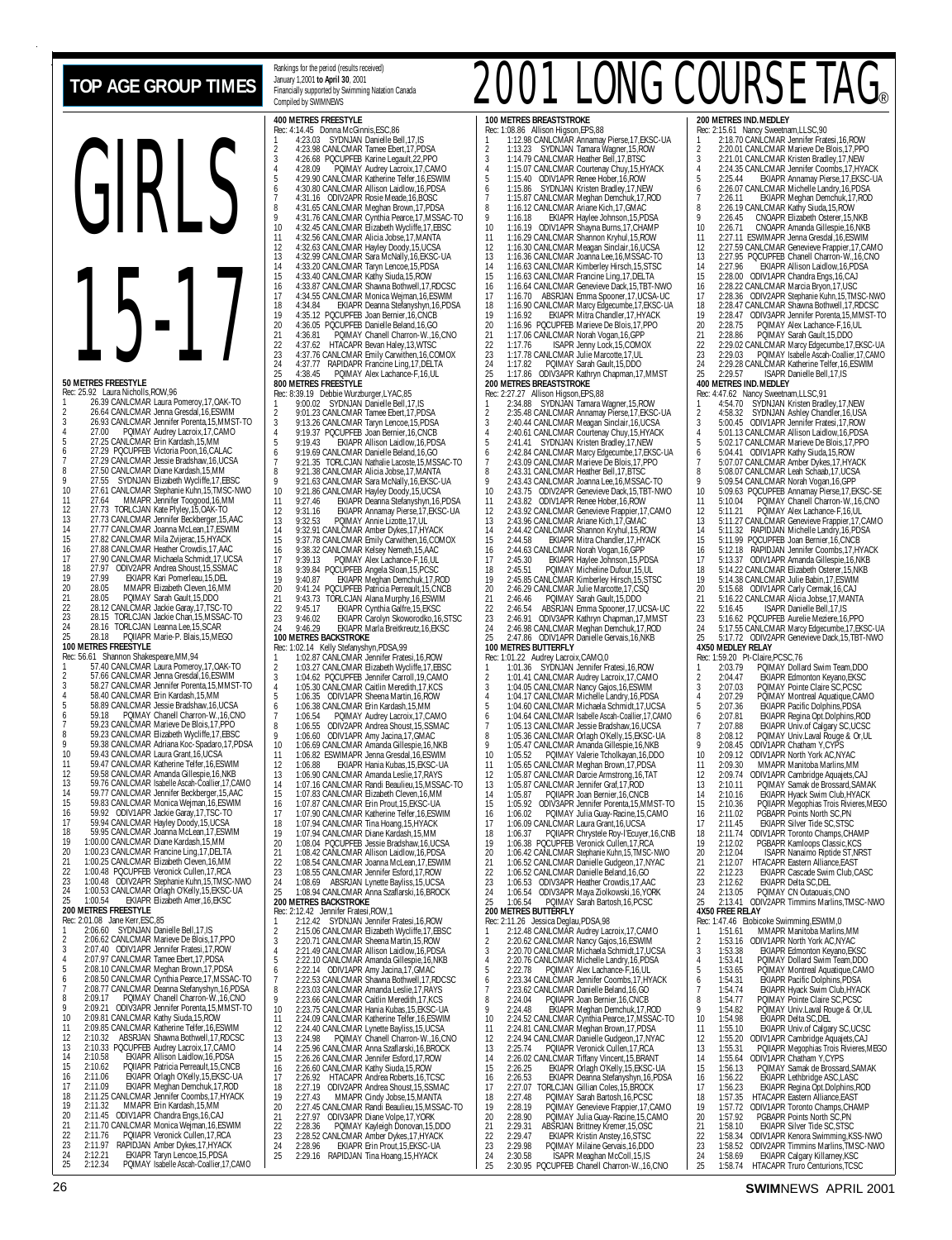# BOYS 15-17 **50 METRES FREESTYLE** Rec: 23.19 Yannick Lupien,GO,97 1 23.76 CANLCMAR Kurtis Miller,15,SCAR 2 24.29 CANLCMAR Brent Hayden,17,SPART 3 24.64 ODIV3APR Bill Cocks,17,TRENT 4 24.73 CANLCMAR Graeme Tozer,16,UCSA

5 24.84 CANLCMAR Chris Lukas,17,ESWIM 6 24.96 EKIAPR Devin Phillips,15,EKSC-UA 7 24.99 CANLCMAR Cedric Sureau-L.,17,PPO 25.24 ODIV2APR Stefano Caprara, 17, VAC<br>25.24 EKIAPR Trevor Neufeld, 16, CASC 9 25.24 EKIAPR Trevor Neufeld,16,CASC<br>10 25.26 RAPIDJAN Daniel Petrus,17,PDSA<br>11 25.28 ODIVZAPR Andrew Bignell,17,SSM<br>12 25.47 EKIAPR Trevor Coulman,16,GOL<br>13 25.47 PGBAPR Brian Verigin,17,PGB 10 25.26 RAPIDJAN Daniel Petrus,17,PDSA 11 25.28 ODIV2APR Andrew Bignell,17,SSMAC 12 25.47 EKIAPR Trevor Coulman,16,GOLD 13 25.47 PGBAPR Brian Verigin,17,PGB 14 25.57 MMAPR Ben Johnson,17,MM 15 25.58 ODIV3APR Chris Ford,17,CPAC<br>16 25.61 PQIIAPR Alex Chartrand,15,EI<br>17 25.62 EKIAPR Kevin Gillespie,15,EI 16 25.61 PQIIAPR Alex Chartrand,15,ELITE 17 25.62 EKIAPR Kevin Gillespie,15,EXST 18 25.62 PQIIAPR Kevin Laflamme,15,RCA 19 25.67 TORLCJAN Nathan Chang,15,SCAR 20 25.67 EKIAPR J.D. O'Connell,17,LASC 21 25.74 PQIMAY Nicolas Guillotte,17,CAMO 22 25.76 ABSRJAN Jian-Lok Chang,15,EKSC 23 25.77 TORLCJAN Tobias Oriwol, 15, ESWIM<br>24 25.77 POIIIMAY Hugues Bouchard, 16, CN<br>25 25.78 POCUPFEB Keith Beavers, 17, STARS 24 25.77 PQIIIMAY Hugues Bouchard,16,CNCI 25 25.78 PQCUPFEB Keith Beavers,17,STARS **100 METRES FREESTYLE**<br>Rec: 51.14 Yannick Lupien,CAGRA,96<br>1 52.08 CANLCMAR Brent Hayden,17,SPART<br>2 52.89 CANLCMAR Kurtis Miller,15,SCAR 3 53.38 CANLCMAR Devin Phillips,15,EKSC-UA 53.49 CANLCMAR Graeme Tozer, 16, UCSA<br>53.72 SYDNJAN Andrew Coupland, 17, G<br>53.91 SYDNJAN Chad Thomsen, 17, EKS 5 53.72 SYDNJAN Andrew Coupland,17,GO 6 53.91 SYDNJAN Chad Thomsen,17,EKSC-SE 7 54.01 PQIMAY Mark Thauvette,16,PCSC 8 54.08 ODIV2APR Stefano Caprara,17,VAC 9 54.20 CANLCMAR Darryl Rudolf,16,PDSA 10 54.33 CANLCMAR Cedric Sureau-L.,17,PPO 11 54.43 ODIV3APR Bill Cocks,17,TRENT 12 54.77 PQIIAPR Kevin Laflamme,15,RCA 13 55.39 EKIAPR Trevor Coulman,16,GOLD 14 55.39 EKIAPR Marc Sze,16,PDSA 15 55.67 ODIV2APR A.J. Bakker,17,BOSC 14 55.39 EKIAPR Marc Sze,16,PDSA<br>15 55.67 ODIV2APR A.J. Bakker,17,BOSC<br>16 55.70 PQCUPFEB Nicolas Guillotte,17,CAMO<br>17 55.75 ODIV1APR Erik Binga,17,TAT 17 55.75 ODIV1APR Erik Binga,17,TAT 18 55.76 POIIAPR Alex Chartrand, 15, ELITE<br>19 55.82 ODIV2APR Andrew Bignell, 17, SSM<br>20 55.89 EKIAPR Trevor Neufeld, 16, CASC 19 55.82 ODIV2APR Andrew Bignell,17,SSMAC 20 55.89 EKIAPR Trevor Neufeld,16,CASC 21 55.89 EKIAPR Kevin Gillespie,15,EXST 22 55.93 PQCUPFEB Kevin Rioux,15,CAMO 23 55.94 RAPIDJAN Daniel Petrus,17,PDSA 24 56.23 EKIAPR Brent Hankewich, 17, GOLD<br>25 56.41 POCLIPEER Jonathan Captia 22 CAMO 25 56.41 PQCUPFEB Jonathan Cantin,22,CAMO **200 METRES FREESTYLE** Rec: 1:50.34 Brian Johns,RAPID,0<br>1 = 1:53.82 SYDNJAN Andrew Coupland,17,GO<br>2 = 1:54.40 CANLCMAR Brent Hayden,17,SPART<br>3 = 1:55.00 CANLCMAR Brent O'Connor,17,PDSA<br>5 = 1:58.18 = POIMAY Mark Thauvette,16,PCSC<br>5 = 1:58.18 = PO 6 1:58.29 CANLCMAR Graeme Tozer,16,UCSA 7 1:58.61 CANLCMAR Chris Kula,17,CAJ 8 1:59.60 EKIAPR Devin Phillips,15,EKSC-UA 9 1:59.81 RYMMMAR Brent Hankewich,17,GOLD 10 2:00.10 CANLCMAR Steven Medaglia,16,NKB 11 2:00.45 PQIIAPR Jonathan Aubry,15,CNB 12 2:00.71 CANLCMAR Cedric Sureau-L.,17,PPO 13 2:00.74 PQCUPFEB Kevin Rioux,15,CAMO 14 2:00.79 EKIAPR Darryl Rudolf,16,PDSA 15 2:00.81 RAPIDAPR Elliot Rushton,17,RAPID 16 2:01.13 ODIV3APR Scott Chester,17,MAC<br>17 2:01.20 ODIV2APR A.J. Bakker,17,BOSC<br>18 2:01.27 ODIV3APR Elliot Burger,17,TRENT 17 2:01.20 ODIV2APR A.J. Bakker,17,BOSC 18 2:01.27 ODIV3APR Elliot Burger,17,TRENT 19 2:01.28 PQIMAY Nicolas Guillotte,17,CAMO 20 2:01.53 PQCUPFEB Michael Brown, 16, PERTH<br>21 2:01.86 POIIAPR Kevin Laflamme. 15, RCA 21 2:01.86 PQIIAPR Kevin Laflamme, 15, RCA<br>22 2:02.57 EKIAPR Justin Ho, 16, PDSA<br>23 2:02.77 ABSRJAN James Reid, 17, UCSA 22 2:02.57 EKIAPR Justin Ho,16,PDSA 23 2:02.77 ABSRJAN James Reid,17,UCSA 24 2:02.85 PQIIIMAY Benoit Huot,17,HIPPO

Financially supported by Swimming Natation Canada Compiled by SWIMNEWS **400 METRES FREESTYLE** Rec: 3:52.23 Andrew Hurd,MSSAC,0 1 4:00.05 CANLCMAR Brent O'Connor,17,PDSA 2 4:00.28 SYDNJAN Kurtis MacGillivary,17,ROW 3 4:05.65 SYDNJAN Keith Beavers,17,STARS 4 4:05.95 SYDNJAN Andrew Coupland,17,GO 5 4:10.69 CANLCMAR Darryl Rudolf,16,PDSA 6 4:10.78 CANLCMAR Ian MacLeod,17,ESWIM 7 4:12.04 PQIMAY Mark Thauvette, 16, PCSC<br>4:14.48 ODIV2APR Michael Brown, 16, PERTH 8 4:14.48 ODIV2APR Michael Brown,16,PERTH 9 4:14.86 CANLCMAR Matt Johnston,16,MSSAC-TO<br>10 4:14.94 FKIAPR Devin Phillins 15 FKSC-LIA 10 4:14.94 EKIAPR Devin Phillips, 15, EKSC-UA<br>11 4:15.14 RAPIDAPR Elliot Rushton 17 RAPID 11 4:15.14 RAPIDAPR Elliot Rushton,17,RAPID 12 4:15.17 CANLCMAR Don Nicholson,17,TSUN 13 4:16.40 PQIMAY Nicolas Guillotte,17,CAMO<br>14 4:17.59 PQIMAY Charles Rodrigue.16.UL 14 4:17.59 POIMAY Charles Rodrigue, 16, UL<br>15 4:17.96 ISAPR Travis Musgrave, 17, COM<br>16 4:17.99 ODIV3APR Elliot Burger, 17, TRENT 15 4:17.96 ISAPR Travis Musgrave,17,COMOX 16 4:17.99 ODIV3APR Elliot Burger,17,TRENT 17 4:18.09 ABSRJAN Graeme Tozer,15,UCSA 18 4:18.87 PQCUPFEB Michael Ruggiero,16,CAMO 19 4:18.88 PQCUPFEB Steven Medaglia,16,NKB 20 4:19.37 EKIAPR Brent Hankewich,17,GOLD 21 4:19.80 RAPIDAPR Brent Hayden,17,SPART 22 4:20.14 CANLCMAR Bentley Gaikis,17,TSC-TO 23 4:20.16 PQCUPFEB Jonathan Aubry,15,CNB 24 4:20.45 RAPIDJAN Bryce McRae,16,COMOX 25 4:20.68 CANLCMAR Spencer Laidley,17,PERTH **1500 METRES FREESTYLE** Rec: 15:12.70 Andrew Hurd,MSSAC,0 1 16:00.19 CANLCMAR Kurtis MacGillivary,17,ROW 2 16:37.57 CANLCMAR Matt Johnston,16,MSSAC-TO 3 16:41.85 CANLCMAR Don Nicholson,17,TSUN 16:42.45 SYDNJAN Brent O'Connor, 17, PDSA 5 16:57.83 CANLCMAR Karim Abdulla,17,ROD 16:59.69 CANLCMAR Bentley Gaikis, 17, TSC-TO<br>17:16.84 RAPIDJAN Darryl Rudolf, 16, PDSA 17:16.84 RAPIDJAN Darryl Rudolf, 16, PDSA<br>17:19.63 POIMAY Charles Rodrigue. 16.UL 8 17:19.63 PQIMAY Charles Rodrigue,16,UL 9 17:20.69 EKIAPR Devin Phillips,15,EKSC-UA 10 17:21.23 CANLCMAR Andy Andrew,17,WVOSC<br>11 17:21.23 CANLCMAR Andy Andrew,17,WVOSC<br>11 17:21.92 PQCUPFEB Jonathan Aubry,15,CNB<br>12 17:28.49 FKIAPR William Walters.17.PDSA 11 17:21.92 PQCUPFEB Jonathan Aubry,15,CNB 12 17:28.49 EKIAPR William Walters,17,PDSA 13 17:32.52 EKIAPR Malcolm Lavoie,15,OSC 14 17:32.63 EKIAPR James Monk,15,PDSA 15 17:32.64 EKIAPR Michael Derban,16,UCSC 16 17:38.92 PQCUPFEB Andrew Baier,15,COBRA 17 17:47.29 PQCUPFEB David Fremeth,17,DDO 18 17:49.50 EKIAPR Aaron Blair, 15, CASC<br>19 17:56:40 ISAPR Travis Musqrave 17 0 19 17:56.40 ISAPR Travis Musgrave,17,COMOX 20 17:56.98 PQCUPFEB Stephan Dumont,17,REG **100 METRES BACKSTROKE** Rec: 56.49 Mark Tewksbury,UCSC,85 1 56.90 SYDNJAN Tobias Oriwol,15,ESWIM 2 59.12 ODIV2APR Stefano Caprara,17,VAC 3 1:00.09 CANLCMAR Adam Martinson,16,UCSA 1:00.51 CANLCMAR Devin Phillips, 15, EKSC<br>
4 1:00.51 CANLCMAR Devin Phillips, 15, EKSC 5 1:00.62 ODIV1APR Kurtis Miller,15,SCAR 6 1:01.17 CANLCMAR Mark Thauvette,16,PCSC 7 1:01.20 CANLCMAR Ryan Pallett,16,BRANT 8 1:01.21 CANLCMAR Douglas McQueen,16,PDSA 9 1:01.38 EKIAPR Maciek Zielnik,16,EKSC 10 1:01.43 CANLCMAR Chris Lukas,17,ESWIM 11 1:01.55 EKIAPR Trevor Coulman,16,GOLD 12 1:01.88 CANLCMAR Spencer Laidley,17,PERTH 13 1:01.97 CANLCMAR Chris Kula, 17, CAJ<br>14 1:02.02 EKIAPR Charles Turanich-N 14 1:02.02 EKIAPR Charles Turanich-N.,17,EKSC 15 1:02.22 ODIV2APR Marshall Holbrook,16,ROC 16 1:02.24 ESWIMAPR Ryan Atkinson,15,LAC 17 1:02.34 ODIV3APR Chris Ford,17,CPAC 18 1:02.69 EKIAPR Callum Ng, 15, CASC 10 1:02.09 ENAPR Calium Ng, 13, CASC<br>19 1:02.89 EKIAPR Ryan Dube, 17, EKSC<br>20 1:03.07 ARSR JAN Crain Gillis 17 LICS 20 1:03.07 ABSRJAN Craig Gillis,17,UCSA 21 1:03.08 ODIV1APR Erik Binga,17,TAT 22 1:03.14 CANLCMAR Ciaran Dickson, 17, ROD<br>23 1:03.29 ODIV1APR Nathan French. 17, CYPS 23 1:03.29 ODIV1APR Nathan French, 17, CYPS<br>24 1:03.44 POCUPEER Jonathan Cantin 16 CAN 24 1:03.44 PQCUPFEB Jonathan Cantin,16,CAMO 25 1:03.59 ODIV2APR Jamie Ellerton,15,VEW **200 METRES BACKSTROKE** Rec: 2:00.03 Tobias Oriwol,ESWIM,1 1 2:00.03 SYDNJAN Tobias Oriwol,15,ESWIM 2 2:08.34 CANLCMAR Adam Martinson,16,UCSA 3 2:08.42 SYDNJAN Andrew Coupland,17,GO 4 2:09.45 ODIV1APR Kurtis MacGillivary,17,ROW 2:10.98 CANLCMAR Ciaran Dickson, 17, ROD<br>2:11.43 PQIMAY Mark Thauvette, 16, PCS 6 2:11.43 PQIMAY Mark Thauvette,16,PCSC 7 2:11.45 CANLCMAR Douglas McQueen,16,PDSA 8 2:13.26 CANLCMAR Spencer Laidley,17,PERTH 9 2:13.32 ABSRJAN Craig Gillis,17,UCSA 10 2:13.62 CANLCMAR Ryan Pallett,16,BRANT 11 2:15.22 ODIV1APR Milos Marjanovic,16,NYAC 12 2:15.57 ODIV3APR Quinton Sabourin,17,UPCAN 13 2:15.61 ODIV2APR Stefano Caprara,17,VAC 14 2:15.71 EKIAPR Callum Ng,15,CASC 15 2:16.01 CANLCMAR Devin Phillips,15,EKSC-UA 16 2:16.15 EKIAPR James Winfield,17,UCSA 17 2:16.19 ODIV1APR Oleg Chernukhin,16,NYAC 18 2:16.45 ODIV2APR Matt Hawes,15,KBM 19 2:16.57 PQCUPFEB Jonathan Cantin,16,CAMO 20 2:16.64 ODIV3APR Aaron Maszko,19,TRENT 21 2:16.77 PQCUPFEB Patrick Bourassa-F.,17,CAMO 22 2:16.98 CNOAPR Danny Carter,15,NKB 23 2:17.39 ABSRJAN Charles Turanich-N.,17,STSC 24 2:17.47 PQIMAY Michel Bertrand,15,CAMO<br>25 2:17.49 CANI CMAR Chris Kula.17.CAJ

25 2:17.49 CANLCMAR Chris Kula,17,CAJ

RRankings for the period (results received) January 1,2001 **to April 30**, 2001

#### TOP AGE GROUP TIMES  $\frac{12001 \text{ kg of the period (resolts) } 2001 \text{ kg of the period (resolts) } 2001 \text{ L0NG COURSE}$ **100 METRES BREASTSTROKE**<br>Rec: 1:02.53 Morgan Knabe,UCSC,99<br>1 1:03.93 SYDNJAN Chad Thomsen,17,EKSC-SE 2 1:03.98 SYDNJAN Michael Brown,16,PERTH 3 1:04.77 CANLCMAR Matthew Huang,16,PDSA 4 1:06.49 ODIV1APR Scott Dickens,16,BRANT 5 1:07.08 CANLCMAR Nathan Parker,17,MJKFF 6 1:07.88 CANLCMAR Thomas South,17,UCSA 7 1:08.23 ODIV2APR Pat Russell, 17, ROC<br>8 1:08.82 ODIV2APR lim Hinton 17 TRT-8 1:08.82 ODIV2APR Jim Hinton,17,TBT-NWO 9 1:09.42 CANLCMAR Jung Hun Choi, 16, PDSA<br>10 1:09.60 CNOAPR Steven Medaglia 16 NKB 10 1:09.60 CNOAPR Steven Medaglia, 16, NKB<br>11 1:09.99 PGBAPR Brian Verigin, 17, PGB PGBAPR Brian Verigin,17,PGB 12 1:10.06 CANLCMAR Devon Ackroyd, 17, SCAR<br>13 1:10.23 POILAPR Simon Letendre 15 SHEE 13 1:10.23 PQIIAPR Simon Letendre, 15, SHER<br>14 1:10.33 PQIMAY Kevin Rioux. 16. CAMO 14 1:10.23 POIMAY Suitin Eetime, 15, 251<br>14 1:10.93 POIMAY Kevin Rioux, 16, CAMO<br>15 1:11.28 ODIV3APR David McKechnie, 15, C 15 1:10.90 ODIV3APR Bill Cocks,17,TRENT 16 1:11.28 ODIV3APR David McKechnie,15,CYC 17 1:11.39 RAPIDJAN Ian Meredith,17,RAYS 18 1:11.61 PQIMAY Yohann Theriault-R.,15,CSQ 19 1:11.64 ODIV2APR Raymond Chow,15,TMSC-NWO 20 1:11.72 ODIV1APR Daniel Tracy,17,USC 21 1:11.88 ESWIMAPR Adam Kafka,16,LAC 22 1:11.88 ODIV3APR Dylan Pringle,16,UPCAN 23 1:11.91 ODIV3APR Eric Chan,16,AAC **200 METRES BREASTSTROKE** Rec: 2:15.45 Morgan Knabe,UCSC,99 1 2:16.35 CANLCMAR Michael Brown,16,PERTH 2 2:19.20 SYDNJAN Keith Beavers, 17, STARS<br>3 2:23.08 CANI CMAR Matthew Huang. 16. PDS/ 2:23.08 CANLCMAR Matthew Huang, 16, PDSA<br>4 2:23.37 SYDN JAN Chad Thomsen 17 EKSC 4 2:23.37 SYDNJAN Chad Thomsen, 17, EKSC-SE<br>5 2:26.69 MMAPR Nathan Parker, 17, MJKFF 5 2:26.69 MMAPR Nathan Parker, 17, MJKFF<br>6 2:25.69 MMAPR Nathan Parker, 17, MJKFF 6 2:27.52 CANLCMAR Thomas South,17,UCSA 2:27.69 CANLCMAR Jung Hun Choi, 16, PDSA<br>8 2:29.71 ODIV1APR Steven Medaglia.16.NKB 8 2:29.71 ODIV1APR Steven Medaglia,16,NKB 9 2:29.96 CANLCMAR Scott Dickens,16,BRANT 10 2:29.96 CANLCMAR Conrad Aach,16,ESWIM 11 2:31.42 PGBAPR Brian Verigin,17,PGB 12 2:31.54 PQIMAY Kevin Rioux, 16, CAMO<br>13 2:32.49 ODIV2APR Pat Russell, 17, ROC<br>14 2:32.85 ODIV2APR Jim Hinton, 17, TBT-NV 13 2:32.49 ODIV2APR Pat Russell,17,ROC 14 2:32.85 ODIV2APR Jim Hinton,17,TBT-NWO 15 2:34.86 PQIMAY Dominic Pelletier,16,UL 16 2:34.91 CANLCMAR Devon Ackroyd,17,SCAR 17 2:35.34 PQIIAPR Jonathan Aubry,15,CNB 18 2:35.58 PQIIAPR Maxime Samson,15,ELITE 19 2:35.95 TORLCJAN Warren Barnes,15,SCAR 20 2:36.42 RAPIDAPR Richard Taylor, 17, RAPID<br>21 2:36.76 ODIV2APR Raymond Chow 15 TMSC 21 2:36.76 ODIV2APR Raymond Chow, 15, TMSC-NWO<br>22 2:37.05 ODIV1APR Danny Parsons, 17, SCAR 22 2:37.05 ODIV1APR Danny Parsons,17,SCAR 23 2:37.16 TORLCJAN Donald Smith,16,COBRA 24 2:38.38 ODIV3APR David McKechnie, 15, CYC<br>25 2:38.80 ODIV3APR Kader EL-Eitvani 17 UPCA 25 2:38.80 ODIV3APR Kader El-Fityani,17,UPCAN **100 METRES BUTTERFLY** Rec: 54.50 Adam Sioui,TD,99 1 57.39 CANLCMAR Darryl Rudolf, 16, PDSA 2 58.21 PQIMAY Sean Zunini,17,CAMO 3 58.55 ODIV3APR Bill Cocks, 17, TRENT<br>4 58.59 CANI CMAR Karim Abdulla.17, RO 4 58.59 CANLCMAR Karim Abdulla, 17, ROD<br>5 59.08 CANLCMAR Ian MacLeod, 17, ESWIN 5 59.08 CANLCMAR Ian MacLeod, 17, ESWIM<br>59.08 CANLCMAR Ian MacLeod, 17, ESWIM<br>6 59.15 POCUPEEB Keith Beavers. 17, STARS 59.15 PQCUPFEB Keith Beavers, 17, STARS<br>59.50 ODIV2APR Stefano Caprara. 17, VAC 7 59.50 ODIV2APR Stefano Caprara,17,VAC 8 59.75 CNOAPR Steven Medaglia,16,NKB 9 59.86 ABSRJAN Graeme Tozer,15,UCSA 10 1:00.03 ODIV2APR Andrew Bignell, 17, SSMAC<br>11 1:00.21 PQIMAY Nicolas Guillotte, 17, CAMO 11 1:00.21 POIMAY Nicolas Guillotte,17,CAMO<br>12 1:00.50 ABSRJAN Craig Gillis,17,UCSA<br>13 1:00.60 EKIAPR Ryan Dube,17,EKSC 12 1:00.50 ABSRJAN Craig Gillis,17,UCSA 13 1:00.60 EKIAPR Ryan Dube,17,EKSC 14 1:00.71 PQIMAY Sofian Mohand-Cherif,15,CAMO EKIAPR Douglas McQueen,16,PDSA 16 1:00.82 EKIAPR William Johnson, 16, PDSA<br>16 1:00.82 EKIAPR William Johnson, 16, PDSA 17 1:00.93 EKIAPR Trevor Coulman,16,GOLD 18 1:01.11 ABSRJAN Callum Ng,15,CASC 19 1:01.19 EKIAPR Adam Martinson,16,UCSA 20 1:01.36 DAVISMAR Steven Caswell,17,HWAC 21 1:01.41 RAPIDJAN Daniel Petrus, 17, PDSA<br>22 1:01.61 DAVISMAR Alex Watson. 16. OSHAC 22 1:01.61 DAVISMAR Alex Watson, 16, OSHAC<br>23 1:01.67 POCUPEEB Jonathan Cantin 16. CAN 23 1:01.67 PQCUPFEB Jonathan Cantin,16,CAMO 24 1:01.73 PQIIAPR Alex Chartrand,15,ELITE 25 1:01.75 ODIV3APR Kader El-Fityani,17,UPCAN **200 METRES BUTTERFLY** Rec: 2:00.78 Peter Ward,CDSC,81 1 2:04.87 CANLCMAR Brent O'Connor,17,PDSA 2 2:07.27 CANLCMAR Darryl Rudolf,16,PDSA 3 2:07.72 CANLCMAR Ian MacLeod,17,ESWIM 4 2:08.89 ODIV1APR Steven Medaglia, 16, NKB<br>5 2:09.53 CANLCMAR Karim Abdulla 17, ROD 2:09.53 CANLCMAR Karim Abdulla,17,ROD<br>
2.11.46 POIMAY Sean Zunini,17,CAMO<br>
2.11.16 POIMAY Sean Zunini,17,CAMO 6 2:11.46 PQIMAY Sean Zunini,17,CAMO 7 2:11.79 ODIV1APR Adam Peacey,25,TSC-TO 8 2:12.41 TORLCJAN Evan Jellie,17,ROW 9 2:13.76 EKIAPR Callum Ng,15,CASC 10 2:14.58 ODIV3APR Bill Cocks,17,TRENT 11 2:15.06 RAPIDJAN Chris Kargl-Simard,16,PDSA 12 2:15.67 PQIMAY Sofian Mohand-Cherif,15,CAMO 13 2:15.84 EKIAPR Trevor Coulman,16,GOLD 14 2:16.36 TORLCJAN Roman Margulis,16,NYAC 15 2:16.54 EKIAPR Ciaran Dickson,17,ROD 16 2:17.65 EKIAPR Douglas McQueen,16,PDSA 17 2:17.66 RAPIDJAN Daniel Petrus,17,PDSA 18 2:17.66 MMAPR Andrew Metcalfe,16,MANTA 19 2:17.83 DAVISMAR Steven Caswell,17,HWAC 20 2:18.30 PQIMAY Dominic Pelletier,16,UL

21 2:18.31 PQCUPFEB Dan Wright,16,CNB 22 2:18.33 EKIAPR William Johnson,16,PDSA

23 2:18.76 EKIAPR Malcolm Lavoie,15,OSC 24 2:19.76 TORLCJAN Kyle Welsh,16,OAK 25 2:19.79 RAPIDAPR Richard Taylor,17,RAPID **200 METRES IND.MEDLEY** Rec: 2:02.78 Alex Baumann,LUSC,81 1 2:04.04 SYDNJAN Tobias Oriwol,15,ESWIM 2 2:04.91 SYDNJAN Keith Beavers,17,STARS 3 2:08.89 CANLCMAR Michael Brown,16,PERTH 2:11.88 CNOAPR Steven Medaglia,16,NKB<br>2:13.99 SYDN JAN Andrew Countand 17.60 SYDNJAN Andrew Coupland,17,GO 6 2:14.62 CANLCMAR Scott Dickens,16,BRANT 7 2:14.97 CANLCMAR Devon Ackroyd,17,SCAR 8 2:15.91 CANLCMAR Conrad Aach, 16, ESWIM 9 2:16.06 ODIV2APR Jim Hinton,17,TBT-NWO 10 2:16.44 PQIMAY Timothy Ruse,15,PCSC 11 2:16.61 POIMAY Charles Rodrigue,16,UL<br>12 2:16.61 POIMAY Charles Rodrigue,16,UL<br>12 2:17.26 POIMAY Kevin Rioux,16,CAMO 12 2:16.83 PGBAPR Brian Verigin,17,PGB 13 2:17.26 PQIMAY Kevin Rioux,16,CAMO 14 2:17.32 RAPIDAPR Brent Hayden,17,SPART 15 2:17.44 EKIAPR Brent Hankewich,17,GOLD 16 2:17.64 CANLCMAR Jung Hun Choi,16,PDSA 17 2:17.75 ODIV1APR Roman Margulis,17,NYAC 18 2:17.93 PQIMAY Sean Zunini,17,CAMO 19 2:18.31 CANLCMAR Adam Martinson,16,UCSA 20 2:18.82 ODIV1APR Jamie Del Mastro,16,USC 21 2:18.93 DAVISMAR Kyle Welsh,16,OAK **400 METRES IND.MEDLEY** Rec: 4:22.39 Alex Baumann,LUSC,81 1 4:22.55 SYDNJAN Keith Beavers,17,STARS 2 4:24.27 SYDNJAN Tobias Oriwol,15,ESWIM 3 4:36.46 ODIV1APR Kurtis MacGillivary,17,ROW 4 4:40.29 CANLCMAR Steven Medaglia,16,NKB 5 4:42.07 CANLCMAR Douglas McQueen,16,PDSA 6 4:45.54 ODIV2APR Michael Brown,16,PERTH 4:46.31 TORLCJAN Conrad Aach, 15, ESWIM<br>4:49.31 ABSRJAN Graeme Tozer, 15, UCSA 4:49.31 ABSRJAN Graeme Tozer, 15, UCSA<br>4:49.87 POIMAY Dominic Pelletier. 16. UL 9 4:49.87 PQIMAY Dominic Pelletier, 16, UL<br>10 4:51.11 PQIMAY Charles Rodrigue, 16, UL<br>11 4:51.67 EKIAPR Callum Ng, 15, CASC 10 4:51.11 PQIMAY Charles Rodrigue,16,UL 11 4:51.67 EKIAPR Callum Ng,15,CASC 12 4:52.25 RAPIDJAN Matthew Huang,16,PDSA 13 4:52.48 RAPIDAPR Brent Hayden,17,SPART 14 4:53.96 EKIAPR Ciaran Dickson,17,ROD 15 4:54.00 ISAPR Bryce McRae,17,COMOX 16 4:54.01 RAPIDAPR Richard Taylor,17,RAPID 17 4:54.53 PQIMAY Timothy Ruse,15,PCSC 18 4:54.54 ODIV2APR Jim Hinton,17,TBT-NWO 19 4:55.15 ODIV1APR Roman Margulis, 17, NYAC<br>20 4:56.80 PGBAPR Brian Verigin 17 PGB 4:56.80 PGBAPR Brian Verigin,17,PGB<br>4:56.87 POCUPFEB Patrick Bourassa-F..11 21 4:56.87 PQCUPFEB Patrick Bourassa-F.,17,CAMO **4X50 MEDLEY RELAY** Rec: 1:46.72 Markham AC, MAC, 94<br>1 1:53.39 EKIAPR Edmont 1 1:53.39 EKIAPR Edmonton Keyano,EKSC 2 1:54.49 EKIAPR Cascade Swim Club,CASC 3 1:54.77 PQIMAY Montreal Aquatique,CAMO 1:54.77 Children Montreal Adama Pointe<br>
1:54.78 PQIMAY Pointe Claire SC,PCSC<br>
5 1:55.04 EKIAPR Saskatoon Goldfins GC 1:55.04 EKIAPR Saskatoon Goldfins, GOLD<br>1:55.15 ODIV1APR Brantford AC.BRANT 1:55.15 ODIV1APR Brantford AC, BRANT<br>1:56.65 FKIAPR Pacific Dolphins.PD: 1:56.65 EKIAPR Pacific Dolphins, PDSA<br>1:57.87 ODIV1APR Toronto Champs, CHAN<br>1:58.27 HTACAPR Eastern Alliance, EAST ODIV1APR Toronto Champs,CHAMP 9 1:58.27 HTACAPR Eastern Alliance, EAST<br>10 2:00.57 EKIAPR Regina Opt. Dolphins, R 10 2:00.57 EKIAPR Regina Opt.Dolphins,ROD<br>11 2:00.67 EKIAPR Univ.of Calgary SC.UCSC 11 2:00.67 EKIAPR Univ.of Calgary SC,UCSC 12 2:00.94 OYOMAR Upper Canada SC,UPCAN 13 2:01.19 PQIMAY Samak de Brossard,SAMAK 14 2:01.25 PQIMAY Dollard Swim Team,DDO 15 2:01.48 HTACAPR Wolfville Tritons,WTSC 15 2:01.48 HTACAPR Wolfville Tritons, WTSC<br>16 2:01.51 PQIMAY Univ.Laval Rouge & Or, UL<br>17 2:01.79 PQIIAPR Longueuil, ELITE 17 2:01.79 PQIIAPR Longueuil,ELITĔ<br>18 2:04.02 POIIIMAY Charleshourg-Lor 18 2:04.02 POIHMAY Charlesbourg-Loretteville, EXCEL<br>19 2:04.20 ISAPR Comox Valley AC, COMOX<br>20 2:04.44 MMAPR Manta Swim Club, MANTA<br>2:05.04 EKIAPR Olympian Swim Club, OSC<br>22 2:05.83 POIIAPR Megophias Trois Rivieres, MEGO 24 2:05.98 ODIV1APR Glouc-Ottawa Kingfish,GO 25 2:06.20 PQIIIMAY Hippocame St-Hubert,HIPPO **4X50 FREE RELAY** Rec: 1:35.93 Markham AC,MAC,94 1 1:41.46 EKIAPR Pacific Dolphins,PDSA 2 1:41.74 EKIAPR Edmonton Keyano,EKSC 3 1:42.79 EKIAPR Saskatoon Goldfins, GOLD<br>4 1:43.30 PQIMAY Pointe Claire SC, PCSC 1:43.30 PQIMAY Pointe Claire SC, PCSC<br>1:43.77 FKIAPR Cascade Swim Club.C 5 1:43.77 EKIAPR Cascade Swim Club, CASC<br>6 1:43.80 ODIV1APR Toronto Champs, CHAMP 1:43.80 ODIV1APR Toronto Champs,CHAMP<br>1:43.94 POIMAY Montreal Aquatique CAM 1:43.94 PQIMAY Montreal Aquatique,CAMO<br>1:45.02 HTACAPR Eastern Alliance,EAST 1.16.2.1<br>8 1:45.02 HTACAPR Eastern Alliance, EAST<br>9 1:45.82 HTACAPR Wolfville Tritons WTS 9 1:45.82 HTACAPR Wolfville Tritons, WTSC<br>10 1:46.23 PQIMAY Univ.Laval Rouge & Or 10 1:46.23 PQIMAY Univ.Laval Rouge & Or, UL<br>11 1:48.03 FKIAPR Univ.Laval Rouge & Or, UL 11 1:48.03 EKIAPR Univ.of Calgary SC,UCSC 12 1:48.16 PQIMAY Samak de Brossard,SAMAK 13 1:48.26 ODIV2APR Lakeshore SC,LSC 14 1:48.98 EKIAPR Regina Opt.Dolphins,ROD<br>15 1:49.43 ODIV1APR Glouc-Ottawa Kingfish,GO 15 1:49.43 ODIV1APR Glouc-Ottawa Kingfish,GO<br>16 1:49.50 PGBAPR Points North SC,PN<br>17 1:49.76 POIIAPR Longueuil,ELITE 16 1:49.50 PGBAPR Points North SC,PN 17 1:49.76 PQIIAPR Longueuil,ELITE 18 1:49.92 PQIMAY Dollard Swim Team,DDO 19 1:50.31 EKIAPR Olympian Swim Club,OSC 20 1:50.33 MMAPR Manta Swim Club,MANTA 21 1:50.51 ISAPR Comox Valley AC,COMOX 22 1:50.73 OYOMAR Upper Canada SC,UPCAN 23 1:51.43 PQIIAPR Chaudiere-Appalache,RCA 24 1:51.88 PQIIAPR Megophias Trois Rivieres,MEGO 25 1:52.08 EKIAPR Glencoe Gators,GL

#### **SWIM**NEWS APRIL 2001 27

25 2:03.61 ISAPR Bryce McRae,17,COMOX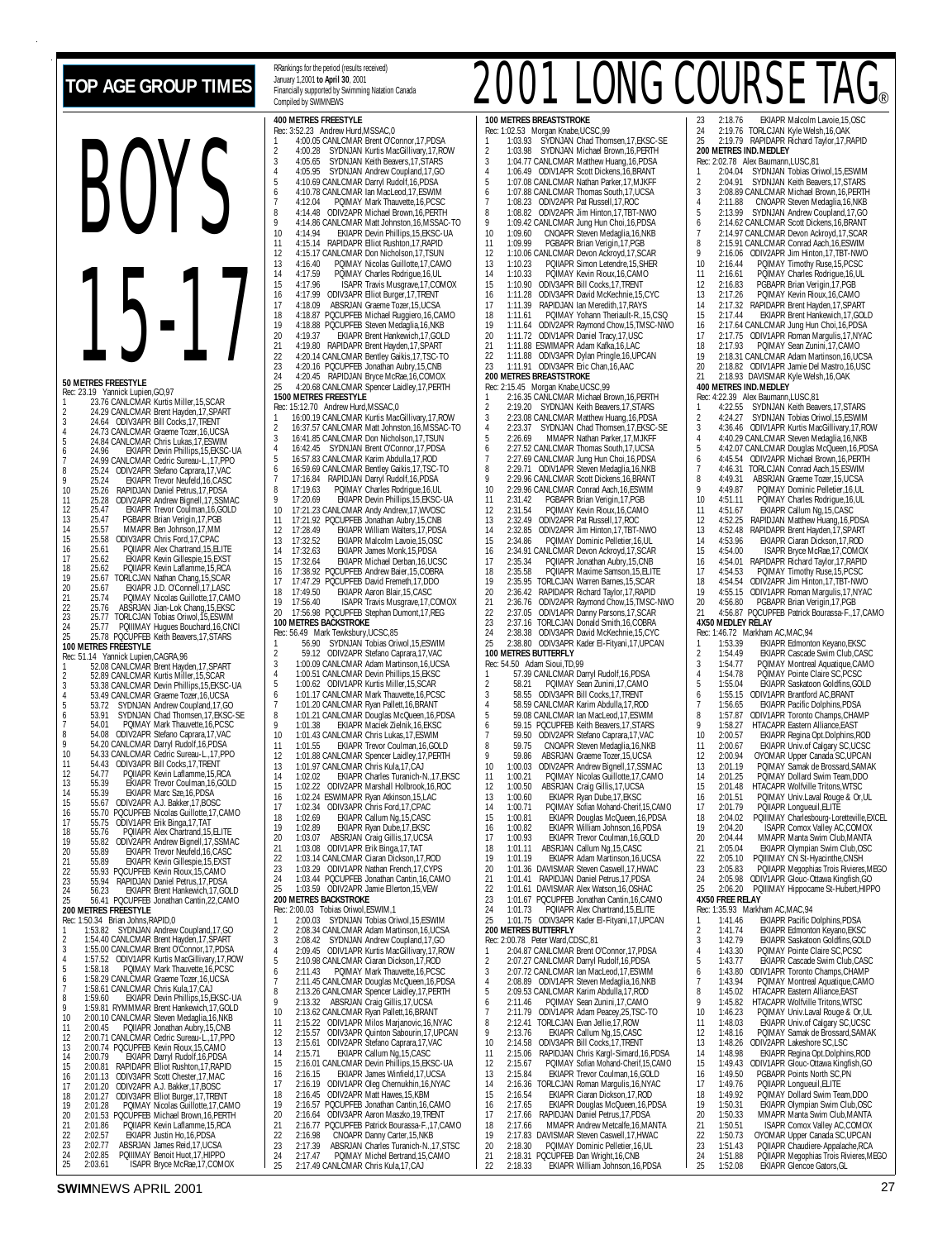# GIRI S 10&U

**100 METRES FREESTYLE** Rec: 1:04.42 Shauna Collins,ROD,88 1:14.84 ELITEMAR Lilia Hadouchi,10,LSCDN<br>1:15.20 OYOMAR Erin Mills.10.EBSC OYOMAR Erin Mills,10,EBSC 3 1:15.79 CDSCAPR Amity Chow, 10, PDSA<br>4 1:15.79 HTACAPR Ashley MacKendrick 1 4 1:15.79 HTACAPR Ashley MacKendrick,10,SWAT 5 1:16.02 ESWIMAPR Natalie Hagan,10,ESWIM 6 1:16.39 LEDUCMAY Danielle Newton,10,FMSC 1:16.60 ISAPR Shawnee Landolt, 10, IS<br>1:16.81 MMAPR Hannah Whitehead. 10.0 MMAPR Hannah Whitehead,10,GFYND 9 1:17.13 CNOAPR Jenna York, 10, NKB<br>10 1:17.23 HTACAPR Ann Gordon 10 SWA 10 1:17.23 HTACAPR Ann Gordon, 10, SWAT<br>11 1:17.41 DAVISMAR Casev Leslie. 10. HWA 11 11:12.41 DAVISMAR Casey Leslie,10,HWAC<br>12 1:17.51 OYOMAR Kristen Bradbury,10,HC 12 1:17.51 OYOMAR Kristen Bradbury, 10, HOST<br>13 1:17.57 CNOAPR Natasha Brousseau. 9.CNO 13 1:17.57 CNOAPR Natasha Brousseau, 9, CNO<br>14 1:17.90 ELITEMAR Kristen Campbell. 10.DDO 14 1:17.90 ELITEMAR Kristen Campbell,10,DDO 15 1:18.10 RYMMMAR Jordan Quick,10,LASER 16 1:18.13 PGBAPR Carlene Creyke, 10, PN<br>17 1:18.47 HTACAPR Nicole Brown 10 SWAT 17 1:18.47 HTACAPR Nicole Brown,10,SWAT 18 1:18.51 CDSCAPR Christine Edwards, 10, PDSA<br>19 1:18.64 MMAPR Samantha Burnell. 10.SJS 19 1:18.64 MMAPR Samantha Burnell, 10, SJS<br>20 1:18.88 PGBAPR Meredith Brule 10 GPP PGBAPR Meredith Brule,10,GPP 21 1:19.08 DAVISMAR Meghan Brockington, 9, OSHAC<br>22 1:19.16 MMAPR Jennifer Dailey. 10.SSSC 22 1:19.16 MMAPR Jennifer Dailey, 10, SSSC<br>23 1:19.86 FLITEMAR Barbara Jardin 9 LSCDN 23 1:19.86 ELITEMAR Barbara Jardin,9,LSCDN **400 METRES FREESTYLE** Rec: 4:48.72 Amanda Hansford,ROW,96 1 5:29.08 EKSCMAR Megan Young,10,FMSC 2 5:45.33 EKSCMAR Madison Achtymichuk,10,STSC 3 5:48.68 EKSCMAR Nicole Delaloye,10,CASC 5:49.59 ISAPR Shawnee Landolt,10,IS 5 5:52.74 LEDUCMAY Danielle Newton,10,FMSC 6 6:01.71 EKSCMAR Michelle Beveridge,10,UCSC 7 6:03.39 EKSCMAR Pamela Kunyk,10,EKSC 8 6:03.58 HTACAPR Ashley MacKendrick,10,SWAT 9 6:08.60 ISAPR Justyna Sypniewski,10,NRST **100 METRES BACKSTROKE** Rec: 1:15.87 Jennifer Fratesi,SSMAC,95 1 1:24.11 DAVISMAR Amy Harriman,10,HWAC 2 1:25.19 ISAPR Shawnee Landolt,10,IS 3 1:25.62 LEDUCMAY Krysta Shack,10,EDSON 4 1:26.75 LEDUCMAY Danielle Newton,10,FMSC 5 1:27.31 ESWIMAPR Natalie Hagan,10,ESWIM 6 1:27.80 MMAPR Jennifer Dailey,10,SSSC 1:27.89 GMACMAR Kaylee Dakers, 9, COBRA<br>8 1:28.03 HTACAPR Ashley MacKendrick 10 8 1:28.03 HTACAPR Ashley MacKendrick,10,SWAT 9 1:28.22 ELITEMAR Lilia Hadouchi, 10, LSCDN<br>10 1:28.43 CDSCAPR Christine Edwards. 10.PDS 10 1:28.43 CDSCAPR Christine Edwards, 10, PDSA<br>11 1:29.13 DAVISMAR Casey Leslie, 10, HWAC 11 1:29.13 DAVISMAR Casey Leslie, 10, HWAC<br>12 1:29.75 MMAPR Samantha Holloway. 10 12 1:29.75 MMAPR Samantha Holloway,10,MANTA 13 1:29.83 OYOMAR Jenna York,10,NKB 14 1:29.92 RYMMMAR Jordan Quick,10,LASER 15 1:30.23 ESWIMAPR Carissa Carrabetta,10,0DSC<br>16 1:30.34 DAVISMAR Alvee Sutcliffe 10 BST 16 1:30.34 DAVISMAR Alyce Sutcliffe, 10, BST<br>17 1:30.72 MMAPR Marissa Davies, 10, SJS 19 1:30.72 MMAPR Marissa Davies,10,SJS<br>17 1:30.72 MMAPR Marissa Davies,10,SJS<br>18 1:31.08 PGBAPR Carlene Creyke,10,PN 18 1:31.08 PGBAPR Carlene Creyke, 10, PN<br>19 1:32.21 MMAPR Samantha Burnell 10.5 19 1:32.21 MMAPR Samantha Burnell,10,SJS 20 1:32.51 CDSCAPR Vanessa Hanbury, 10, GATOR<br>21 1:32.53 MMAPR Karleigh Gallagher, 10, SJS 21 1:32.53 MMAPR Karleigh Gallagher, 10, SJS<br>22 1:32.78 DAVISMAR Tamara Gimon 9 BAD 22 1:32.78 DAVISMAR Tamara Gimon, 9, BAD<br>23 1:32.98 ESWIMAPR Sasha Menu-Courev. 10 23 1:32.98 ESWIMAPR Sasha Menu-Courey,10,ESWIM 24 1:33.92 RYMMMAR Lauren Doupe,10,YOSSC 25 1:34.04 ISAPR Justyna Sypniewski, 10, NRST<br>26 1:34.15 CDSCAPR Scarlett Smith 10 PDSA 26 1:34.15 CDSCAPR Scarlett Smith,10,PDSA 27 1:34.20 DAVISMAR Kirstyn McCasey, 9, OSHAC<br>28 1:34.26 OYOMAR Basia Falicki.10.NKB 28 1:34.26 OYOMAR Basia Falicki,10,NKB<br>29 1:34.66 RYMMMAR Rikkia Trischuk 10 G 29 1:34.66 RYMMMAR Rikkia Trischuk,10,GOLD

**100 METRES BREASTSTROKE**

Rankings for the period (results received) January 1,2001 **to April 30**, 2001 Financially supported by Swimming Natation Canada

Com

**100**<br>Rec

|                         | Compiled by SWIMNEWS |                                         |                                                                                          |
|-------------------------|----------------------|-----------------------------------------|------------------------------------------------------------------------------------------|
|                         |                      | Rec: 1:25.18 Kelly Timmons, OSC, 97     |                                                                                          |
| 1                       |                      |                                         | 1:34.97 CDSCAPR Vanessa Hanbury, 10, GATOR                                               |
| 2                       |                      |                                         | 1:36.52 LEDUCMAY Nicole Norrie, 10, AMAC                                                 |
| 3                       |                      |                                         | 1:37.08 ELITEMAR Karolyn Long, 10, DDO                                                   |
| 4                       | 1:37.69              |                                         | MMAPR Marissa Davies, 10, SJS                                                            |
| 5                       |                      |                                         | 1:37.75 ELITEMAR Marcela Rojas, 10, LSCDN                                                |
| 6                       |                      |                                         | 1:37.84 ELITEMAR Lilia Hadouchi, 10, LSCDN                                               |
| 7                       | 1:37.94              |                                         | MMAPR Samantha Holloway, 10, MANTA                                                       |
| 8                       |                      |                                         | 1:38.11 LEDUCMAY Danielle Newton, 10, FMSC                                               |
| 9                       |                      |                                         | 1:38.47 ESWIMAPR Sasha Menu-Courey, 10, ESWIM                                            |
| 10                      | 1:39.67              |                                         | PGBAPR Khuen Yi Hong, 10, PGB                                                            |
| 11                      |                      |                                         | 1:42.06 CDSCAPR Amity Chow, 10, PDSA                                                     |
| 12                      | 1:42.26<br>1:42.52   |                                         | OYOMAR Jenna York, 10, NKB                                                               |
| 13                      |                      |                                         | OYOMAR Lesley Stonebridge, 10, NKB                                                       |
| 14                      |                      |                                         | 1:42.55 ESWIMAPR Alisha Ancinelli, 10, ESWIM                                             |
| 15<br>16                | 1:42.76              |                                         | MMAPR Sheila Alvaro, 10, MM<br>1:43.20 DAVISMAR Rebecca Vedell, 10, HWAC                 |
| 17                      | 1:43.30              |                                         |                                                                                          |
| 18                      | 1:43.49              |                                         | ISAPR Elyse Richard, 10, COMOX<br>ISAPR Anna Francis, 10, IS                             |
| 19                      |                      |                                         | 1:43.80 ESWIMAPR Kaylee Dakers, 10, COBRA                                                |
| 20                      |                      |                                         | 1:43.85 RYMMMAR Jordan Quick, 10, LASER                                                  |
| 21                      | 1:44.68              |                                         | PGBAPR Carlene Creyke, 10, PN                                                            |
| $\overline{22}$         | 1:44.85              |                                         | MMAPR Meghan Winser, 10, MANTA                                                           |
|                         |                      | 100 METRES BUTTERFLY                    |                                                                                          |
|                         |                      | Rec: 1:13.09 Tracy Osswald, VPSC, 75    |                                                                                          |
| 1                       | 1:25.39              |                                         | ISAPR Shawnee Landolt, 10, IS                                                            |
| 2                       |                      |                                         | 1:26.74 ESWIMAPR Natalie Hagan, 10, ESWIM                                                |
| 3                       |                      |                                         | 1:28.60 EKSCMAR Megan Young, 10, FMSC                                                    |
| 4                       | 1:30.36              |                                         | MMAPR Marissa Davies, 10, SJS                                                            |
| 5                       |                      |                                         | 1:31.14 DAVISMAR Meghan Brockington, 9, OSHAC<br>1:32.01 DAVISMAR Amy Harriman, 10, HWAC |
| 6                       |                      |                                         |                                                                                          |
| 7                       |                      |                                         | 1:33.67 DAVISMAR Casey Leslie, 10, HWAC                                                  |
| 8                       |                      |                                         | 1:34.64 EKSCMAR Julie Kells, 9, RDCSC                                                    |
| 9                       | 1:34.97              |                                         | MMAPR Hannah Whitehead, 10, GFYND                                                        |
| 10                      | 1:35.11              |                                         | MMAPR Jennifer Dailey, 10, SSSC                                                          |
| 11<br>12                | 1:35.24              |                                         | CDSCAPR Amity Chow, 10, PDSA                                                             |
| 13                      |                      |                                         | 1:35.78 GMACMAR Alana Byron, 10, GMAC<br>1:36.09 RYMMMAR Jordan Quick, 10, LASER         |
| 14                      |                      |                                         | 1:36.50 EKSCMAR Robyn Pape, 10, NCS                                                      |
| 15                      |                      |                                         | 1:36.85 LEDUCMAY Evengeline Fletcher, 9, AIR                                             |
| 16                      |                      |                                         | 1:38.02 ESWIMAPR Kaylee Dakers, 10, COBRA                                                |
| 17                      |                      |                                         | 1:38.14 DAVISMAR Kirstyn McCasey, 9, OSHAC                                               |
| 18                      | 1:38.29              |                                         | HTACAPR Ann Gordon, 10, SWAT                                                             |
| 19                      |                      |                                         | 1:39.17 ESWIMAPR Sasha Menu-Courey, 10, ESWIM                                            |
| 20                      |                      |                                         | 1:39.37 EKSCMAR Maura Lavoie, 9, OSC                                                     |
| 21                      |                      |                                         | 1:39.72 ESWIMAPR Alisha Harricharan, 9, COBRA                                            |
| 22                      |                      |                                         | 1:39.77 RAPIDAPR Karen Hemmes, 10, CHENA                                                 |
|                         |                      | 200 METRES IND.MEDLEY                   |                                                                                          |
|                         |                      | Rec: 2:41.44 Mallory Hoekstra, EKSC, 98 |                                                                                          |
| 1                       |                      |                                         | 2:48.20 EKSCMAR Madison Achtymichuk, 10, STSC                                            |
| $\overline{\mathbf{c}}$ |                      |                                         | 2:56.38 EKSCMAR Megan Young, 10, FMSC                                                    |
| 3                       |                      |                                         | 2:58.04 DAVISMAR Tamara Gimon, 9, BAD                                                    |
| 4                       |                      |                                         | 3:02.01 GMACMAR Shauna Donaldson, 10, OSAC                                               |
| 5<br>6                  |                      |                                         | 3:02.17 GMACMAR Alana Byron, 10, GMAC<br>3:03.28 DAVISMAR Meghan Knapton, 10, RISC       |
| 7                       |                      |                                         | 3:03.44 DAVISMAR Alyce Sutcliffe, 10, BST                                                |
| 8                       |                      |                                         | 3:04.61 ESWIMAPR Natalie Hagan, 10, ESWIM                                                |
| Ò                       |                      |                                         | 3:04.91 ELITEMAR Lilia Hadouchi, 10, LSCDN                                               |
| 10                      |                      |                                         | 3:05.31 ELITEMAR Kristen Campbell, 10, DDO                                               |
| 11                      |                      |                                         | 3:05.48 LEDUCMAY Danielle Newton, 10, FMSC                                               |
| $\overline{12}$         |                      |                                         | 3:06.42 DAVISMAR Alison Benton, 10, BAD                                                  |
| 13                      | 3:06.92              |                                         | MMAPR Marissa Davies, 10, SJS                                                            |
| 14                      |                      |                                         | 3:07.36 RYMMMAR Jordan Quick, 10, LASER                                                  |
| 15                      |                      |                                         | 3:08.30 ELITEMAR Marcela Rojas, 10, LSCDN                                                |
| 16                      |                      |                                         | 3:08.64 HTACAPR Ashley MacKendrick, 10, SWAT                                             |
| 17                      | 3:09.29              |                                         | MMAPR Samantha Holloway, 10, MANTA                                                       |
|                         |                      |                                         |                                                                                          |
|                         |                      |                                         |                                                                                          |



10&U

12 1:17.44 OYOMAR Ben Roberts,10,KBM 13 1:17.93 DAVISMAR Curtis Samuel,10,OAK 14 1:18.90 DAVISMAR Alex Serwotka,10,CYPS 15 1:19.60 CNOAPR Troy Baxter,9,NKB 16 1:19.90 ESWIMAPR Colin Coombs 10 ESWIM

3 5:37.65 LEDUCMAY Michael Clarke,10,OSC 5:47.66 DAVISMAR Dinos San Pedro, 10, OAK 5 5:49.18 GMACMAR Tyler Bredschneider,10,COBRA 6 5:49.79 EKSCMAR Michael Lowenstein,10,CASC 7 5:53.25 EKSCMAR Jordie Szoo,10,CASC 8 5:57.31 LEDUCMAY Ben Schaeffer, 10, BRSC 9 6:00.13 EKSCMAR Aman Hansra,10,FMSC 10 6:01.70 EKSCMAR Karl Wolk,9,EKSC 11 6:08.29 ISAPR Zachary Relf,10,IS 12 6:08.40 CDSCAPR Hong-Kei Chan,10,PDSA

1 1:17.19 CDSCAPR Andre Kudaba,10,HYACK

Marco Chiesa

ISAPR Will Hergesheimer,10,NRST

**400 METRES FREESTYLE** Rec: 4:55.60 Trevor Jakisch,SJS,78 1 5:18.15 ISAPR Craig Dagnall, 10, IS<br>2 5:31.79 ISAPR Will Hergesheimer.1

**100 METRES BACKSTROKE** Rec: 1:14.50 Andrew Bignell,SSMAC,94

**Victor Davis Fund receives \$26,400 from the proceeds of the Davis Memorial Cup held annually in Guelph. The fund awards \$1,000 annual schoalrships, recipients for 2001 are Jessie Bradshaw, Kelly Doody, Kurtis MacGillivary, Tobias Oriwol, Annamay Pierse, Adam Siou and Chad Thomsen. Current and**

**former Olympic swimmers accompany the presentation.**

**100 METRES FREESTYLE** Rec: 1:05.02 Andrew Bignell, SSMAC, 94<br>1 1:10.82 FKIAPR Curtis Lutsch 1:10.82 EKIAPR Curtis Lutsch,10,UCSC<br>1:13.15 ISAPR Will Hergesheimer 10 N 1:13.15 ISAPR Will Hergesheimer,10,NRST 1:13.40 GMACMAR Steven Saltzberry,10,TAT 1:13.46 GMACMAR Tyler Bredschneider,10,COBRA 1:13.63 PGBAPR Judd Grossman,10,PN 1:13.86 CDSCAPR Hong-Kei Chan,10,PDSA 1:13.89 CDSCAPR Hong-Ting Chan,10,PDSA 1:14.27 DAVISMAR Dinos San Pedro,10,OAK 1:15.55 CDSCAPR Marko Gavric,9,PDSA 10 1:16.40 MMAPR David Woodman,10,MANTA MMAPR Romeo Zapata,10,MM

| 5              | 1:26.82      |                                      | ISAPR Will Hergesheimer, 10, NRST                                                 |
|----------------|--------------|--------------------------------------|-----------------------------------------------------------------------------------|
| 6              |              |                                      | 1:28.38 CDSCAPR Marko Gavric, 9, PDSA                                             |
| 7              |              |                                      | 1:28.68 RYMMMAR Parker Zeeben, 10, PASS                                           |
| 8              |              |                                      | 1:28.72 ESWIMAPR Colin Coombs, 10, ESWIM                                          |
| 9              |              |                                      | 1:29.03 CDSCAPR Hong-Ting Chan, 10, PDSA                                          |
| 10             | 1:29.94      |                                      | ISAPR Craig Dagnall, 10, IS                                                       |
| 11             |              |                                      | 1:30.49 LEDUCMAY Nicholas Vanderveen, 10, EDSON                                   |
|                |              |                                      |                                                                                   |
| 12             |              |                                      | 1:30.60 OYOMAR Ben Roberts, 10, KBM                                               |
| 13             |              |                                      | 1:30.60 ESWIMAPR Tyler Bredschneider, 10, COBRA                                   |
| 14             |              |                                      | 1:30.66 ESWIMAPR Scott Jessett, 10, SCAR                                          |
| 15             |              |                                      | 1:31.36 GMACMAR Evan Buck, 10, GMAC                                               |
| 16             |              |                                      | 1:32.19 RYMMMAR Bretton Love, 9, GOLD                                             |
| 17             |              |                                      | 1:32.50 LEDUCMAY Matthew Peddie, 10, OSC                                          |
| 18             |              |                                      | 1:33.47 DAVISMAR Colin Hubert, 10, CYPS                                           |
| 19             |              |                                      | 1:33.55 OYOMAR Ryan Cockell, 9, NKB                                               |
| 20             |              |                                      | 1:34.00 DAVISMAR Ben Wyman,8,HWAC                                                 |
| 21             |              |                                      | 1:34.62 MMAPR David Woodman, 10, MANTA                                            |
| 22             |              |                                      | 2:13.35 LEDUCMAY Ben Schaeffer, 10, BRSC                                          |
|                |              | 100 METRES BREASTSTROKE              |                                                                                   |
|                |              |                                      |                                                                                   |
|                |              | Rec: 1:22.79 David Cheung, CREST, 92 |                                                                                   |
| 1              | 1:27.53      |                                      | EKIAPR Curtis Lutsch, 10, UCSC                                                    |
| $\overline{2}$ |              |                                      | 1:33.67 CDSCAPR Hong-Kei Chan, 10, PDSA                                           |
| 3              |              |                                      | 1:37.89 OYOMAR Troy Baxter, 9, NKB                                                |
| 4              |              |                                      | 1:37.90 GMACMAR Steven Saltzberry, 10, TAT                                        |
| 5              |              |                                      | 1:38.05 CDSCAPR Marko Gavric, 9, PDSA                                             |
| 6              |              |                                      | 1:38.46 PGBAPR Judd Grossman, 10, PN                                              |
| 7              |              |                                      |                                                                                   |
|                |              |                                      | 1:38.69 CDSCAPR Dennis Brotzky, 9, PDSA                                           |
| 8              | 1:40.51      |                                      | ISAPR Will Hergesheimer, 10, NRST                                                 |
| 9              |              |                                      | 1:40.84 LEDUCMAY Ben Schaeffer, 10, BRSC                                          |
| 10             |              |                                      | 1:43.02 LEDUCMAY Nathan Kindrachuk, 10, OSC                                       |
| 11             | 1:43.37      |                                      | MMAPR Romeo Zapata, 10, MM                                                        |
| 12             |              |                                      | 1:44.09 OYOMAR Eric Brunet, 10, CNO                                               |
| 13             | 1:44.51      |                                      | MMAPR Adam Brown, 10, SD                                                          |
| 14             |              |                                      | 1:44.65 ESWIMAPR Scott Jessett, 10, SCAR                                          |
| 15             |              |                                      | 1:44.70 LEDUCMAY Michael Clarke, 10, OSC                                          |
| 16             |              |                                      | 1:44.91 RYMMMAR Patrick Cowan, 10, GOLD                                           |
|                |              |                                      |                                                                                   |
|                |              | 100 METRES BUTTERFLY                 |                                                                                   |
|                |              |                                      |                                                                                   |
|                |              | Rec: 1:13.20 Alex Baumann, LUSC, 75  |                                                                                   |
| 1              |              |                                      | 1:19.44 CDSCAPR Andre Kudaba, 10, HYACK                                           |
| $\overline{2}$ |              |                                      | 1:23.80 EKSCMAR Michael Lowenstein, 10, CASC                                      |
| 3              | 1:23.89      |                                      | ISAPR Craig Dagnall, 10, IS                                                       |
| 4              |              |                                      | 1:24.73 DAVISMAR Curtis Samuel, 10, OAK                                           |
| 5              |              |                                      |                                                                                   |
|                |              |                                      | 1:25.36 EKSCMAR Ben Berg, 10, RDCSC                                               |
| 6              |              |                                      | 1:25.67 CDSCAPR Hong-Ting Chan, 10, PDSA                                          |
| 7              | 1:25.79      |                                      | ISAPR Will Hergesheimer, 10, NRST                                                 |
| 8              |              |                                      | 1:26.10 ESWIMAPR Tyler Bredschneider, 10, COBRA                                   |
| 9              |              |                                      | 1:27.55 DAVISMAR Dinos San Pedro, 10, OAK                                         |
| 10             |              |                                      | 1:28.71 EKSCMAR Curtis Lutsch, 10, UCSC                                           |
| 11             |              |                                      | 1:29.28 EKSCMAR Jordie Szoo, 10, CASC                                             |
| 12             |              |                                      | 1:33.09 DAVISMAR Alex Serwotka, 10, CYPS                                          |
| 13             |              |                                      | 1:33.65 EKSCMAR Justin Odger, 9, CASC                                             |
| 14             |              |                                      | 1:33.70 EKSCMAR Michael Clarke, 10, OSC                                           |
| 15             |              |                                      | 1:36.19 CDSCAPR Marko Gavric, 9, PDSA                                             |
| 16             |              |                                      | 1:38.56 ESWIMAPR Colin Coombs, 10, ESWIM                                          |
| 17             |              |                                      |                                                                                   |
|                |              |                                      | 1:39.54 RYMMMAR Alek Szmigielski, 10, GOLD                                        |
| 18             |              |                                      | 1:39.78 LEDUCMAY Ben Schaeffer, 10, BRSC                                          |
|                |              | 200 METRES IND.MEDLEY                |                                                                                   |
|                | Rec: 2:35.84 | Tobias Oriwol, PCSC, 96              |                                                                                   |
| 1              |              |                                      | 2:42.93 GMACMAR Steven Saltzberry, 10, TAT                                        |
| $\overline{2}$ |              |                                      | 2:43.58 DAVISMAR Curtis Samuel, 10, OAK                                           |
| 3              | 2:46.54      |                                      | EKIAPR Curtis Lutsch, 10, UCSC                                                    |
| 4              |              |                                      | 2:47.48 DAVISMAR Frank Despond, 9, BAD                                            |
| 5              | 2:51.01      |                                      | DAVISMAR David Duhan, 10, BAD                                                     |
| 6              |              |                                      | 2:58.44 DAVISMAR Alex Serwotka, 10, CYPS                                          |
| 7              |              |                                      |                                                                                   |
|                |              |                                      | 2:58.58 CDSCAPR Hong-Kei Chan, 10, PDSA                                           |
| 8              | 2:59.45      |                                      | ISAPR Will Hergesheimer, 10, NRST                                                 |
| 9              | 3:00.36      |                                      | ISAPR Craig Dagnall, 10, IS                                                       |
| 10             |              |                                      | 3:00.82 EKSCMAR Michael Lowenstein, 10, CASC                                      |
| 11             | 3:01.21      |                                      | CDSCAPR Hong-Ting Chan, 10, PDSA                                                  |
| 12             | 3:02.67      |                                      | EKSCMAR Michael Clarke, 10, OSC                                                   |
| 13             |              |                                      | 3:03.21 GMACMAR Kodie Yorke, 10, GMAC                                             |
| 14             |              |                                      | 3:04.35 GMACMAR Evan Buck, 10, GMAC                                               |
| 15             |              |                                      | 3:05.44 DAVISMAR Duncan Partridge, 10, OAK                                        |
| 16             |              |                                      | 3:05.60 DAVISMAR Colin Hubert, 10, CYPS                                           |
| 17             | 3:06.78      |                                      | EKSCMAR Jordie Szoo, 10, CASC                                                     |
|                |              |                                      |                                                                                   |
| 18             | 3:07.22      |                                      | CDSCAPR Marko Gavric, 9, PDSA                                                     |
| 19<br>20       |              |                                      | 3:08.14 RYMMMAR Alek Szmigielski, 10, GOLD<br>3:09.89 EKSCMAR Ben Berg, 10, RDCSC |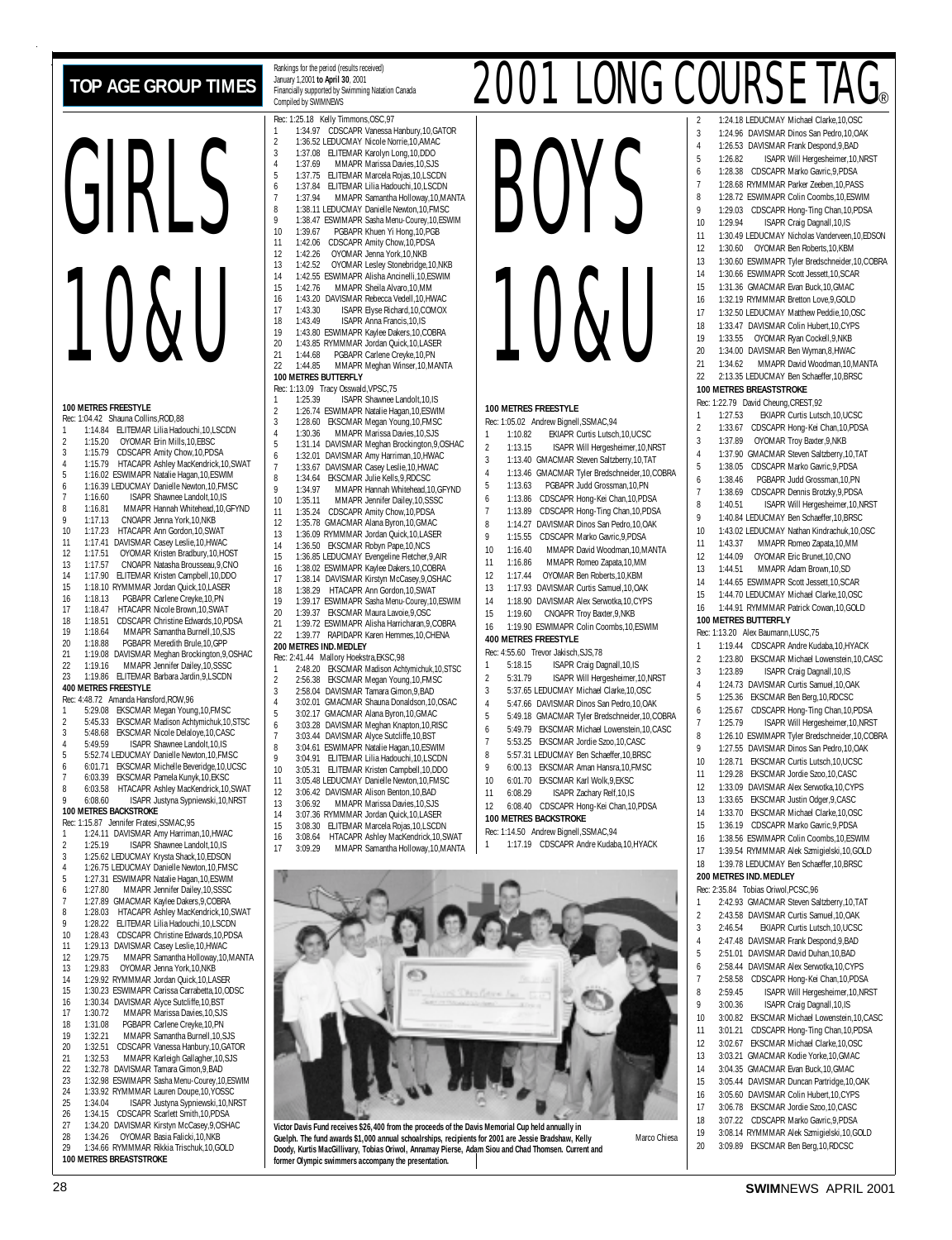# <span id="page-28-0"></span>**A PLEA FOR A CRITICAL REVIEW**

#### **Jeno Thihany, Ph.D.**

For some time now I have been quietly observing the progressive demise of the quality of international swimming in Canada. During the past eight years, Canada made no significant advance in the depth of successful participation internationally. The same swimmers carried the weight of responsibility at Sydney as at Seoul, with no podium potential lined up behind them.

I don't think that the present World Cup system works to benefit Canadian swimming, an opinion shared by other coaches. International exposure is essential but it has to be driven not by fringe issues such as prize money, but by deliberately designed developmental or tactical and strategic-based plans. In my preparation of Alex Baumann for the 1984 Olympics, I implemented such a plan, which was basically followed by Cliff Barry (with Victor Davis) and Paul Meronan (with Anne Ottenbrite). The four years of a deliberate and well-designed plan earned the three athletes in question four gold medals. I dare say the Canadian talent pool has not deteriorated since; in fact the population has increased. Swimming progressed to more popular heights resulting in more children involved in swimming; the number of coaches increased and their technical exposure improved; money is still available, etc. So what is different?

I do not think that the present system of training centres operate to benefit Canadian swimming as they should. The thriving club system of the past ensured a more constant flow of athletes to international levels. At present, the club system is oppressed and even abused, less motivated, and certainly the financial support is not adequate. The answer to the Canadian problem may be partially resolved by the training centres; however, the process should not be at the expense of an impaired club system. To this point in time the training centers have not contributed adequately to the high-performance advancement of this country; they significantly neglected their fiduciary responsibilities and at the end one might say "did not give us the expected bang for our money."

One might then ask who should be responsible for the progressive death of Canadian swimming. Perhaps it is too easy to point fingers; however, accountability should be high on the list of priorities. It is too easy to generalize, and to avoid such a headhunting exercise, Swimming Canada should enter into a well-publicized self examination, critical review of programs, leadership, and objectives. During my 42 years of coaching (16 years at the international level), I have never participated in any sort of critical evaluation of process because Swimming Canada has never conducted such an investigation. Is it not time to do such a self-examination? Is it not time to find out why the past eight years have not seen any

**During my 42 years of coaching (16 years at the international level), I have never participated in any sort of critical evaluation of process because Swimming Canada has never conducted such an investigation. Is it not time to do such a selfexamination? Is it not time to find out why the past eight years have not seen any progress?**

progress? One may anticipate some improvement between now and 2004, more as a reaction to all the flack, but short-term patchwork will not offer direction and depth of purpose.

The recent World Trials have certainly not improved the profile of high-performance swimming in Canada. The high-performance leadership failed again. Was it a wise decision to have an important long-course meet, after such Olympic letdown, so early in the season? Why not swim short course if the country must have a winter nationals? The top athletes would have been happy not to put their training cycle on the line, not worry about losing face, wondering about their worthiness, etc. And just to add insult to injury and to continue the string of poor decisions, after the scandalous results, the high-performance leadership decides to designate nine meets for athletes in which to qualify. This type of program design will not advance high-performance swimming, it will only help to destroy the preparatory training cycle of athletes and perpetuates the concept of just making the team rather than developing to the highest level. Aside from the implication for training, the cost to transport these athletes should be considered. Is this the wisest way to spend large sums of money? This plan just perpetuates the Canadian dilemma˜solve short term problems and be damned about what happens years down the road.

Although self-examination may help to change the direction of the country and it is a time-consuming and often hurtful experience, in the near future one should consider the implementation of a support program that will develop new faces, new goals, and a new spirit of competition. And what is different between now and the past is the total disregard to the youth program of this country. It is much too late to develop Olympians at the level of the training centres. Such process must be incubated, nurtured, and brought to fruition at the club level. This requires some judicious redirection of funds. I would think that such process can be readily implemented. The function of the training centre needs to shift to be part of the developmental process and not just carry the motherlode (of kidnapped swimmers) of Canadian swimming.

There are way too many issues to cover; therefore, I implore the leadership of Swimming Canada to initiate some process that will redirect Canadian swimming to a brighter future. This is the perfect time to implement changes; lets bring Canadian swimming back to its former level.

*Dr. Jeno Tihanyi is a Professor in the School of Human Kinetics, Laurentian University, Sudbury, Ontario.*